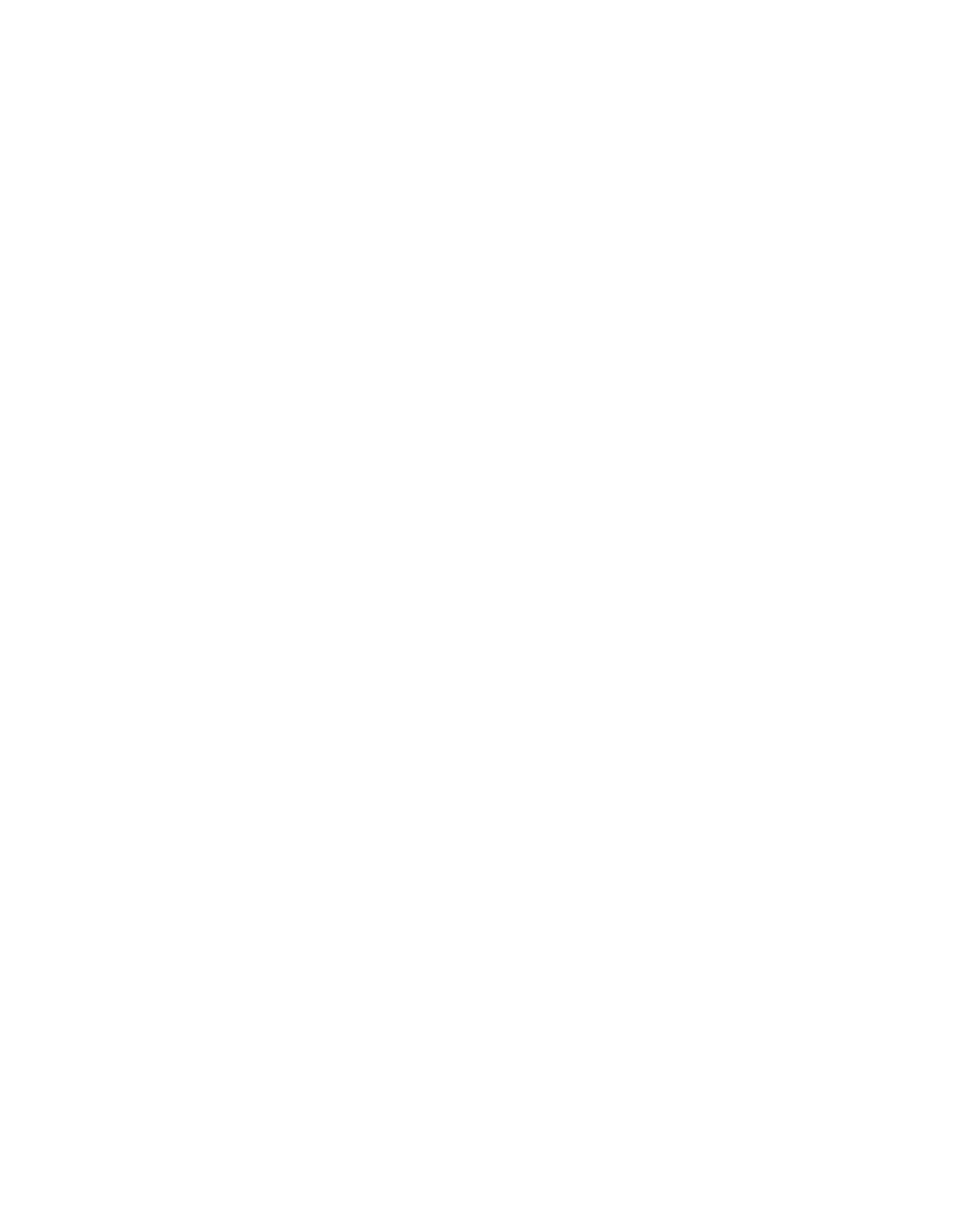© The Province of British Columbia Published by the Terrestrial Ecosystems Task Force Resources Information Standards Committee

#### **Library and Archives of Canada Cataloguing in Publication Data**

Main entry under title:

Standard for mapping ecosystems at risk in British Columbia [electronic resource] : an approach to mapping ecosystems at risk and other sensitive ecosystems.

"December 5, 2006"—Cover. "Version 1.0"—Cover. Available on the Internet. Includes bibliographical references: p.

ISBN 978-0-7726-5699-5.

1. Environmental mapping – Standards - British Columbia. 2. Ecological mapping - Standards - British Columbia. 3. Vegetation mapping - Standards - British Columbia. 4. Endangered ecosystems – British Columbia. I. British Columbia. Resources Information Standards Committee. II. British Columbia. Ecosystems Branch.

QH541.15R57 S72 2007 333.95'220723 C2007-960043-3

Additional Copies of this publication can be purchased from:

#### **Government Publication Services**

PO Box 9452 Stn Prov Govt 563 Superior Street 2<sup>nd</sup> Flr Victoria, BC V8W 9V7 Phone: (250) 387-6409 or Toll free: 1-800-663-6105 Fax: (250) 387-1120 [http://www.publications.gov.bc.ca](http://www.publications.gov.bc.ca/)

**Digital Copies are available on the Internet at:** 

<http://ilmbwww.gov.bc.ca/risc/>.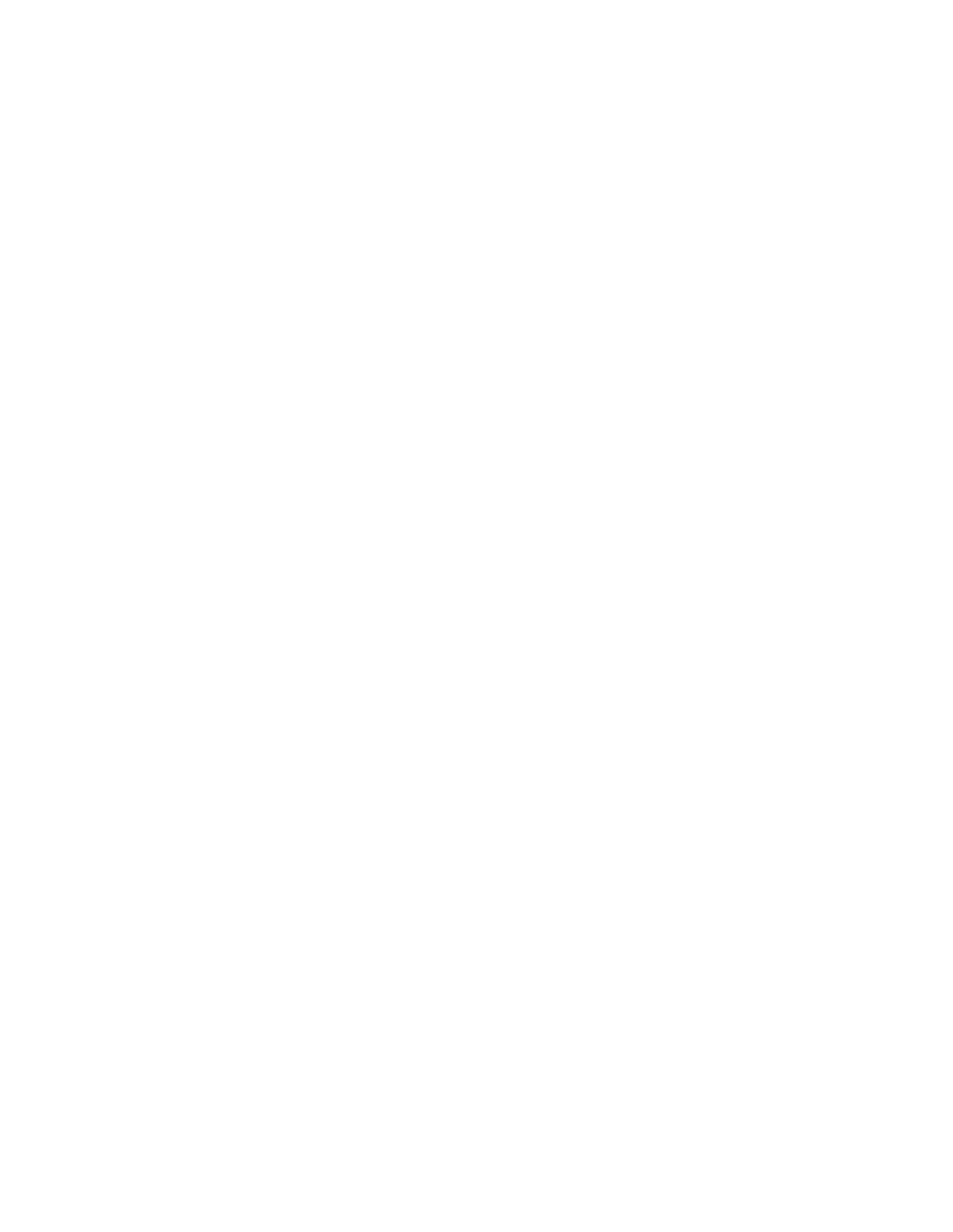## <span id="page-4-0"></span>**Abstract**

This report describes British Columbia standards for mapping ecosystems at risk including sensitive ecosystems. For the purposes of this document, ecosystems at risk are occurrences of ecological communities listed as special concern, threatened, or endangered by the British Columbia Conservation Data Centre (CDC) together with the abiotic and ecological processes at a particular site. Sensitive Ecosystems are those that are at-risk or are ecologically fragile in the provincial landscape. The information here has been developed for, and approved by, the Resources Inventory Standards Committee (RISC), a provincial committee responsible for developing provincial inventory standards.

These standards use two methods to map ecosystems at risk and other Sensitive Ecosystems: 1) using a Sensitive Ecosystems Inventory (SEI) method to map potential occurrences of ecosystems at risk and 2) modelling a Sensitive Ecosystems map from a Terrestrial Ecosystem Map (TEM), Predictive Ecosystem Map (PEM), or Broad Ecosystem Inventory (BEI).

The SEI mapping method is recommended where the primary goal of the project is to identify Sensitive Ecosystems, but funding is not sufficient for a TEM and there are no existing ecosystems maps for the study area. Sensitive Ecosystems categories are generalised groupings of ecosystems that share many characteristics, particularly ecological sensitivities, ecosystem processes, at-risk status, and wildlife habitat values. Sensitive Ecosystems categories used in SEI mapping projects vary according to region.

Similar to TEM, Sensitive Ecosystem units are delineated on aerial photographs or other imagery using vegetation, topographic, and terrain features. Ecosystem units are field verified, and site and vegetation attributes are recorded in a polygon database. The polygons are digitized and compiled in a geographic information system, and stored in a provincial database.

Where ecosystem mapping already exists, Sensitive Ecosystems can be modelled from an existing map. If no ecosystem mapping currently exists and funding is sufficient, a TEM with specific additional attributes, adjusted polygon delineation, and other considerations for Sensitive Ecosystems categories can be created and used to model a Sensitive Ecosystems map and database.

This report outlines the standards for Sensitive Ecosystem unit characterization, map symbols, field sampling, mapping procedures, legends, and reporting. It also outlines procedures for adapting TEM, PEM, and BEI to modelling Sensitive Ecosystems. Core data attributes collected for all Sensitive Ecosystems mapping projects in British Columbia are described, in addition to other attributes that are recommended to support conservation planning. Methods for mapping and evaluating ecological integrity of CDC element occurrences from Sensitive Ecosystems are described.

Sensitive Ecosystems maps provide a source from which to map element occurrences (EOs) of ecological communities at risk. Maps of EOs and other ecosystem maps inform some of the factors used by the CDC to evaluate the conservation status of an element. EOs of the highest ecological integrity can also be prioritized for practical conservation activities.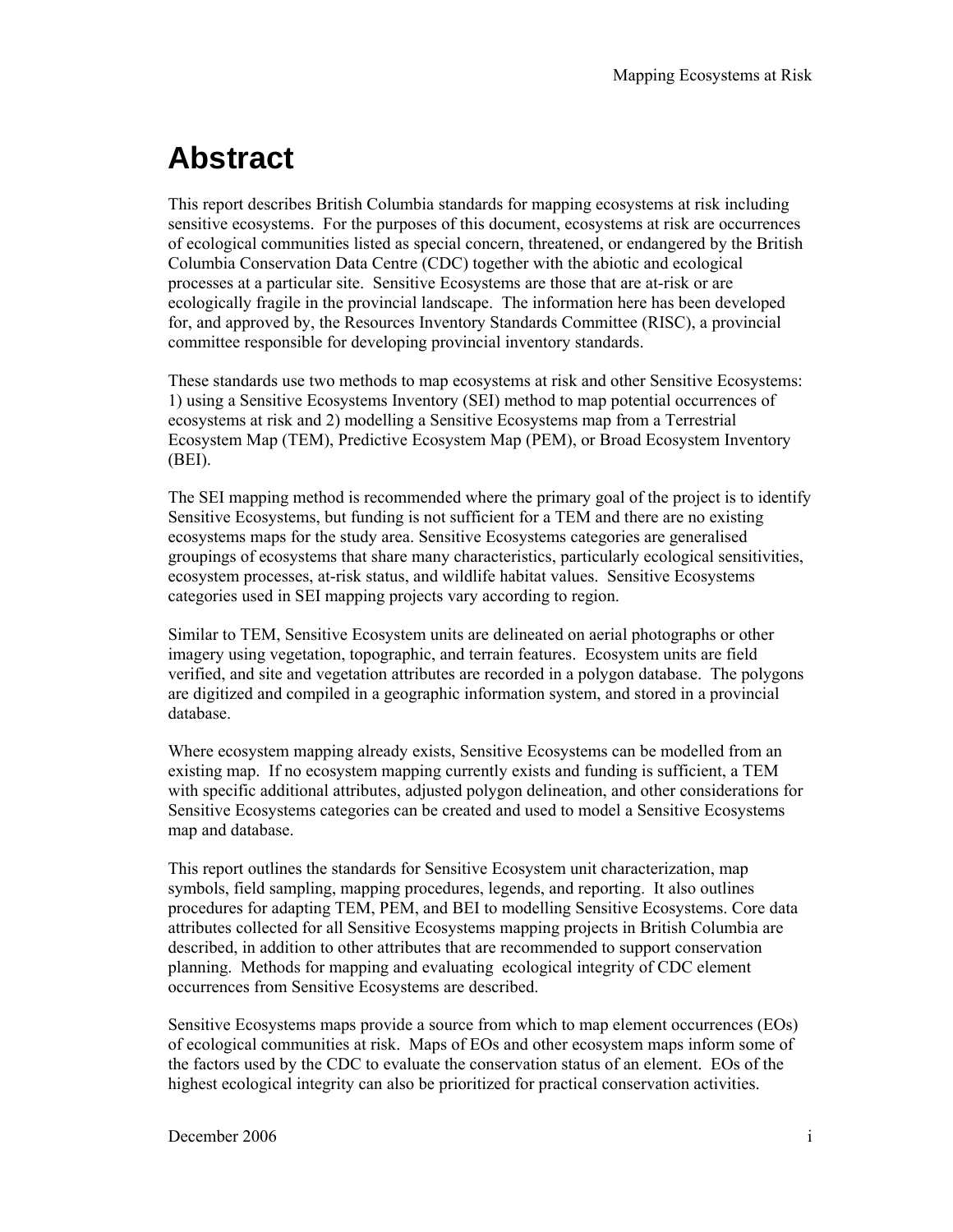## <span id="page-5-0"></span>**Acknowledgments**

The Government of British Columbia provides funding of the Resources Information Standards Committee work, including the preparation of this document. The Resources Information Standards Committee supports the effective, timely and integrated use of land and resource information for planning and decision making by developing and delivering focussed, cost-effective, common provincial standards and procedures for information collection, management and analysis. Representatives to the Committee and its Task Forces are drawn from the ministries and agencies of the Canadian and the British Columbia governments, including academic, industry and First Nations involvement.

The Resources Information Standards Committee evolved from the Resources Inventory Committee which received funding from the Canada-British Columbia Partnership Agreement of Forest Resource Development (FRDA II), the Corporate Resource Inventory Initiative (CRII) and by Forest Renewal BC (FRBC), and addressed concerns of the 1991 Forest Resources Commission.

For further information about the Resources Information Standards Committee, please access the RISC website at: [http://ilmbwww.gov.bc.ca/risc/.](http://ilmbwww.gov.bc.ca/risc/)

This report was developed by the B.C. Conservation Data Centre for the Terrestrial Ecosystems Task Force under the Resources Inventory Standards Committee (RISC). The B.C. Conservation Data Centre is a member of NatureServe, an international network of conservation organizations that provided the standards and methodology for status assessments and element occurrence ranking of ecosystems at risk.

Substantial contributions for this report have been provided by Carmen Cadrin and Jo-Anne Stacey of the BC Ministry of Environment and by Kristi Iverson, Iverson & MacKenzie Biological Consulting Ltd. Wherever possible, the report applies methods and digital data capture standards used in Terrestrial and Predictive Ecosystem mapping methods (Resources Inventory Committee 2000a, 2000b, 1999, and 1998b and Resources Inventory Standards Committee 2004a and 2004b). Keith Potter and the Soils Terrain Ecosystem Wildlife Inventory Data Committee (STEWI) provided invaluable assistance in data modeling and data management. Funding was provided for this project by the Forest Investment Account of British Columbia.

Environment Canada and the Canadian Wildlife Service, Ministry of Sustainable Resource Management and Ministry of Environment funded the development of the Sensitive Ecosystems Inventory standard through the Georgia Basin Action Plan.

Appreciation goes to reviewers Del Meidinger, Corey Erwin, Dave Clark, Jan Kirkby and Dan Bernier for their helpful comments and support in development of the standards, and Gina Varrin for technical support.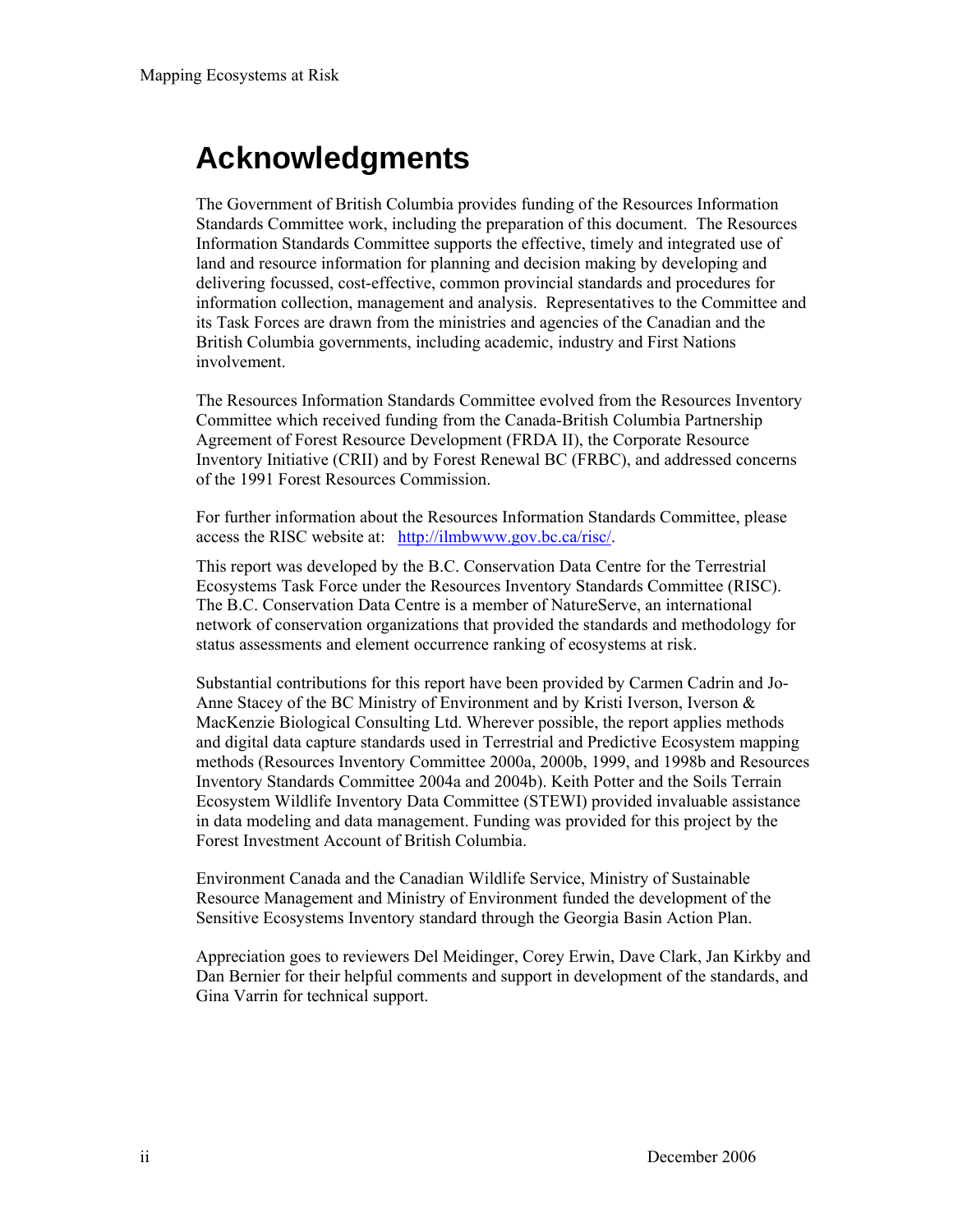## **Table of Contents**

| $\mathbf{1}$ |                                                                               |  |
|--------------|-------------------------------------------------------------------------------|--|
| 1.1          |                                                                               |  |
| 1.2          |                                                                               |  |
| 1.3          |                                                                               |  |
| 1.3.1        | Sensitive and Other Important Ecosystems Classification3                      |  |
| 1.3.2        |                                                                               |  |
| 1.3.3        |                                                                               |  |
| 1.4          | Choosing an Approach for Mapping Ecosystems at Risk and Sensitive Ecosystems6 |  |
| 1.5          |                                                                               |  |
| 2            |                                                                               |  |
| 2.1          |                                                                               |  |
| 2.2          |                                                                               |  |
| 2.3          |                                                                               |  |
| 2.3.1        |                                                                               |  |
| 2.3.2        |                                                                               |  |
| 2.3.3        |                                                                               |  |
|              |                                                                               |  |
| 2.4.1        |                                                                               |  |
| 2.4.2        |                                                                               |  |
| 2.5          |                                                                               |  |
| 2.6          |                                                                               |  |
| 2.6.1        |                                                                               |  |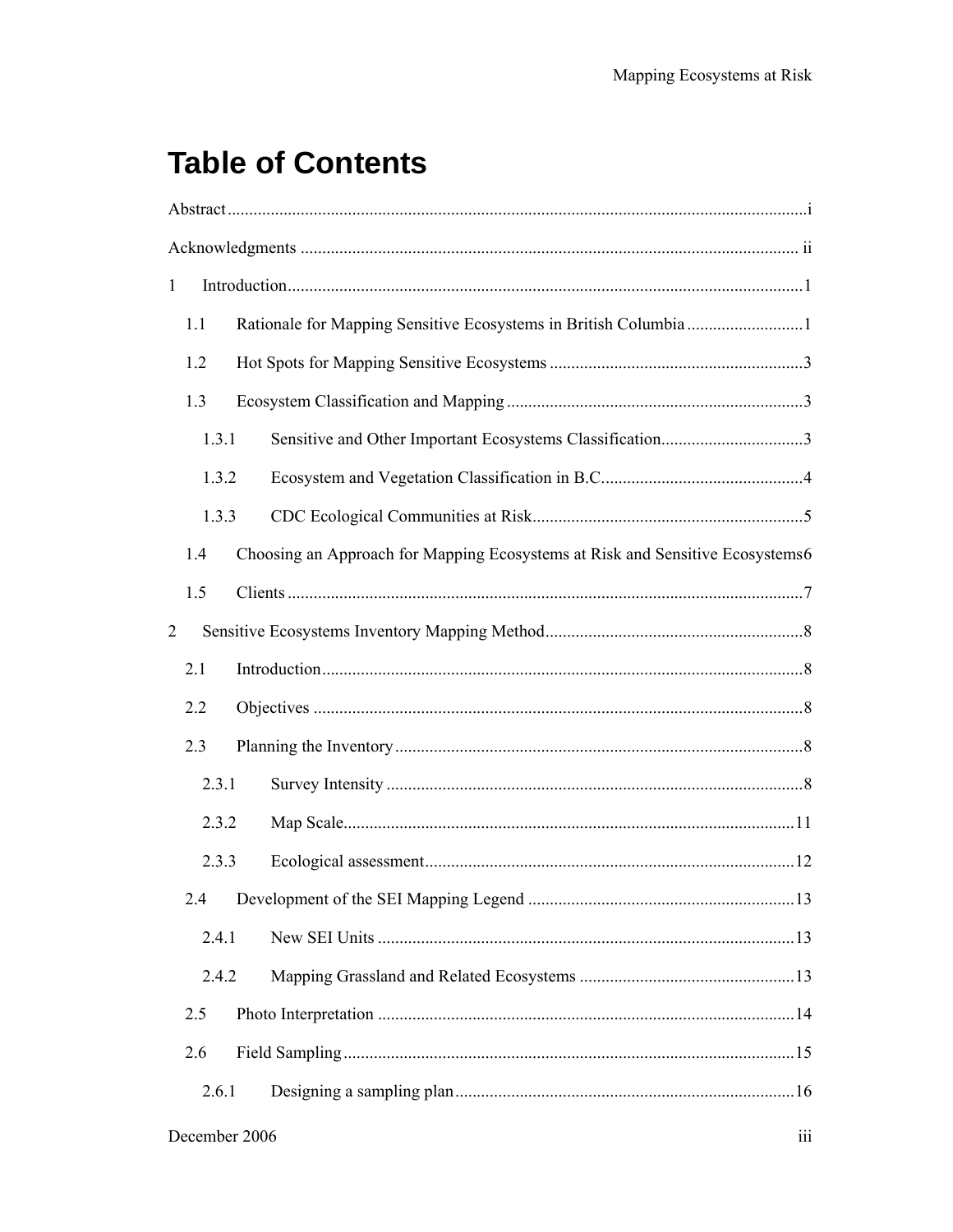| 2.6.2 |        |  |  |
|-------|--------|--|--|
|       | 2.6.3  |  |  |
|       | 2.7    |  |  |
|       | 2.7.1  |  |  |
|       | 2.7.2  |  |  |
|       | 2.7.3  |  |  |
|       | 2.7.4  |  |  |
|       | 2.8    |  |  |
|       | 2.9    |  |  |
|       | 2.10   |  |  |
|       | 2.11   |  |  |
|       | 2.12   |  |  |
|       | 2.12.1 |  |  |
|       | 2.12.2 |  |  |
|       | 2.13   |  |  |
|       | 2.13.1 |  |  |
|       | 2.13.2 |  |  |
|       | 2.13.3 |  |  |
|       |        |  |  |
|       | 3.1    |  |  |
|       | 3.1.1  |  |  |
|       | 3.1.2  |  |  |
|       | 3.1.3  |  |  |
|       | 3.1.4  |  |  |
|       | 3.1.5  |  |  |
|       | 3.1.6  |  |  |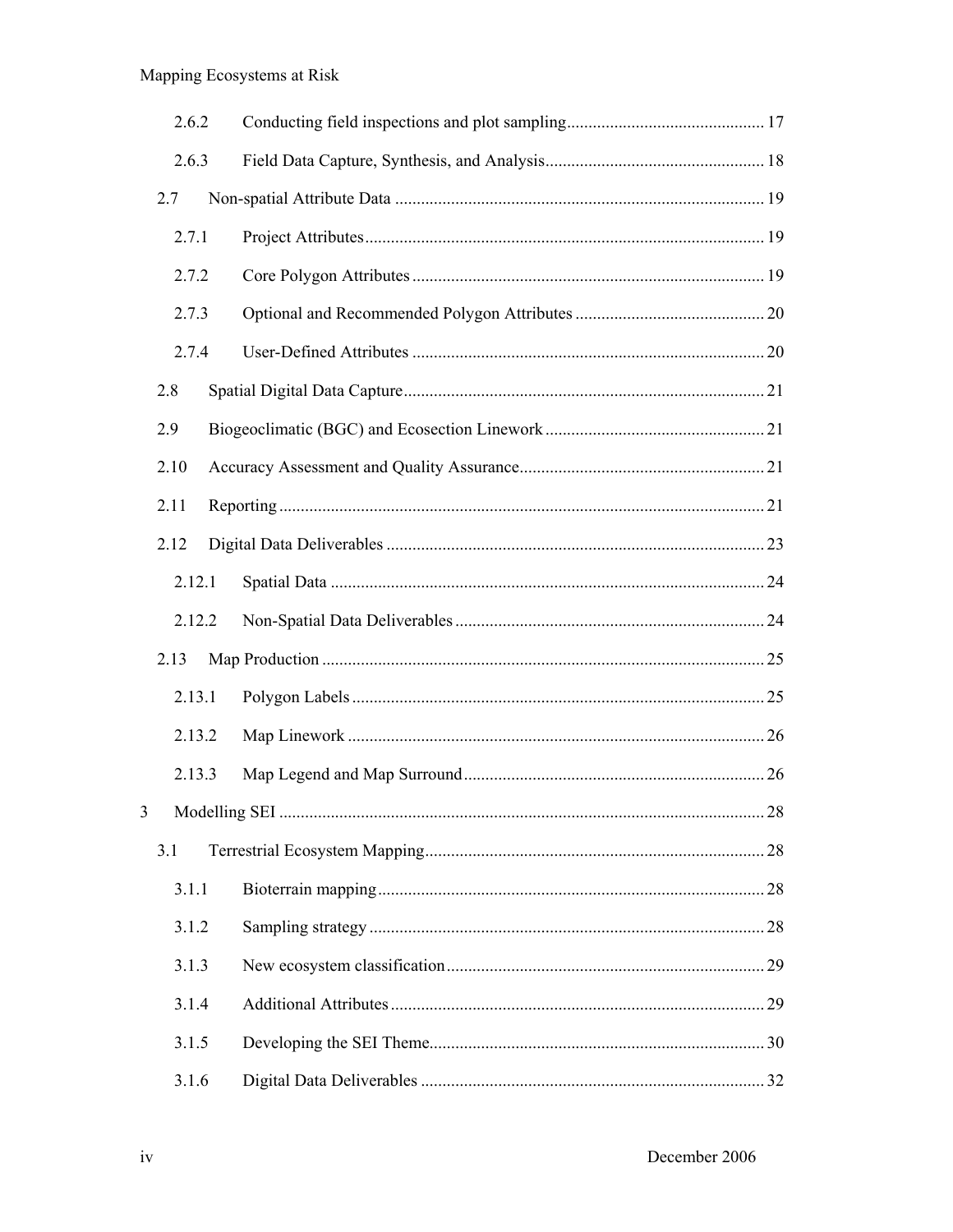|                | 3.1.7 |                                                                                    |  |
|----------------|-------|------------------------------------------------------------------------------------|--|
|                | 3.2   |                                                                                    |  |
|                | 3.2.1 |                                                                                    |  |
|                | 3.2.2 |                                                                                    |  |
|                | 3.2.3 |                                                                                    |  |
|                | 3.2.4 |                                                                                    |  |
|                | 3.3   |                                                                                    |  |
|                | 3.4   |                                                                                    |  |
|                | 3.5   |                                                                                    |  |
| $\overline{4}$ |       |                                                                                    |  |
|                | 4.1   |                                                                                    |  |
|                | 4.2   |                                                                                    |  |
|                | 4.3   |                                                                                    |  |
|                | 4.4   |                                                                                    |  |
|                | 4.4.1 |                                                                                    |  |
|                | 4.4.2 |                                                                                    |  |
|                | 4.5   |                                                                                    |  |
|                | 4.6   |                                                                                    |  |
|                |       |                                                                                    |  |
|                | 4.6.2 |                                                                                    |  |
| 5              |       | Mining Ecosystem Maps for Element Occurrences of Ecological Communities at Risk 50 |  |
|                |       |                                                                                    |  |
|                |       |                                                                                    |  |
|                |       |                                                                                    |  |
|                |       |                                                                                    |  |
|                |       |                                                                                    |  |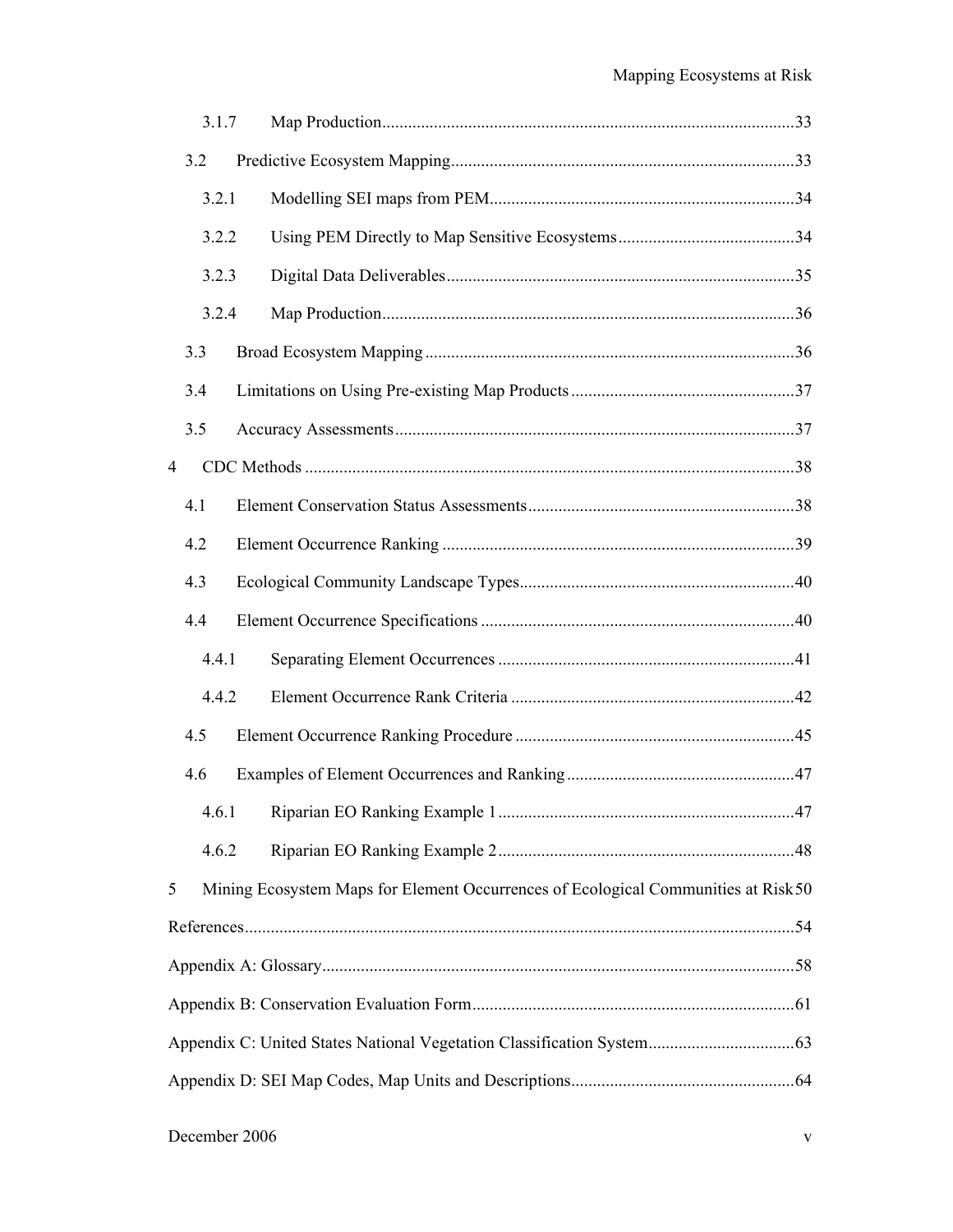| Matrix South Coast Circumesic Forests Example Element Occurrence Specification  81 |  |
|------------------------------------------------------------------------------------|--|
|                                                                                    |  |
|                                                                                    |  |
|                                                                                    |  |
|                                                                                    |  |
|                                                                                    |  |
|                                                                                    |  |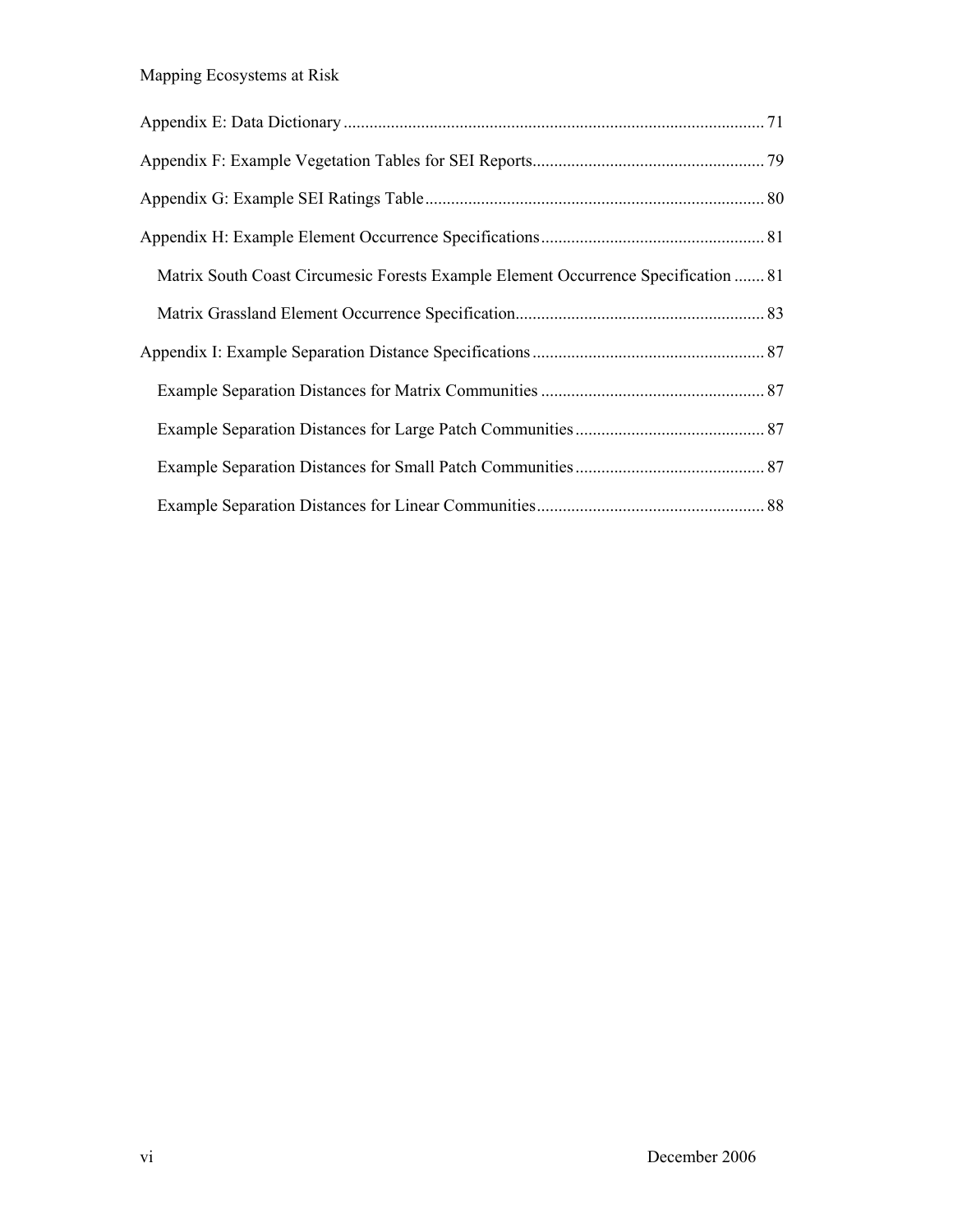## <span id="page-10-0"></span>**1 Introduction**

This report presents the range of methods available to map ecosystems at risk, other *Sensitive Ecosystems* and *Other Important Ecosystems* around the province. A Sensitive Ecosystem is one that is at-risk or ecologically fragile in the provincial landscape. Ecosystems at risk are those that can support ecological communities which are considered to be provincially at risk as designated by the B.C. Conservation Data Center (CDC; [http://www.env.gov.bc.ca/cdc/\)](http://www.env.gov.bc.ca/cdc/) and are listed as either '*Red*' (*extirpated*, *endangered*, or *threatened*) or '*Blue*' (*special concern*). However, other ecosystems at risk also exist that have not yet been described or listed, but which can be mapped within a Sensitive Ecosystem unit. Other Important Ecosystems have significant ecological and biological values associated with them that can be identified and mapped, although they are not defined as Sensitive Ecosystems.

This report provides standards for data capture relating specifically to ecosystems at risk and other Sensitive Ecosystems. The methods provided here are based on existing *ecosystem* mapping methods (Resources Inventory Committee 1998a, 1998b, 1999, 2000a, and 2000b; Resources Inventory Standards Committee 2004a and 2004b, Iverson and Cadrin 2003, McPhee et al. 2000, Ward et al. 1998). This report also documents the CDC inventory, mapping and conservation evaluation methods (NatureServe 2002) and provides methods for mapping verified occurrences of ecological communities at risk (called "*element occurrences*") from Sensitive Ecosystems and other ecosystem maps. Occurrences with the highest *ecological integrity* (see *viability* for species*)* (NatureServe 2002) can be prioritized for conservation measures.

Current sources of information for ecological communities at risk in BC consist of the CDC database, Ecological Reserves Program documents, B.C. Ministry of Forests' biogeoclimatic ecosystem classification system, wildlife and wildlife habitat inventory projects, ecosystem mapping projects (including historical mapping of ecosystems), published and unpublished reports, various theses, and other papers from a variety of sources. This information forms the basis of conservation status assessments of known ecological communities in the province. The CDC compiles this information, using a standardized system of information storage and retrieval common to a wide network of similar programs from Latin America, U.S.A. and Canada (see [http://www.natureserve.org\)](http://www.natureserve.org/).

## **1.1 Rationale for Mapping Sensitive Ecosystems in British Columbia**

There is an emerging recognition that healthy ecosystems provide the foundation that sustains all life (Ward and Dawe 2001) and conservation of the Province's biological diversity is a priority for British Columbians. To make biologically sustainable decisions we first need to know what our biological resources are, where they occur, and, if possible, where they used to occur. Inventory and mapping of the Province's ecological systems at a variety of scales provides the vital link, informing land use planning and decision making to protect critical elements of biodiversity.

Currently, there are a number of ecosystems in B.C. that are on the verge of extirpation or extinction such as antelope-brush ecosystems and Garry oak ecosystems. These and other threatened ecosystems and ecosystems of special concern are referred to as 'ecological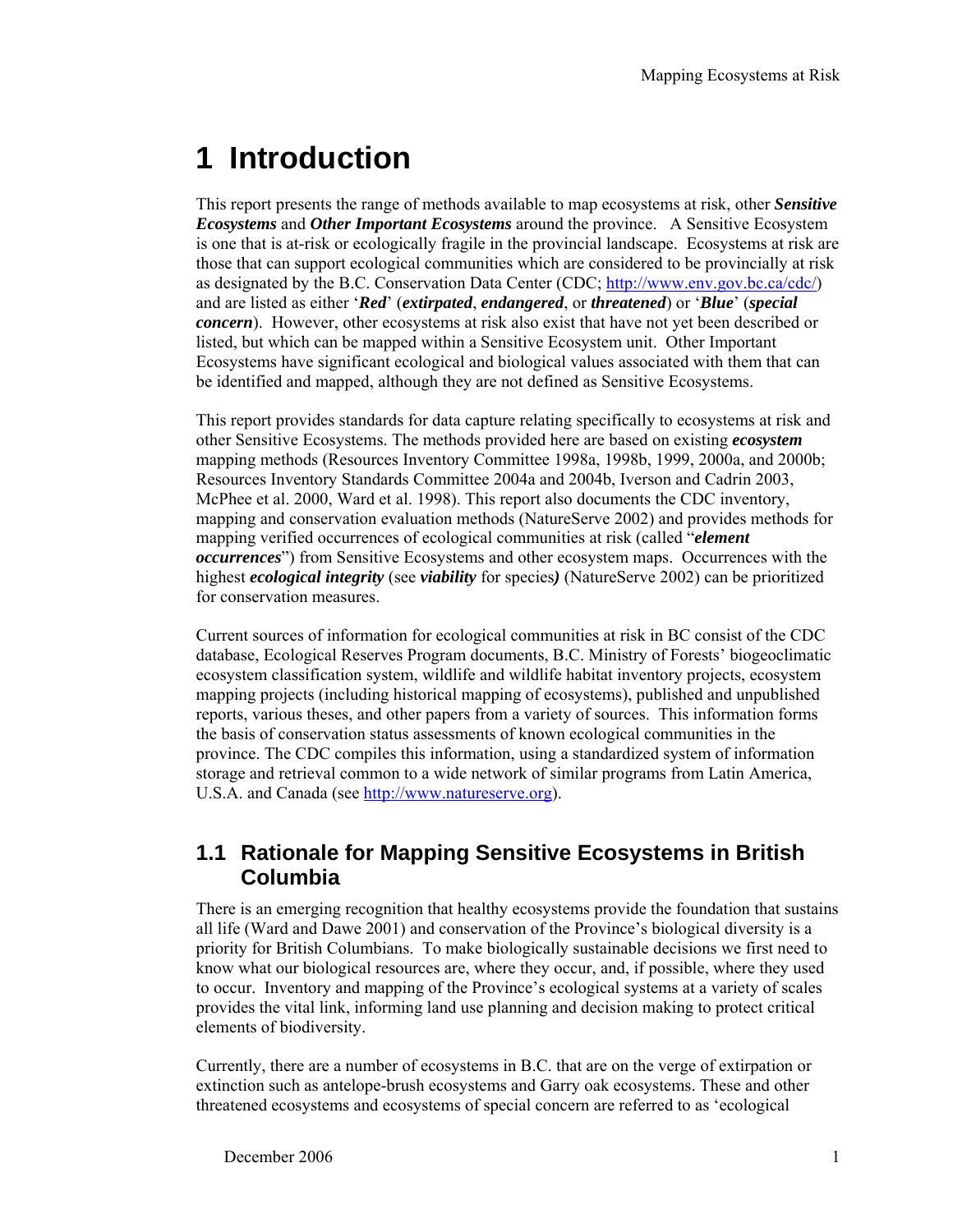communities at risk' by the CDC. Additionally, there are other ecosystems that are ecologically sensitive to disruption by human-caused effects<sup>[1](#page-11-0)</sup>. Sensitive Ecosystems include both ecological communities at risk and ecosystems that are ecologically sensitive. Sensitive Ecosystems provide habitat for many species, including many plants and animals at risk; they perform functions that influence their environment such as filtering water and reducing carbon dioxide levels, and they set the stage for the complex interactions between organisms. Losing these ecosystems can negatively impact the species that depend on them, including critical habitat for species at risk. Loss and degradation of ecosystems could have far reaching effects on local ecological health that we cannot yet fully understand.

Ensuring that examples of every ecosystem are maintained in a natural state supports sustainable resource management. These natural ecosystems serve as "benchmarks" against which our success in managing our natural resources can be measured, and serve as reference points for restoring ecosystems that have been altered or destroyed. Mapping Sensitive Ecosystems can help inform land management decisions, provide direction for more detailed inventories, and help set management and conservation priorities. By protecting natural ecosystems, we may enjoy and benefit from them in the future, as we have in the past.

The first Sensitive Ecosystems Inventory (SEI) was developed by the CDC and Environment Canada, Canadian Wildlife Service (CWS). Sensitive Ecosystems Inventory: East Vancouver Island and the Gulf Islands (Ward et al. 1998) was initiated in 1994 and completed in 1997.

SEI mapping allows for the inclusion of previously undocumented ecological communities and unique ecosystems<sup>[2](#page-11-1)</sup> through the use of physiognomic classification and broad vegetation categories. Sensitive Ecosystem classes are used because ecosystem description at a general level is usually more appropriate for local planning and public education.

In 2003, CWS conducted an evaluation to determine the success of using SEIs in conserving sensitive and Other Important Ecosystems (Axys Environmental Consulting Ltd. 2003). Based on a review of aerial photographs from 2002, it was found that nearly 4.6% of the seven Sensitive Ecosystems<sup>[3](#page-11-2)</sup> had been lost since the late 1990s (losses were 11% when the two Other Important Ecosystem types<sup> $4$ </sup> are included). These figures are especially significant considering that less than 8% of the landscape was mapped as Sensitive Ecosystems in the original SEI. Although the SEI mapping did not prevent further loss of Sensitive

1

<span id="page-11-0"></span> $1$  Ecological sensitivities are processes or components of ecosystems that are susceptible to disruption or damage by an external factor. For example, changes to the hydrological regime of wetlands and riparian areas can alter the species composition and the ecological functions of the system. Ecosystems with very shallow soils are sensitive because they are particularly susceptible to overuse, soil loss, degradation and colonization or spread of invasive alien plants.

<span id="page-11-1"></span> $2^2$  Unique ecosystems are ecosystems that occur too infrequently on the landscape to be included in other provincial classification systems.

<span id="page-11-2"></span><sup>&</sup>lt;sup>3</sup> For the SEI for East Vancouver Island and Gulf Islands, the seven sensitive ecosystems were coastal bluff, terrestrial herbaceous, older forest, riparian, sparsely vegetated, woodland, and wetland.

<span id="page-11-3"></span><sup>&</sup>lt;sup>4</sup> The two other ecosystem types included in the SEI for East Vancouver Island and Gulf Islands were seasonally flooded agricultural fields and older second growth forests. These ecosystem types, although altered by human use and therefore not considered at-risk and sensitive, were included for their overall biodiversity and wildlife habitat values.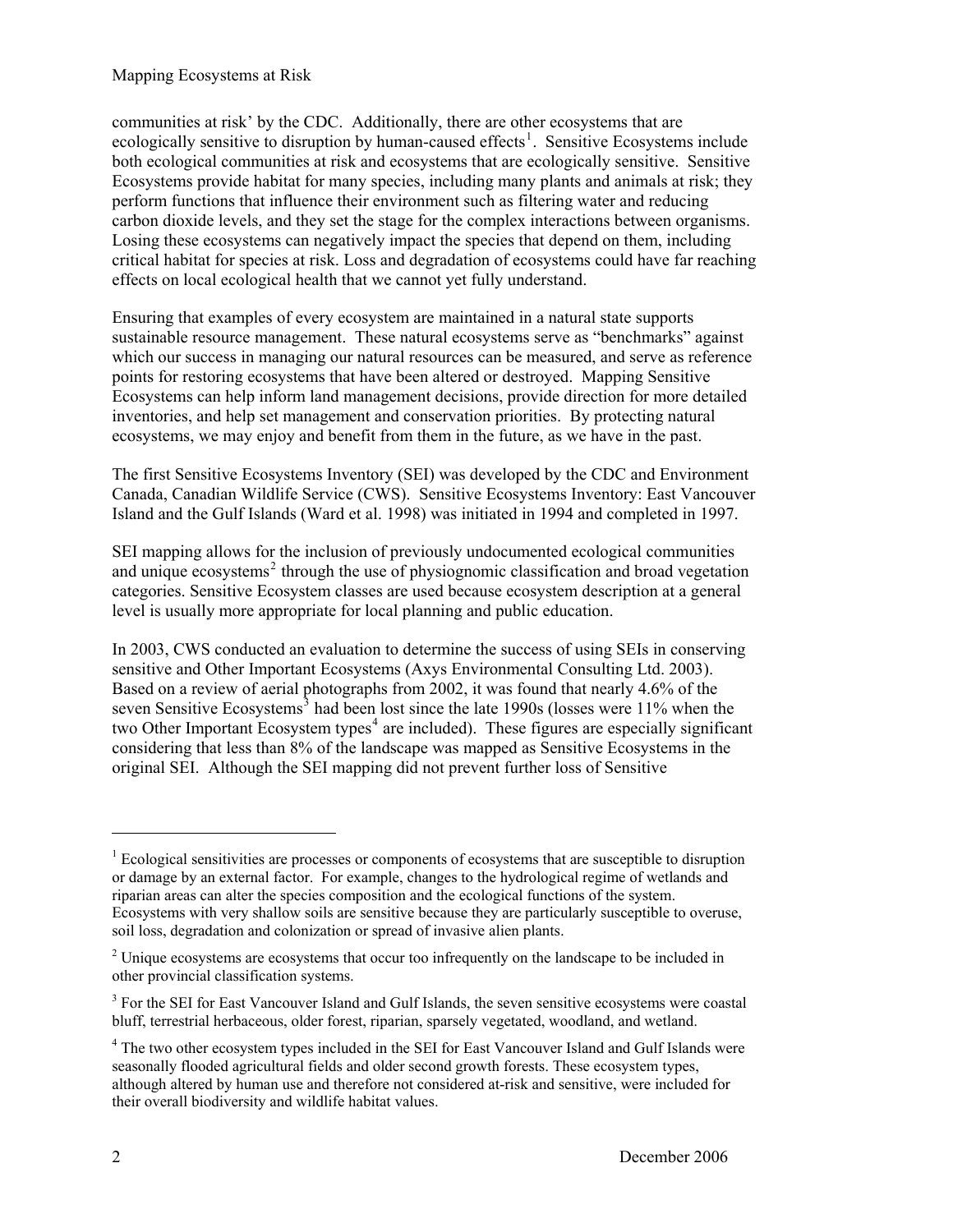<span id="page-12-0"></span>Ecosystems, users of the SEI mapping indicated that the SEI had contributed to the conservation of numerous sites between 1997 and 2002.

Axys Environmental Consulting Ltd. (2003) found that over those five years the SEI was used in a variety of land use planning processes. Ninety-six percent of decision makers used the SEI when considering land development, capital works, site enhancement, and mitigation. All Regional Districts in the study area had incorporated the SEI into Official Community Plans and three of four used the SEI for Development Permit Area designation.

Users of SEI mapping included local government (municipal and regional) for park planning as well as specifics mentioned above. The provincial government has used SEI mapping in identifying areas for Old Growth Management Designation (Reynolds 2000) and forest companies have either initiated their own SEI mapping for planning processes or supported and applied SEI mapping in operational planning (Beese and Fujikawa 2003; Marquis 2002). Local natural history groups, land trusts, and conservation groups have used SEI mapping to raise the profile of conservation priority sites and to influence conservation-based land use decisions.

Sensitive Ecosystems Inventory mapping projects have been completed, or are in process, for the Georgia Basin and the Okanagan Valley, two areas in British Columbia with the highest number of species and ecosystems at risk in B.C (see<http://www.env.gov.bc.ca/sei/>)...

## **1.2 Hot Spots for Mapping Sensitive Ecosystems**

The highest concentrations of Sensitive Ecosystems lie within specific geographic areas of the province or are associated with specific landscape features. Southeast Vancouver Island and Gulf Islands, the lower mainland, major southern interior valleys, and the southern Rocky Mountain Trench are some of the areas which contain the most Sensitive Ecosystems. Ecosystems within landscape features such as valley bottoms, lower slopes, and floodplains are threatened throughout the province. Grassland landscapes are particularly vulnerable to the introduction and spread of invasive alien species. Areas expressing major physiographic changes, with high concentrations of varying physical features, fault lines and areas of atypical geologic types, major climatic transition zones, uncommon geomorphological processes, regions of natural endemism, and glacial refugia are all places where unusual natural ecosystems are expected to occur and which should be the subject of intensive field inventory.

## **1.3 Ecosystem Classification and Mapping**

The Sensitive Ecosystems classification, Ministry of Forests' ecosystem classification system, and the classification system used by the CDC are described below. This report uses the term "ecosystem at risk" to refer to the at-risk *ecological community* together with the abiotic and ecological processes at a particular site. The terms 'ecological community', '*plant community'*, '*plant association*', 'ecosystem', and 'ecosystem at risk' are also defined.

#### **1.3.1 Sensitive and Other Important Ecosystems Classification**

The classification system used in the Sensitive Ecosystems Inventories (SEI) broadly follows the categories applied in NatureServe's ecological systems classification (Anderson et al.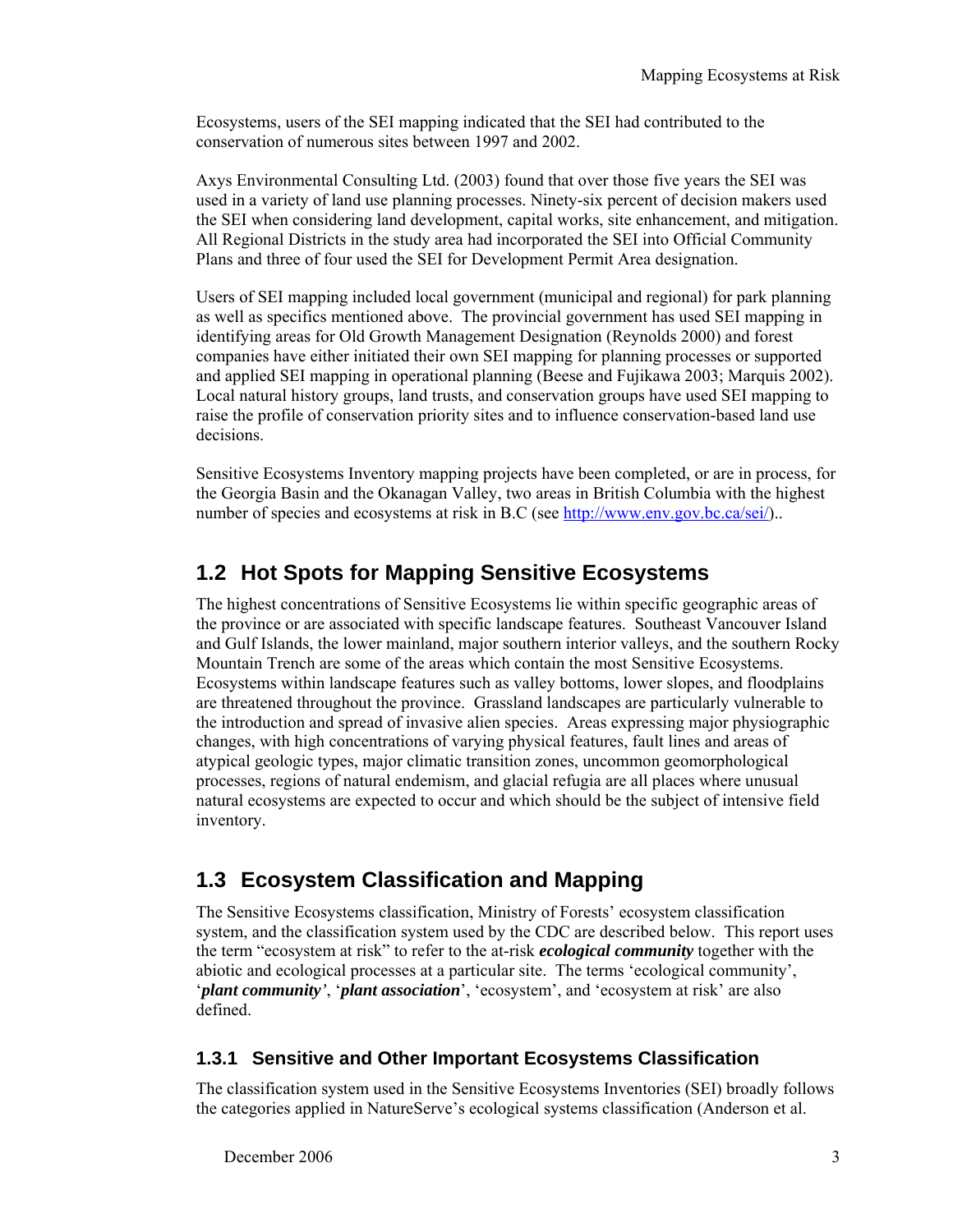<span id="page-13-0"></span>1998). Sensitive Ecosystem classes are also partly based on the formation class level of the United States National Vegetation Classification System (Grossman et al. 1998) and the physiognomic classification system of the United Nations Educational, Scientific and Cultural Organization (1973).

The SEI classification uses two primary groupings of ecosystems: *Sensitive Ecosystems* and *Other Important Ecosystems*. Within each of these groups a series of classes and subclasses is defined that provides a general level of ecosystem description that is appropriate for public education and local planning exercises. Sensitive Ecosystem categories are generalised groupings of ecosystems that share many characteristics, particularly ecological sensitivities, ecosystem processes, at-risk status, and wildlife habitat values. Criteria for ecological sensitivity include: *environmental specificity*, susceptibility to hydrological changes, soil erosion, especially on shallow soils, spread of invasive alien plants, and sensitivity to human disturbance. Other Important Ecosystems<sup>[5](#page-13-0)</sup> have significant ecological and biological values associated with them that can be identified and mapped, although they are not defined as Sensitive Ecosystems because they have been substantially altered by human use. Consideration of Other Important Ecosystems is critical to capturing key elements of biodiversity of some project areas; they sometimes provide recruitment sites for ecosystems at risk or important wildlife habitat requiring recovery or restoration.

Currently accepted Sensitive and Other Important Ecosystem classes and subclasses are listed in [Appendix D: SEI Map Codes, Map Units and Descriptions](#page-73-1).

#### **1.3.2 Ecosystem and Vegetation Classification in B.C.**

The B.C. Ministry of Forests' biogeoclimatic ecosystem classification (BEC) system integrates climate, soil, and vegetation data into a single ecological classification system. The province has been divided up into biogeoclimatic units, or areas with relatively similar regional climates, inferred from late successional vegetation on zonal sites<sup>[6](#page-13-0)</sup>. Biogeoclimatic units include zones, subzones, variants and phases. BEC has focussed on classifying late successional plant associations, often using sample plot data from mature seral or climax vegetation. (Pojar et al. 1991)

The plant association is the basic vegetation unit of BEC. Plant associations are formally recognized units that are differentiated using diagnostic combinations of plant species and are based on a number of stands of late successional vegetation that have very similar species and structure.

The first definition of a plant association to appear in published literature was "*a plant community type of definite floristic composition, uniform habitat conditions, and uniform physiognomy*." (Flahault and Schroter 1910). The currently accepted definition is: "*A* 

l

<sup>5</sup> Examples:

<sup>1)</sup> Seasonally flooded fields are often converted wetlands which continue to provide critical wildlife habitat at certain times in the year for certain migratory species, and

<sup>2)</sup> Disturbed grasslands that have a significant component of alien plants still provide habitat for many red- and blue-listed species.

<sup>&</sup>lt;sup>6</sup> Zonal ecosystems are those which best reflect the regional climate of the area and are not influenced by local relief, or by any properties of parent materials.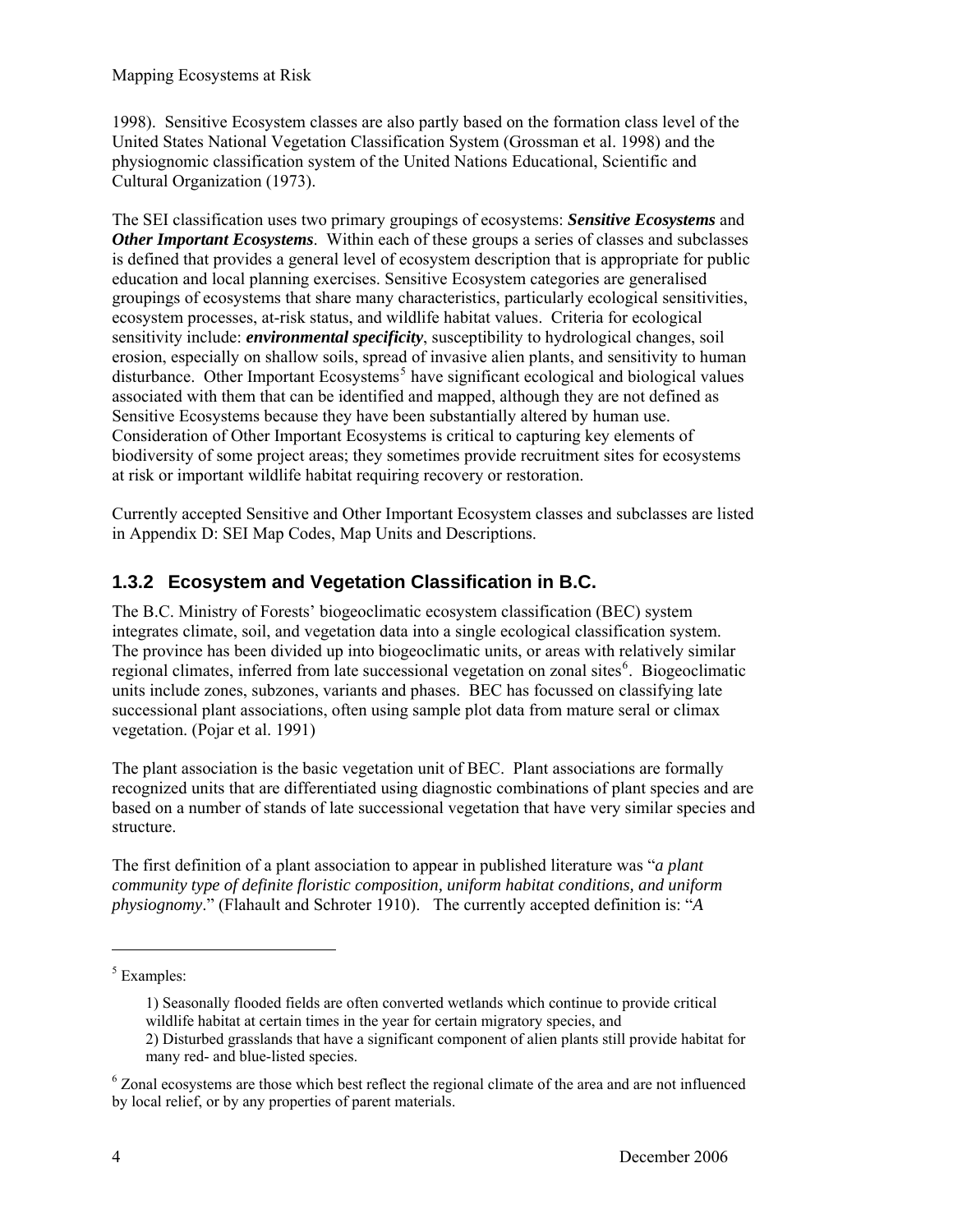<span id="page-14-0"></span>*vegetation classification unit defined on the basis of a characteristic range of species composition, diagnostic species occurrence, habitat conditions and physiognomy*." (Vegetation Classification Panel, Ecological Society of America 2004). The Ministry of Forests' BEC definition of a plant association is similar and uses similar concepts.

Plant associations in BEC are named after one to four plant species that dominate or characterize the unit (e.g., *Pseudotsuga menziesii – Juniper communis – Penstemon*). There is always some variation within a plant association, but all stands within a plant association have features in common that distinguish them from other plant associations. The vegetation species composition and structure must fall within the expected range of the defined plant association before it is considered an occurrence of that particular plant association.

Vegetation changes over time through succession, usually in response to a disturbance such as fire or logging. A particular stand of vegetation can progress from one plant association to another over time. Each successional stage of vegetation, from recent clear-cuts to old-growth forests, can often be classified as a separate plant association.

BEC includes a site classification system where the basic unit is the *site association,* sites that have the same environmental properties and potential to develop similar climax vegetation, regardless of present vegetation. Site associations are all ecosystems capable of producing the same plant association in a *climax ecosystem*. They are identified by the environmental properties that control vegetation.

Site associations are further differentiated as *site series* within the subzone or variant. Because a subzone has a relatively uniform climate, site series are usually more uniform in nature than the site association or plant association. Site series identify the abiotic *attributes* of an ecosystem and indicate that the late successional plant association may occur there, or has the potential to occur there through time.

Site series are usually given the same name as the site association they belong to, together with the biogeoclimatic subzone, variant or phase (e.g., IDFxm/Douglas-fir – Bluebunch wheatgrass – Penstemon). They are also given a numeric code (e.g., IDFxm/02). Field guides for identifying site series have been prepared for each forest region in the province. Site series are the units mapped in terrestrial ecosystem maps (TEM) and the unit that B.C. ecologists are most familiar with.

The BEC framework was primarily designed to meet the needs of forest and range managers. Recently, the classification of wetland and grassland site associations has been significantly expanded. Classification of alpine and parkland ecosystems is underway. Classification of smaller or extremely localized ecosystems, such as vernal pools and coastal sand dunes has not been funded under the BEC system.

#### **1.3.3 CDC Ecological Communities at Risk**

Ecological communities at risk are those identified by the B.C. CDC as special concern, threatened or endangered. The CDC has adopted the plant associations from the vegetation component of BEC as the primary source for terrestrial ecological communities. The CDC uses information from mapping projects, reports, and local expertise to identify and list other ecological communities not included in the BEC vegetation classification. The term ecological community was chosen to allow the inclusion of non-terrestrial communities including aquatic and marine communities.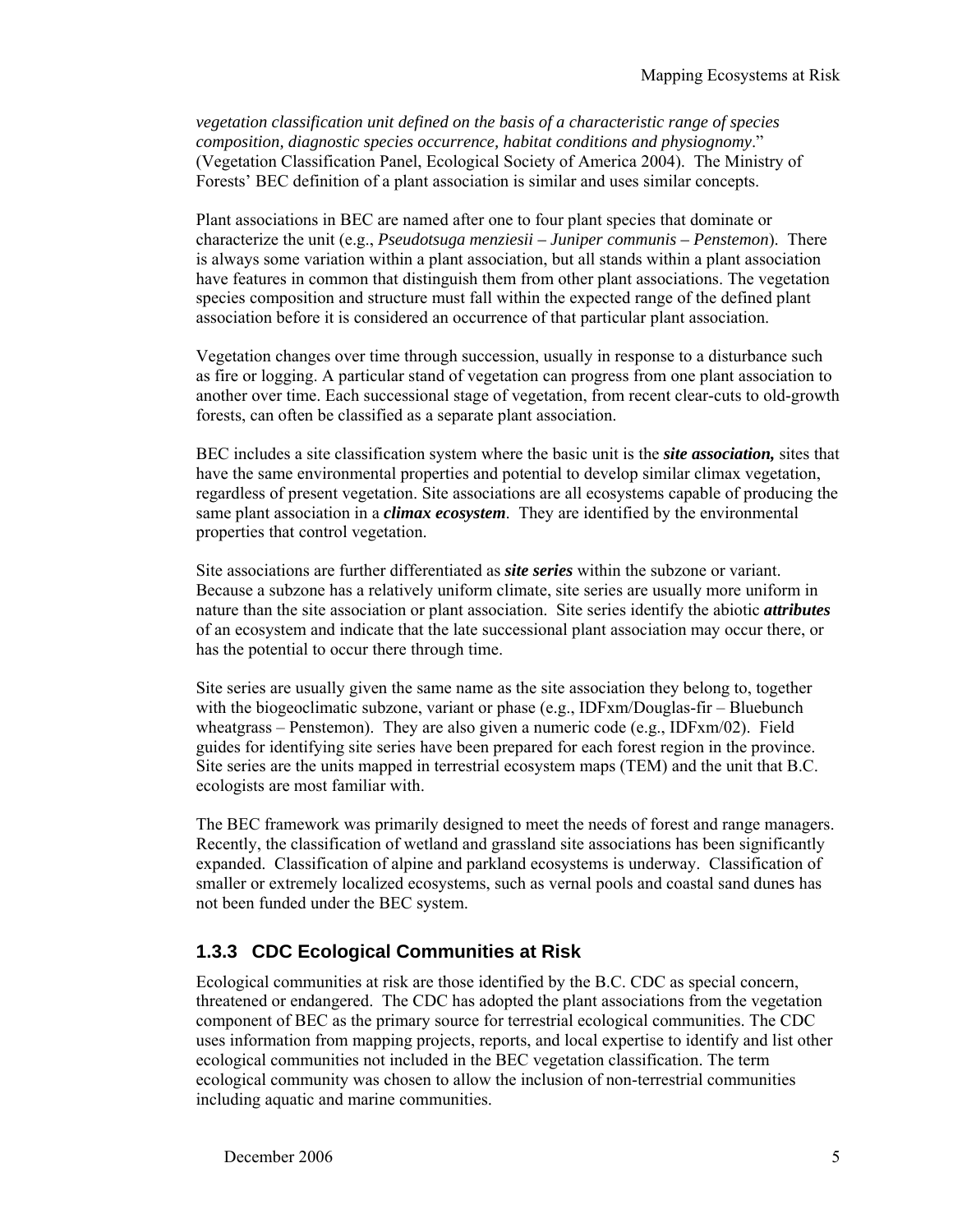<span id="page-15-0"></span>Although the terms "ecological community", "ecosystem" and "plant community" or "plant association" are often used interchangeably, they are not equivalent. "Plant community" refers to the assemblage of vegetation on a site. "Plant association" is a formal term applied by a rigorous classification process. Mueller-Dombois and Ellenberg (1974) suggest "association" be used only in the abstract sense and "community" is best used for a concrete example in the field. "Ecosystem" refers to the abiotic, biotic (e.g., plant and animal community), and ecological processes on a site. The term "ecosystem at risk" refers to a specific site and the ecological community at risk that grows on it. We generally map ecosystems based on vegetation structure, disturbance, soil and terrain characteristics, and other information about the specific site, especially field verified data.

Ecological communities tend to be broader ecological units than site series; one ecological community can include the potential vegetation on more than one site series. The site series is the "habitat" for the particular ecological community. Habitat for ecological communities is defined by Grossman et al. (1998) as "*the combination of environmental (site) conditions and ecological processes (such as disturbances) influencing the community.*" Thus, the CDC does not list specific site series as "at-risk", however, since site series are more widely recognized and used in resource management in British Columbia, the CDC cross references site series with the potential to develop certain ecological communities.

Workers in the field can use their skills in identifying site series to locate at-risk ecological communities. Earlier successional stages can be important recruitment sites for future occurrences of ecological communities at risk. Thus, it is important to identify and distinguish between present occurrences of ecological communities at risk and sites (or site series) with the potential to develop an ecological community at risk in the future (Section [5](#page-59-1)).

## **1.4 Choosing an Approach for Mapping Ecosystems at Risk and Sensitive Ecosystems**

There are several options for mapping ecosystems at risk and Sensitive Ecosystems depending on inventory goals, information needs, existing information or mapping, and cost.

The primary method, Sensitive Ecosystems Inventory (SEI) mapping, is recommended where the primary goal of the project is to locate at-risk or Sensitive Ecosystems, but funding is not sufficient for Terrestrial Ecosystem Mapping (TEM) and no ecosystem maps exist for the study area.

If the project has additional planning goals such as wildlife habitat mapping or terrain stability mapping, SEI mapping modelled from new TEM mapping is recommended.

Where ecosystem mapping already exists, including TEM, Predictive Ecosystem Mapping (PEM), or Broad Ecosystem Inventory mapping (BEI), it may be useful to model a Sensitive Ecosystems map from this existing map (see Section [3](#page-37-1)). A themed map can indicate if upgrades are required to the existing map product or if a new map product is required. Limitations to using existing map products are described in Section [3.4](#page-46-1).

TEM provides detailed ecosystem information that is suitable for a number of additional mapping interpretations including wildlife habitat mapping. A key feature of TEM, with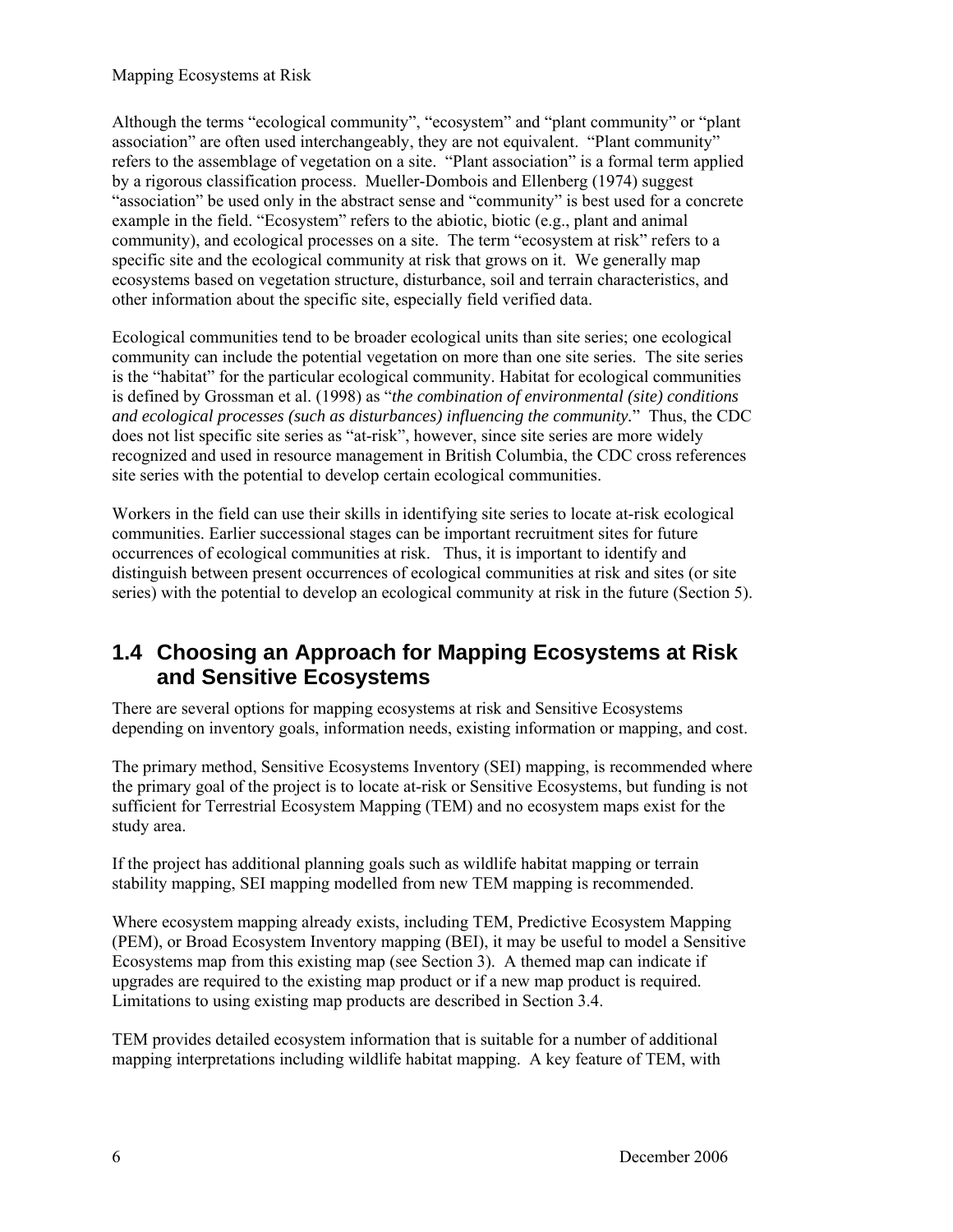<span id="page-16-0"></span>respect to mapping ecosystems at risk, is that the entire study area is mapped<sup>[7](#page-16-0)</sup> and up to three ecosystems are mapped in each *polygon*. These features enable TEM to be used to determine vegetation structure and the viability of ecosystems at risk by providing details of the site and surrounding landscape.

PEM provides similar information to TEM, but has less detailed information for each polygon. Most PEM products indicate the probability of one ecosystem occurring within each polygon. Occasionally PEM products indicate the percentage of different ecosystems in a polygon, similar to TEM. Although PEM can be used to map some ecosystems at risk, it often has limited abilities to capture areas of unique environmental specificity, and to distinguish between ecosystems that occupy sites with similar physical attributes (e.g., circumesic sites). PEM products will vary in their usefulness for modelling Sensitive Ecosystems depending on the original information sources used and the objectives of the project.

BEI is a small scale (1:250 000), provincial coverage that is generally only appropriate for strategic landscape level analysis to identify general areas with high potential for occurrences of ecosystems at risk.

## <span id="page-16-1"></span>**1.5 Clients**

Clients in different sectors are likely to have different objectives and needs with respect to mapping ecosystems at risk. These objectives can be used to guide initial decision-making in choosing an appropriate mapping method.

Forestry clients with specific needs related to certification, forest productivity, silviculture, and wildlife habitat planning can use TEM to achieve landscape-level objectives and some operational objectives.

Provincial and federal parks and protected area managers are likely concerned with both conservation (including element occurrences of ecological communities at risk) and recreation (BC Ministry of Environment, Lands and Parks 1998). These clients may have additional needs such as wildlife habitat mapping that are best met by using a TEM base for the ecosystems at risk map.

Local Governments including Municipalities and Regional Districts may choose either an SEI or TEM approach. SEI is the best approach where the only focus is on Sensitive Ecosystems. TEM is the best approach when planning for the whole landscape or where other considerations such as wildlife habitat mapping are of interest in the study area.

l

 $<sup>7</sup>$  In TEM, all known ecosystems that can be distinguished at the mapping scale are mapped. However,</sup> it is likely that there are smaller, not yet described, and possibly at-risk ecosystems that may not be mapped.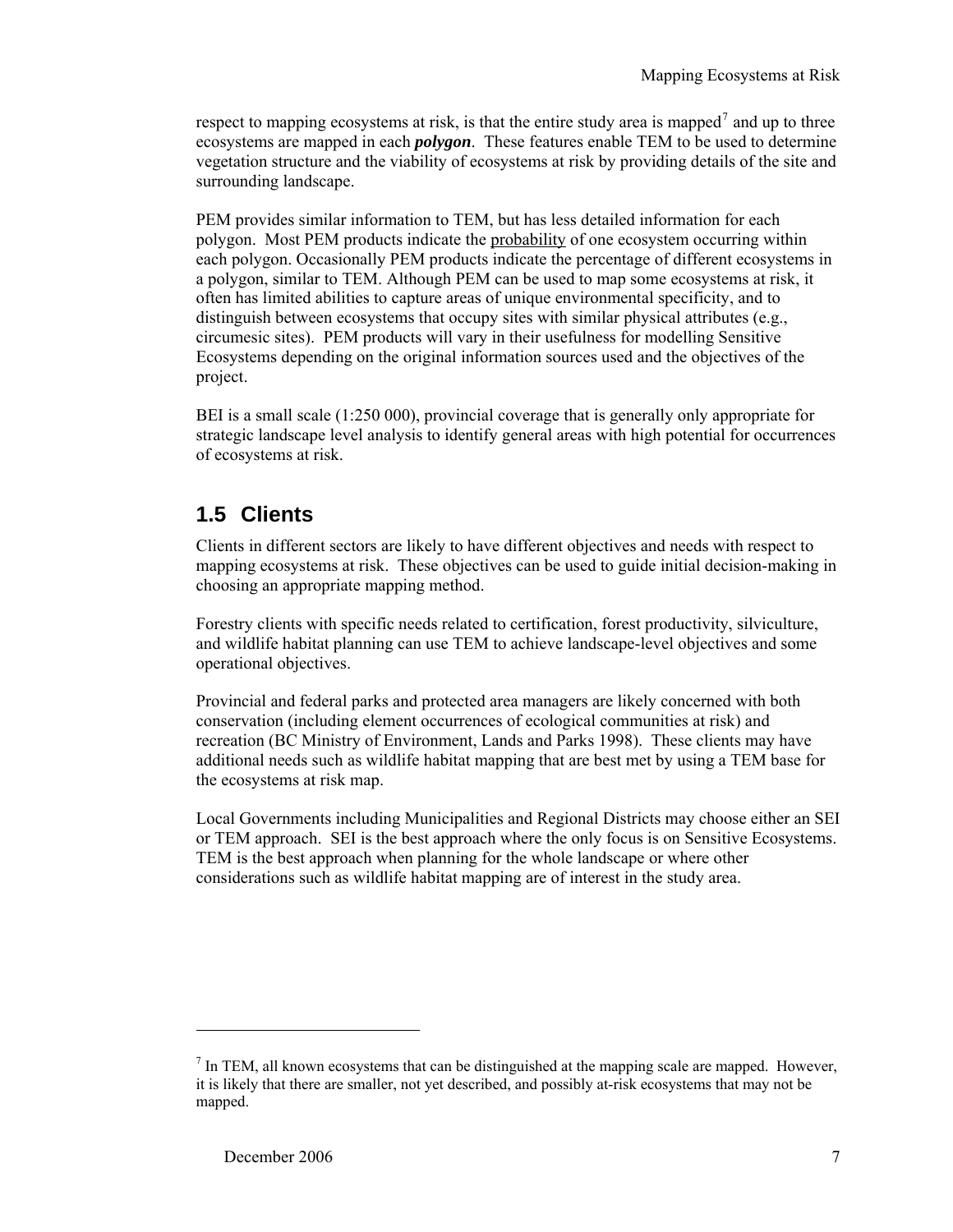## <span id="page-17-0"></span>**2 Sensitive Ecosystems Inventory Mapping Method**

## **2.1 Introduction**

Sensitive Ecosystems Inventory (SEI) mapping was developed in 1993 by the B.C. CDC and Environment Canada's Canadian Wildlife Service in response to a need for inventory of atrisk and ecologically fragile ecosystems, and critical wildlife habitat areas on the east side of Vancouver Island.

The SEI mapping initiative predated the Resources Inventory Committee (RIC) standard for Terrestrial Ecosystem Mapping (TEM) and pioneered an approach that would flag sites for more detailed inventory prior to making land use decisions and to facilitate landscape level planning. The intent of the SEI mapping was to provide a less intensive and expensive mapping method. The first Sensitive Ecosystems Inventory project was completed in 1997 (Ward et al. 1998).

This document provides detailed methods and RISC standards to complete SEI mapping; the methods and standards are based on both the original SEI methods and more recent RIC and Resources Inventory Standards Committee (RISC) standards for TEM and PEM. [Appendix](#page-73-1)  [D: SEI Map Codes, Map Units and Descriptions,](#page-73-1) provides a list of provincially accepted SEI classes and subclasses for Sensitive and Other Important Ecosystems.

## **2.2 Objectives**

The primary objective of SEI mapping is to provide information for the conservation of ecological diversity, particularly the most vulnerable and rare *elements* in the landscape. The use of this standard will promote consistency in results of SEI mapping throughout the province. The level of inventory can vary based on client needs but ecosystems at risk are most commonly mapped at 1:20 000 with survey intensity level 3 (see [Table 1\)](#page-19-0). Many clients may have multiple objectives and mapping should be tailored to objectives with the most specific needs.

## **2.3 Planning the Inventory**

Successful inventories begin with careful planning and consideration of the client's needs. This provides the basis for determining the project objectives and required approach and products. A review of all previous inventories of the area can assist in selecting the appropriate and most cost effective inventory method. Once the objectives and products are determined, the survey intensity level and mapping scale is established (see [Table 1](#page-19-0)).

#### **2.3.1 Survey Intensity**

[Table 1](#page-19-0) compares project objectives to various survey levels and map scales. Survey level indicates the proportion of polygons that are field inspected and the ratio of different plot types used in field inspections (Resources Inventory Committee 2000a). Higher levels of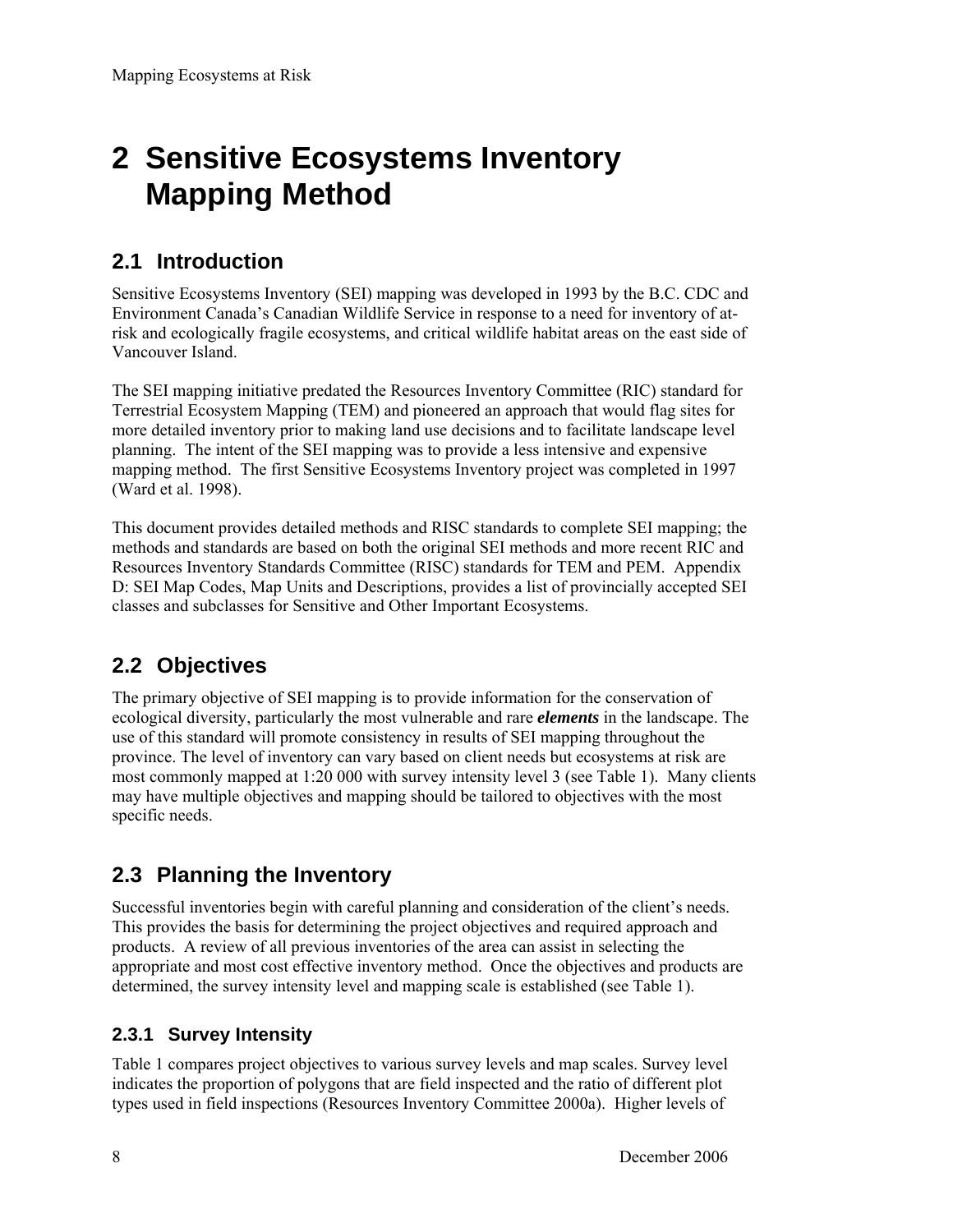survey intensities should provide higher levels of map reliability, but will cost more. Survey intensities should be tailored to meet client-specific needs for map reliability. The acceptable level of map reliability is directly linked to the intended uses of the mapping. Field inspections can be focused on certain portions of the landscape (e.g., ecosystems at risk and other Sensitive Ecosystems) to provide a higher level of reliability for that portion of the landscape.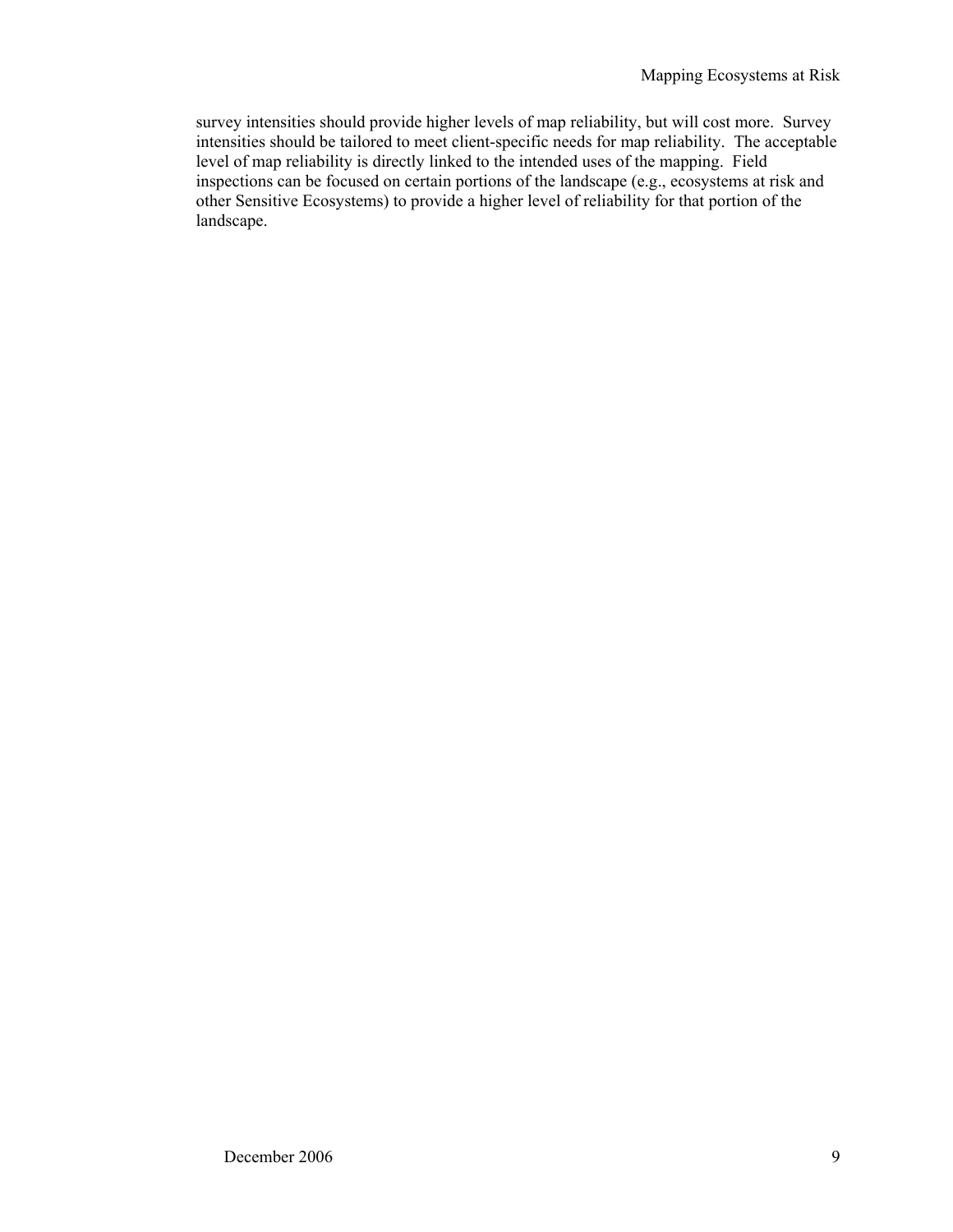| <b>Survey</b><br><b>Intensity</b><br>Level | Percentage<br>of Polygon<br><b>Inspections</b> | Ratio of<br><b>Full Plots:</b><br><b>Ground Insp.:</b><br>Visual Checks <sup>1</sup> | <b>Suggested</b><br><b>Scales</b><br>$(K = 1000)$ | Area<br><b>Covered by</b><br>$0.5 \text{ cm}^2$ | <b>Range of Study</b><br>Area (ha) | <b>Example Project Objectives</b>                                                                                                                                                                                                                                                        |
|--------------------------------------------|------------------------------------------------|--------------------------------------------------------------------------------------|---------------------------------------------------|-------------------------------------------------|------------------------------------|------------------------------------------------------------------------------------------------------------------------------------------------------------------------------------------------------------------------------------------------------------------------------------------|
| 1                                          | 76-100%                                        | 2:98:0                                                                               | 1:1 K to<br>1:10 K                                | $0.0025 - 0.5$<br>ha                            | $0.025 - 100$                      | Restoration planning, conservation covenants and<br>conservation tax credits, element occurrence mapping.<br>Site specific environmental impact assessments for energy,<br>housing, or other developments. May be used to refine<br>larger scale mapping for sites of specific interest. |
| $\overline{2}$                             | $51 - 75%$                                     | 6:24:70                                                                              | 1:10 K to<br>1:20 K                               | $0.5 - 2$ ha                                    | 50-5 000                           | Local government land use planning (zoning, OCP, DPs,<br>and growth strategies), greenways and park planning,<br>element occurrence mapping, medium scale pre-planning<br>for energy, housing, or other developments (e.g.,<br>neighbourhood plan or rezoning).                          |
| 3                                          | $26 - 50%$                                     | 6:24:70                                                                              | 1:10 K to<br>1:50 K                               | $0.5 - 12.5$ ha                                 | $1000 - 50000$                     | Landscape level land use planning, land acquisition<br>priorities, habitat mapping and habitat protection, element<br>occurrence mapping.                                                                                                                                                |
| $\boldsymbol{4}$                           | $15 - 25%$                                     | 5:20:75                                                                              | 1:20 K to<br>1:50 K                               | $2 - 12.5$ ha                                   | 10 000-500 000                     | Land use planning, conservation priorities, SOE reporting.                                                                                                                                                                                                                               |
| $\mathbf R$                                | $0 - 14%$                                      | 0:25:75                                                                              | $1:100$ K to<br>1:250 K                           | $25 - 156$ ha                                   | 50 000-1 000 000+                  | Strategic level land use planning for forest companies or<br>local governments, SOE reporting.                                                                                                                                                                                           |

<span id="page-19-0"></span>

|  |  |  |  |  |  | Table 1 - Survey Intensity Levels and Map Scales (adapted from Resources Inventory Committee 1998b). |  |
|--|--|--|--|--|--|------------------------------------------------------------------------------------------------------|--|
|--|--|--|--|--|--|------------------------------------------------------------------------------------------------------|--|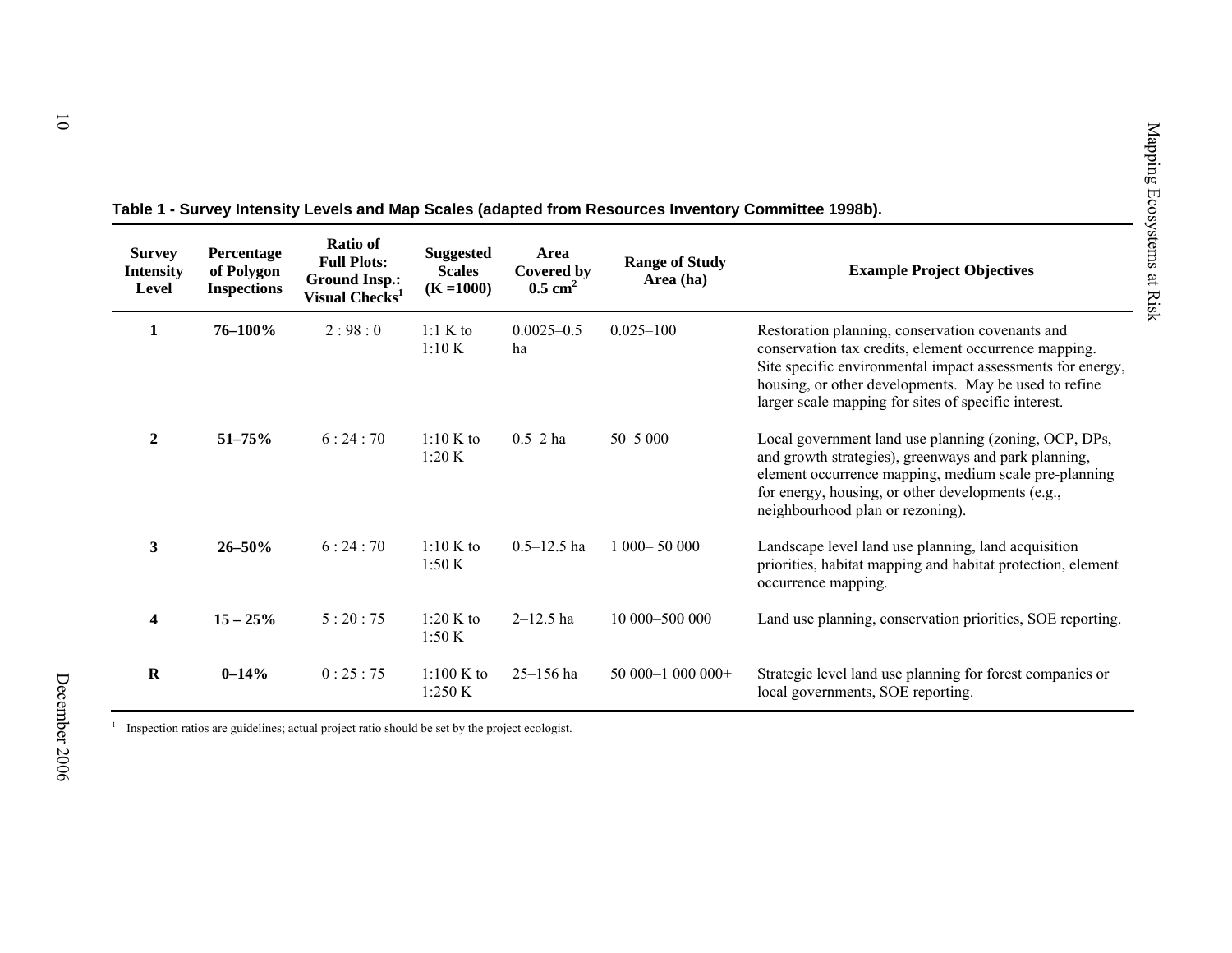#### <span id="page-20-0"></span>**2.3.2 Map Scale**

Map scale is the relative size of an area on the ground compared to that area represented on a map. The amount and types of information which can be captured and displayed from ecosystem mapping is dependant on the map scale. Map scale is primarily limited by the scale of the source imagery used in mapping<sup>[8](#page-20-0)</sup>.

The appropriate scale is selected based on the client's needs and project objectives (see Section [1.5\)](#page-16-1). Map scale should be at the same or larger scale than any of the other mapping sources that will be used in conjunction with the SEI mapping for planning purposes. Map scale is sometimes determined solely by scale of imagery available.

For broad level strategic planning of large geographic areas, scales of 1:100 000 to 1:250 000 are appropriate. Interpretations are generalized and limited to identifying broad areas with a general level of conservation value required to manage ecosystems at risk. This scale of mapping may be used to identify priority areas for larger scale mapping.

At the landscape planning level, scales of 1:10 000 to 1:50 000 are useful. Forestry and government clients are generally most in need of landscape level mapping at a scale sufficient to identify occurrences of ecosystems at risk (1:20 000). Mapping of provincial and federal parks and protected areas at 1:20 000 is generally sufficient.

Park use planning, development planning, and restoration efforts require large scale mapping (1:10 000 or larger) to provide the appropriate level of detail required to adequately manage ecosystems at risk and other Sensitive Ecosystems. Planning for restoration of damaged ecosystems at risk requires detailed mapping and intensive surveying to determine management, mitigation, development design, and restoration techniques.

Local Governments including Municipalities and Regional Districts often have a need for two scales of mapping ecosystems at risk. Landscape-level land use planning such as zoning, Official Community Plans, Development Permit Areas, Growth Strategies, park acquisitions, and greenways and recreation corridors require broader levels of inventory at scales of 1:10 000 or 1:20 000. Planning and environmental impact assessments at neighbourhood and site level scales for land development requires large-scale mapping of ecosystems at risk (generally 1:5000). Typically such large-scale mapping is only completed for smaller study areas.

Energy and mining clients may also require two scales of mapping. Landscape level mapping (generally 1:20 000) can be used to broadly guide where it may be appropriate to direct new developments or infrastructure, while site level mapping (generally 1:5000) provides information needed for designing and refining site plans and environmental impact assessments.

The SEI mapping approach to assigning broad vegetation categories to class and subclass levels is appropriate at all scales; the choice of scale is dependant on project objectives. BEI

1

 $8$  Heads up, or 3-D imagery system of data capture, such as Soft Copy, is limited only by the resolution of photography, not the scale. However, the scale used at the time of data capture will also affect the amount and type of information captured.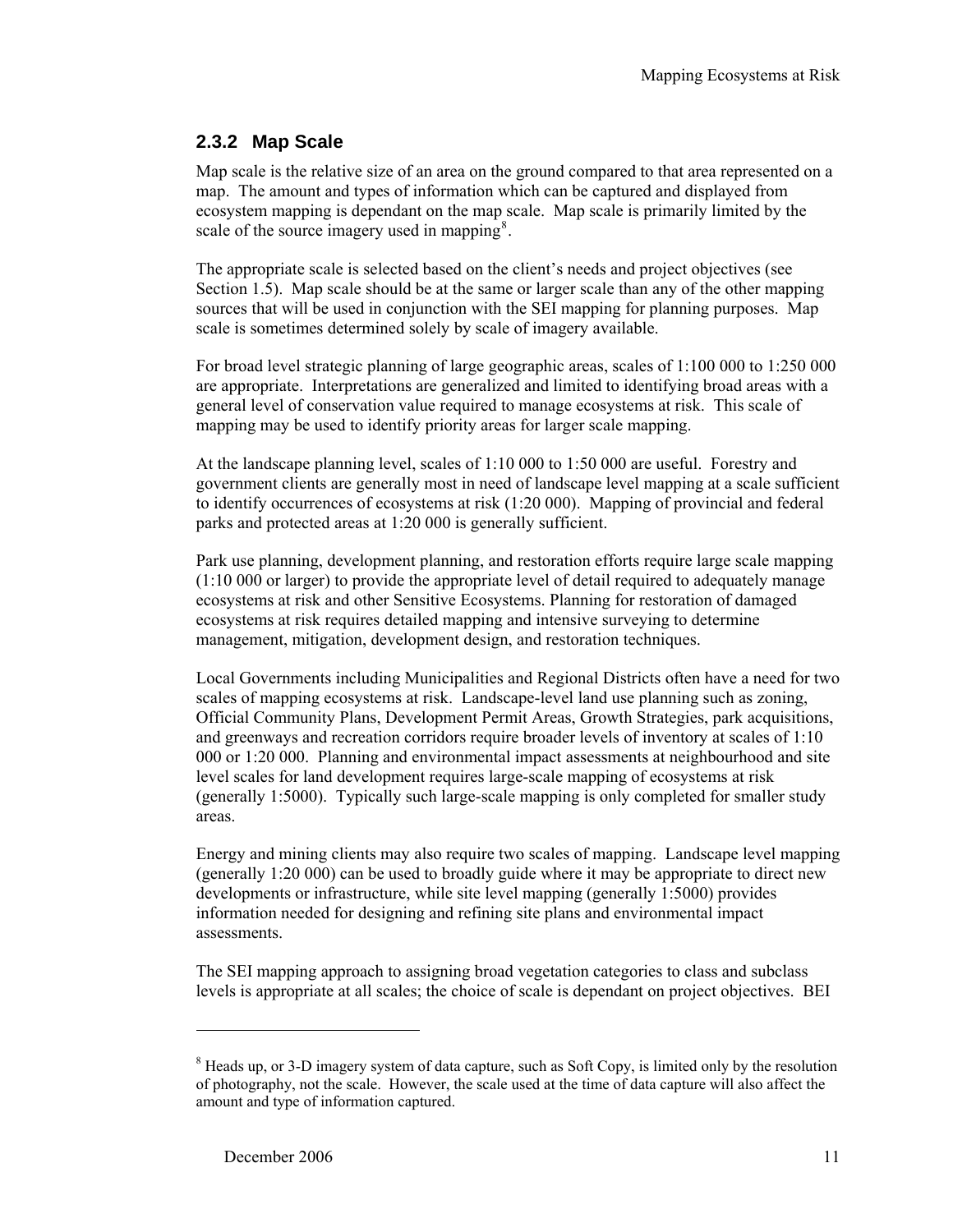<span id="page-21-0"></span>is appropriate for 1:100 000 to 1:250 000 scale projects. PEM is appropriate for larger scales, generally to a limit of 1:20 000 (or larger, if mapping products used in the modelling are at a larger scale). Most PEM projects are completed at a scale of 1:20 000 because of the scale of input data sources. TEM is appropriate for all scales larger than, and including 1:50 000. The scale of TEM should be primarily determined by project objects, but practically, the availability of imagery and funding may limit the scale of the project.

#### <span id="page-21-2"></span>**2.3.3 Ecological assessment**

The first step towards developing an SEI map is to assess which ecologically Sensitive Ecosystems are likely to occur in the landscape. This would include determining which redand blue-listed ecological communities are expected to occur within the study area and other elements of the landscape and vegetation that are unique or sensitive. Ecologically Sensitive Ecosystems that are not yet considered at-risk, as well as ecosystems restricted to very specific environmental conditions, must be considered for inclusion in a Sensitive Ecosystems class. The potential discovery of previously undocumented or unique ecosystem types is built into the inventory through an analysis of landscape features listed in [Table 2](#page-21-1) which are then incorporated into the field sampling plan. Potential information sources include bedrock geology maps, soils maps, biogeoclimatic maps, topographic maps, and information from local ecologists and naturalists.

#### <span id="page-21-1"></span>**Table 2 - Areas of atypical environmental characteristics (from Maxwell et al. 1993).**

#### **1. Physiographic Anomaly**

- Areas where varied Ecosections meet; areas that express a major change in physiography.
- Areas with high concentration of varying physical features.
- Areas of converging major valley systems, creating complex climate mixes.
- **2. Geologic Anomaly** 
	- Areas of bedrock types that create atypical soil chemistry
	- Areas with major fault lines.
- **3. Climatic Anomaly** 
	- Areas where varied biogeoclimatic subzones meet; areas with major changes in climate
	- Areas associated with landscape features that modify local climates

#### **4. Surficial Process Anomalies**

• Areas with uncommon landform features created by surficial processes of erosion and deposition (e.g., sand dunes, eskers, cliffs, canyons, kettle and kame, hoodoos, karst)

#### **5. Vegetation Anomalies (small scale)**

- Disjunction: areas with dominant vegetation disjunct from its normal distribution
- Areas with recorded at-risk plant locations
- Endemism: natural areas where there is a high degree of endemic populations
- Remnant vegetation type now depleted and fragmented by human development or actions
- Glacial refugia

#### **6. Moisture Regime Anomalies**

- In a dry climate, areas associated with water
- In a wet climate, dry areas
- **7. Water Anomalies** 
	- Areas containing water bodies with unusual temperature or chemistry characteristics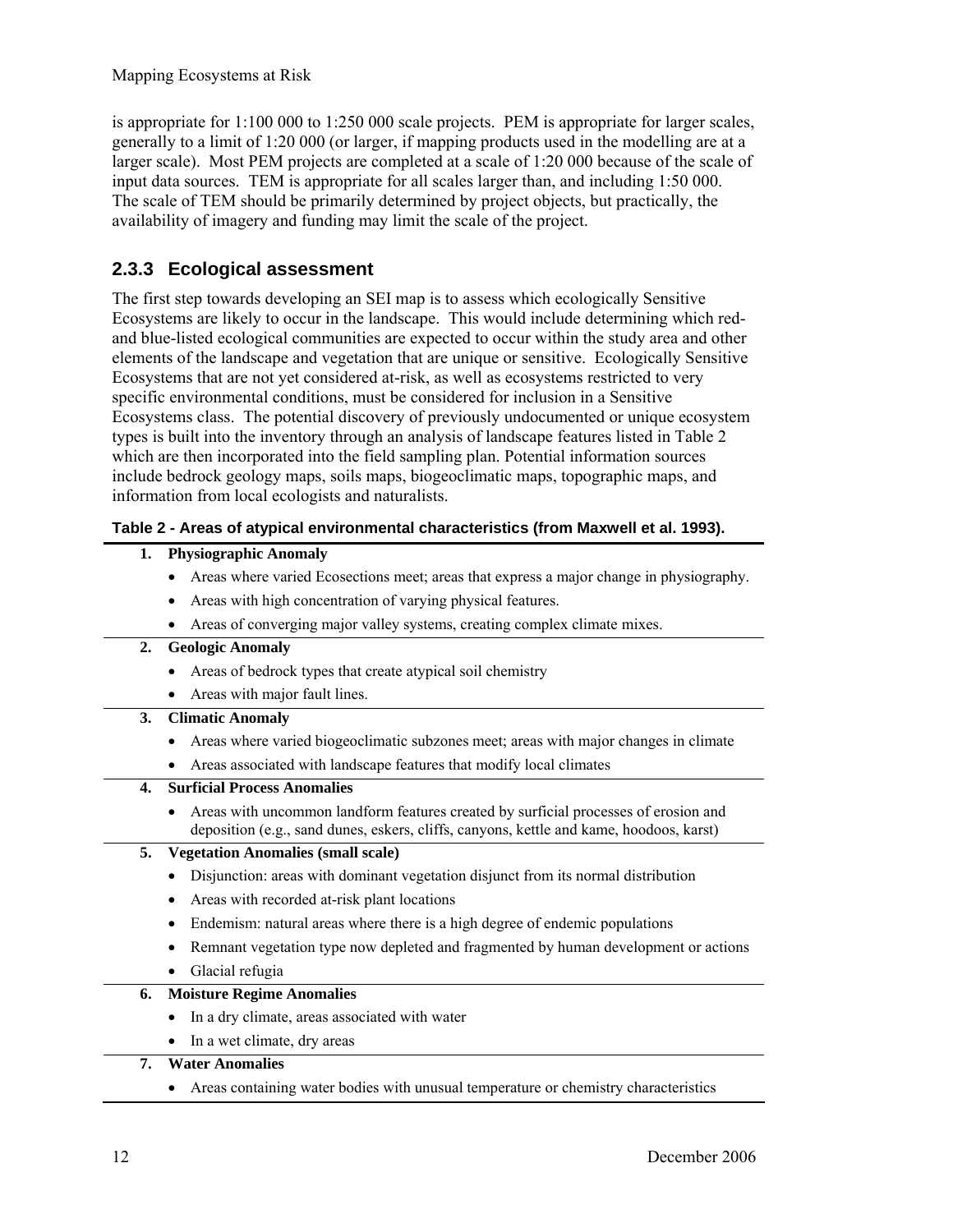## <span id="page-22-0"></span>**2.4 Development of the SEI Mapping Legend**

Prior to initiating mapping, develop a list of potential Sensitive and Other Important Ecosystems classes and subclasses and a list of ecological communities at risk likely to be present in the study area. The list should reflect local ecosystems and be consistent with existing classes and subclasses (see [Appendix D: SEI Map Codes, Map Units and](#page-73-1)  [Descriptions\)](#page-73-1). For the list of ecological communities at risk, use the Species and Ecosystem Explorer Tool [\(http://www.env.gov.bc.ca/atrisk/toolintro.html](http://www.env.gov.bc.ca/atrisk/toolintro.html)); some local unique ecosystems may not be on this list. First develop the list of ecologically sensitive ecosystems and ecosystems restricted to very specific environmental conditions (Section [2.3.3\)](#page-21-2), then add any Other Important Ecosystems to this list.

When developing the map legend, SEI units from projects in the most similar geographic area should be considered before projects from other areas. [Appendix D: SEI Map Codes, Map](#page-73-1)  [Units and Descriptions](#page-73-1) lists existing map codes and ecosystem descriptions.

Evaluate each ecological community for ecological sensitivity and at-risk status and determine which class and subclass of Sensitive or Other Important Ecosystems it belongs to, if any. In cases where an ecological community could be assigned to more than one Sensitive Ecosystem unit, it is always assigned to the more sensitive unit. All ecosystems which correlate to red- or blue-listed ecological communities are included in the category 'at-risk' and are therefore Sensitive Ecosystems. Ecological communities that are not covered by existing classifications and that have not been assigned a status can be proposed for conservation status assessment by the CDC based on the local and provincial distribution of those ecosystems and the threats to them.

#### **2.4.1 New SEI Units**

Where existing SEI classes and subclasses do not adequately cover ecological communities in the study area, consult with the CDC Ecologist to develop new classes and subclasses. New classes, subclasses and their accompanying codes must be approved by the CDC ecologist prior to use. The CDC Ecologist will assign two-letter SEI map codes to all new units.

#### **2.4.2 Mapping Grassland and Related Ecosystems**

At least two subclasses are used for mapping grassland, shrub steppe, and antelope-brush ecosystems: one or more undisturbed subclasses and a disturbed subclass. The disturbed subclass is distinguished based on the presence of invasive alien plants. The 'undisturbed' subclass(es) includes sites with less than 60% of the total plant cover comprised of alien plants. The 'disturbed' subclass includes sites where alien plants comprise more than 60% of the total plant cover. These classes can be mapped in one of three ways:

- 1. using field data to directly interpret the subclass on aerial photographs, or
- 2. by developing and mapping seral communities where the seral communities use alien plant cover as a criterion, or
- 3. by mapping the **condition** of these ecosystems (see glossary and Section [4.4.2.c](#page-52-0) for further information on condition)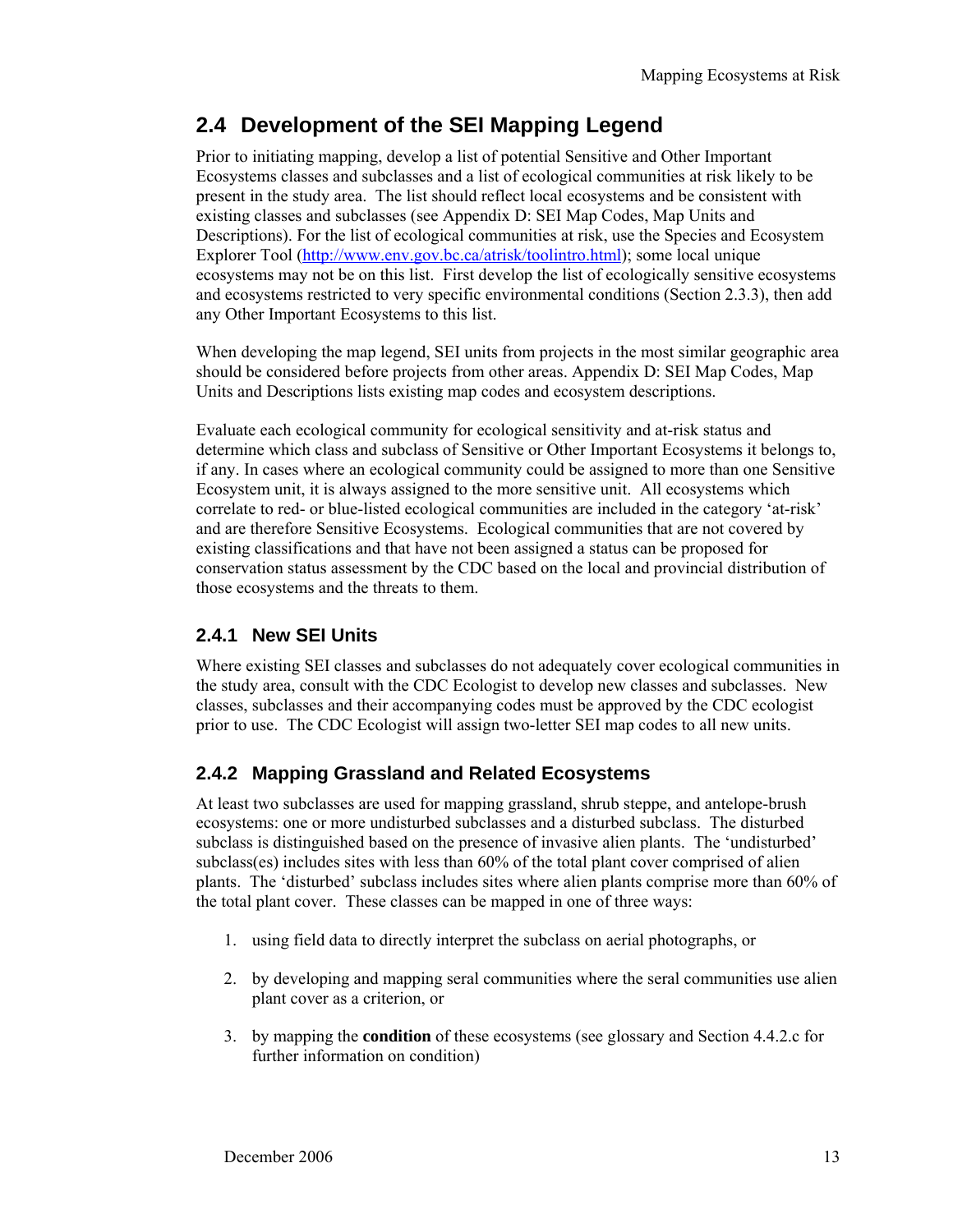<span id="page-23-0"></span>When mapping condition, 'excellent' (<5% alien non-invasive species), 'good' (5-20% alien species), and 'fair' (21-60 % alien species) correspond to the undisturbed subclass(es); 'poor' (>60% alien species) corresponds to the disturbed subclass.

## **2.5 Photo Interpretation**

Traditional manual mapping methods using stereo imagery and delineating ecosystem polygons on aerial photographs are typically applied. More recent technology such as Heads up, or 3-D system of data capture, such as Soft Copy allows polygons to be delineated digitally on orthorectified aerial photographs (orthophotos). A variety of abiotic and biotic features are assessed and combined to interpret the type of ecosystems occurring on the landscape.

[Table 3](#page-24-1) has been adapted from the Standard for Terrestrial Ecosystem Mapping in British Columbia (Resources Inventory Committee 1998b) and identifies some of the common characteristics of the imagery which are interpreted.

While the SEI classes are ecologically broad, consideration must be given to separation of polygons based on homogeneous ecological features and an assessment of the diversity of potential ecosystems within the polygon. Depending on the scale of the mapping, it may be possible to delineate a single ecosystem within a polygon, but often ecosystem complexes are mapped. A maximum of three ecosystem components are allowed for each polygon. Smaller Sensitive Ecosystems that are less than the minimum percentage (10%) or are a fourth important component in the polygon, can be recorded in the optional *attribute* field 'microsites' or in the 'comments' field. However, every effort should be made to include sensitive ecosystems in one of the three components and this may require mapping smaller polygons.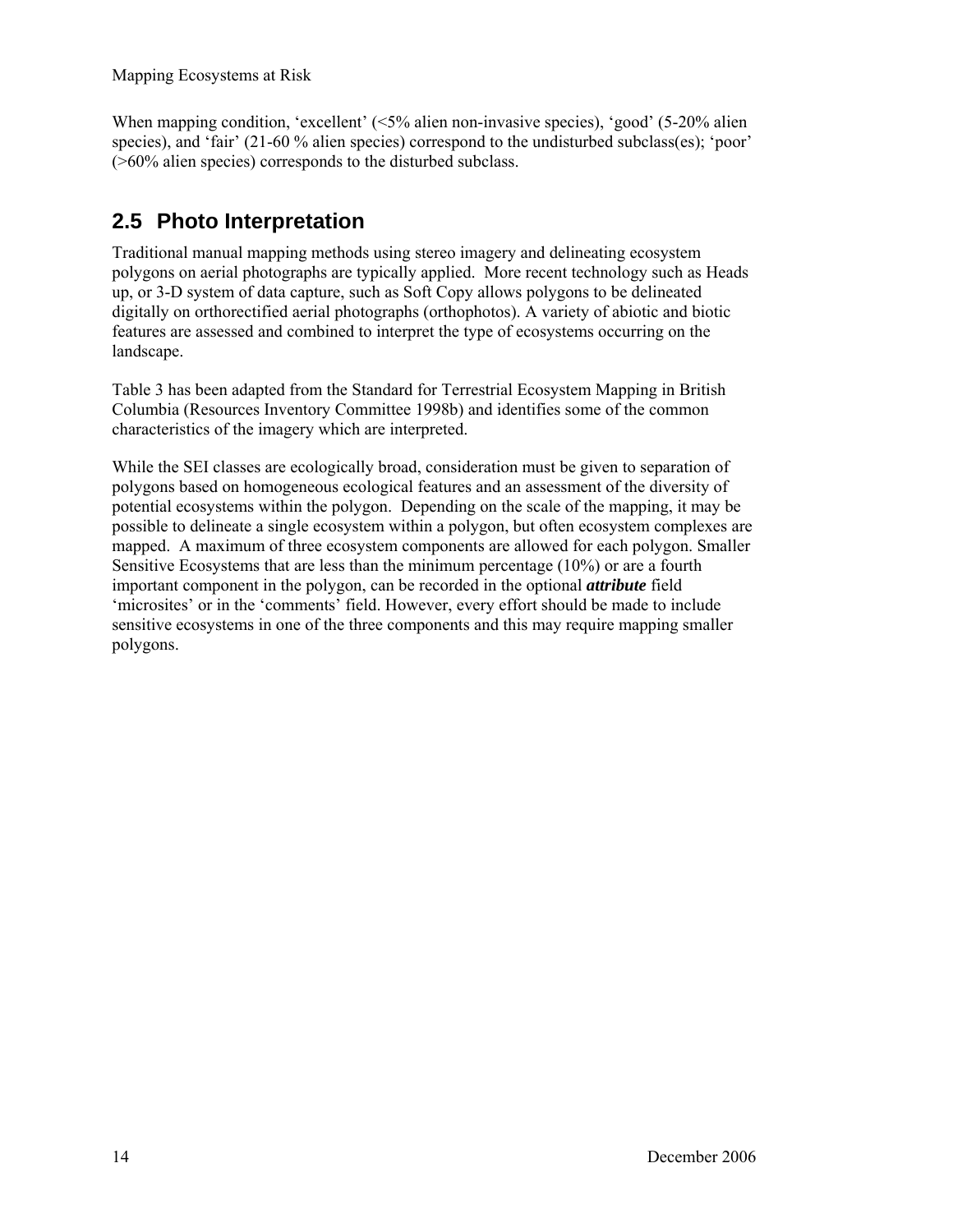<span id="page-24-1"></span>

| Criteria                                           | Observable Feature /                                                                                     | Mapped Sensitive Ecosystem                                                                        |
|----------------------------------------------------|----------------------------------------------------------------------------------------------------------|---------------------------------------------------------------------------------------------------|
|                                                    | Characteristic                                                                                           | Attribute                                                                                         |
| <b>Vegetation</b>                                  |                                                                                                          |                                                                                                   |
| Type of vegetation cover (e.g.,<br>trees, grasses) | Tone, texture, colour, size,<br>shape, shadow                                                            | SEI class & subclass,<br>realm/class, site series,<br>structural stage, tree species.             |
| Canopy characteristics                             | Tone, texture, colour, shape,<br>shadow, size, pattern (open,<br>closed, layered, clumpy)                | SEI Class (e.g., old forest), site<br>series, structural stage, seral<br>community, tree species. |
| Height of stand (relative<br>productivity)         | Texture, size, pattern, tone,<br>density                                                                 | SEI Class (e.g., mature forest),<br>site series, structural stage, tree<br>species                |
| <b>Topography</b>                                  |                                                                                                          |                                                                                                   |
| Landscape position and shape                       | Shape and three dimensional<br>characteristics                                                           | SEI class, fragmentation, site<br>series                                                          |
| Slope/Aspect                                       | Shape and three dimensional<br>characteristics                                                           | Site series                                                                                       |
| Drainage pattern                                   | Shape and three dimensional<br>characteristics                                                           | SEI class and subclass, site<br>series, landscape context                                         |
| <b>Terrain</b>                                     |                                                                                                          |                                                                                                   |
| Landform/parent material                           | Topographic position,<br>observable drainage and terrain<br>patterns, shape, topography,<br>tone, colour | SEI class and subclass, site<br>series, landscape context                                         |
| <b>Soils</b>                                       |                                                                                                          |                                                                                                   |
| Soil drainage                                      | Tone, drainage patterns,<br>topography                                                                   | SEI class and subclass, site<br>series                                                            |
| Soil depth                                         | Colour, tone, texture,<br>topography                                                                     | SEI class, site series                                                                            |
| <b>Gradients / Patterns</b>                        |                                                                                                          |                                                                                                   |
| Polygon shape and orientation                      | Pattern, juxtaposition, shape,<br>edges and direction                                                    | SEI class, fragmentation                                                                          |

#### <span id="page-24-0"></span>**Table 3 – Criteria for delineating Sensitive Ecosystems on aerial photographs (adapted from Resources Inventory Committee 1998b)**

## **2.6 Field Sampling**

Sampling is required to confirm ecosystem designations and polygon boundaries, to collect data for ecosystem descriptions, and to develop or refine the classification of ecosystems. Project planning will have determined the scale of mapping and survey intensity. The sampling plan is based on an ecological assessment of the study area, the geographic location of the study area, accessibility within the study area, and the level of project funding.

When field sampling ecosystems at risk, other Sensitive Ecosystems, and Other Important Ecosystems, the field crews must complete the Conservation Evaluation Form [\(Appendix B:](#page-70-0)  [Conservation Evaluation Form\)](#page-70-0) to apply criteria to assess *condition* and viability of the site (see Section [4\)](#page-47-1). Condition data can be extrapolated from field data by expert opinion and applied to Sensitive Ecosystems in polygons that are not visited. While mapping, *landscape*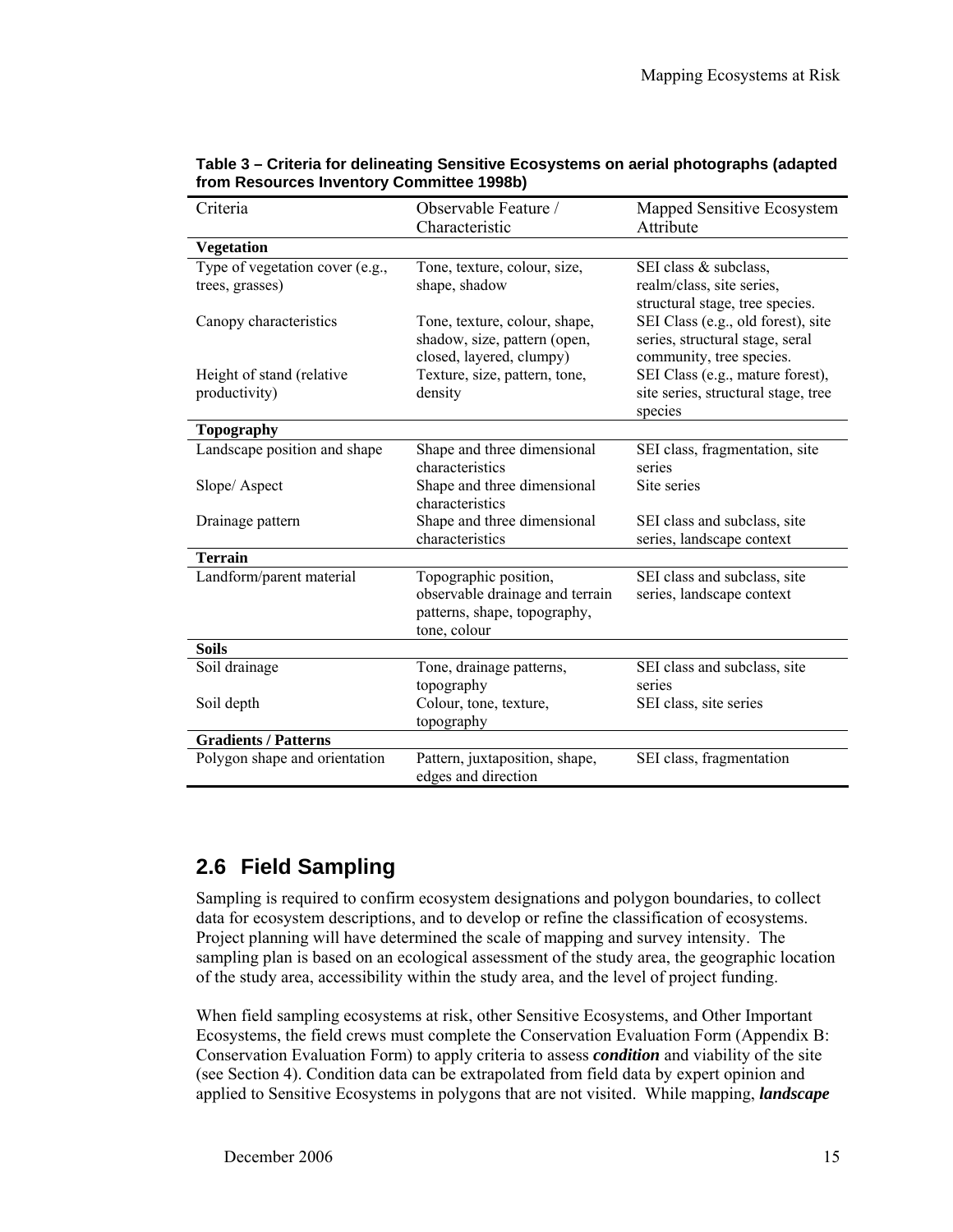<span id="page-25-0"></span>*context* and *size***[9](#page-25-0)** of the ecosystem patch are combined with condition to determine the viability of the ecosystem at each site. See Section [4](#page-47-1) for discussion and definitions of condition, viability, and landscape context.

#### **2.6.1 Designing a sampling plan**

Developing a sampling plan is critical to optimize efficiency and direct field work to the most important sites. Naturally rare ecological communities are often poorly documented and there are many ecosystems at risk that have never been sampled or documented. A well designed sampling plan will allow for the collection of data that verifies expected ecosystems as well as discovery of unknown ecosystems

In preparing a sampling plan, consider the following elements for the study area:

- 1. size of the study area smaller study areas (approximately less than 1000 ha) usually require more intensive sampling to adequately represent all ecosystems unless field data is available from adjacent areas or a reconnaissance level of mapping is being conducted; smaller study areas are also usually mapped at a larger more detailed scale;
- 2. complexity of the study area expected number of ecosystems more complex study areas require more intensive sampling to adequately represent all ecosystems;
- 3. topography and areas of unique environmental specificity (see [Table 2](#page-21-1));
- 4. existing field data (number, type, and locations of plots);
- 5. other existing information (ecosystem classifications, adjacent ecosystem mapping, geology, terrain, and soils mapping);
- 6. survey intensity level;
- 7. sampling ratio of full plots, ground inspections, and visual checks (see Section [2.6.2](#page-26-1) below);
- 8. probability of encountering unclassified ecosystems;
- 9. access (using topographic, recreation maps, aerial photographs, forest cover maps, and other sources available through the client, government, and others); and
- 10. field crew's and mapping personnel's knowledge of and experience in ecosystems occurring in the study area.

The sampling plan integrates the above considerations to identify the number and potential location of sample plots. The sampling strategy should be flexible to allow for adjustments when new ecosystems are encountered during field work. Where possible, producing themes from other map sources can help direct sampling. The sampling plan should identify potential areas of unique environmental specificity using bedrock mapping, bioterrain mapping, biogeoclimatic mapping, TRIM mapping, and interviews with local naturalists, and ecologists familiar with the area.

Potential sampling sites are marked on maps (smaller scale maps may be useful for larger study areas to provide an overview of sampling). All known information should be displayed

1

 $9$  Here, size refers to the area of occupancy of the ecosystem. It may include more than one patch of the ecosystem where the patches are within the separation distance defined for a particular ecological community (see Section 4.4 for further definitions and details).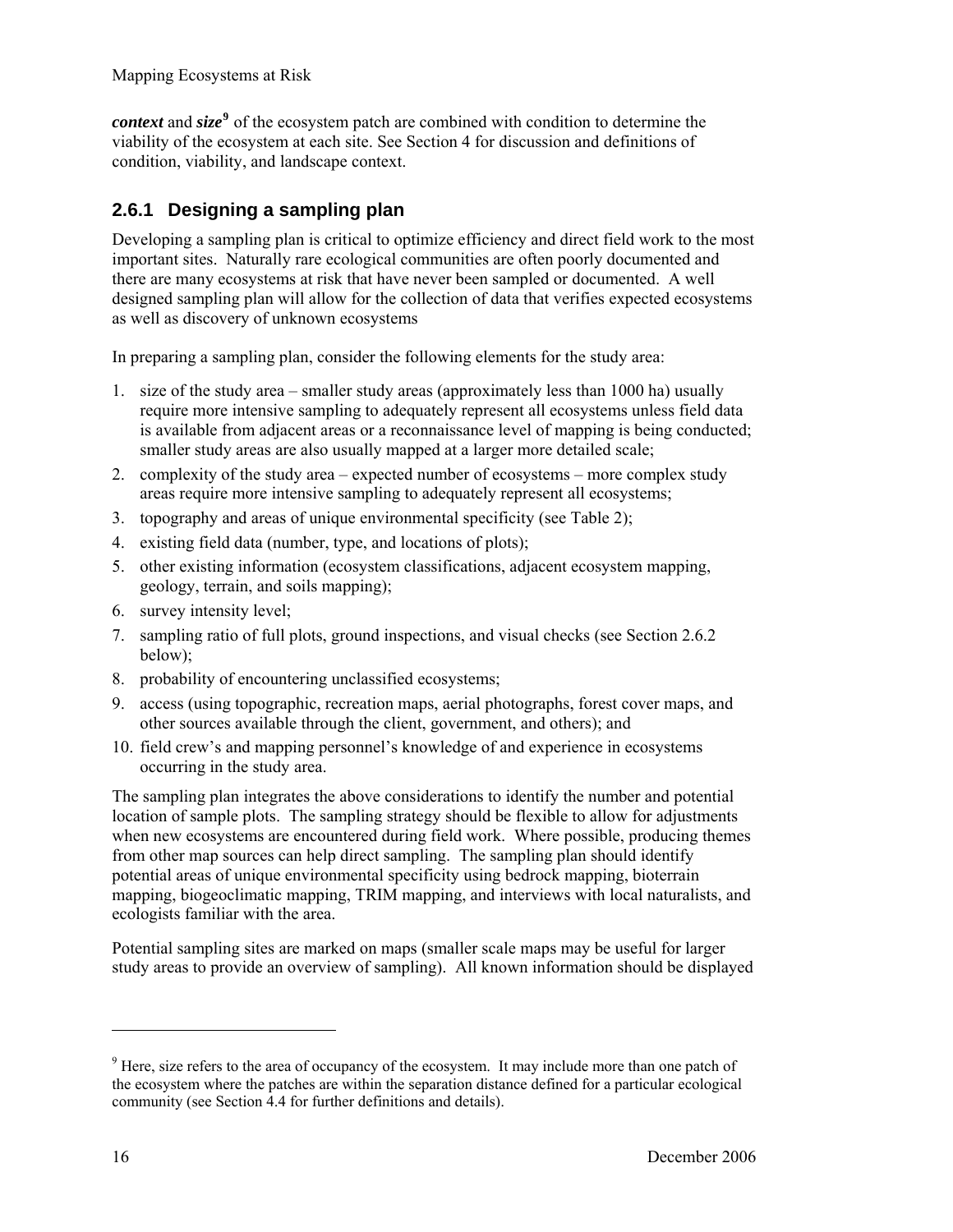<span id="page-26-0"></span>on these maps (access, areas of unique environmental specificity, existing plots). It may be useful to mark potential sampling sites on aerial photographs as well.

Sampling of all Sensitive and Other Important Ecosystems in the study area is required to characterize them.

#### <span id="page-26-1"></span>**2.6.2 Conducting field inspections and plot sampling**

Field inspections are of three types: full plot, ground inspection, and visual check. For all field inspections of Sensitive Ecosystems, the Conservation Evaluation form must be completed. These field inspections are usually carried out in a 5:20:75 proportion, respectively. However, this proportion can be adjusted based on study area size, existing data, and the possible scope of undocumented ecosystems that may occur in the study area. Higher proportions of full and ground inspection plots should be used for smaller study areas, areas with limited existing data, and areas with the potential for undocumented ecosystems. Study areas with grassland and related ecosystems will require more full plots and ground inspections where seral community classifications are developed. Grassland and related ecosystems also require higher overall levels of inspections to accurately map seral communities or verify condition assessments. Full plots and ground inspections should focus on the most at-risk, most sensitive, highest viability, and previously unclassified ecosystems.

Full plots and ground inspections may be used more heavily during the earlier stages of sampling until the full range of ecosystems has been sampled, and the field crews are more familiar with the ecosystems in the study area.

Although SEI classes and subclasses represent broad vegetation classes, site series are also mapped in each polygon and field inspections are used to identify and verify site series. Site series, structural stage, and pertinent site and vegetation data allows plots to be grouped into SEI classes and subclasses after field work. This information also helps determine the presence of at-risk ecological communities.

#### **2.6.2.a Full plots**

Full plots, recorded on the Ecosystem Field Form (FS882 [1-8]), provide the most detailed ecological data for a point. Minimum data requirements follow Table 6.5 in *Standard for Terrestrial Ecosystem Mapping* (Resources Inventory Committee 1998b) except that all data in the Mensuration Form is optional.

Full plots provide data to develop classifications for previously undescribed ecological communities that may be at-risk, to develop seral classifications for grasslands and related ecosystems (if desired), and to develop ecosystem descriptions for high viability occurrences.

Data collection procedures are described in the *Field Manual for Describing Terrestrial Ecosystems* (BC Ministry of Environment, Lands and Parks and BC Ministry of Forests 1998).

As full plots are a small proportion of field inspections and are the most costly to establish, careful selection of sampling sites is important. The sampling plan should clearly set criteria for establishment of these plots (e.g., one sample in all excellent condition Sensitive Ecosystems, three or more samples for unclassified ecosystems where possible).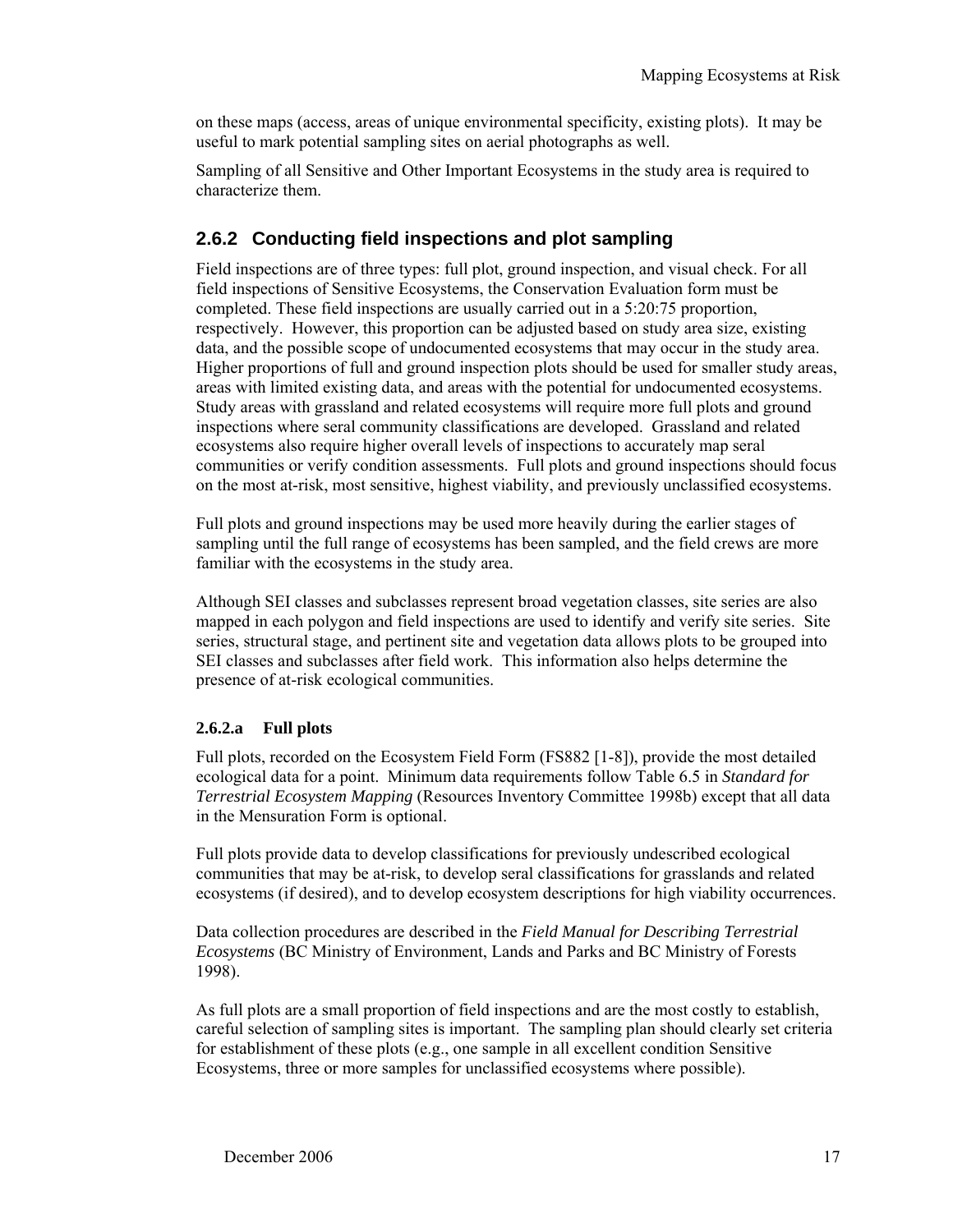#### <span id="page-27-0"></span>**2.6.2.b Ground inspections**

Ground inspections, recorded on the Ground Inspection Form, are abridged plots used to confirm the identification of the Sensitive Ecosystem class and subclass, and site series, provide data for grassland and related ecosystems seral community classifications (if desired), and provide vegetation data for Sensitive Ecosystems descriptions. The data collected must be sufficient to confirm the site series or ecosystem classification and ecological community at the site. Dominant (species greater than 3-5% cover) and indicator plant species must be recorded with their percent covers. More complete species lists are appropriate where the data will be used for developing grassland seral communities or ecosystem descriptions, or if the site is an example of a Sensitive Ecosystem with good condition or good or excellent viability. Make particular note of any invasive alien plant species and their cover values. Complete a minimum of one ground inspection for each subclass of Sensitive Ecosystems in the study area.

Minimum data collection requirements follow Table 6.6 in *Standard for Terrestrial Ecosystem Mapping* (Resources Inventory Committee 1998b).

#### **2.6.2.c Visual checks**

Visual checks are the least detailed and predominant type of field inspection. Visual checks also use the Ground Inspection Form.

Visual checks are primarily used to improve map reliability by covering greater areas of ground during field work. They are used to confirm ecosystems in other locations that have already been sampled using full plots or ground inspections, and where ground access is not possible but the ecosystem can be viewed from the air or from an adjacent area. They can be used to verify the condition and long-term viability of sensitive or at-risk ecosystems. If used for this purpose, invasive alien plant cover values must be noted on the forms.

#### **2.6.2.d Conservation Evaluation Form**

This form is used to collect conservation evaluation information for all plots in Sensitive Ecosystems. The form provides additional information required to assess the viability of the ecological community. See [Appendix B: Conservation Evaluation Form](#page-70-0) for an example of the form and instructions for using it.

#### **2.6.3 Field Data Capture, Synthesis, and Analysis**

After field work is complete, vegetation and environment data are entered, tabulated and analyzed. Data from full plots is entered into the VENUS (Vegetation and Environment NexUS) program (BC Ministry of Environment, Lands and Parks and BC Ministry of Forests 1998). Ground inspection and visual check data is entered into the GRAVITI (Ground Inspection and Visual Inspection TEM Interface) data entry program within VENUS. Information specific to Conservation Evaluation forms are entered in the notes section of the site form for full plots, or the general notes section for ground inspections and visual checks. VENUS and GRAVITI may be modified in the future to accommodate Conservation Evaluation data.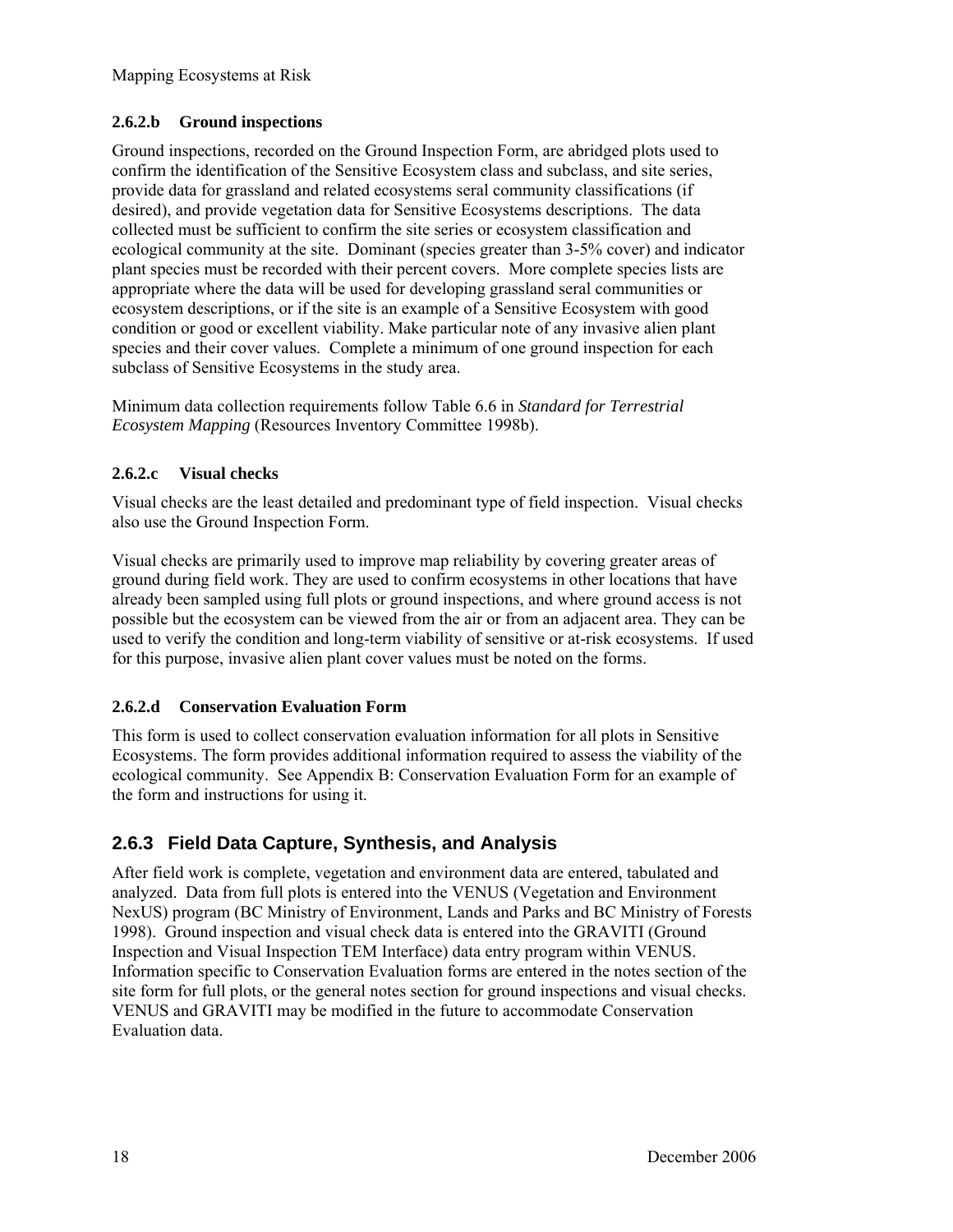<span id="page-28-0"></span>Data from VENUS can be exported into VPro<sup>[10](#page-28-0)</sup>. A site unit table can be created in VPro to allow plots to be assigned to sensitive ecosystem classes and subclasses. The reporting tools in VPro and VENUS can be used to create vegetation and environment tables. These tables can be used to develop descriptions and vegetation tables for the project report.

## **2.7 Non-spatial Attribute Data**

Standards are in place for attribute data and coding of data to maximize usefulness of the provincial data warehouse. This standard has a specific non-spatial data standard that has been developed for the data warehouse (see [Appendix E: Data Dictionary\)](#page-80-1); Terrestrial Ecosystem Mapping digital data standards have been incorporated wherever possible (Resources Inventory Committee 1998b).

#### **2.7.1 Project Attributes**

This information is applicable to the entire project and is recorded once only for the project, or once for each mapsheet. [Appendix E: Data Dictionary](#page-80-1) provides information on the data requirements for all projects.

#### **2.7.2 Core Polygon Attributes**

[Table 4](#page-28-1) lists core polygon attributes required for Sensitive Ecosystems mapping. [Appendix](#page-80-1)  [E: Data Dictionary](#page-80-1) provides additional detail for each attribute.

<span id="page-28-1"></span>**Table 4 - Core polygon attributes required for Sensitive Ecosystems mapping.** 

| Polygon-specific Attributes – unique for each polygon                             |
|-----------------------------------------------------------------------------------|
| Record one of each per polygon:                                                   |
| Project Name                                                                      |
| Ecosystem Polygon Identification tag – unique number that relates spatial to non- |
| spatial files                                                                     |
| Mapsheet Number                                                                   |
| Data source                                                                       |
| Ecosection                                                                        |
| Biogeoclimatic Unit (BGC Zone and BGC subzone; BGC variant and BGC phase if       |
| applicable)                                                                       |
| Record for each ecosystem unit (up to three per polygon):                         |
| Ecosystem Decile                                                                  |
| Sensitive Ecosystem Class                                                         |
| Sensitive Ecosystem Subclass                                                      |
| Site Series Map Code                                                              |
| Structural stage                                                                  |
|                                                                                   |

l

<sup>&</sup>lt;sup>10</sup> VPro is an ACCESS© database program for data entry, management, and analysis of the provincial ecological (BEC) database. It allows users to manipulate, summarize, and analyze data in hierarchical classifications. VPro was developed by the Ministry of Forests, Research Branch and is free. http://www.for.gov.bc.ca/hre/becweb/subsite-vpro/index.htm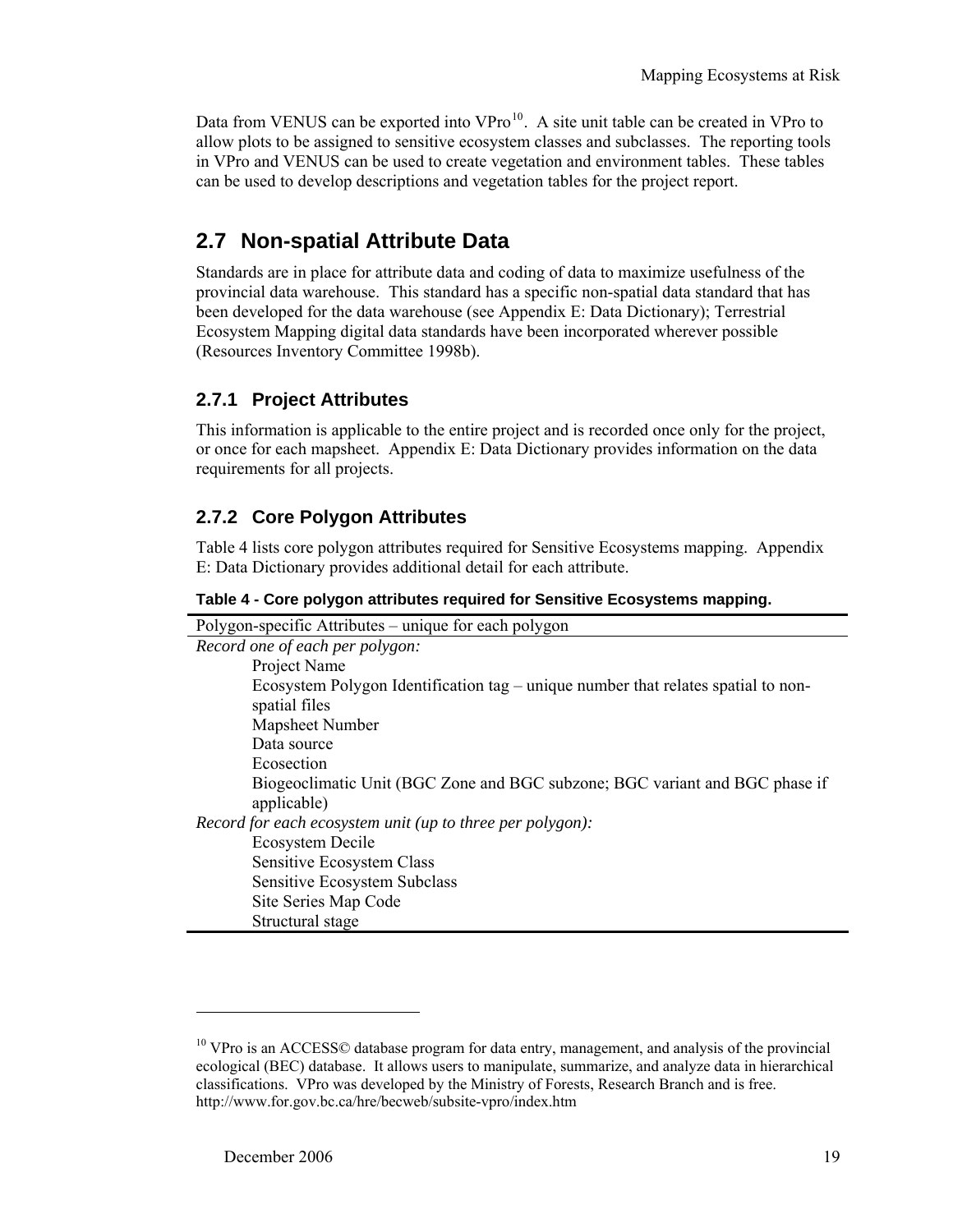#### <span id="page-29-0"></span>**2.7.3 Optional and Recommended Polygon Attributes**

[Table 5](#page-29-1) shows optional attributes which may be used on a project specific basis as needed. [Appendix E: Data Dictionary](#page-80-1) provides additional detail for each attribute.

**Fragmentation**, condition and viability are defined in the glossary, and in Sections [4.4.2.c](#page-52-0) and [3.1.4](#page-38-1) respectively. They provide information on the ecological health and naturalness of an ecosystem and the surrounding landscape which can be used to set conservation priorities and to rank element occurrences (Section [4.5](#page-54-1)). Use of these attributes requires specific knowledge of these attributes and is not recommended unless the mapping personnel has previous experience or is working directly with a mapping personnel experienced in mapping these attributes.

#### <span id="page-29-1"></span>**Table 5 - Optional polygon attributes for Sensitive Ecosystems mapping.**

| Polygon-specific Attributes – unique for each polygon                                 |
|---------------------------------------------------------------------------------------|
| Record one of each per polygon:                                                       |
| Geographic Location – general description of polygon location                         |
| <b>Flightline Number</b>                                                              |
| Air Photo Number                                                                      |
| Air Photo Polygon Number                                                              |
| Microsite – ecosystem(s) representing less than $10\%$ of the polygon                 |
| Fragmentation – degree of fragmentation of the surrounding landscape (provides        |
| landscape context information)                                                        |
| Plot number – the number of the most thorough field inspection                        |
| Polygon comments – any additional pertinent information regarding the polygon         |
| Record for each ecosystem unit (up to three per polygon):                             |
| <b>Structural Stage Modifier</b>                                                      |
| <b>Stand Composition Modifier</b>                                                     |
| Seral Community Type – it is desirable to map these for grasslands and related        |
| ecosystems                                                                            |
| Realm – major biotic types applied for wetland and riparian ecosystems                |
| Class – refined division of realm applied for wetland and riparian ecosystems         |
| Site Disturbance Class                                                                |
| <b>Site Disturbance Subclass</b>                                                      |
| Site Disturbance Sub-subclass                                                         |
| Condition – ecological condition of the ecosystem within the polygon (for grasslands) |
| and related ecosystems, cover of alien species may be used as surrogate)              |
| Viability – combined assessment of Fragmentation, Condition and Size                  |
| Soil Drainage                                                                         |
| Tree and/or Shrub Crown Closure                                                       |

#### **2.7.4 User-Defined Attributes**

Some project specific objectives may require the use of attributes additional to the core and optional attributes outlined above. These attributes are referred to as 'user-defined attributes'. Each attribute and its values must be defined in a separate database. Some possible user-defined attributes include slope stability class, erosion potential class, or density of veteran trees.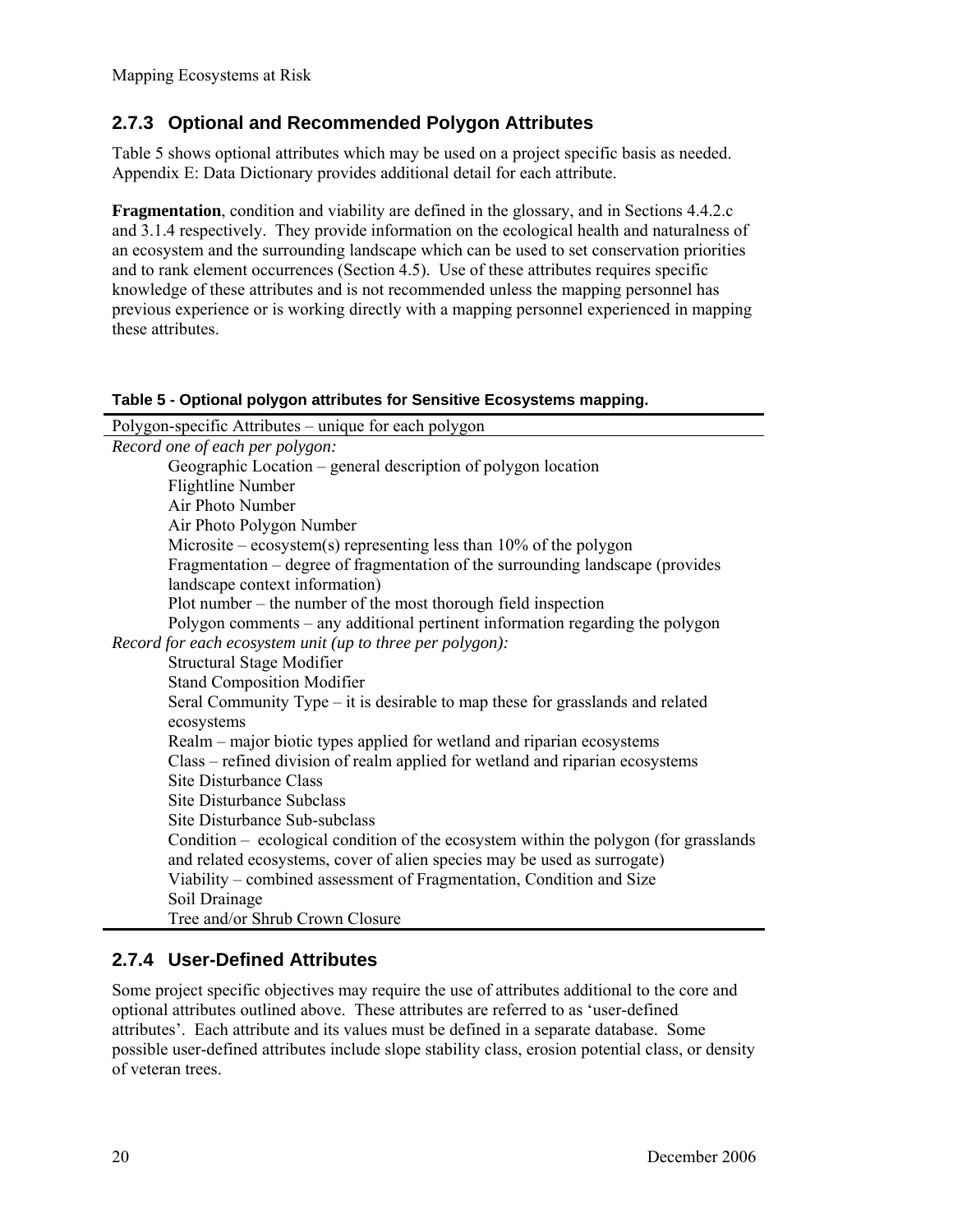## <span id="page-30-0"></span>**2.8 Spatial Digital Data Capture**

In this phase of the mapping, the polygons mapped by ecologists or bioterrain specialists on aerial photographs are captured through the process of mono-restitution. Mono-restitution is the digital transfer of features by digitising directly from aerial photographs using TRIM control points to georeference the data, and TRIM digital elevation models to correct for slope. The process allows for adjustments in polygon shape and size related to the third dimension. A series of standard routines are applied to determine the quality and accuracy of the mapping.

Other imagery such as satellite photography or infrared imagery can also be used, as could the more recently developed 'heads up' or 3-D mapping methods using programs such as Softcopy. In this case, the ecologist works within a digital environment, digitizing linework using digital orthophotos and a digital elevation model.

Ecosystems are represented visually on maps and the digital data required to produce this representation is maintained according to standards outlined in the Standard for Terrestrial Ecosystem Mapping (TEM) Digital Data Capture in British Columbia (Resources Inventory Committee 2000b) and Errata No. 1.0 (Resources Inventory Standards Committee 2004b). The required mapping base is the Terrain Resource Information Management (TRIM) provincial standard. The digital spatial databases must adhere to the TEM Digital Capture Standards (files must be in Arc/Info format and projected in Albers).

## **2.9 Biogeoclimatic (BGC) and Ecosection Linework**

For most areas where Sensitive Ecosystems are likely to be mapped, medium-scale (generally 1:50 000) BGC mapping is available through the Ministry of Forests and mapping should use existing lines. For more information, see

[http://www.for.gov.bc.ca/hre/becweb/resources/maps/index.html.](http://www.for.gov.bc.ca/hre/becweb/resources/maps/index.html) Where medium-scale BGC mapping does not exist, BGC mapping must follow the TEM Standard (Resources Inventory Committee 1998b, Section 6) and be approved by the applicable Ministry of Forests' regional ecologist prior to the production and submission of final ecosystem mapping. Where BGC lines and Ecosection lines are contiguous, Ecosection lines are usually adjusted to follow new BGC lines.

## **2.10 Accuracy Assessment and Quality Assurance**

It is desirable to determine a map's *thematic accuracy*. Accuracy Assessments are completed by a qualified third party. Meidinger (2003) provides a protocol for obtaining statistically valid scores to rate the thematic accuracy of ecosystem maps. Quality assurance may be managed by having the contractor sign the reports assuring the quality of the deliverables.

## **2.11 Reporting**

The report should follow the principles of scientific reporting. The report accompanying the mapping provides the following information on Sensitive and Other Important Ecosystems in the study area:

1. Acknowledgements, including any funding sources.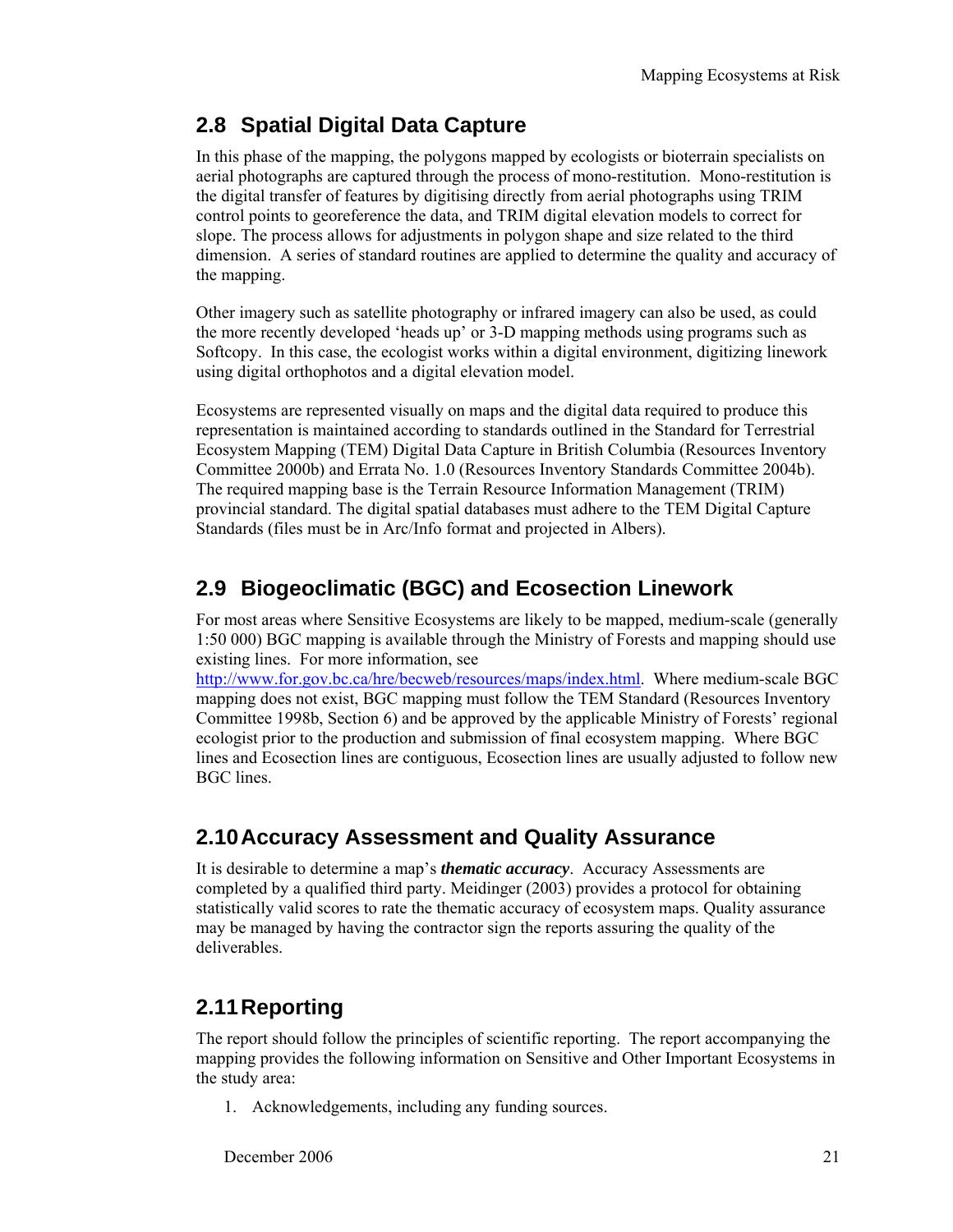- 2. Abstract a summary of the contents of the report.
- 3. Introduction describes the rationale for the project, objectives for the study, contents of the report, a description of the study area, including its ecological importance and provincial or North American context, a table and description of what Sensitive and Other Important Ecosystems occur in the study area, a section on 'Ecosystems of Concern' – the importance and need for concern about Sensitive Ecosystems, and a section on 'Impacts of Concern';
- 4. Methods and Limitations describe mapping methods, spatial data capture methods, field sampling (a table showing the number and types of field inspections for each class), and mapping limitations;
- 5. Results describes inventory results including the overall status of Sensitive and Other Important Ecosystems in the study area (see Table 6 below as an example, other results such as areas of high viability by class or subclass, areas of red and bluelisted ecological communities can be included depending on project objectives);
- 6. Planning and Management provides planning and management recommendations for conservation that are applicable to all Sensitive and Other Important Ecosystems;
- 7. Ecosystem Chapters provide a chapter for each Sensitive and Other Important Ecosystem class with a description of the ecosystem (including a description of the vegetation and environmental description of the class and subclass), a vegetation table showing plant species and abundance for each subclass (see Table 20 and [Table](#page-88-1)  21 in [Appendix F: Example Vegetation Tables for SEI Reports](#page-88-2) for one possible format), importance (including a list of ecological communities at risk of each ecosystem), status (including a graph showing the percentage of study land area for each subclass), and management recommendations for the ecosystem; and
- 8. Recommendations for future directions including updating products.
- 9. Appendix with TEM codes and short descriptions of TEM units.
- 10. A Conservation Manual including:
	- a. 'What local governments can do'
	- b. 'What landowners and citizens can do'
	- c. 'What senior governments can do'

Each of the sections of the Conservation Manual may be comprehensive or may simply provide updates to or make reference to existing SEI reports and conservation manuals in ecologically similar areas, and they should provide project specific information.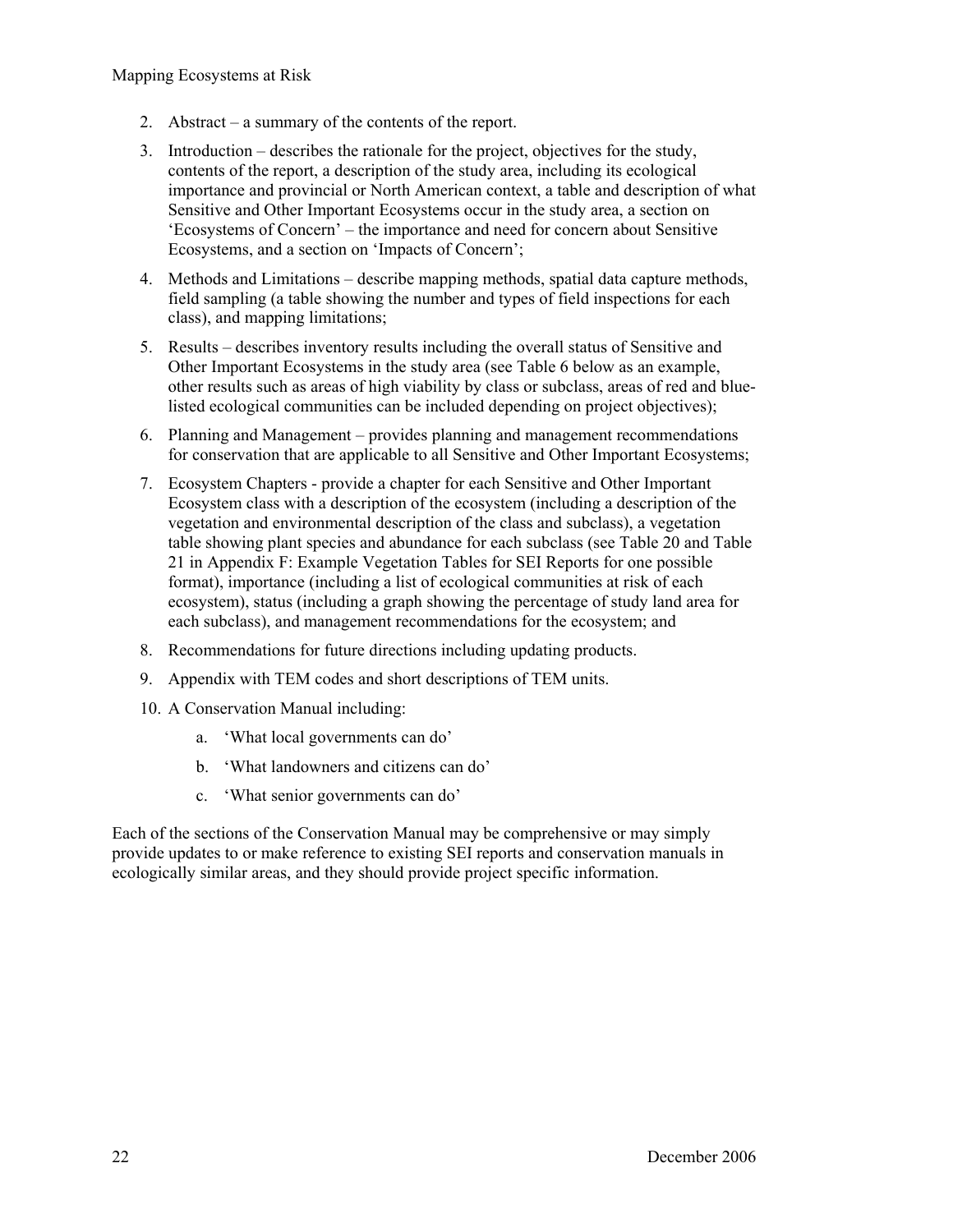|                                         | Area (ha) | Percent of Study Area |
|-----------------------------------------|-----------|-----------------------|
| <b>Sensitive Ecosystems (SE)</b>        |           |                       |
| <b>Broadleaf Woodland</b>               | 353       | 6.2                   |
| Grassland                               | 952       | 16.6                  |
| Old Forest                              | 24        | 0.4                   |
| Riparian                                | 87        | 1.5                   |
| <b>Sparsely Vegetated</b>               | 358       | 6.3                   |
| Coniferous Woodland                     | 56        | 1.0                   |
| Wetland                                 | 72        | 1.3                   |
| <b>Total SE</b>                         | 1901      | <b>33.2</b>           |
| <b>Other Important Ecosystems (OIE)</b> |           |                       |
| Disturbed Grassland                     | 1350      | 23.6                  |
| <b>Mature Forest</b>                    | 187       | 3.3                   |
| <b>Total OIE</b>                        | 1536      | 26.8                  |
| <b>TOTAL SEI and OIE</b>                | 3347      | 60.0                  |

<span id="page-32-0"></span>**Table 6 - Area of Sensitive and Other Important Ecosystems in the Central Okanagan SEI (from Iverson and Cadrin 2003).** 

## **2.12 Digital Data Deliverables**

The final submission of seamless data and all associated files must be made in one data transfer. The files must be zipped into one file and delivered to the Ministry of Environment ftp site at [ftp://ftp.env.gov.bc.ca/pub/incoming/SEI/.](ftp://ftp.env.gov.bc.ca/pub/incoming/SEI/) Anonymous login will be used to access the ftp site. The file should be named: sei\_<BAPID>.zip

The Business Area Project Identification number <BAPID> must be requested from the Ministry of Environment at the onset of the project. When submitting a request for BAPID the following information should be included in the body of the email:

- Project Name:
- FIA Contract No (if applicable):
- MoE Region:
- Scale of Mapping:
- Location (i.e. mapsheets, landscape units, etc.):
- Client:
- Mapping Consultant:
- Start date:

BAPID requests should be sent to: [eco\\_mail@victoria1.gov.bc.ca.](mailto:eco_mail@victoria1.gov.bc.ca) The province should also be notified at this address whenever final data is posted to the ftp site. The subject line of the email should include the line "Request for BAPID" or "<BAPID>final deliverables."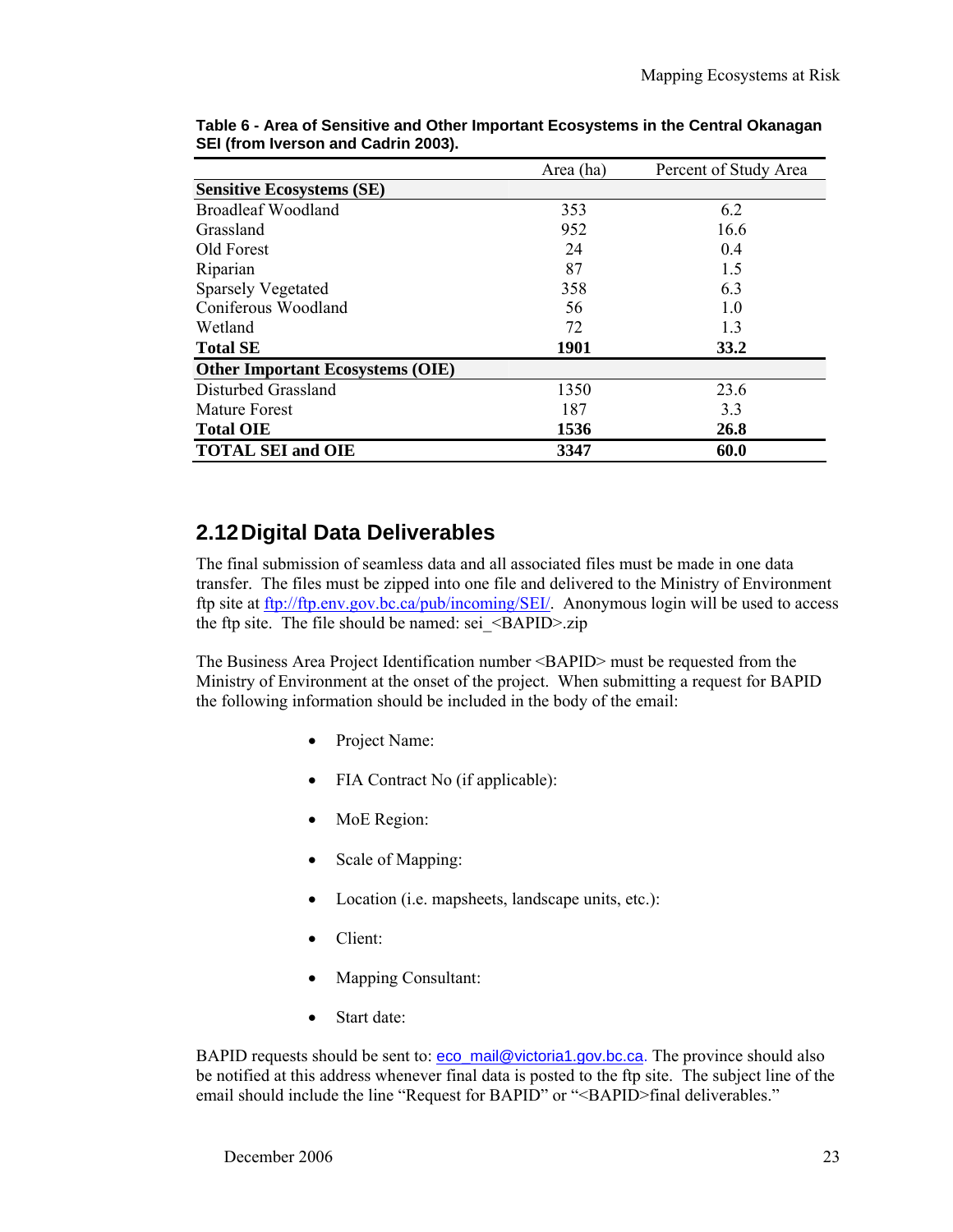## <span id="page-33-0"></span>**2.12.1 Spatial Data**

Spatial data deliverables include a SEI polygon coverage (SEI  $\leq$ BAPID $\geq$  ecp.e00) and a plot location coverage (SEI <BAPID> eci.e00) as ARC/INFO single precision export files.

All spatial files should be accompanied by meta-data. Provincial standards for Arc files can be found at [http://srmwww.gov.bc.ca/gis/arcmetadata.html.](http://srmwww.gov.bc.ca/gis/arcmetadata.html) If the ecosystem digital map is stored in a format other than ARC/INFO, it is the responsibility of the client to ensure the data is converted into the standard format. Export files must be created with the 'NONE' compression option (produces readable ASCII).

Projects captured from stereo pairs using mono-restitution or other methodologies will include reports and materials necessary for quality control and assurance as listed below.

- 1. The original or a colour-copy of typed aerial photographs and update photos with controls marked.
- 2. A digital file containing control points in ASCII (CSV) format. This control point file shall contain point numbers, X, Y, Z, coordinates (to three decimal places).
- 3. All original source materials provided by the Ministry, including TRIM prints and diapositives, along with TRIM digital control.
- 4. Mono-restitution set up (digital) reports for each model (See Table 6-1 in Resources Inventory Standards Committee 2004b).

#### **2.12.2 Non-Spatial Data Deliverables**

#### **2.12.2.a Non-Spatial Attribute Databases**

The first three databases listed below are mandatory deliverables. The user-defined database is optional depending on project specifications. File naming follows TEM Digital Data Capture errata (Resources Inventory Standards Committee 2004b) with 'sei' replacing all occurrences of 'tem'.<sup>[11](#page-33-0)</sup>

- 1. SEI Project Database (SEI\_<BAPID>\_mta.csv): This database includes the project meta-data and must follow the format and contain all data outlined in [Appendix E:](#page-80-1)  [Data Dictionary.](#page-80-1)
- 2. SEI Polygon Database (SEI <BAPID> ecp.csv): This database includes ecosystem attributes and must contain all mandatory fields indicated in [Appendix E: Data](#page-80-1)  [Dictionary](#page-80-1).
- 3. SEI Field data (SEI\_<BAPID>\_eci.mdb): Full plots, GIFs, and visual checks must be submitted as VENUS files. Information from the Conservation Evaluation Form is entered as "notes" into VENUS.
- 4. SEI User Defined database (SEI <BAPID> usr.csv): This database defines project specific attributes and is required if user-defined attributes are applied.

1

 $11$  For SEIs from TEM and PEM, see sections on Digital Data Deliverables.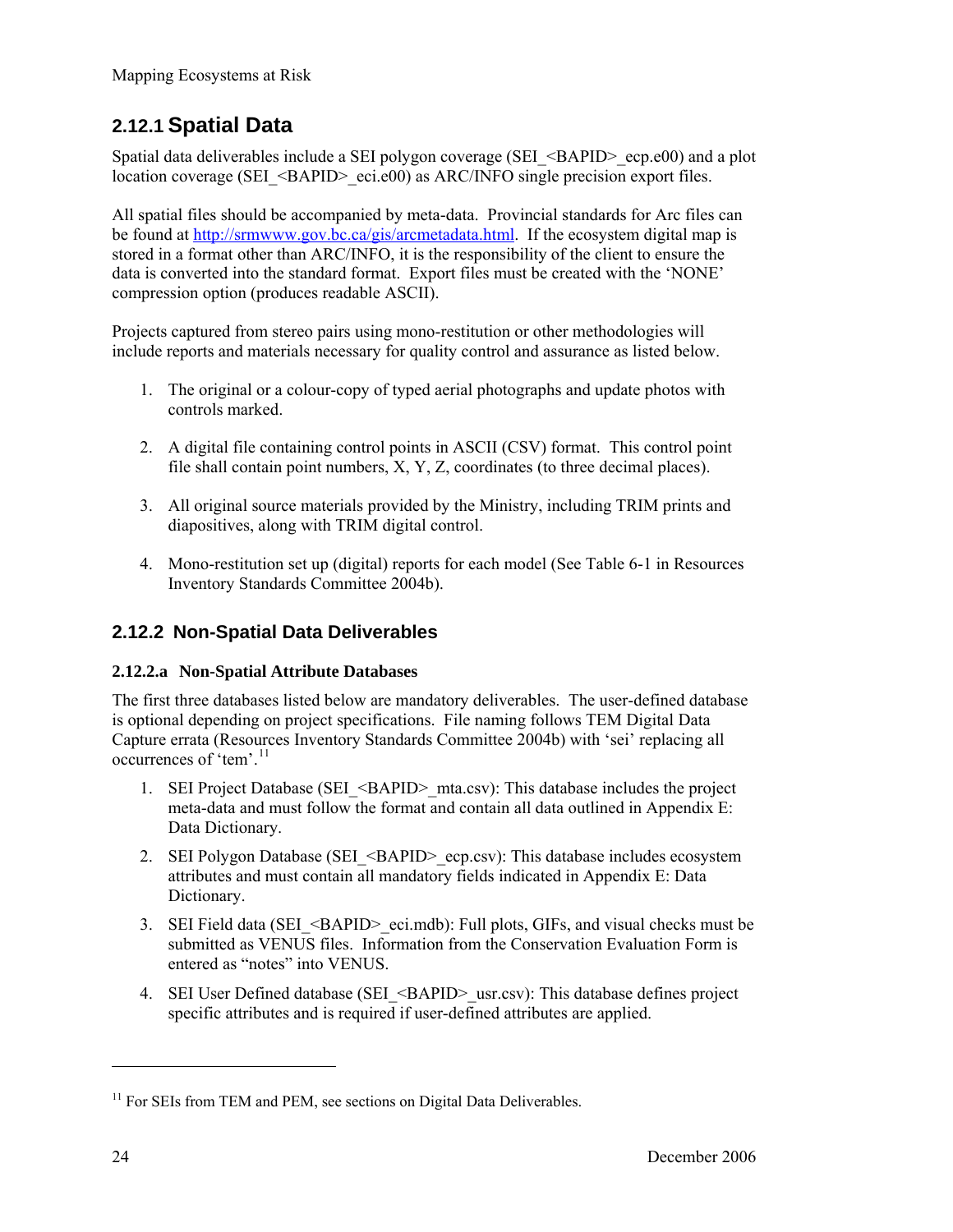<span id="page-34-0"></span>5. SEI User Defined attributes database (SEI <BAPID> uda.csv): This database includes the ECP\_TAG and the user-defined attributes for each polygon.

#### **2.12.2.b Map Legend**

Where hard copy maps are produced, the map legend is required in Portable Document Files (SEI  $\leq$ BAPID $>$  ml.pdf) format. Section [2.13.3](#page-35-1) describes the contents of map legends.

#### **2.12.2.c Reporting**

The final report is submitted in Portable Document Files (SEI <BAPID> rpt.pdf) format. All figures and photos should be embedded and saved within the document. Graphics and other inserts should not be linked to the report as separate documents.

#### **2.12.2.d Plot Cards and Air Photos**

Original or copies of plot cards and typed air photos must be delivered to:

Conservation Data Centre, Ministry of Environment

#### **2.12.2.e Quality Assurance (QA) and Accuracy Assessment (AA) Reporting**

Quality Assurance or Accuracy Assessment reviews must be submitted documenting all steps in the QA or AA review in a report in Portable Document Files (.pdf) format.

#### **2.12.2.f Data Acceptance/Sign-off**

All final deliverables must conform to the standards discussed in this document and must pass data verification rules.

### **2.13 Map Production**

It is recommended that the SEI map display Sensitive Ecosystems in each polygon using a dot-density theme. The dot-density display visually indicates the component sensitive ecosystem classes within each polygon. A polygon number is the minimum polygon label that allows the user to locate detailed ecosystem information from the map legend or the digital database; full labels (see Figure 1) are preferred where possible. A tool may be created to allow SEI map labels to be generated from the SEI database.

This section describes the recommended standards for SEI map symbols and lines when producing hardcopy or pdf maps. These are similar to TEM mapping standards (Resources Inventory Committee 1998b), with some modifications.

#### **2.13.1 Polygon Labels**

Each polygon should be labelled with the map polygon number and a polygon label with *deciles*, SE class and SE subclass (see Figure 1; colours are used for illustration purposes only).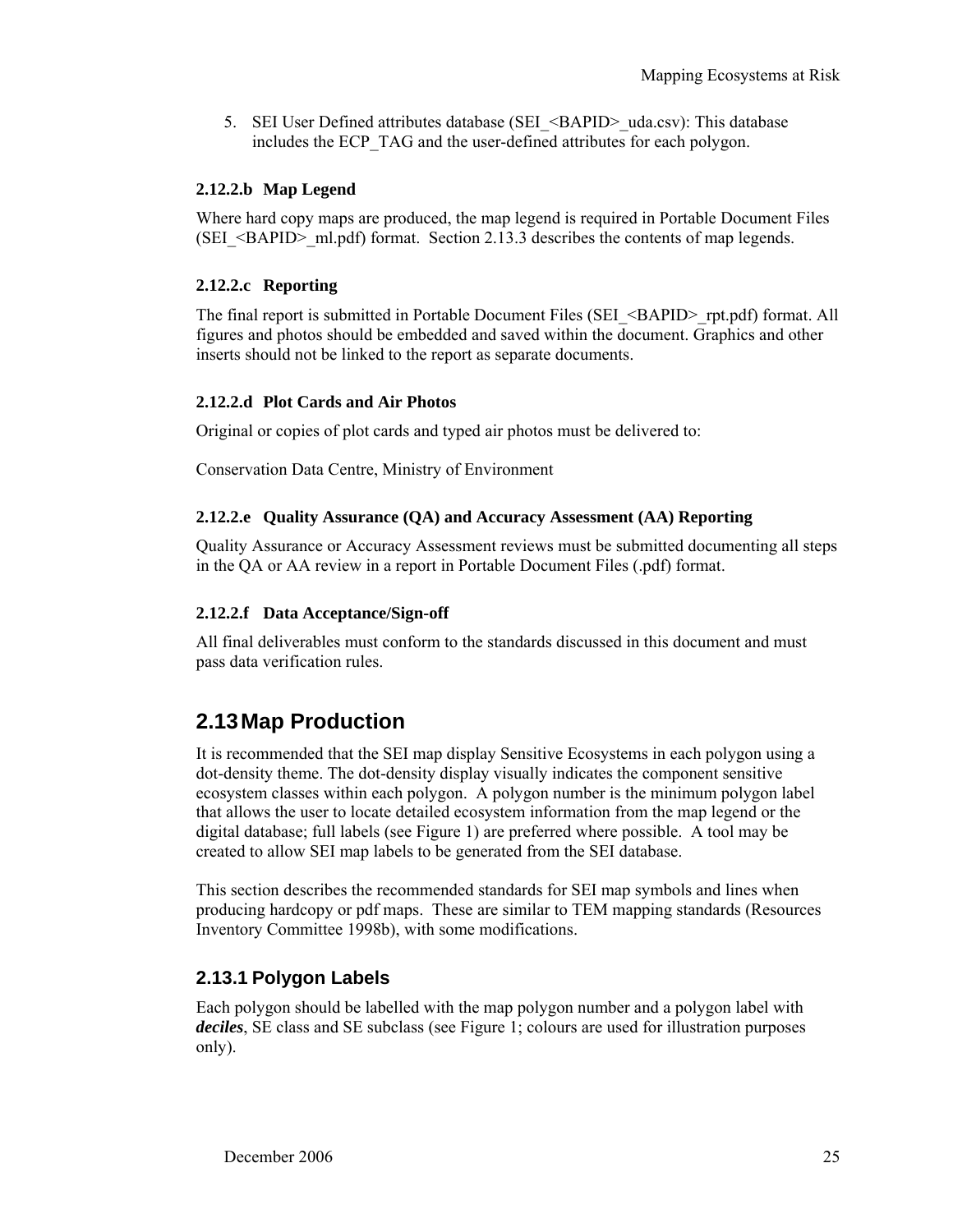<span id="page-35-0"></span>

**Figure 1 - Compound map unit label.** 

#### **2.13.2 Map Linework**

The following standardized polygon boundary line weights should be used for final presentation of Sensitive Ecosystems mapping:

- Ecosection unit lines 1.20 mm (dashed green)
- Biogeoclimatic unit lines  $-0.80$  mm (red)
- Polygon boundaries 0.35mm (black)
- Project boundary lines  $-1.20$  mm (black)
- Mapsheet neatline  $-0.25$  mm (black)

#### <span id="page-35-1"></span>**2.13.3 Map Legend and Map Surround**

The map legend provides a summary of all map units, map symbols, and map lines with other supporting information including survey objectives, survey intensity, location, field sampling, other data sources, aerial photograph reference numbers, and map credits.

As a minimum, the items in **[Table 7](#page-36-0)** should be included in all SEI map legends. Layout can vary and additional information may be added if required.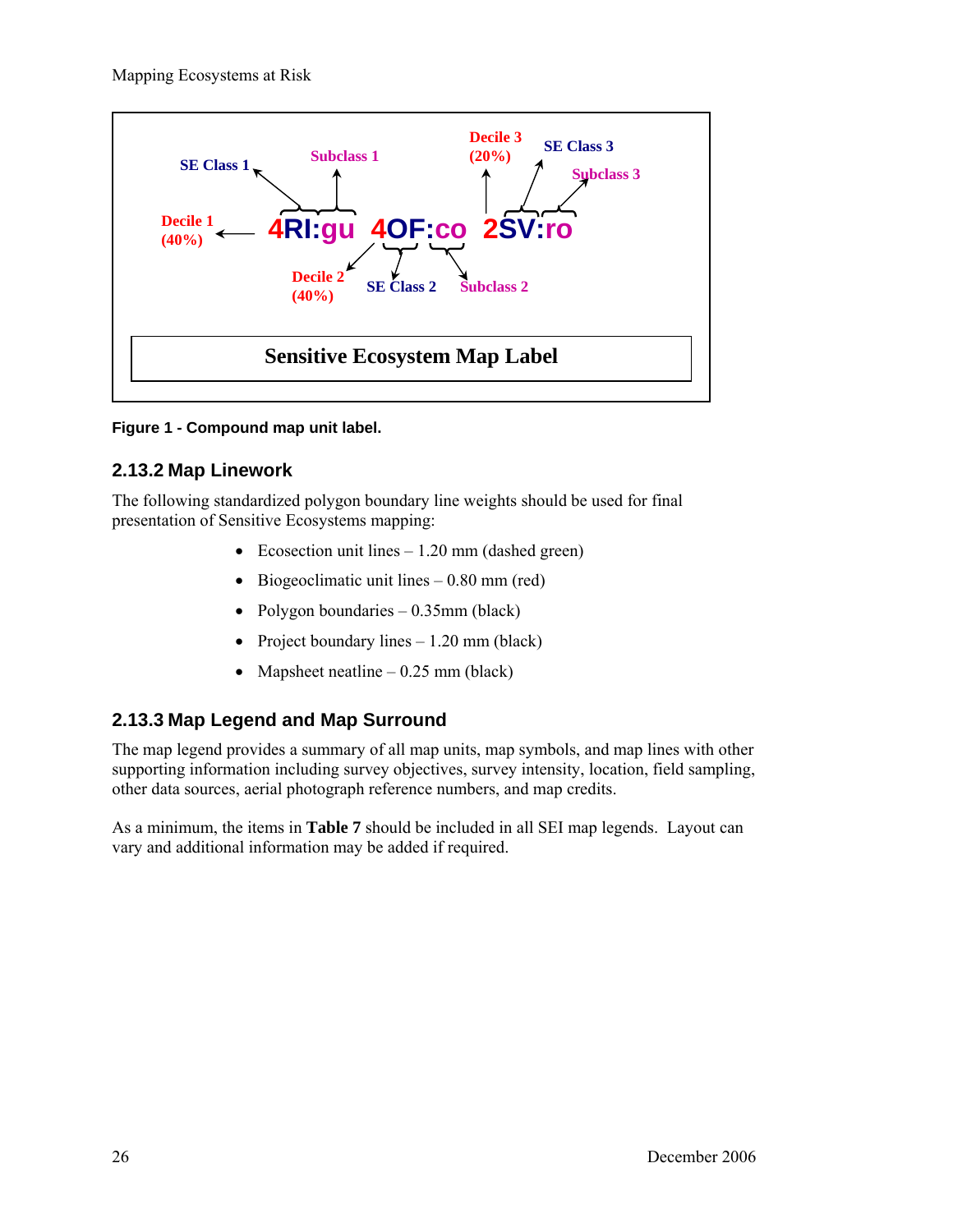| <b>Item</b>        | <b>Minimum Requirements</b>                                                             |
|--------------------|-----------------------------------------------------------------------------------------|
| Title              | Include:                                                                                |
|                    | 1.<br>Study area name                                                                   |
|                    | 2.<br>Map sheet number/s (NTS, BCGS)                                                    |
|                    | 3 <sub>1</sub><br>Map scale                                                             |
|                    | 4.<br>Date                                                                              |
| Introduction       | Include:                                                                                |
| (project summary)  | Objectives of the mapping project<br>1.                                                 |
|                    | Rationale for the project<br>2.                                                         |
|                    | Ecological significance of the study area<br>3 <sub>1</sub>                             |
|                    | 4.<br>A brief description of each Sensitive and Other Important                         |
|                    | Ecosystem class                                                                         |
|                    | Summary of methods including mapping standards, survey<br>5.                            |
|                    | intensity level                                                                         |
|                    | Summary of data limitations<br>6.                                                       |
| Map Label Format   | Provide one or more examples of a polygon label                                         |
| Map Symbols        | Provide examples of all line types and map symbols                                      |
| Ecosystem          | List and describe all Sensitive and Other Important Ecosystem classes                   |
| Classes/subclasses | and subclasses including name, two-letter codes, and a brief definition.                |
| Data Sources       | Include lists of all data sources in the project:                                       |
|                    | aerial photographs (year, scale, all photo numbers, colour or black<br>1.<br>and white) |
|                    | all previously available data and maps such as vegetation resources<br>2.               |
|                    | inventory, satellite imagery, soils maps, bedrock geology maps,                         |
|                    | base maps, etc.                                                                         |
|                    | 3. percent polygons or ha per inspection field verified                                 |
|                    | number and type of samples<br>4.                                                        |
| Credits            | Include:                                                                                |
|                    | $1_{-}$<br>names of all mapping personnel and field personnel                           |
|                    | name of project supervisor<br>2.                                                        |
|                    | 3.<br>names of quality assurance personnel and reviewers                                |
|                    | 4.<br>co-ordinating and funding agencies                                                |
|                    | GIS personnel<br>5.                                                                     |
| Citation           | Provide the citation as it should be referenced in other reports.                       |
| Index Map          | Small scale map of 1:20 000 grid, showing location of map as well as                    |
|                    | small scale map of province showing location of study area.                             |
| <b>TEM Units</b>   | It is optional to provide a map legend including TEM codes. If                          |
|                    | included the following is required: a table listing TEM codes and brief                 |
|                    | descriptions and a list and definition of structural stages together with               |
|                    | a table of TEM labels for each polygon.                                                 |

**Table 7- Minimum data to be included on SEI map legends.**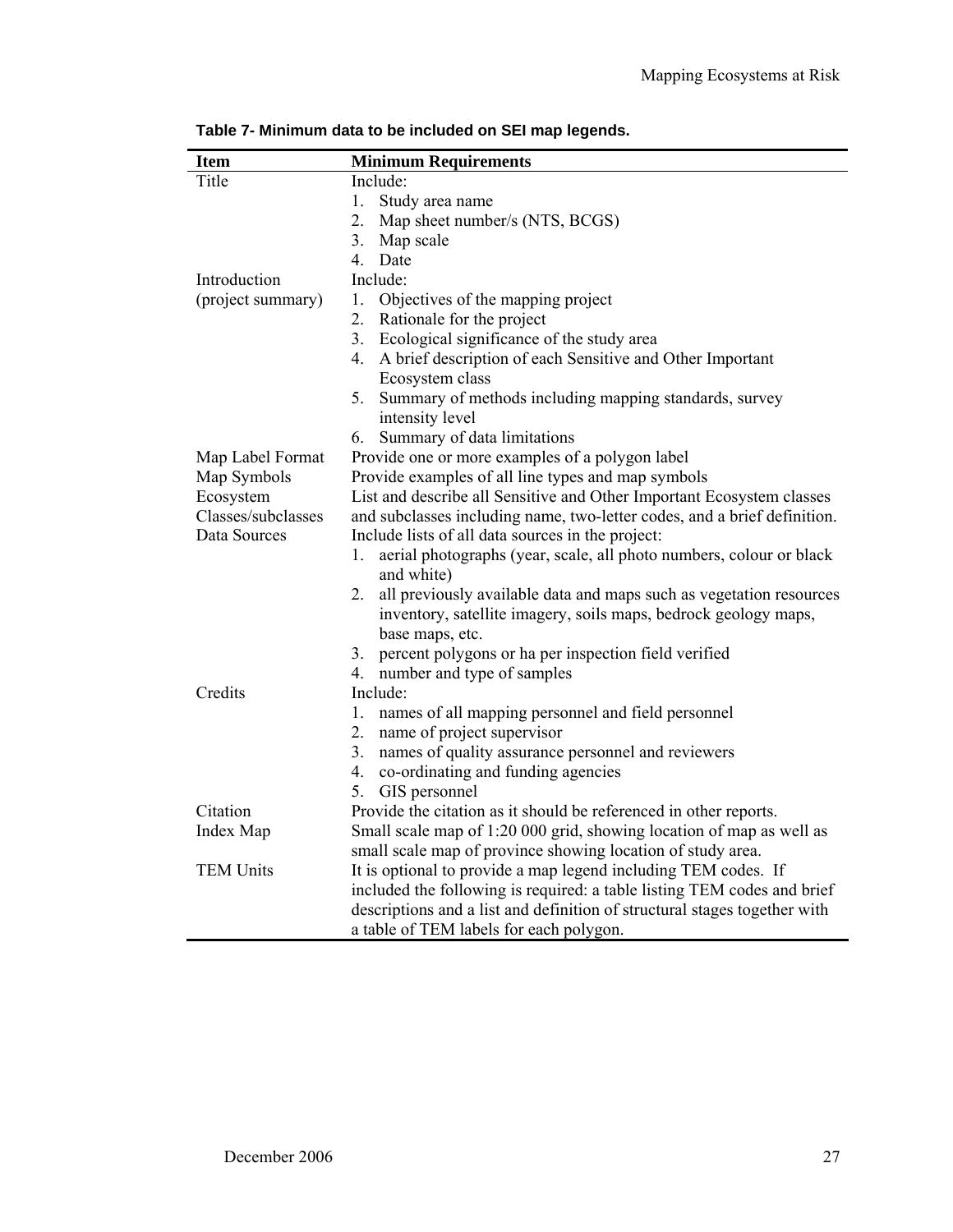# **3 Modelling SEI**

SEI mapping can be modelled from ecosystem mapping products including Terrestrial Ecosystem Mapping (TEM), Predictive Ecosystem Mapping (PEM), and Broad Ecosystem Inventory (BEI).

# **3.1 Terrestrial Ecosystem Mapping**

This inventory, sampling, and mapping method (Resources Inventory Committee 1998b) is suitable for mapping all ecosystems including ecosystems at risk. TEM can provide an effective base for developing an SEI map, especially with a few refinements to standard mapping methods.

Several medium to large scale mapping projects have been completed with the specific objectives of ecosystem conservation, management and restoration for local government and park planning. (e.g., BC Ministry of Environment, Lands and Parks and BC Conservation Foundation 1999; Iverson et al. 2004).

*If you are starting a new TEM project which will be used to theme SEI*, the following sections discuss areas of TEM which require adjustments in order to achieve the requisite documentation of ecosystems at risk and Sensitive Ecosystems.

*If you are using an existing TEM to theme SEI*, methods are described in Section [3.1.5](#page-39-0) below.

# <span id="page-37-1"></span>**3.1.1 Bioterrain mapping**

Adjust bioterrain linework to maintain continuity of polygons along continuous hydrologic corridors and other water bodies. Water courses are commonly bisected in terrain mapping; this reduces the effectiveness of highlighting sensitive riparian components of the landscape.

Delineate smaller polygons for Sensitive Ecosystems to produce more simple rather than complex polygons where possible, or, at minimum, ensure that Sensitive Ecosystems occupy a minimum of 10% of the polygon area. Delineate polygons to separate modified portions of ecosystems from unmodified ecosystems (e.g., cutblocks, urban, and agricultural areas).

## <span id="page-37-0"></span>**3.1.2 Sampling strategy**

Naturally rare ecological communities are often poorly documented and there are many ecosystems at risk that have never been sampled or documented.

Previously undescribed ecosystems should be sampled at a higher intensity, primarily with full and ground inspection plots, to increase our knowledge and understanding of them and to assist in determining their conservation status. Sampling should be directed towards Sensitive and Other Important Ecosystems.

Proportions of plot types should be adjusted according to the study area size, existing data, and the possible scope of undocumented ecosystems that may occur in the study area. Higher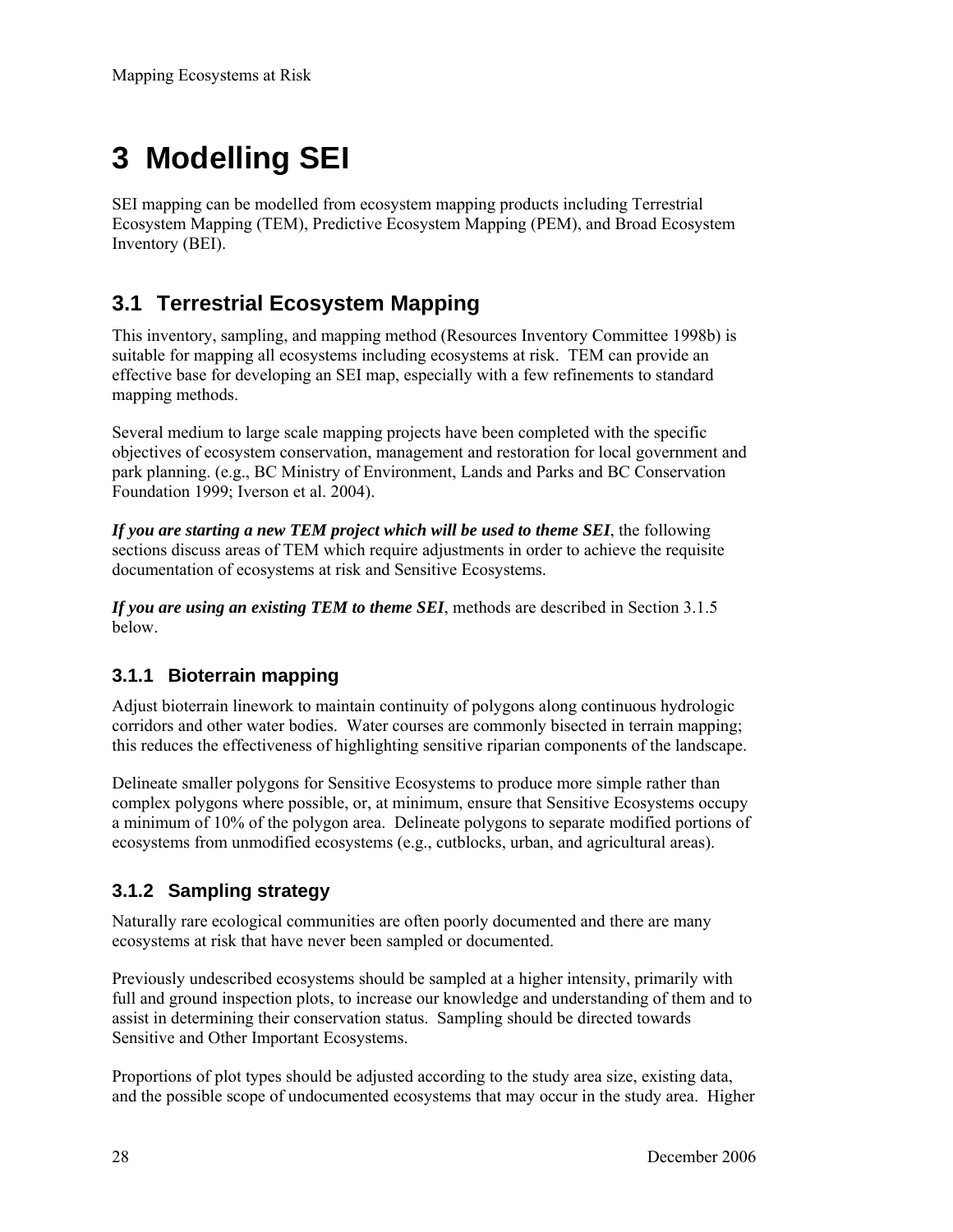proportions of full and ground inspection plots should be used for smaller study areas, areas with limited existing data, and areas with the potential for undocumented ecosystems. The sampling strategy should be flexible to allow for adjustments when new ecosystems are encountered during field work.

Where available, producing themes from other map sources can help direct sampling. The sampling plan should identify potential areas of unique environmental specificity using bedrock mapping, bioterrain mapping, biogeoclimatic mapping, TRIM mapping, and interviews with local naturalists, and ecologists familiar with the area.

#### <span id="page-38-1"></span>**3.1.3 New ecosystem classification**

For naturally rare ecosystems that have not been documented or classified, develop new TEM unit classifications rather than lumping or grouping them within an existing classification (see [Table 2 - Areas of atypical environmental characteristics \(from Maxwell et al. 1993\).](#page-21-0)). Project ecologists should contact the CDC and regional Ministry of Forests and Range research ecologist prior to sampling an area to be aware of such possibilities. Surveyors should also inform the CDC if they locate samples which cannot be assigned to any previously described ecological community. This information may lead to the recognition and documentation of new ecological communities. New Sensitive Ecosystem units and their codes must be submitted to and approved by the CDC ecologist prior to use. Data should remain connected to a polygon number so that the polygon label or attribute can be updated if the sample results in the description of an ecosystem type.

#### <span id="page-38-0"></span>**3.1.4 Additional Attributes**

Table 8 shows the optional attributes recommended in addition to core TEM attributes. These attributes are needed to model condition and viability of at-risk ecosystems. Seral community type is a recommended attribute for grassland and related ecosystems because it is relevant to determine the Sensitive Ecosystem subclass. Alternatively, condition ratings, based on the percent cover of alien plant species, can be used to assign grasslands and related ecosystems to the 'disturbed' subclass (See Section [2.4.2](#page-22-0) for definitions of condition classes in grasslands and related ecosystems). Stand composition modifiers are necessary to determine the Sensitive Ecosystem subclass for forested ecosystems (e.g., broadleaf, mixed, coniferous). Fragmentation, condition and viability are optional attributes that are unique to mapping ecosystems at risk. They are defined in detail in Section [4.4.2](#page-51-0). They provide information on the ecological health and naturalness of an ecosystem and the surrounding landscape which can be used to set conservation priorities and to rank element occurrences (Sections [4.1](#page-47-0) to [4.6](#page-56-0)).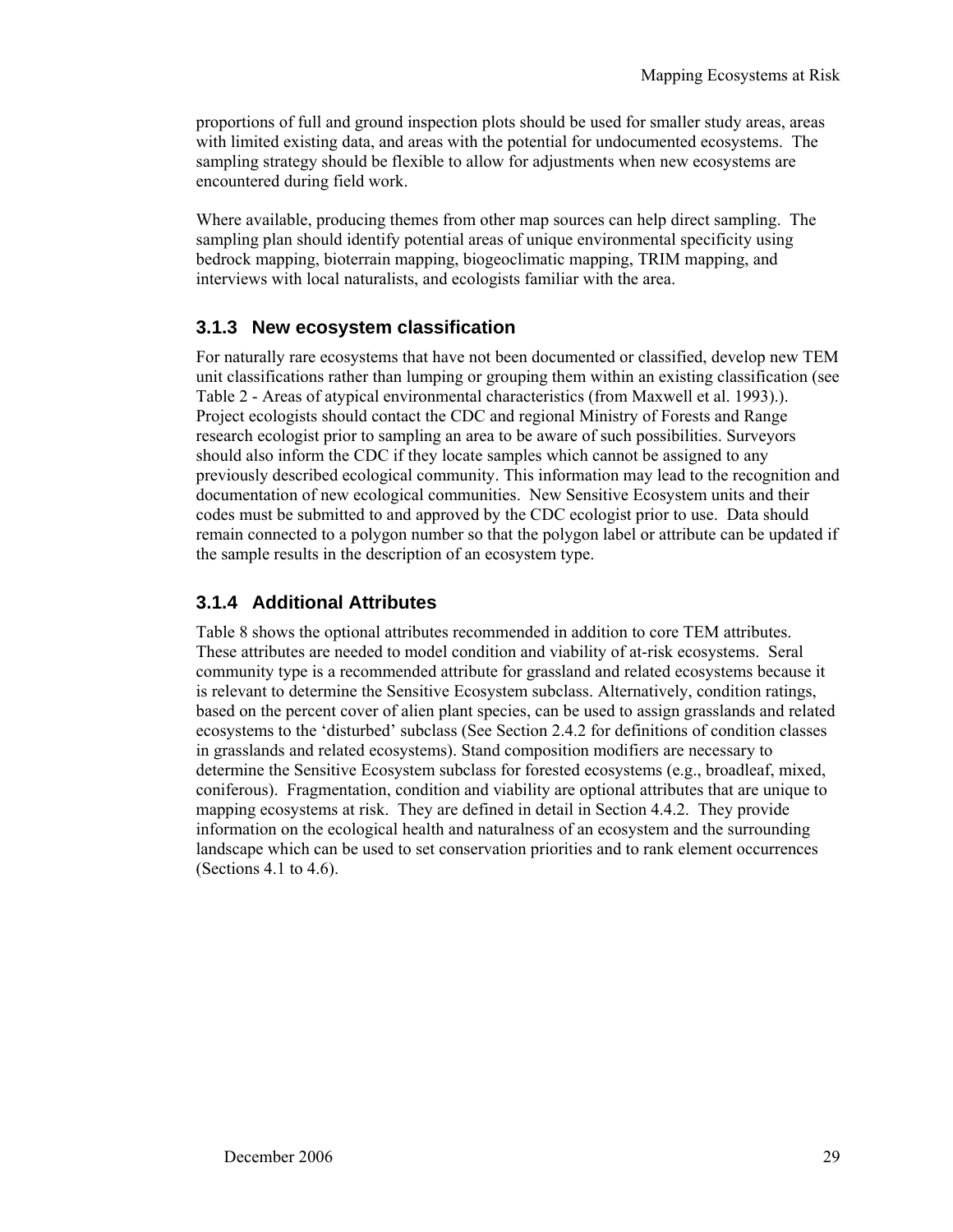#### <span id="page-39-1"></span>**Table 8 - Additional polygon attributes for terrestrial ecosystem mapping used to derive an SEI map.**

Polygon-specific Attributes – unique for each polygon *Record one of each of the following elements or classes per polygon:*  Fragmentation – degree of fragmentation of the surrounding landscape (provides landscape context information) – optional *Record for each of the up to three ecosystem units per polygon*  Structural Stage Modifier – optional Seral Community Type – recommended for grasslands and related ecosystems Site Disturbance Class – optional Site Disturbance Subclass – optional Site Disturbance Sub-subclass – optional Stand Composition Modifier – required Condition – ecological condition of the ecosystem within the polygon; optional Viability – combined assessment of Fragmentation, Condition, and Size; optional

## <span id="page-39-0"></span>**3.1.5 Developing the SEI Theme**

#### **3.1.5.a At-risk and Sensitivity Analysis**

Each TEM unit is individually assessed by the project ecologist for ecological sensitivity and at-risk status. Criteria for ecological sensitivity include: susceptibility to hydrological changes, shallow soils, susceptibility to erosion, sensitivity to human disturbance, spread of invasive alien plants, and environmental specificity **(**see [Table 2 - Areas of atypical](#page-21-0)  [environmental characteristics \(from Maxwell et al. 1993\).](#page-21-0)**)**. Criteria for at-risk status include the status determined by the CDC and proposed status (provided by the project ecologist) for ecosystems presently not assessed by the CDC. The status is based on the local and provincial distribution of the ecosystem (especially in an undisturbed state) and threats to the ecosystem. An ecosystem unit determined to be ecologically sensitive or at-risk is assigned to the applicable Sensitive Ecosystem Class and Subclass.

Where an ecosystem unit could be assigned to more than one Sensitive Ecosystem unit, it is assigned to the more sensitive unit. Within each class, subclasses are identified which further refine these groupings, reflecting similarities in ecological processes, landscape positions, and vegetation characteristics. Examples of these classes are described in [Appendix D: SEI Map](#page-73-0)  [Codes, Map Units and Descriptions.](#page-73-0) [Table 9](#page-40-0) below shows an example assignment of TEM units to Sensitive Ecosystem units for the Central Okanagan SEI.

Terrestrial ecosystems not considered at-risk or ecologically sensitive, or that do not meet minimum size criteria for each project<sup>[12](#page-39-1)</sup>, are not assigned to a Sensitive Ecosystem unit.

-

 $12$  Mature Forest (MF) is mapped as an Other Important Ecosystem and must meet size criteria related to overall biodiversity values. MF is mapped when it occurs as larger patches as conservation biology recognizes that larger forest patches generally support more species than smaller forest patches by retaining landscape connectivity and habitat for species that require larger home ranges.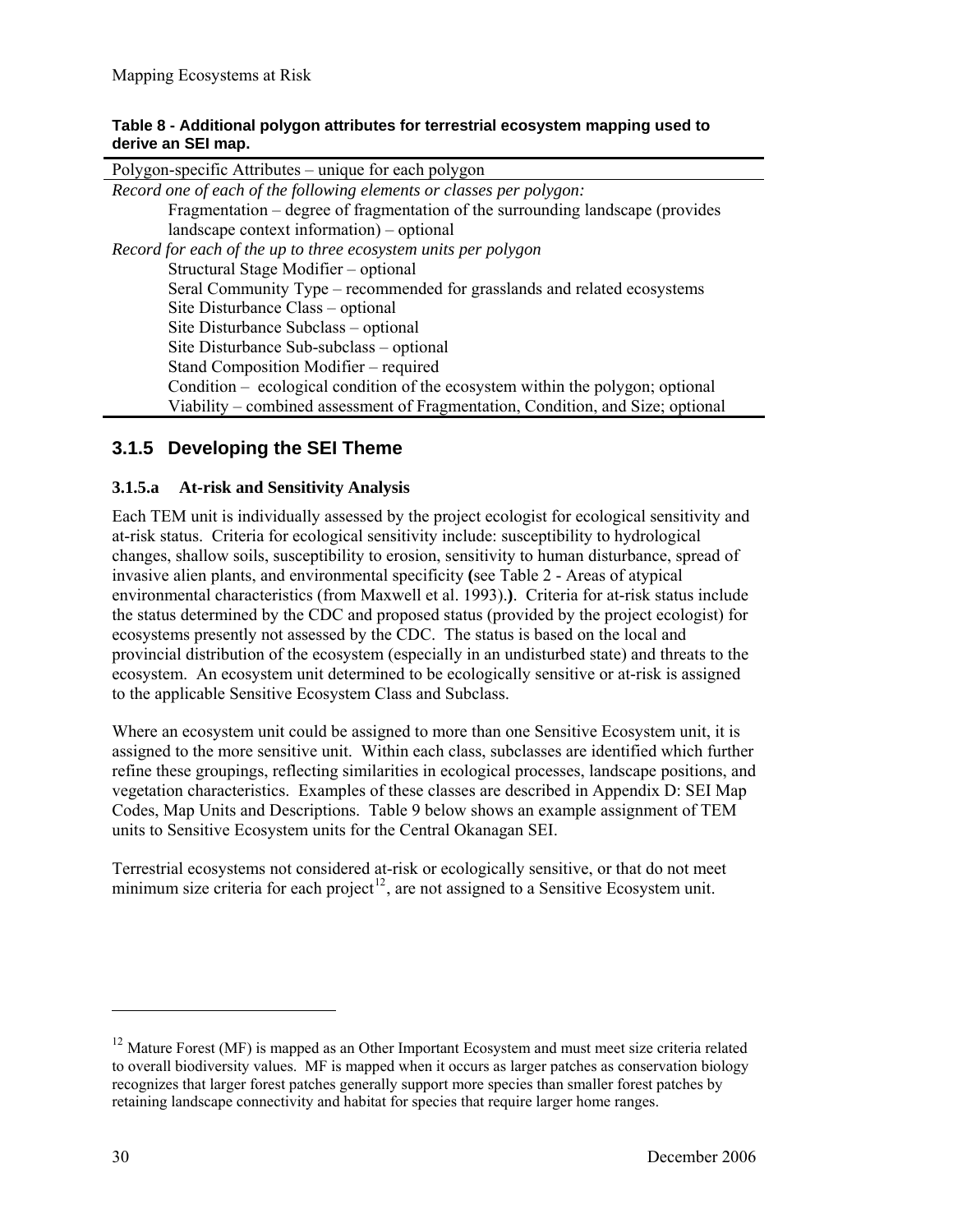<span id="page-40-0"></span>

| <b>SEI Class,</b> | SEI   | <b>TEM Unit</b>                                     | <b>TEM Map Unit</b>  | Subzone /          |
|-------------------|-------|-----------------------------------------------------|----------------------|--------------------|
| subclass          | Code  |                                                     | Code <sup>13</sup>   | <b>Site Series</b> |
| Wetland,          | WN:ms | Bulrush marsh                                       | <b>BM</b>            | IDFxh1 $/00^{14}$  |
| marsh             |       | Baltic rush marsh-meadow                            | <b>BR</b>            | IDFxh1 /00         |
|                   |       | Common spikerush marsh                              | CS                   | ID $Fxh1/00$       |
|                   |       | Cattail marsh                                       | <b>CT</b>            | ID $Fxh1/00$       |
|                   |       |                                                     |                      | PPxh1 /00          |
|                   |       | Sedge marsh                                         | <b>SM</b>            | ID $Fxh1/00$       |
| Wetland, swamp    | WN:sp | Willow - Sedge wetland                              | <b>WS</b>            | ID $Fxh1/09$       |
| Riparian,         | RI:fp | Trembling aspen – Mock orange – Choke cherry        | AOa, AOt             | ID $Fxh1/00$       |
| bench             |       | riparian                                            |                      |                    |
|                   |       | Black cottonwood - Douglas-fir - Common             | CDa, CDac, CDct, CDt | ID $Fxh1/00$       |
|                   |       | snowberry – Red-osier dogwood riparian              |                      |                    |
|                   |       | Douglas-fir – Water birch – Douglas maple           | DMa, DMct, DMt       | PPxh1/08           |
|                   |       | Douglas-fir - Ponderosa pine - Snowberry - Spirea   | DSa, DSt             | ID $Fxh1/07$       |
|                   |       | Ponderosa pine – Black cottonwood – Snowberry       | PAa, PAac, PAt       | PPxh1 /00          |
|                   |       | riparian                                            |                      |                    |
|                   |       | Western red cedar – Douglas-fir – False Solomon's   | RSa, RSac            | ID $Fxh1/00$       |
|                   |       | Seal                                                |                      |                    |
|                   |       | Hybrid white spruce - Douglas-fir - Douglas maple - | SDa, SDac, SDt       | ID $Fxh1/08$       |
|                   |       | Dogwood                                             |                      |                    |
| Old Forest,       | OF:co | Douglas-fir - Ponderosa pine - Pinegrass            | DP <sub>7C</sub>     | ID $Fxh1/01$       |
| coniferous        |       | Douglas-fir – Ponderosa pine – Snowberry – Spirea   | DS 7C (except those  | ID $Fxh1/07$       |
|                   |       |                                                     | with $a', g', or't'$ |                    |
|                   |       |                                                     | modifiers)           |                    |
|                   |       | Douglas-fir - Ponderosa pine - Bluebunch            | DW 7C                | IDFxh $1/03$       |
|                   |       | $wheatgrass - Pinegrass$                            |                      |                    |
|                   |       | Douglas-fir – Ponderosa pine – Saskatoon – Mock     | FO <sub>7</sub> C    | ID $Fxh1/00$       |
|                   |       | orange                                              |                      |                    |
|                   |       | Douglas-fir – Ponderosa pine – Bluebunch            | PB <sub>7</sub> C    | IDFxh1/02          |
|                   |       | wheatgrass - Balsamroot                             |                      |                    |
|                   |       | Douglas-fir – Ponderosa pine – Snowbrush –          | SP <sub>7C</sub>     | ID $Fxh1/04$       |
|                   |       | Pinegrass                                           |                      |                    |
| Grassland,        | GR:gr | Rough fescue - Bluebunch wheatgrass                 | <b>FB</b>            | PPxh1 /00          |
| grassland         |       | Rough fescue - Cladina                              | FC                   | IDFxh1/00          |
|                   |       | Idaho fescue - Bluebunch wheatgrass                 | FW, FW:\$nb          | IDFxh1/91          |
|                   |       | Giant wildrye                                       | <b>GW</b>            | PPxh1/00           |
|                   |       | Big sagebrush – Bluebunch wheatgrass – Balsamroot   | WA (no seral         | IDFxh1/92          |
|                   |       |                                                     | community)           |                    |
|                   |       | Bluebunch wheatgrass - Balsamroot                   | WB (no seral         | ID $Fxh1/93$       |
|                   |       |                                                     | community)           | PPxh1 /00          |

<span id="page-40-1"></span>**Table 9 – Some Sensitive Ecosystem units and related Terrestrial Ecosystem Mapping (TEM) units for the Central Okanagan SEI (from Iverson and Cadrin 2003).** 

#### <span id="page-40-2"></span>**3.1.5.b Ecosystem-based Resource Rating Modelling Tool**

Once the appropriate Sensitive Ecosystem classes and subclasses are identified, TEM units are grouped into SEI units using the Ecosystem-based Resource Rating Modelling Tool (ERM) developed by the Ecosystem Information group of the Ministry of Environment to rate ecosystems for wildlife habitat values ([http://srmwww.gov.bc.ca/wildlife/whr/sta.html\)](http://srmwww.gov.bc.ca/wildlife/whr/sta.html).

The ERM system tool allows ratings, or in this case, SEI classes and subclasses, to be assigned to each TEM unit in a ratings table. TEM units that are not assigned to a sensitive

 $<sup>13</sup>$  All site modifier combinations, structural stages, and seral associations are included unless otherwise</sup> noted. Seral stages are indicated by the two letters following a '\$' (e.g., \$kw). Structural stages are indicated by a number (e.g. '7'). Structural stage stand composition modifiers are indicated by a capital letter after the number (e.g., 'C' in '7C'). See Volume 2 (Iverson et al. 2003) for descriptions of site modifiers, structural stages, seral associations, and TEM units.

<sup>&</sup>lt;sup>14</sup> '00' Site Series are those ecosystem units that have not been classified as site series in BEC.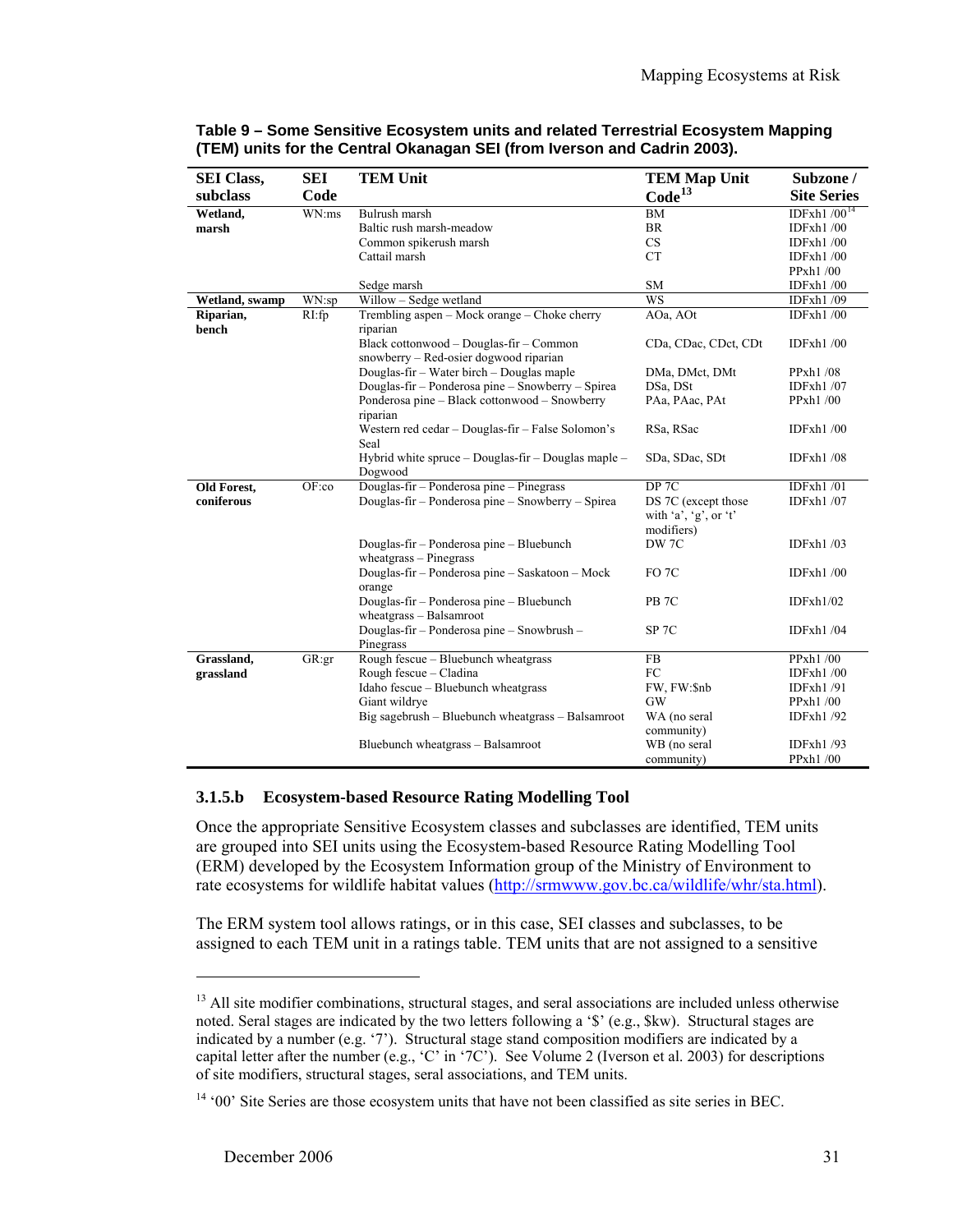<span id="page-41-0"></span>Mapping Ecosystems at Risk

ecosystem class should be rated non-sensitive. The ERM also provides for a variety of options for presenting the themed results, allowing for the inclusion of up to three components within a polygon. Examples of ratings tables used to convert TEM units to SEI units can be found in [Appendix G: Example SEI Ratings Table](#page-89-0).

### <span id="page-41-1"></span>**3.1.5.c Modelling Condition and Fragmentation**

Where condition and fragmentation were not mapped as additional attributes in the TEM project, these attributes can sometimes be modelled from the ecosystem map and TRIM base data. Any formula or algorithm used to model fragmentation, condition, or viability must be approved by the CDC ecologist.

Fragmentation: analyze TRIM data for roads, TEM data for urban, agricultural, and other anthropogenic areas, and analyze harvesting history and forest age from Vegetation Resources Inventory (forest cover) data.

Condition: for forested ecosystems, analyze ecosystem data by size and structural stage; for grasslands, analyze by size and seral community and adjacency to urban, agricultural or other anthropogenic areas; for other non-forested ecosystems, analyze based on adjacency to anthropogenic areas.

Viability: the elements used to evaluate fragmentation and condition, and the size of the occurrence of the ecosystem<sup>[15](#page-41-0)</sup> can be used together to model the viability of an ecosystem.

## **3.1.6 Digital Data Deliverables**

Digital data deliverables are the same as those outlined in TEM Digital Data Capture Standards (Resources Inventory Committee 2000b; <http://ilmbwww.gov.bc.ca/risc/pubs/teecolo/temcapture/index.htm>) and Standards for

Terrestrial Ecosystem Mapping (TEM) Digital Data Capture in British Columbia, Version 3.0 (2000), Errata No. 1.0 (Resources Inventory Standards Committee 2004b; [http://ilmbwww.gov.bc.ca/risc/pubs/teecolo/temcapture/assets/temddc\\_v3\\_errata1.pdf\)](http://ilmbwww.gov.bc.ca/risc/pubs/teecolo/temcapture/assets/temddc_v3_errata1.pdf). TEM digital data deliverables are not re-submitted as part of an SEI project unless an older TEM project was altered or upgraded for use in the SEI.

For new TEM projects used for SEI, the TEM database must include the required optional attributes as noted in Section [3.1.4](#page-38-0) when delivering the deliverables to the TEM data custodian.

#### **3.1.6.a SEI Ratings Table**

The SEI Ratings table is required to be delivered to the SEI data custodian. The ratings table must contain a column with the SEI class 'rating' (e.g., RI), a column with the SEI subclass 'rating' (e.g., fp), and a column with the combined SEI class and subclass (e.g., RI:fp). The file is named 'sei <BAPID>  $rt.xls'$ .

<sup>&</sup>lt;sup>15</sup> The size of the ecosystem occurrence relative to typical size range of the ecosystem in an undisturbed landscape.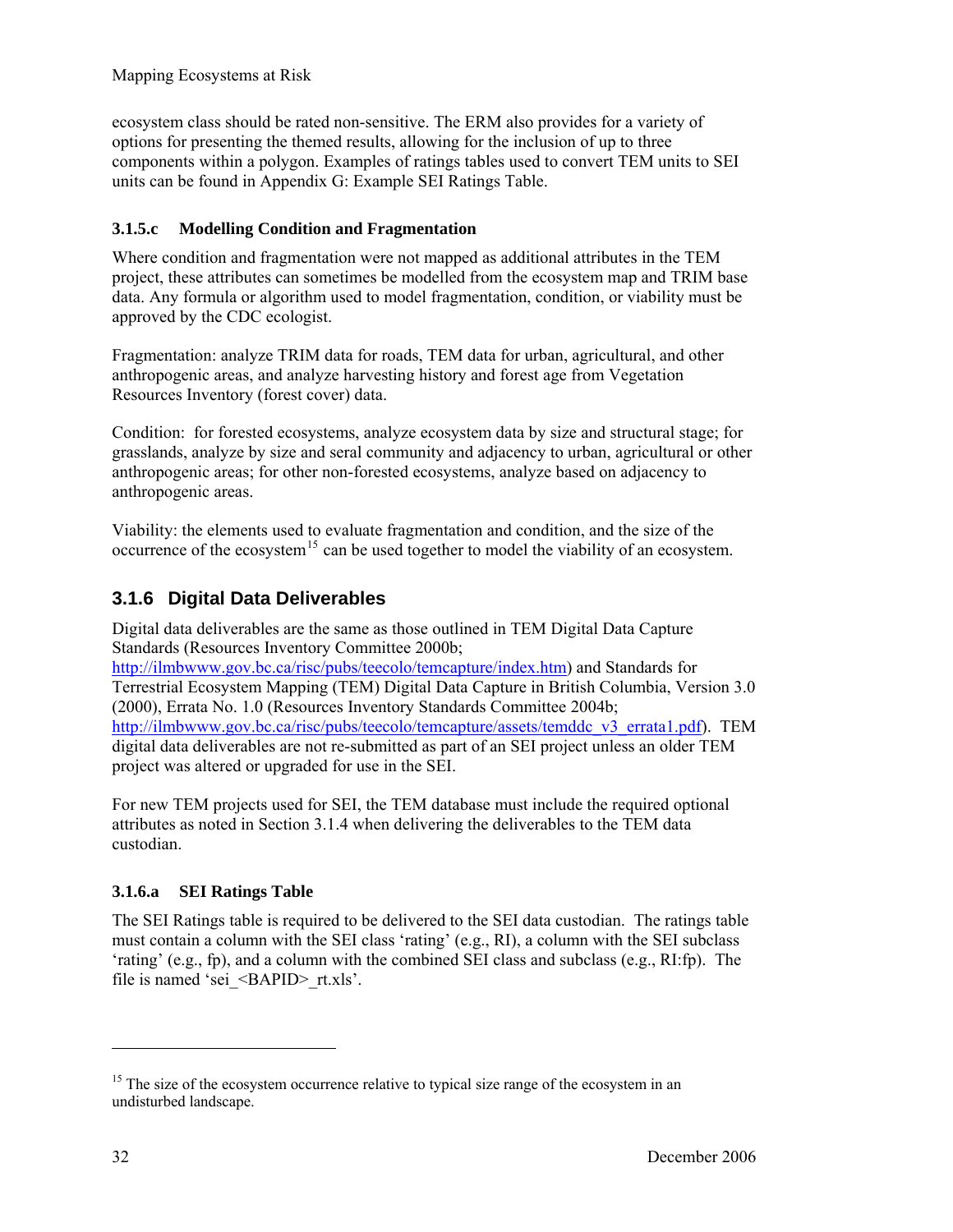#### <span id="page-42-0"></span>**3.1.6.b SEI Databases**

Separate SEI databases are created in addition to the standard TEM deliverables. The first three databases listed below are mandatory deliverables. The user-defined database is optional depending on project specifications. File naming follows TEM Digital Data Capture errata (Resources Inventory Standards Committee 2004b) with 'sei' replacing all occurrences of 'tem'.[16](#page-42-0)

- 1. SEI Project Database (SEI <BAPID> mta.csv): This database includes the project meta-data and must follow the format and contain all data indicated in Appendix E: Data Dictionary.
- 2. SEI Polygon Database (SEI <BAPID> ecp.csv): This database includes ecosystem attributes and must contain all mandatory fields indicated in [Appendix E: Data](#page-80-0)  [Dictionary](#page-80-0).
- 3. SEI Field data (SEI <BAPID> eci.mdb): Full plots, GIFs, and visual checks must be submitted as VENUS files unless already submitted as complete files as a TEM deliverable. Information from the Conservation Evaluation Form is entered into as "notes" into VENUS.
- 4. SEI User Defined database (SEI <BAPID> usr.csv): This database defines project specific attributes and is required if user-defined attributes are applied.
- 5. SEI User Defined attributes database (SEI <BAPID> uda.csv): This database includes the ECP\_TAG and the user-defined attributes for each polygon.

## **3.1.7 Map Production**

Where an SEI theme map intended for presentation is created, the map should display Sensitive Ecosystems in each polygon using a dot-density theme. The map should follow the map layout outlined in Section [2.13](#page-34-0) with the exception of Polygon Labels (Section [2.13.1](#page-34-1)). A polygon number is the minimum polygon label; full labels are preferred where possible. If full labels are displayed, NS is used to code non-sensitive ecosystem components. A tool may be created to allow SEI map labels to be generated from the TEM database and SEI ratings table. The map legend can include a legend of TEM units, modifiers, structural stages, and TEM labels for each polygon.

# **3.2 Predictive Ecosystem Mapping**

Predictive Ecosystem Mapping (PEM) is a process of using available spatial data and knowledge tables and creating new spatial data to automate the generation of ecosystem maps. Typically, map layers are spatially overlaid and the resulting attributes are input into a knowledge base used to infer ecosystems. At times, some site series are lumped and more generalized site units are mapped than in TEM (Resources Inventory Committee 1999).

PEM is suitable for strategic level ecosystem mapping and can provide a base for developing a broad Sensitive Ecosystem map, particularly with a few refinements to standard mapping methods. PEM is sometimes more limited than TEM for delineating naturally rare

<sup>&</sup>lt;sup>16</sup> For SEIs from TEM and PEM, see section Digital Data Deliverables.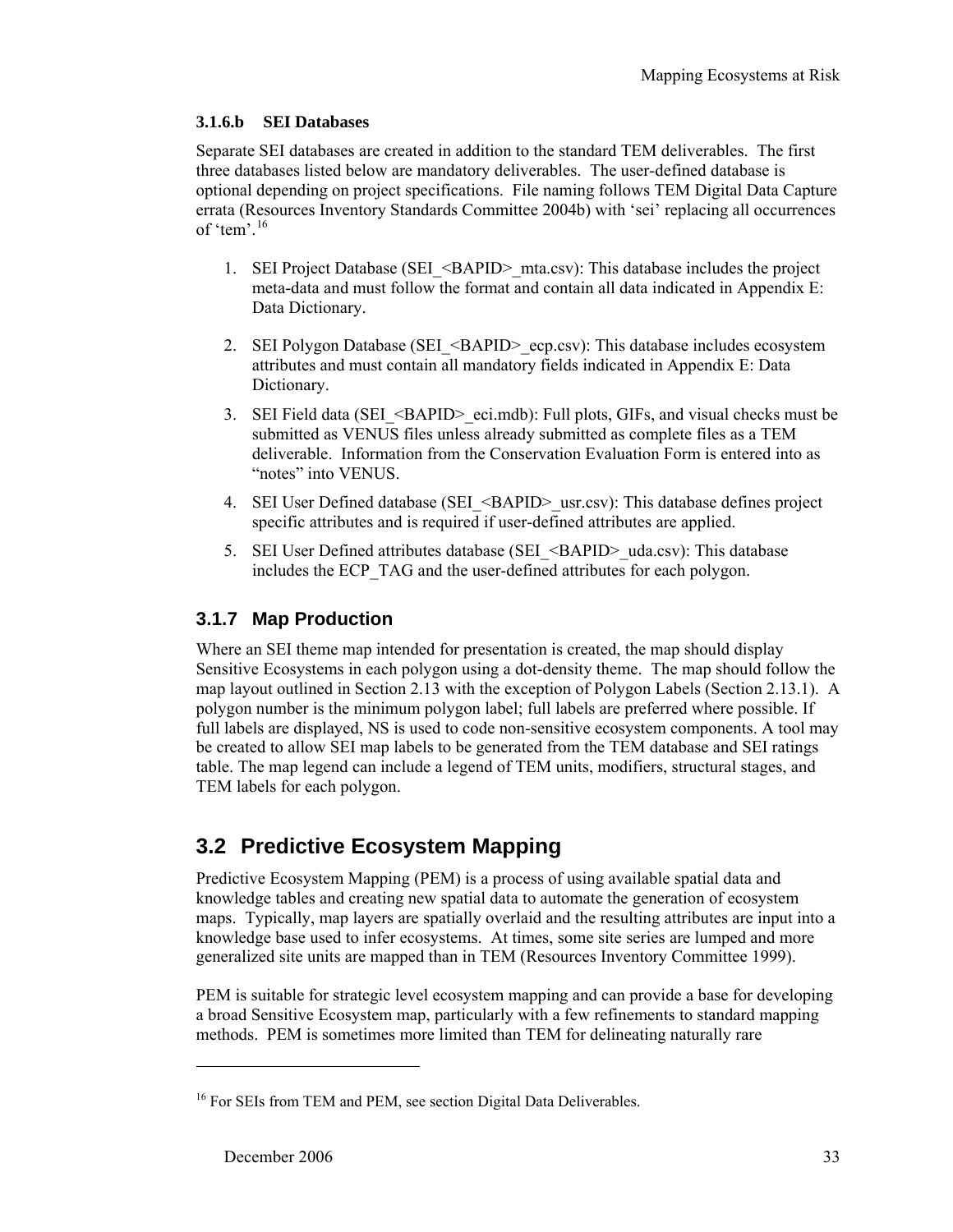ecosystems. Although standard PEM knowledge tables are not generally designed to identify the unusual or uncommon ecosystem types, they can sometimes be adapted to identify uncommon combinations. Polygons containing these uncommon combinations may need to have attributes assigned to them using aerial photograph interpretation.

*If you are starting a new PEM project which will be used to theme SEI*, Section [3.2.1](#page-43-0) below discusses how to adjust PEM to achieve the requisite documentation of ecosystems at risk and other Sensitive Ecosystems.

*If you are starting a PEM project which will be used to directly create an SEI*, one possible approach is discussed in Section 3.2.2.

*If you are using an existing PEM to theme SEI*, apply same methods as described for TEM in Section [3.1.5](#page-39-0) above.

## <span id="page-43-0"></span>**3.2.1 Modelling SEI maps from PEM**

The sampling strategy for new PEM projects should follow Section [3.1.2](#page-37-0); new units are developed as outlined in Section [3.1.3.](#page-38-1)

For new PEM projects that will be used to develop an SEI theme, additional attributes are required to apply PEM to ecosystems at risk and SEI mapping (see Section [3.1.4](#page-38-0) above). Where the PEM project includes a bioterrain map base, the same recommendations for modifications in TEM apply (see Section [3.1.1](#page-37-1) above).

## **3.2.1.a Developing the SEI Theme**

The SEI theme is developed as outlined in Section [3.1.5.](#page-39-0)

## **3.2.1.b Ecosystem-based Resource Rating Modelling Tool**

Once the appropriate Sensitive Ecosystem classes and subclasses are identified, PEM units are grouped into SEI units using the Ecosystem-based Resource Rating Modelling Tool (ERM) developed by Ecosystem Information group of the Ministry of Environment <http://srmwww.gov.bc.ca/wildlife/whr/sta.html>. See Section [3.1.5.b](#page-40-2) for further details.

## **3.2.1.c Modelling Condition and Fragmentation**

Condition and fragmentation can sometimes be modelled from the ecosystem map and TRIM base data. Any formula or algorithm used to model fragmentation, condition, or viability must be approved by the CDC ecologist. See Section [3.1.5.c](#page-41-1) for further details.

## **3.2.2 Using PEM Directly to Map Sensitive Ecosystems**

An alternative to modelling an SEI map from an existing PEM is to design a specific knowledge base to predict the probability of a particular Sensitive Ecosystem occurring in a polygon using base map layers and other resource information. PEM knowledge tables need to be designed to identify uncommon combinations of attributes which may include some atrisk ecosystems or other Sensitive Ecosystems. Polygons containing these uncommon combinations may need to have attributes assigned to them using aerial photograph interpretation.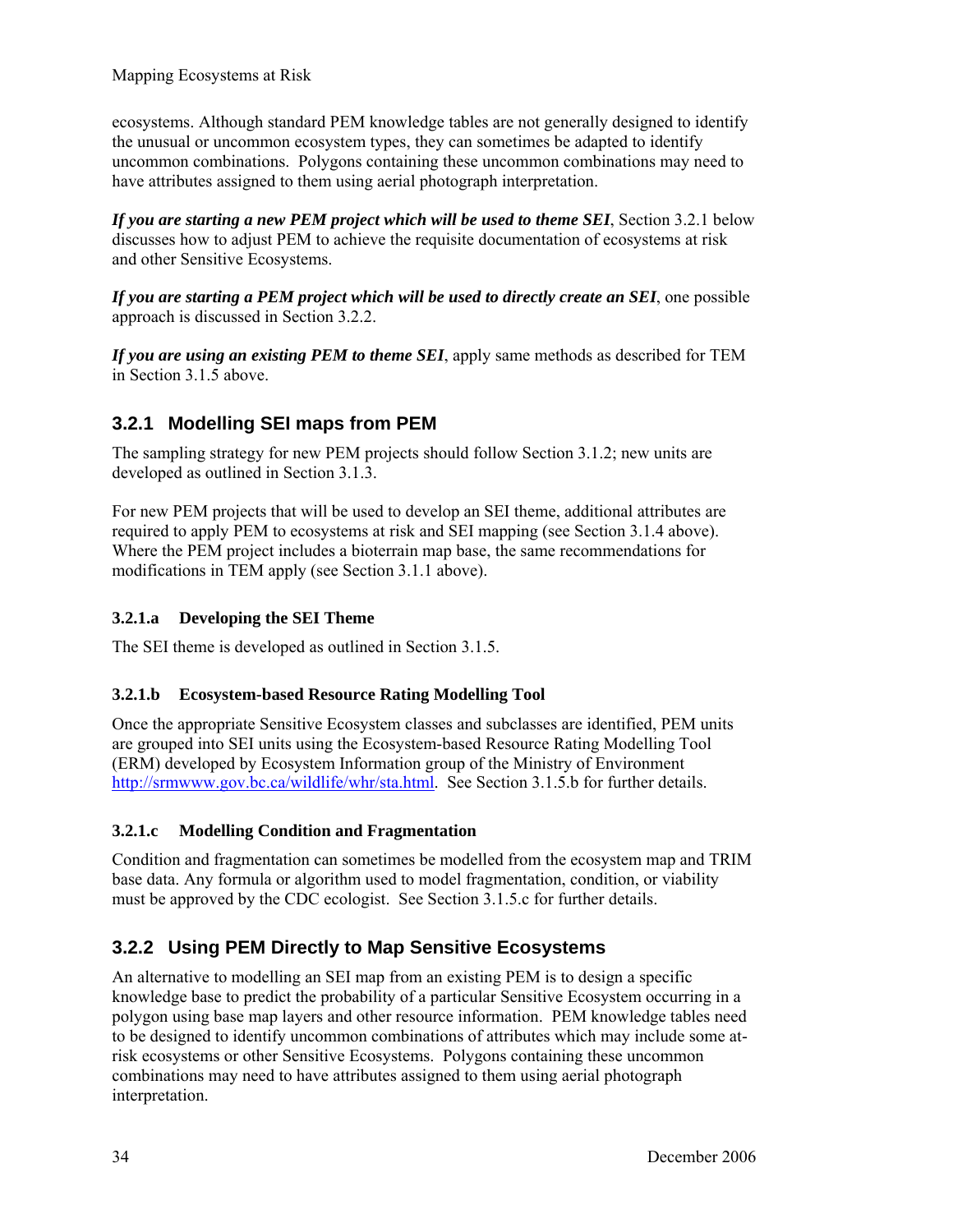<span id="page-44-0"></span>A pilot project was tested by Ketcheson et al. (2002) to predict the potential occurrence of ecosystems at risk. The information was applied to the model by using bedrock geology maps, soils maps, Biogeoclimatic and Ecosection mapping and Forest Cover mapping. TRIM base maps were also used to determine locations of wetlands and riparian corridors. The mapping did not assign site series or ecological community to the polygons. Ecosystem units were equivalent to a Sensitive Ecosystems Inventory mapped to the Class level.

## **3.2.3 Digital Data Deliverables**

Digital data deliverables are the same as those outlined in Standards for Predictive Ecosystem Mapping (PEM) Digital Data Capture Version 1.0 (Resources Inventory Committee 2000a; [http://ilmbwww.gov.bc.ca/risc/pubs/teecolo/pemcapture/index.htm\)](http://ilmbwww.gov.bc.ca/risc/pubs/teecolo/pemcapture/index.htm) and Standards for Predictive Ecosystem Mapping (PEM) Digital Data Capture in British Columbia, Version 1.0 (2000), Errata No. 1.0 (Resources Inventory Standards Committee 2004a; [http://ilmbwww.gov.bc.ca/risc/pubs/teecolo/pemcapture/assets/pemddc\\_v1\\_errata1.pdf\)](http://ilmbwww.gov.bc.ca/risc/pubs/teecolo/pemcapture/assets/pemddc_v1_errata1.pdf). PEM digital data deliverables are not re-submitted as part of an SEI project unless an older PEM project was altered or upgraded for use in the SEI.

Where the project is a new PEM designed to model SEI, the database must include any additional attributes as noted in Section [3.1.4](#page-38-0) when submitting deliverables to the PEM data custodian.

### **3.2.3.a SEI Ratings Table**

Where the SEI was modelled from a PEM, the SEI Ratings table is a required deliverable. The ratings table must contain a column with the SEI class 'rating' (e.g., RI), a column with the SEI subclass 'rating' (e.g., gu), and a column with the combined SEI class and subclass (e.g., RI:gu). The file is named 'sei  $\leq$ BAPID $>$  rt.xls'.

## **3.2.3.b SEI Databases**

Separate SEI databases are created in addition to the standard PEM deliverables. The first three databases listed below are mandatory deliverables. The user-defined database is optional depending on project specifications. File naming follows PEM Digital Data Capture errata (Resources Inventory Standards Committee 2004a) with 'sei' replacing all occurrences of 'pem'. $17$ 

- 1. SEI Project Database (SEI\_<BAPID>\_mta.csv): This database includes the project meta-data and must follow the format outlined in and contain all data indicated in [Appendix E: Data Dictionary](#page-80-0).
- 2. SEI Polygon Database (SEI\_<BAPID>\_ecp.csv): This database includes ecosystem attributes and must follow the format outlined in and contain all mandatory fields indicated in [Appendix E: Data Dictionary.](#page-80-0)
- 3. SEI Field data (SEI\_<BAPID>\_eci.mdb): Full plots, GIFs, and visual checks must be submitted as VENUS files. Information from the Conservation Evaluation Form is entered into as "notes" into VENUS.

1

<sup>&</sup>lt;sup>17</sup> For SEIs from TEM and PEM, see section Digital Data Deliverables.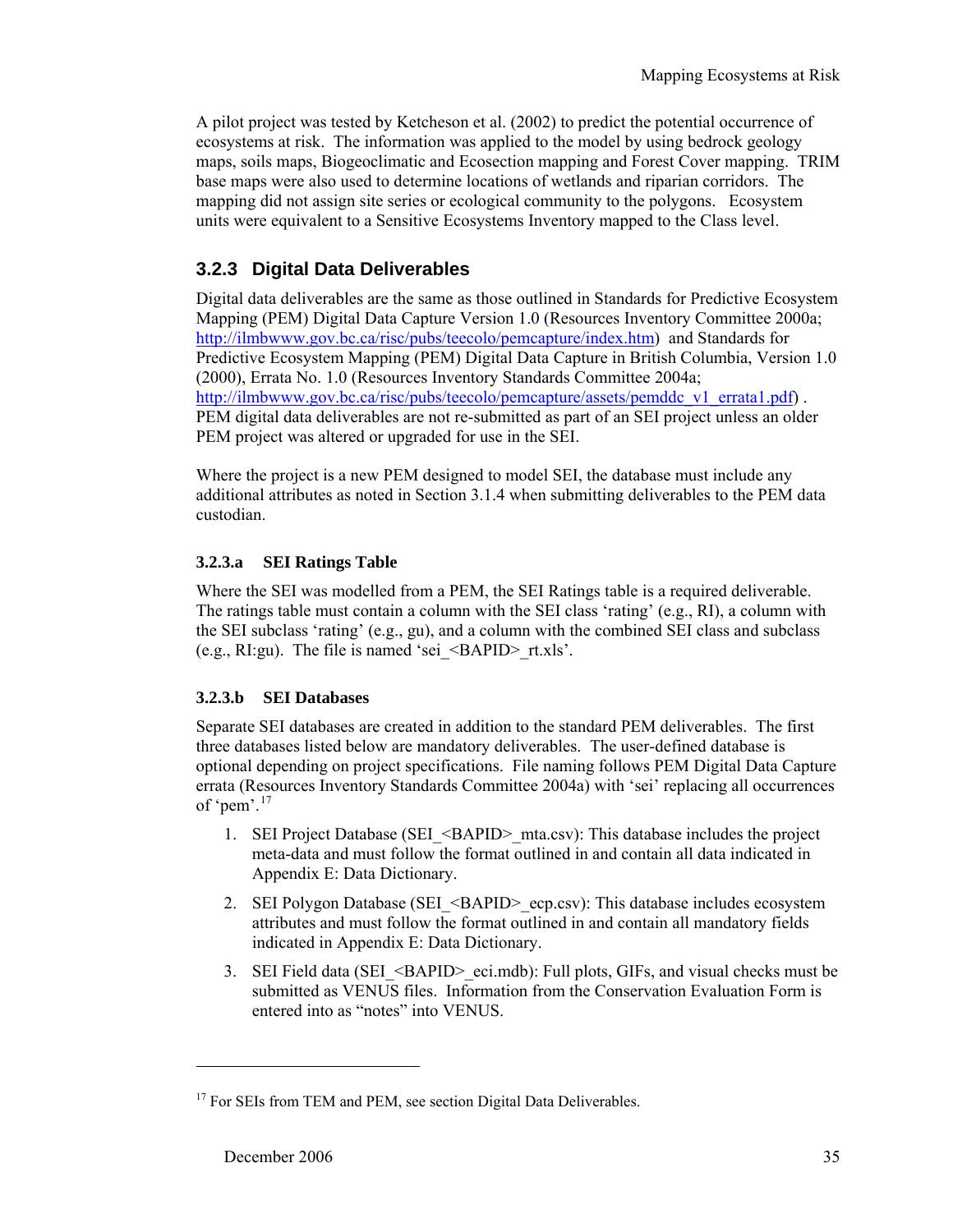- 4. SEI User Defined database (SEI\_<BAPID>\_usr.csv): This database defines project specific attributes and is required if user-defined attributes are applied.
- 5. SEI User Defined attributes database (SEI <BAPID> uda.csv): This database includes the ECP\_TAG and the user-defined attributes for each polygon.

## **3.2.4 Map Production**

Where an SEI theme map intended for presentation is created from an existing PEM, the map should display Sensitive Ecosystems in each polygon using a dot-density theme together with the polygon number. The map should follow the layout outlined in Section [2.13](#page-34-0) with the exception of Polygon Labels (Section [2.13.1\)](#page-34-1). A polygon number is the minimum polygon label; full labels are preferred where possible. If full labels are displayed, NS is used to code non-sensitive ecosystem components. The map legend can include a legend of PEM units, modifiers, structural stages, and PEM labels for each polygon.

Where a predictive SEI map is created from a SEI knowledge table, map production should follow the layout outlined in Section [2.13](#page-34-0), including polygon labels.

# **3.3 Broad Ecosystem Mapping**

A Broad Ecosystem Unit (BEU) is an area of a landscape that supports a distinct type of vegetation cover at climax or distinct non-vegetated cover. BEUs are designed to provide an ecological framework for wildlife habitat suitable for broad planning initiatives (Resources Inventory Committee 1998a). Each BEU includes many BEC site series and associations, and can only be used to identify general areas of the landscape where there may be a concentration of ecosystems at risk. BEUs have been mapped across the province of British Columbia at a scale of 1:250,000 to create a Broad Ecosystem Inventory (BEI) map.

Modelling from the BEI mapping may be useful for delineating broad areas which can be flagged for potential occurrences of ecosystems at risk and other Sensitive Ecosystems. Each BEI ecosystem can be assessed for at-risk status. This method of identifying areas of potential ecosystems at risk was piloted for the Central Coast Local Resources Management Plan (McLennan 2000).

Using the correlation tables in Appendix A of the BEI standards, the authors determined the number of ecological communities (based on site series distributions) potentially occurring within a BEU and rated each BEU very high, high, medium or low for potential occurrence of ecosystems at risk [\(Table 10](#page-46-0)). Within each biogeoclimatic subzone or variant, the total number of site series in a BEU is divided by the number of site series that potentially contain red- or blue-listed ecological communities. Sensitivity could be assessed in a similar manner and the resultant map could portray both Sensitive Ecosystems and ecological communities at risk. The mapping is limited by scale and resolution. Many ecosystems will be submerged within the larger polygons mapped at 1:250,000. However, this method can be useful for the identification of geographic areas requiring more detailed work.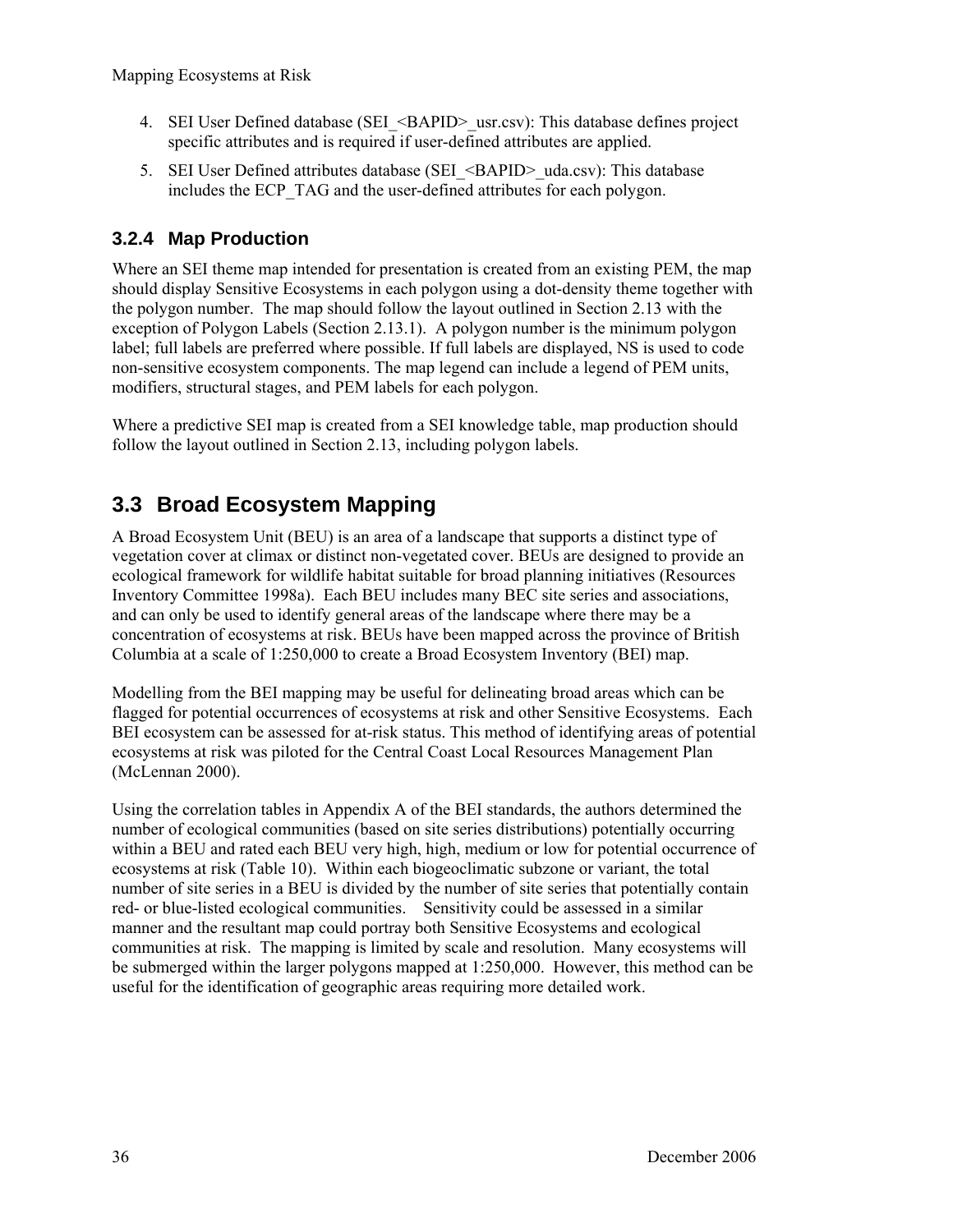| <b>Probability Class</b> | <b>Probability</b>                                                            |
|--------------------------|-------------------------------------------------------------------------------|
| Very High (4)            | The mature/old forest and non-forested ecological communities of all site     |
|                          | series in the BEU are blue- or red-listed.                                    |
| High $(3)$               | The mature/old Forest and non-forested ecological communities of 50-99%       |
|                          | site series in the BEU are blue or red-listed.                                |
| Moderate $(2)$           | The mature/old forest or non-forested ecological communities of 1-49% of      |
|                          | all site series in the BEU are blue or red-listed.                            |
| Low(1)                   | No mature/old forest or non-forested ecological communities of site series in |
|                          | the BEU are blue or red-listed.                                               |

<span id="page-46-0"></span>**Table 10 - Ecosystems at risk probability classes (adapted from McLennan 2002).** 

# **3.4 Limitations on Using Pre-existing Map Products**

There are several limitations on using pre-existing map products. Bioterrain polygon delineation in pre-existing TEM and PEM products commonly does not maintain continuous polygons along hydrologic corridors and other water bodies; this reduces the effectiveness of highlighting sensitive riparian components of the landscape. Often, smaller Sensitive Ecosystems may be incorporated into larger polygons and, where they occupy less than 10% of the polygon, are not included in the map database. In some cases, many non-forested ecosystems such as grasslands may have been mapped too generally to be useful for deriving an SEI map. Naturally rare ecosystems tend to be lumped in with other ecosystems rather than being classified as separate ecosystem units. Finally, the sampling plan likely had different objectives and Sensitive Ecosystems may have been sampled less intensively, potentially lowering the reliability for this portion of the product.

# **3.5 Accuracy Assessments**

Some previously completed ecosystem maps may have completed accuracy assessments. Accuracy assessments are completed for a specific set of map attributes, and accuracy assessment does not apply equally to all map units; some units will have higher accuracy and some will have lower accuracy but these values are not known. In many cases the map accuracy does not reflect the ability of the map to adequately delineate Sensitive Ecosystems. The objectives and methods of the accuracy assessment must be evaluated to determine if it is applicable to the Sensitive Ecosystems map. If it is not applicable and there is a need for an accuracy assessment, a new assessment must be completed using Meidinger's 2003 protocol.

It is desirable to determine the thematic accuracy of PEM and TEM products used to derive a Sensitive Ecosystems maps. Meidinger (2003) provides a protocol for obtaining statistically valid scores to rate the thematic accuracy of ecosystem maps.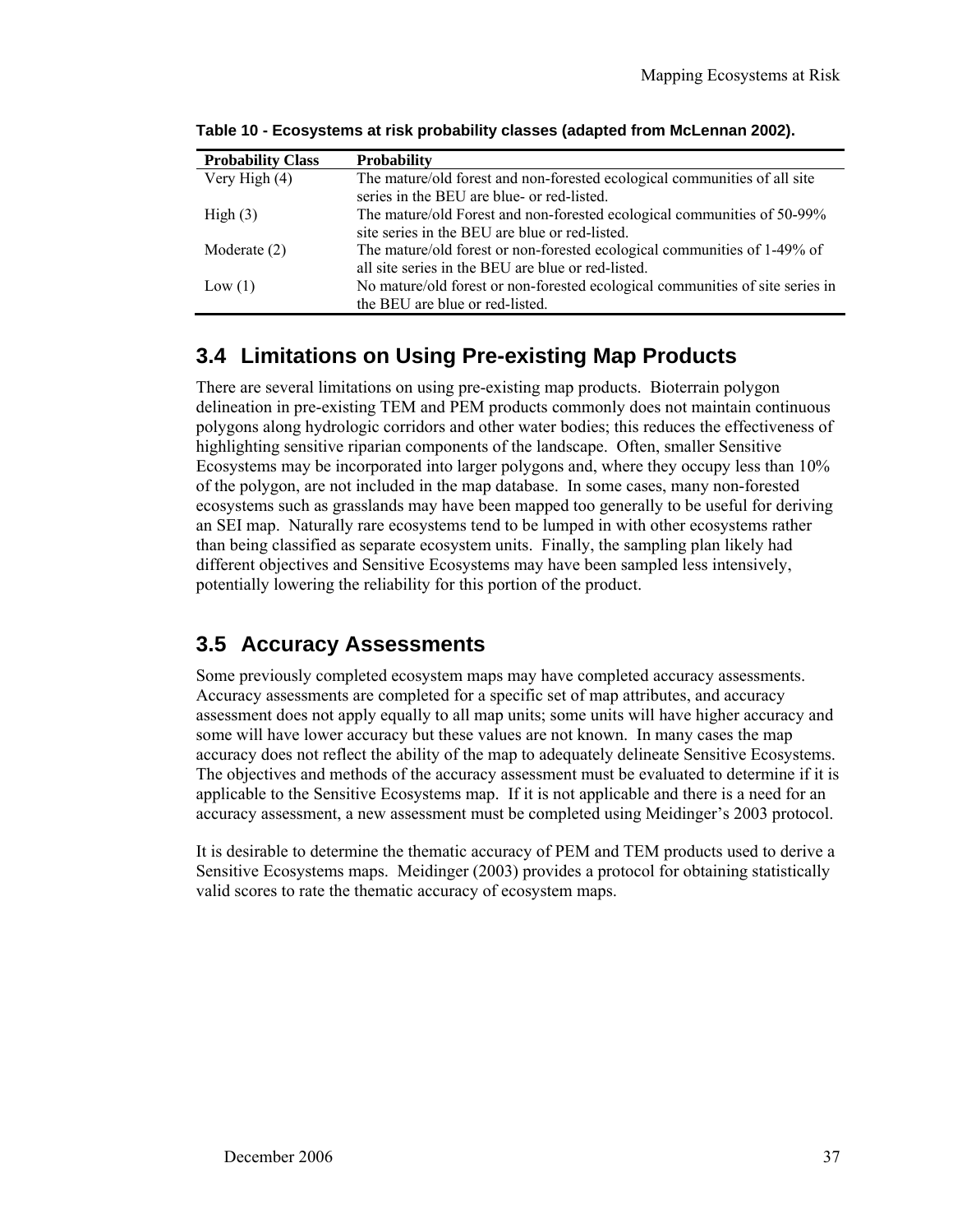# <span id="page-47-1"></span>**4 CDC Methods**

The B.C. Conservation Data Centre (CDC [http://www.env.gov.bc.ca/cdc/\)](http://www.env.gov.bc.ca/cdc/) collects and disseminates information on biological *elements* at risk, including ecological communities. The CDC is part of NatureServe, an international organization of cooperating Conservation Data Centres and Natural Heritage Programs; all use the same method known as the 'natural heritage methodology' to collect and exchange information.

The central idea of the method incorporates the concept of the *element occurrence* (EO): the spatial representation of an ecological community or species at a specific location. An ecological community EO is an area of land in which the ecological community is present<sup>[18](#page-47-1)</sup>. An EO's conservation value for a given ecological community is dependant on its potential continued occurrence at a given location. The EO may represent a stand or patch of an ecological community, or more commonly, a cluster of stands or patches of an ecological community (NatureServe 2002).

The Ecological Community Element *Conservation Status Rank* and the Ecological Community Element Occurrence (EO) Rank are different and are discussed in Sections [4.1](#page-47-0) and [4.2](#page-48-0). Element Conservation Status Rank assesses the present status of each ecological community type whereas *Element Occurrence Rank* is used to assess a particular occurrence (EO) of an ecological community. The number of element occurrences, the number of element occurrences with good or excellent viability, and the number of appropriately managed and protected element occurrences are three of the criteria used in assessing the Element Conservation Rank [\(Table](#page-48-1) 11).

Element occurrence specifications, described in Section [4.4](#page-49-0), define the evidence needed to indicate the presence of a biological element (EO) and what factors or distance separate one EO from another. Specifications also outline the criteria by which the element occurrence is ranked as having Excellent, Good, Fair, or Poor viability.

# <span id="page-47-0"></span>**4.1 Element Conservation Status Assessments**

Ecological communities and species can be assessed globally ("G"), nationally ("N") and sub-nationally ("S", provincially, in Canada) on a scale of 1 to 5 (see below). An example of a complete status would be "G2N2S1."

The CDC assesses an Element based on a variety of rarity factors including the number of Element Occurrences and the number of EOs with Good to Excellent viability [\(Table 1](#page-48-1)2) and on a number of risk-factors including threats and short- and long-term trend ([Table](#page-48-2) 13). In the absence of EOs with EO rank assessments, trends and threats to the ecological community are used with range to determine the Conservation Status.

1

<sup>&</sup>lt;sup>18</sup> For example, a specific site with climax vegetation identified as an at-risk ecological community.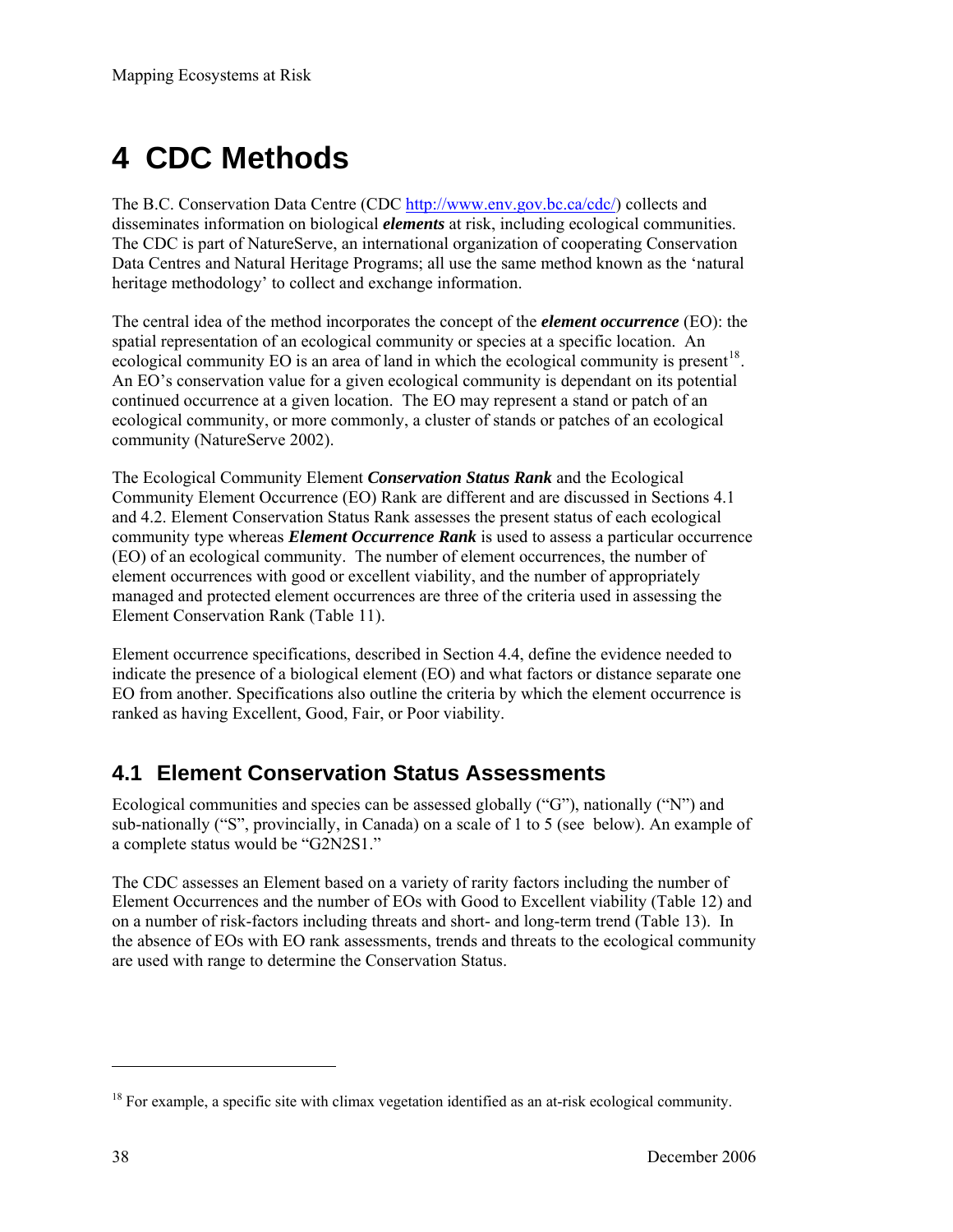| <b>Critically Imperilled</b> | because of extreme rarity (5 or fewer extant occurrences or very<br>few remaining individuals) or because of some factor(s) making<br>it especially vulnerable to extirpation or extinction |
|------------------------------|---------------------------------------------------------------------------------------------------------------------------------------------------------------------------------------------|
| <b>Imperilled</b>            | because of rarity (typically 6-20 extant occurrences or few<br>remaining individuals) or because of some factor(s) making it<br>vulnerable to extirpation or extinction                     |
| Rare or uncommon             | (typically 21-100 occurrences); may be susceptible to large-scale<br>disturbances; e.g., may have lost extensive peripheral populations                                                     |
| <b>Frequent to common</b>    | (greater than 100 occurrences); apparently secure but may have a<br>restricted distribution; or there may be perceived future threats                                                       |
| <b>Common to very common</b> | demonstrably secure and essentially ineradicable under present<br>conditions                                                                                                                |

|  | Table 11 - CDC Status Assessment Definitions. |
|--|-----------------------------------------------|
|--|-----------------------------------------------|

#### <span id="page-48-1"></span>**Table 12 – Rarity status assessment factors for ecological communities (adapted from Masters et al. 2003)**

| <b>Status Factor</b>       | <b>Description</b>                                                                                      |  |  |
|----------------------------|---------------------------------------------------------------------------------------------------------|--|--|
| Number of Occurrences      | Estimated, inferred, or suspected number of occurrences                                                 |  |  |
|                            | believed extant for the ecological community.                                                           |  |  |
| Number of Occurrences with | The number of occurrences believed extant that have excellent                                           |  |  |
| Good Viability             | or good viability.                                                                                      |  |  |
| Range Extent               | Estimated current range of the ecological community.                                                    |  |  |
| Area of Occupancy          | Estimated current area of occupancy. Excludes areas                                                     |  |  |
|                            | unoccupied or unsuitable for community development.                                                     |  |  |
| Masters et al. 2003)       | Table 13 - Risk status assessment factors for ecological communities (adapted from                      |  |  |
| Number of Protected and    | The number of occurrences that are appropriately protected and                                          |  |  |
| Managed Occurrences        | managed for the long-term persistence of the element.                                                   |  |  |
| Long-term Trend            | The observed, estimated, inferred, or suspected degree of<br>change over the long term (ca. 200 years). |  |  |
| Short-term Trend           | The observed estimated inferred or suspected degree of                                                  |  |  |

<span id="page-48-2"></span>

| Short-term Trend                 | The observed, estimated, inferred, or suspected degree of          |
|----------------------------------|--------------------------------------------------------------------|
|                                  | change over the short term (10-100 years).                         |
| Threats (Severity, Scope, and    | The degree to which the ecological community is observed,          |
| Immediacy)                       | inferred, or suspected to be directly or indirectly threatened,    |
|                                  | including: scope (how much), severity (how critical and            |
|                                  | irreversible), and immediacy (how likely, how soon).               |
| Intrinsic Vulnerability          | The likelihood of regeneration or recolonization; consider         |
|                                  | characteristics that make it vulnerable or resilient to natural or |
|                                  | anthropogenic stresses or catastrophes.                            |
| <b>Environmental Specificity</b> | The resilience of the ecological community due to degree of        |
|                                  | specificity of site requirements or site restrictions e.g., sand   |
|                                  | dune ecosystems.                                                   |
| <b>Other Considerations</b>      | Any other information that should be considered in the             |
|                                  | assignment of a conservation status.                               |

## <span id="page-48-0"></span>**4.2 Element Occurrence Ranking**

The EO Rank provides an assessment of the viability of the EO in question. Viability is the likelihood that if current conditions remain unchanged, an occurrence will persist for a defined period of time, generally 20-100 years. Viability is defined in terms of species populations; for ecological communities, viability is more appropriately termed ecological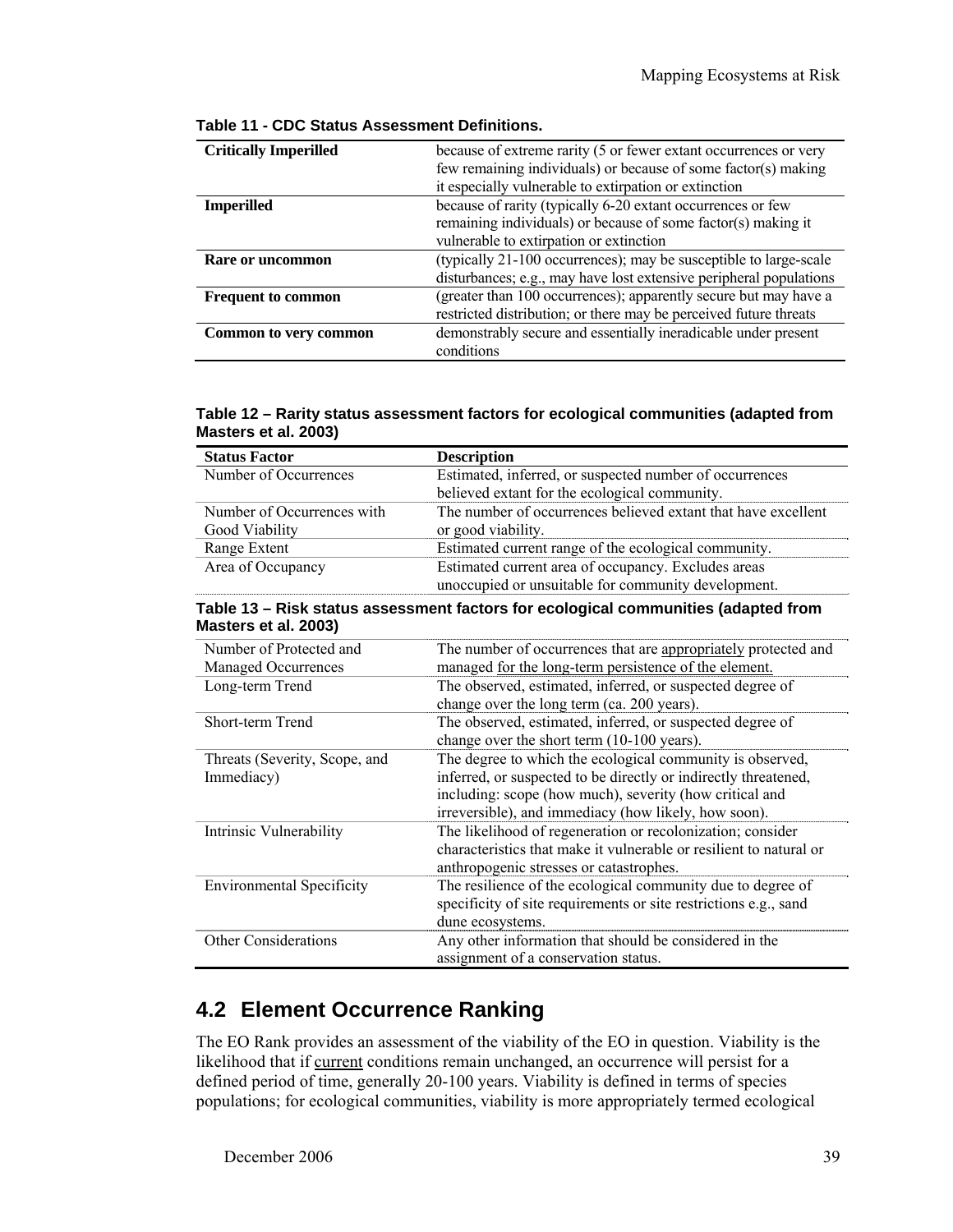<span id="page-49-1"></span>Mapping Ecosystems at Risk

integrity. The ecosystem occurrence itself must have sufficient ecological integrity to be sustained in the foreseeable future if it is to have practical conservation value. Each EO must be assessed for practical conservation value and this assessment is distinct from the overall element conservation status.

To facilitate consistent prioritizing of areas for conservation, a method was developed by the NatureServe network (NatureServe 2002) to assess and rank occurrences of ecological communities at risk for conservation value. Three criteria are assessed for each EO: 1) Size; 2) Landscape Context; 3) Condition (NatureServe 2002). The relationship of the criteria and the Viability assessment are expressed as:

*Assessment of Ecological Integrity (Viability) =* ∑ *Landscape Context, Size, Condition* 

Each of these criteria is described in detail in Sections [4.4.2.a](#page-51-1), [4.4.2.b](#page-52-0) and [4.4.2.c](#page-52-1).

# <span id="page-49-2"></span>**4.3 Ecological Community Landscape Types**

Ecological integrity is assessed using the criteria of Condition, Landscape Context, and Size (see previous section). These three factors are applied differently depending on the landscape type of the ecological community: matrix, large patch, small patch, or linear.

**Matrix**: occupies a very large area with high connectivity to other community types. Size generally has priority over Landscape Context which has priority over Condition<sup>[19](#page-49-1)</sup>.

**Large Patch**: occupies 'middle ground' between matrix and small patch types (some may be more similar to matrix or to small patch types). Condition has priority over Size which has priority over Landscape Context.

**Small Patch**: occupies small areas, tends to vary less in size than large patch and matrix communities, contains more specialized species and is sensitive to factors affected by landscape context. Condition has priority over Landscape context which has priority over Size.

**Linear**: has a large amount of edge and is typically dependent on water currents or flow regimes and is generally highly sensitive to factors affected by landscape context; often supports very specialized species. Landscape Context has priority over Condition which has priority over Size.

# <span id="page-49-0"></span>**4.4 Element Occurrence Specifications**

EO specifications provide consistency in defining, mapping, and ranking EOs. They can be developed for individual ecological communities or for ecological groups. Ecosystems with similar abiotic requirements, similar physiognomy, and similar geographic distribution are

 $19$  For matrix and large patch forest and grassland ecosystems in heavily impacted landscapes, Condition will have increased priority at least equivalent to Landscape Context and may also have priority over Size.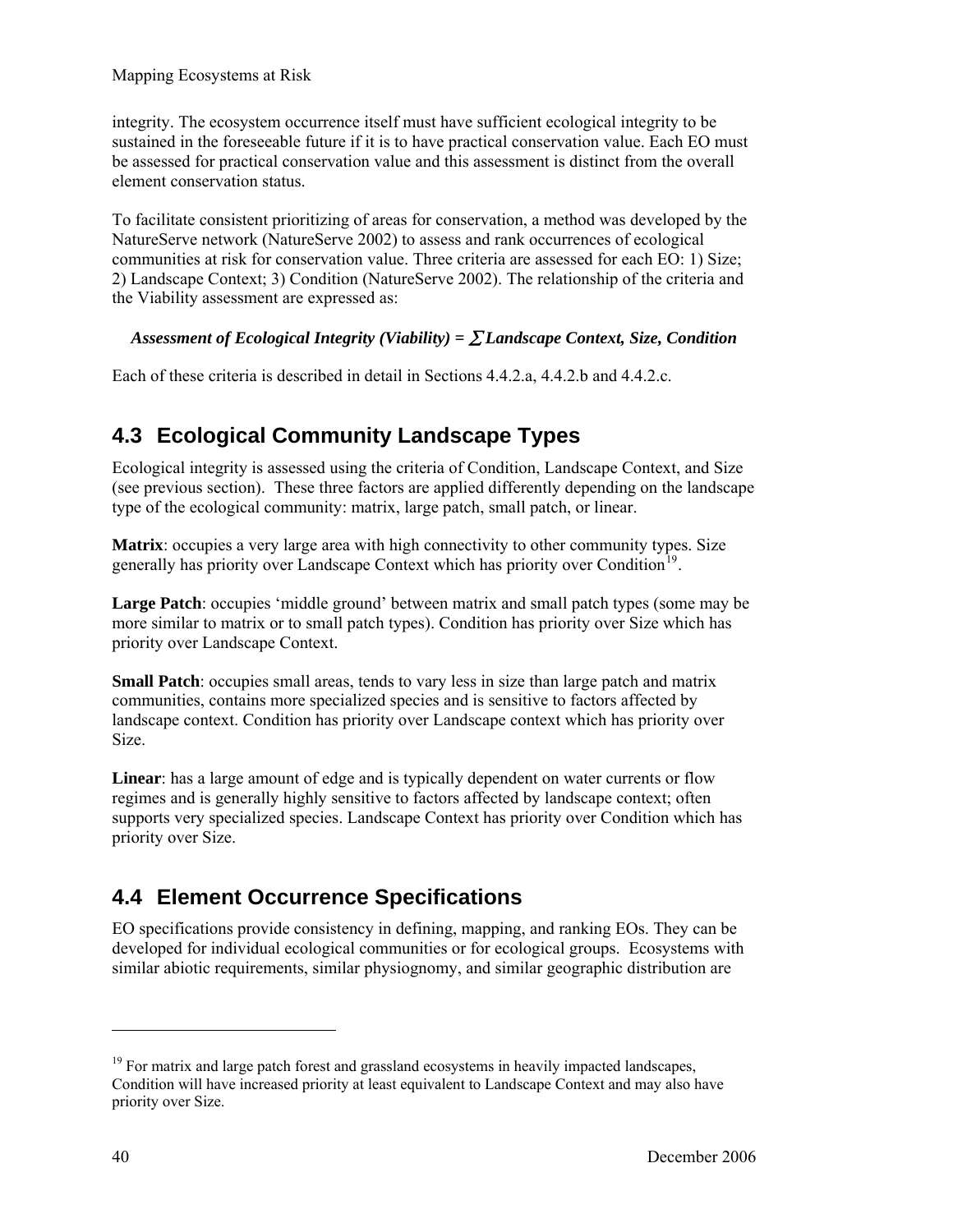commonly grouped together. An example of specifications for a matrix forest type and matrix grasslands are included in [Appendix H: Example Element Occurrence Specifications.](#page-90-0)

#### **4.4.1 Separating Element Occurrences**

EOs are separated from other EOs by barriers or by specified distances across intervening areas of different natural, semi-natural, or cultural vegetation. The separation and delineation of EOs must be consistent as the resulting number of EOs support the conservation status assessment.

#### **4.4.1.a Barriers**

Barriers are obstacles that prevent the expansion or alter the function of communities and gene flow. Barriers are common for aquatic and wetland communities, but are uncommon for many upland communities. Examples of barriers include large bodies of water, large rivers, urban areas, and some agricultural and forest plantation areas.

#### **4.4.1.b Separation Distances**

Separation distances are defined to provide consistent delineation of EOs. A separation distance is defined as one that significantly reduces gene flow and species dispersal. Data from gene flow studies are rarely available and decisions on separation distances are made on the best available information. Ecological communities that are separated by natural and semi-natural areas with very similar ecological function and species composition are less likely to inhibit species dispersal and gene flow than those separated by areas with very different characteristics. Some examples of commonly used separation guidelines are given below.

- *Matrix*: (1) substantial barriers to natural processes or species movement, including cultural vegetation greater than 0.5 km wide, major highways, urban development, large bodies of water, (2) different natural community wider than 2 km (3) major break in topography, soils, geology, etc., especially one resulting in a hydrologic break.
- *Small patch*: (1) substantial barriers to natural processes or species movement, including cultural vegetation greater than 0.25 km wide, major highways, urban development, large bodies of water, (2) different natural community wider than 1 km along a river corridor or within a wetland, or 0.5 km in other situations, (3) major break in topography, soils, geology, etc., especially one resulting in a hydrologic break.
- *Large patch*: (1) substantial barriers to natural processes or species movement, including cultural vegetation (includes clearcuts/tree plantations) greater than 0.5 km wide, major highways, urban development, large bodies of water; (2) a different natural community wider than 1 km; (3) a major break or change in the ecological land unit (e.g., topography, soils, geology).
- *Linear* : (1) substantial barriers to natural processes or species movement, including cultural vegetation or very degraded example of same community greater than 0.25 km wide, major highways, urban development, large bodies of water, (2) different natural community wider than 1 km along a river corridor, or 0.5 km in other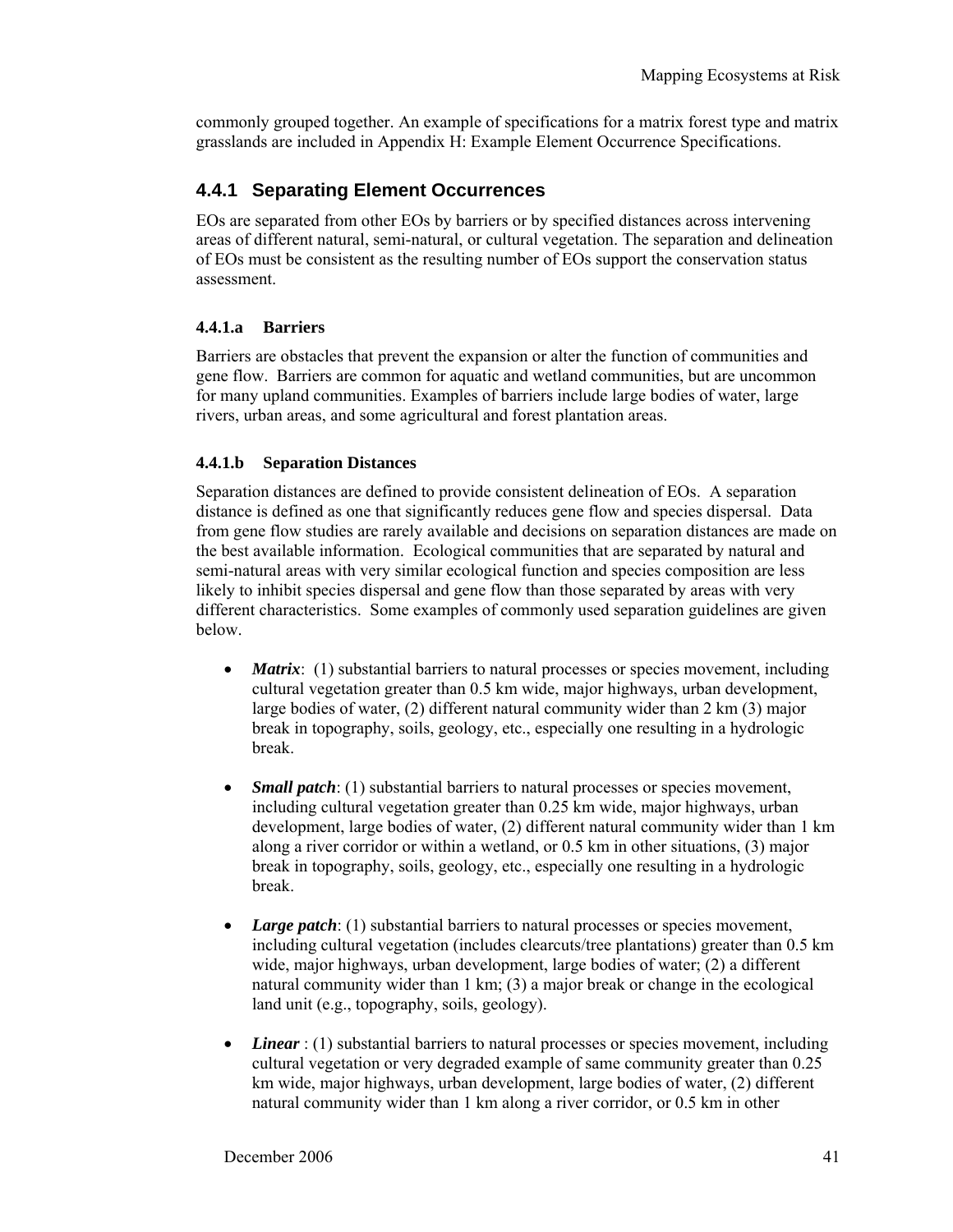situations, (3) major break in topography, soils, geology, etc, especially one resulting in a hydrologic break.

See [Appendix I: Example Separation Distance Specifications](#page-96-0) for specific examples of separation distances.

## <span id="page-51-0"></span>**4.4.2 Element Occurrence Rank Criteria**

Element Occurrences are ranked based on three factors: size, condition, and landscape context (see Table 14 below). Each of the three factors are rated in a four class ranking system and these classes are assigned a numerical value which allows for calculation of overall viability ranks as well as facilitating thematic mapping for conservation priorities.

| <b>Factor</b>     | <b>Components</b>                                                                                                                      |  |  |  |  |  |  |
|-------------------|----------------------------------------------------------------------------------------------------------------------------------------|--|--|--|--|--|--|
| <b>Size</b>       | Area of Occupancy                                                                                                                      |  |  |  |  |  |  |
| Condition         | Development / Maturity (stability, old growth)                                                                                         |  |  |  |  |  |  |
|                   | Species composition and biological structure (species richness,                                                                        |  |  |  |  |  |  |
|                   | evenness of distribution, presences of exotics)                                                                                        |  |  |  |  |  |  |
|                   | Ecological processes (degree of disturbance by land use, e.g.                                                                          |  |  |  |  |  |  |
|                   | grazing, harvesting, changes in hydrology or natural disturbance                                                                       |  |  |  |  |  |  |
|                   | regime)                                                                                                                                |  |  |  |  |  |  |
|                   | Abiotic physical / chemical factors (stability of substrate, physical                                                                  |  |  |  |  |  |  |
|                   | structure, water quality, excluding processes)                                                                                         |  |  |  |  |  |  |
| Landscape Context | Landscape structure and extent (pattern, connectivity e.g., measure<br>of fragmentation / patchiness, measure of genetic connectivity) |  |  |  |  |  |  |
|                   | Condition of surrounding landscape (i.e. development / maturity,                                                                       |  |  |  |  |  |  |
|                   | species composition and biological structure, ecological processes,                                                                    |  |  |  |  |  |  |
|                   | abiotic physical / chemical factors)                                                                                                   |  |  |  |  |  |  |

**Table 14 – Element Occurrence rank factors and components.** 

## <span id="page-51-1"></span>**4.4.2.a Landscape Context**

Landscape context considers both the abiotic and biotic features of the geographic area adjacent to and surrounding the EO. The condition of the landscape is assessed by the integrity of ecological processes, species composition, and structure of the vegetation, including its maturity and stability, and the stability of the abiotic features of the landscape (NatureServe 2002). Patchiness, fragmentation, and connectivity are specific attributes of the landscape. Fragmentation is a measure of the proportion of the landscape that is fragmented. Fragmentation by anthropogenic influences can generally be determined from air photo or satellite imagery or from analysis of a digital base map such as TRIM.

**Excellent (4):** The surrounding landscape has little to no fragmentation ( $\leq 5\%$ ) due to anthropogenic influences (no roads, other transportation corridors, rural settlement or urban developments, no industrial activity or recent forest harvesting). The EO occurs within a larger landscape that has some formal protected status (e.g., Federal or Provincial park/reserve). There may be some de facto protection where no future development is foreseen, e.g., access restricts use, or there is no known plan to develop or disturb present conditions, or the site is protected by conservation covenants.

**Good (3):** Up to 25% of the surrounding landscape is fragmented. The larger landscape context provides some protection from anthropogenic disturbance (e.g., park land or crown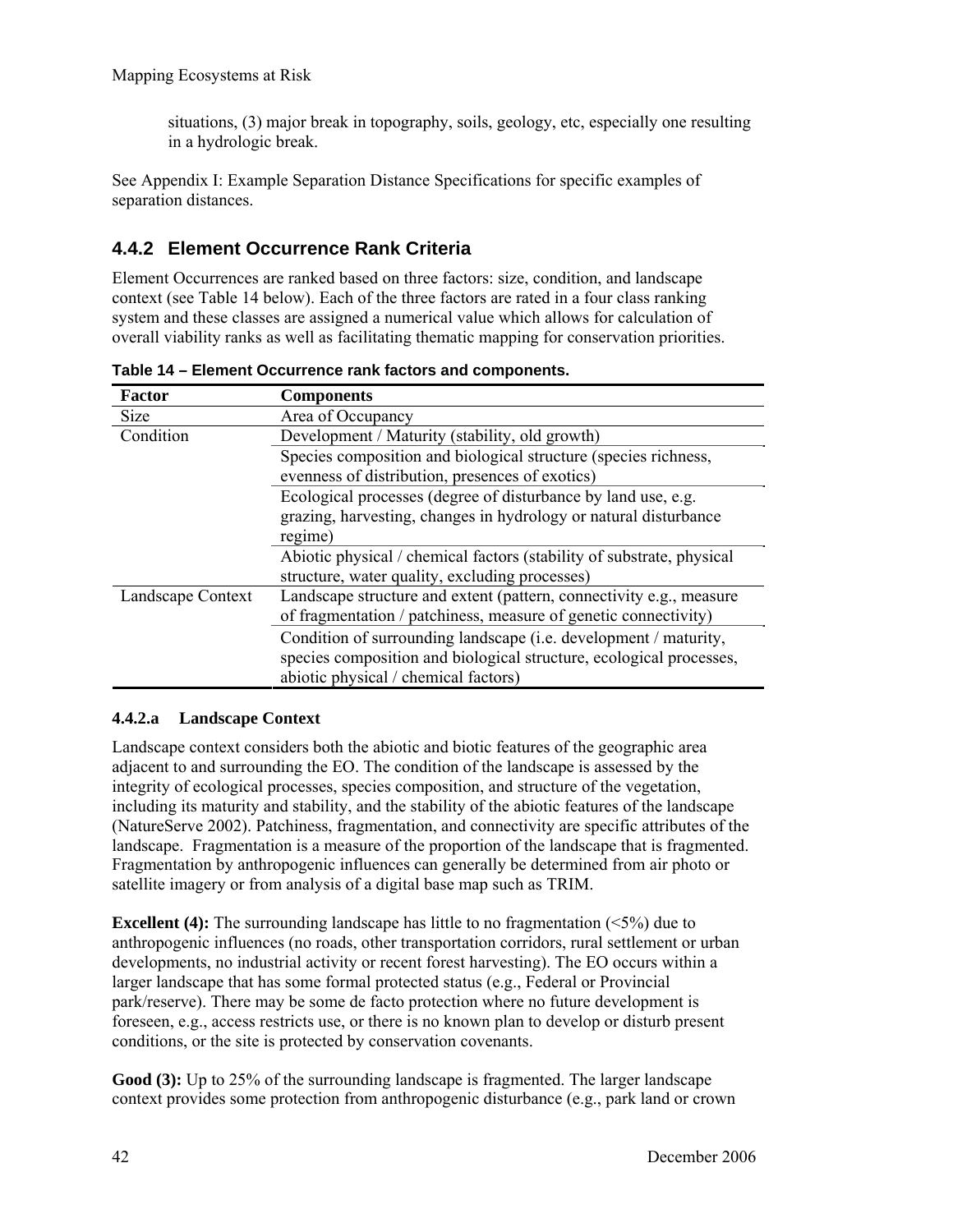land rather than private land) but changes in natural disturbance regimes and harvesting may influence the element occurrence (e.g., fire suppression within a landscape previously dominated by frequent fire).

**Fair (2):** More than 25% of the surrounding landscape is fragmented and affected by anthropogenic influences. Current management and development of the surrounding landscape may affect the continued existence of the element occurrence, i.e. removal of vegetation, hydrological changes, invasive alien species, etc.

**Poor (1):** Less than 25% of the surrounding landscape consists of natural or semi-natural vegetation. Fragmentation is due to urban and agricultural land use, or other cultural vegetation. Current plans will result in significant alteration or destruction of the element occurrence, e.g., development plans, harvesting plans, mining operations, anthropogenic structures.

#### <span id="page-52-0"></span>**4.4.2.b Size**

For ecological communities, size refers to the area of occupancy of the element occurrence. If an ecosystem occurs in mosaic with other ecosystems, the area is calculated based on the estimated proportion of occupancy. The importance of size varies based on the type of ecosystem. Size is relatively unimportant in small patch or linear ecosystems. For large patch and matrix type ecosystems, the larger occurrences are more viable because of reduced edge effects and reduced susceptibility to degradation or extirpation by large scale disturbance events. Exceptions to this are areas where existing disturbance precludes any remaining matrix occurrences (e.g., some grassland and forest matrix ecosystems). In this case, condition is equally or more important than landscape context.

Criteria for size are specific to each ecological community at risk.

#### <span id="page-52-1"></span>**4.4.2.c Condition**

Condition is an assessment of the composition, structure, and ecological function of the ecological community. Condition can be thought of as the degree of departure from the structure, function, and distribution of late seral ecological communities prior to European settlement. Successional stage, stability, ecological processes, disturbance regimes, alteration of physical or chemical processes, and changes in species composition are all factored in to the assessment of condition. Condition is a primary factor in conservation assessments for small and large patch systems, and secondary or equivalent to landscape context for linear systems, and matrix forest and grasslands in heavily altered landscapes.

The stage of vegetation development, such as mature forest or old forest, reflects the level of ecological stability in long lived forest ecosystems. However, younger successional stages originating from natural disturbance are ranked higher than those originating from human disturbance.

Changes in natural disturbance regimes and anthropogenic disturbances reduce condition. Intact natural disturbance regimes, particularly for fire-maintained systems and flood systems, are critical to ecological integrity. For wetland ecological communities, alterations in the hydrological regime can be a primary degrader of condition. The type and degree of anthropogenic disturbance will also influence the rank. For example, recovery of any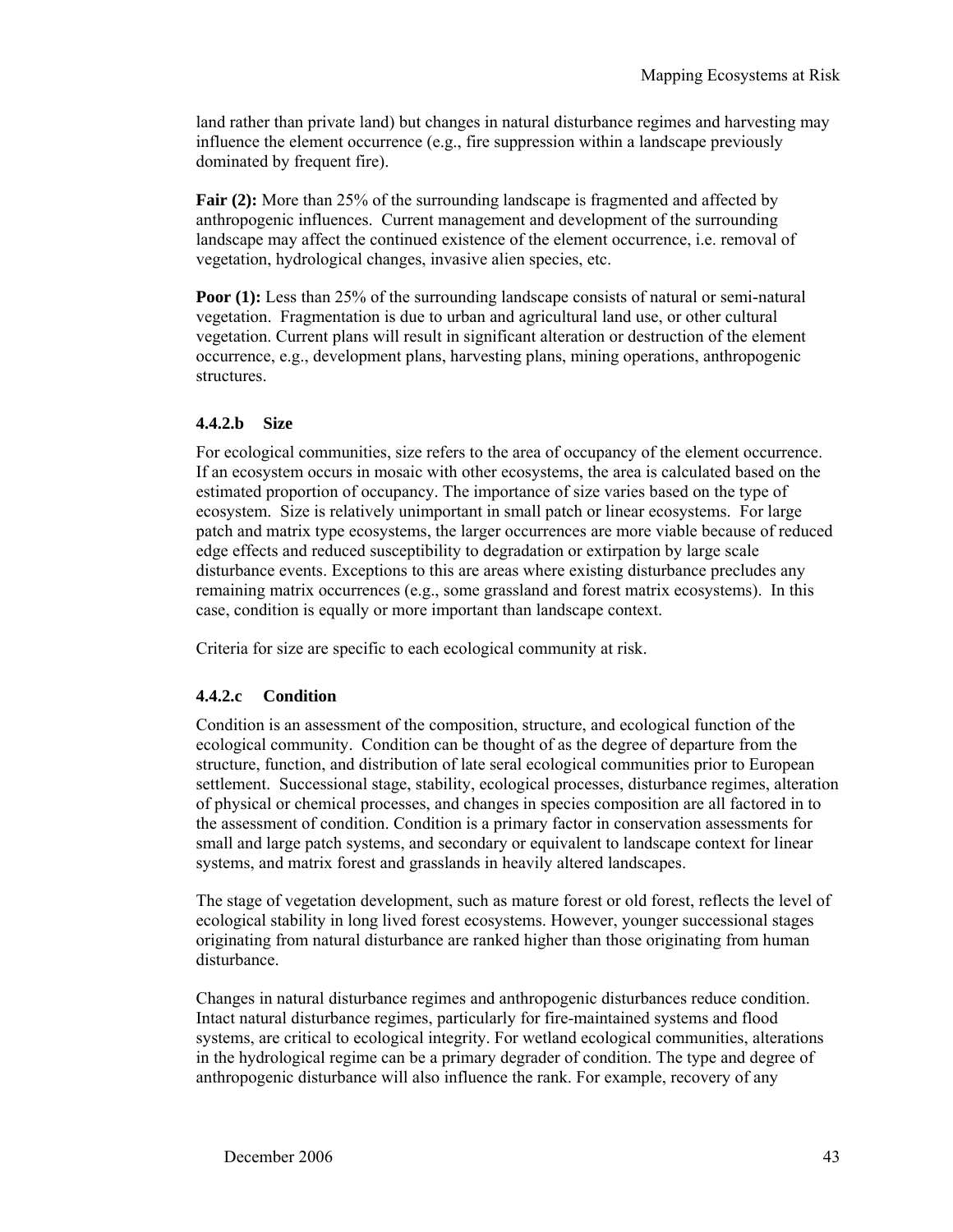Mapping Ecosystems at Risk

ecosystem after soil removal is not likely; recovery of a grassland ecosystem after moderate grazing is likely.

Invasion of alien plant species is a special form of disturbance. The introduction of alien species can have devastating effects on native species populations and ecosystems. The presence of alien species, especially invasive alien species, degrades the condition of a site, whereas the presence of native, early successional species does not. The proportion of invasive alien plant species is critical for determining grassland condition.

The types and extent of disturbance and current land use can, to a certain level, be interpreted from imagery. Artificial structures, agricultural development, wetland modifications can all be observed, recorded, and assessed in the mapping process. Field data documenting the presence, extent, and proportion of alien plant species provides additional data to assess the condition of each ecosystem.

#### **A: Excellent (4):**

- a. Typical climax vegetation.
- b. No anthropogenic disturbances or changes to natural disturbance regimes have altered the EO (including fire exclusion or flood control), no vegetation or soil removal has occurred. Forested ecological communities are generally late seral vegetation. Wetland and riparian communities have intact hydrologic regimes. There is minimal influence of domestic grazing.
- c. No alien species occur at the site.
- d. No artificial structures occur at the site.
- e. There is little or no internal fragmentation  $( $5\%$ )$  of the occurrence.

#### **B: Good (3):**

- a. Typical mature seral vegetation.
- b. For forested communities, there has been no soil removal or disturbance to soil surface; little or no influence of old road beds or skid tracks, no construction evidence, old selection harvesting only, minimal changes to natural disturbance regimes (including fire exclusion or flood control). Forested ecological communities are late seral or mature, or younger if originating from natural disturbance. Wetland and riparian communities have largely intact hydrologic regimes. There is low-moderate influence of domestic grazing.
- c. Minor cover of alien species ( $\leq 5\%$  except  $\leq 20\%$  in grasslands) may occur at the site. Some earlier successional species occur.
- d. Some artificial structures may occur at the site (< 2% of total area of occurrence).
- e. There is little or no internal fragmentation  $(\leq 5\%)$  of the occurrence.

#### **C: Fair (2):**

- a. Anthropogenic disturbances and changes to natural disturbance regimes have occurred. Forested ecological communities are young seral stages after harvesting. There is moderate to high influence of domestic grazing in grassland ecological communities. There may be significant alterations to the hydrologic regime in wetlands and riparian ecosystems.
- b. Significant cover of alien species occurs (5-20% in forests and riparian systems, up to 60 % in grasslands). Most of the plants in grassland communities are early successional species.
- c. Some artificial structures may be present (less than 10% of total area).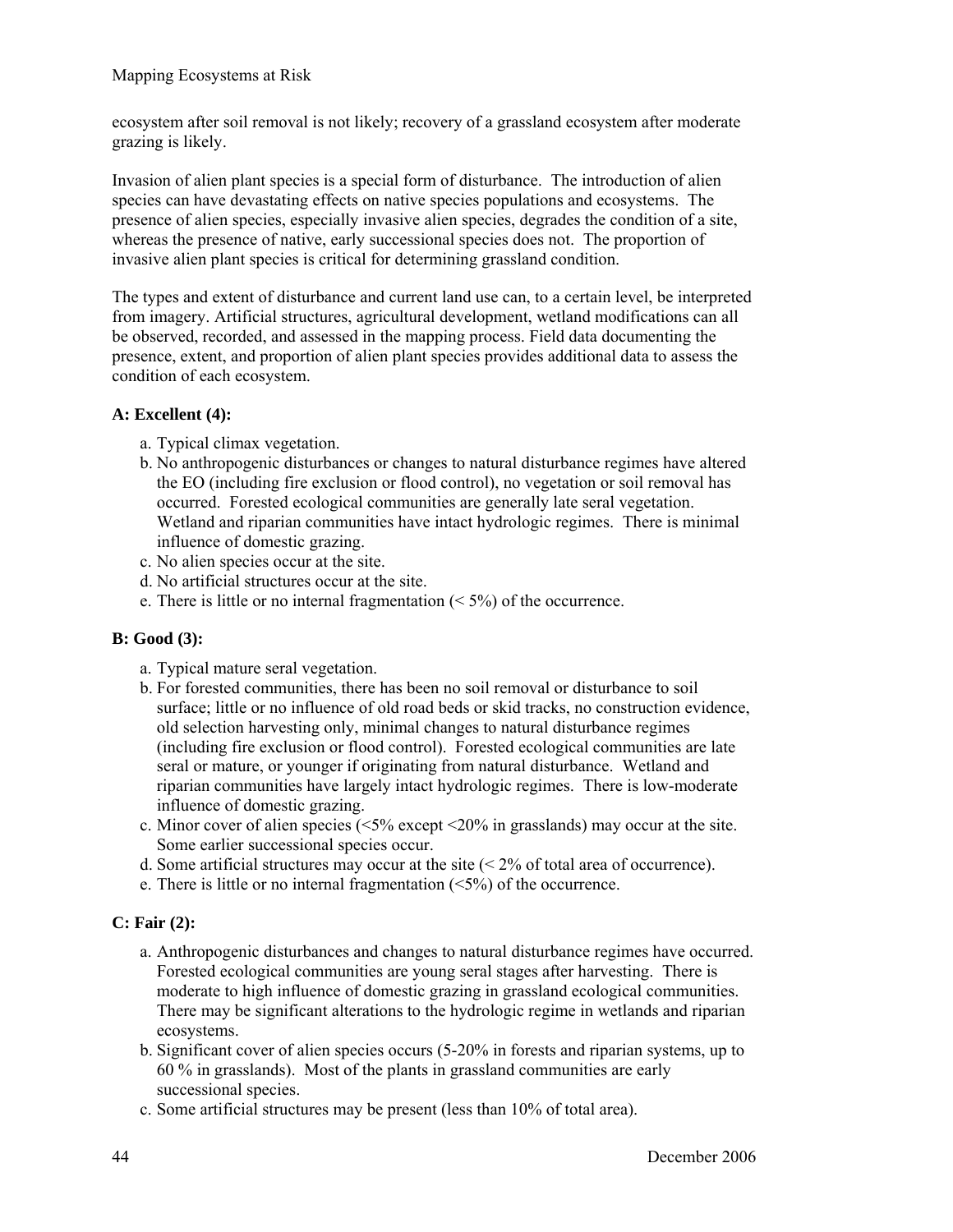d. There is minor internal fragmentation (<5%) of the EO.

#### <span id="page-54-0"></span>**D: Poor (1):**

- a. Significant anthropogenic disturbances have occurred, particularly removal or disturbance of soil materials and vegetation. There are significant alterations to the hydrologic regime of wetlands and riparian ecosystems.
- b. Alien species may dominate a vegetation layer or may total more than 20% (>60% for grasslands) cover overall.
- c. Significant artificial structures occur (>10% of total area of occurrence).
- d. The element occurrence is fragmented by artificial structures or barriers.

# **4.5 Element Occurrence Ranking Procedure**

Conservation Data Centres and Heritage Programs have developed Element Occurrence Specifications for some community types; others have 'umbrella' specifications for groupings of communities. Determining an Element Occurrence (EO) and EO Rank is outlined in the following sequence.

- 1. Determine if the vegetation is representative of the Community Element in question. If No, then no further assessment is needed. If Yes, (or somewhat ambiguous),
	-
- 2. What System should be considered?

**Matrix[20](#page-54-0)**: Size has priority over landscape context which has priority over condition.

**Large Patch**: Condition has priority over size which has priority over landscape context

**Small Patch:** Condition has priority over landscape context which has priority over size

**Linear**: Landscape context has priority over condition which has priority over size

3. Assess the three criteria for viability: landscape context, condition, and size. **Landscape context**: scale of very high landscape fragmentation to no fragmentation at all, distribution of natural vegetation

**Condition**: consideration of the species composition, structure, vegetation development and ecological processes, and abiotic features of the element occurrence

**Size**: consider if the size is typical of the community type? larger? smaller?

4. Assign the Element Occurrence Rank<sup>[21](#page-54-0)</sup>

Rate each of the three factors (size, condition, and landscape context) using the values according to spatial pattern priority matrix, large patch, small patch, linear) (see Section [4.3\)](#page-49-2) and the following formula from NatureServe's Element Occurrence Standards (2002):

 $20$  For matrix and large patch forest and grassland ecosystems in heavily impacted landscapes, Condition is equivalent to or has priority over Landscape Context.

<sup>&</sup>lt;sup>21</sup> For more information please see Conservation Assessment Procedure for Element Occurrences at: <http://www.env.gov.bc.ca/cdc/ecology/index.html>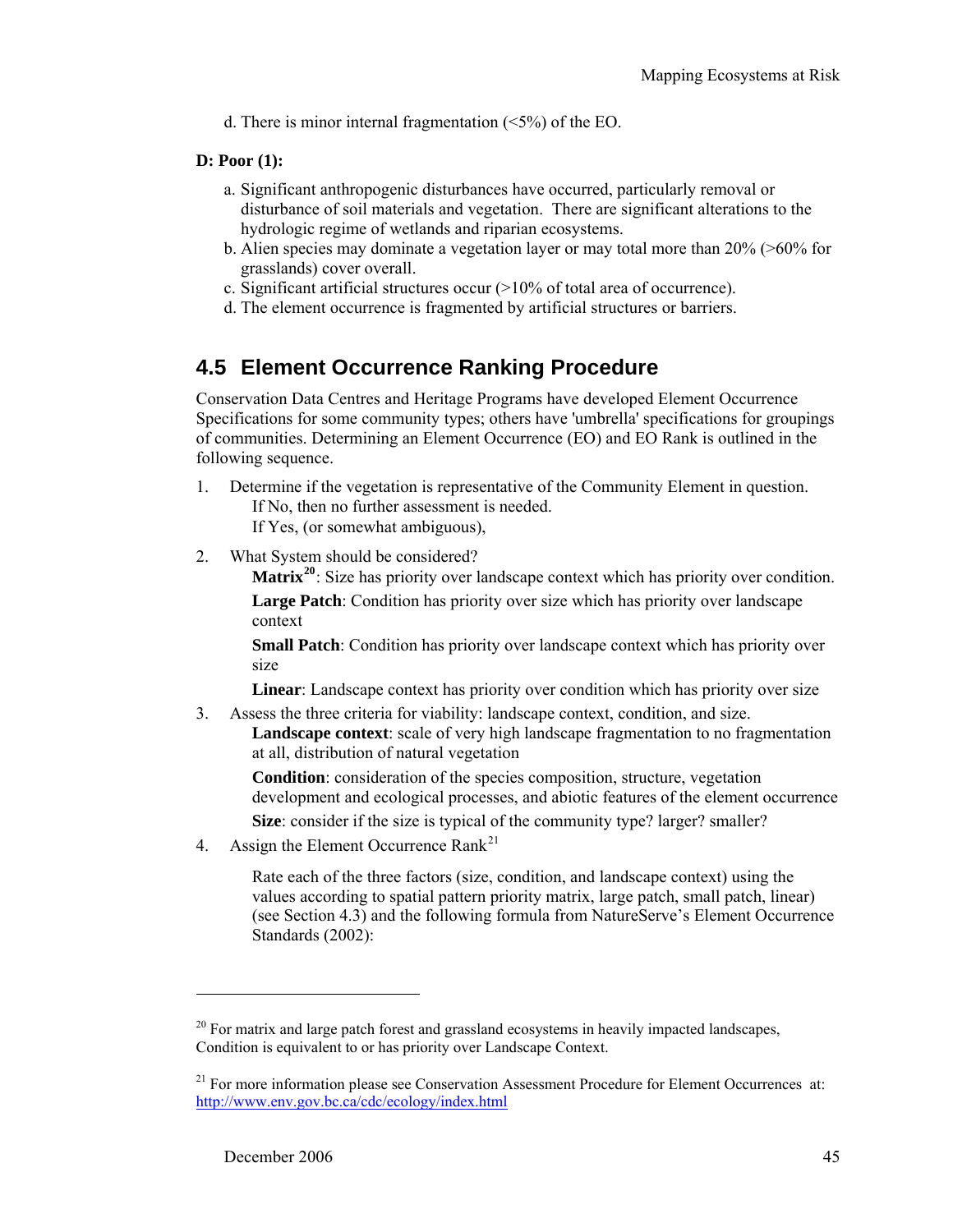$(P * x) + (S * y) + (T * z) = EO Rank Value$ **where**   $P =$  weighting  $(\%)$  assigned to primary rank factor  $S =$  weighting  $(\%)$  assigned to secondary rank factor  $T$  = weighting  $\left(\frac{9}{6}\right)$  assigned to tertiary rank factor **and**   $x =$  numeric equivalent for primary rank factor rating y = numeric equivalent for secondary rank factor rating  $z =$  numeric equivalent for tertiary rank factor rating **and**  each factor is rated in a 4 class scale (see section 4.4.2.c)  $(Excellent) = 4$  $(Good) = 3$  $(Fair) = 2$  $(Poor) = 1$ 

There are several methods of weighting the ranking factors (NatureServe 2002). The default values, known as the 'stairstep' method are: primary  $= 45\%$ , secondary  $= 33\%$  and tertiary  $=$ 22%. The weighting of numeric values for each factor vary depending on the relative importance of each factor (i.e., in some cases the tertiary factor may be of very little importance and in some cases all three factors are of equal importance). EO ranks have numerical value as indicated in Table 15.

| Element Occurrence Rank | Numerical value      |
|-------------------------|----------------------|
| A                       | $>$ 3.25 $<$ 4.00    |
| R                       | $>$ 2.50 $\leq$ 3.25 |
| $\subset$               | $>1.75 \le 2.50$     |
| Ð                       | $>1.00 \le 1.75$     |

| Table 15 – Element Occurrence Rank numerical values. |
|------------------------------------------------------|
|------------------------------------------------------|

Examples of different methods of weighting the ranking factors are shown in Table 16, where  $x = good(3)$ ,  $y = excellent(4)$ ,  $z = fair(2)$  for all examples. Preferred weighting methods are described in EO specifications for individual or grouped Ecological communities.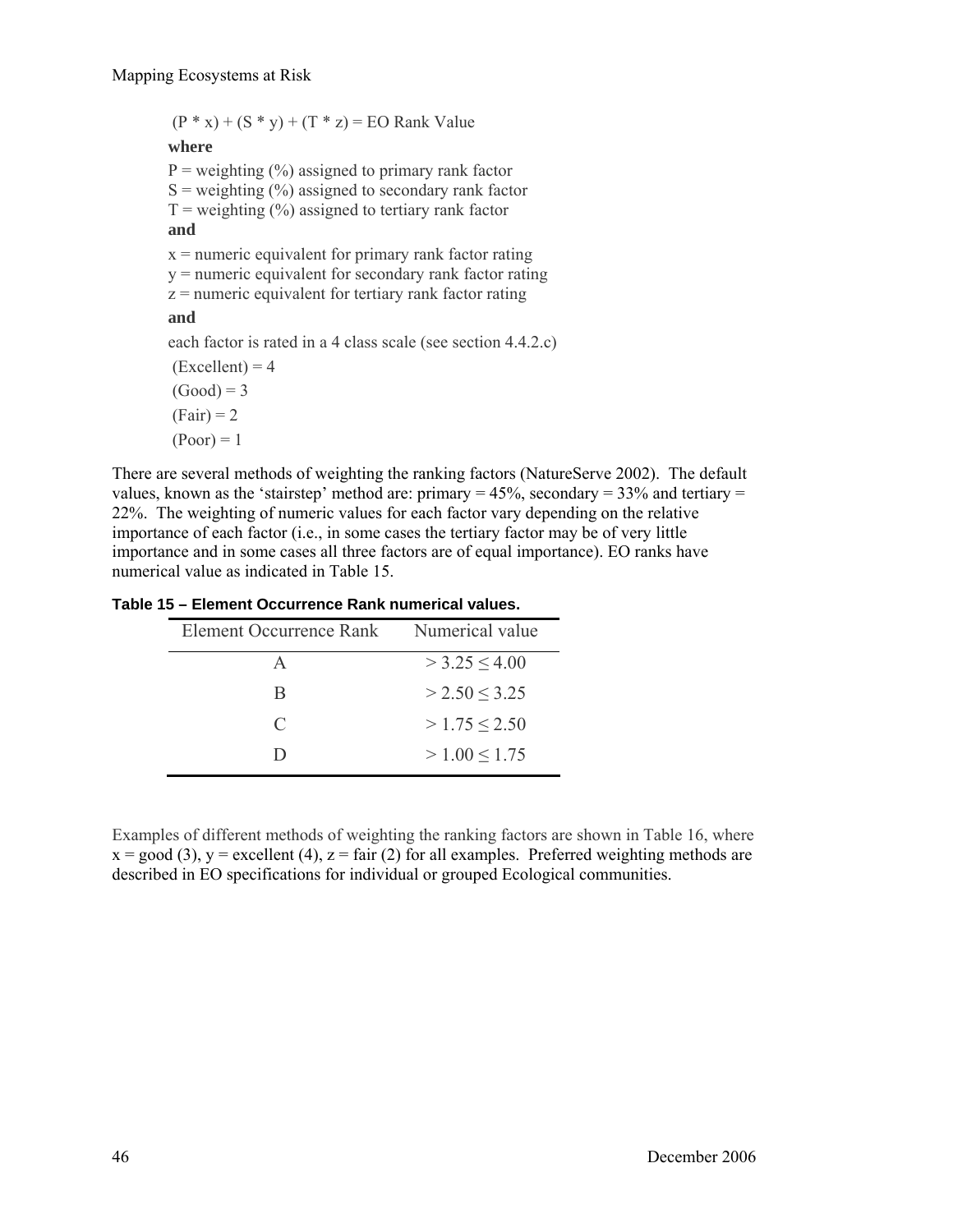| <b>Methods</b>                | <b>Weighted Values</b>           | <b>Priority</b> | Formula                                       | Rank            |
|-------------------------------|----------------------------------|-----------------|-----------------------------------------------|-----------------|
| Stairstep                     | $P=45\%$ , S=33%, T=22%          | P > S > T       | $(45\% * 3) + (33\% * 4) + (22\% * 2) = 3.11$ | $B = Good$      |
| <b>Steep Stairstep</b>        | $P=57\%$ , S=33\%, T=10\%        | P>>S>>T         | $(57\% * 3) + (33\% * 4) + (10\% * 2) = 3.23$ | $B = Good$      |
| <b>Extreme Stairstep</b>      | $P=70\%$ , S=20%, T=10%          | P>>>>T          | $(70\% * 3) + (20\% * 4) + (10\% * 2) = 3.10$ | $B = Good$      |
| Even                          | $P=33\%$ , S=33%, T=33% $P=$ S=T |                 | $(33\% * 3) + (33\% * 4) + (33\% * 2) = 2.97$ | $B = Good$      |
| Tertiary of Low<br>Weight     | $P=45\%$ , S=45%, T=10%          | $P = S >> T$    | $(45\% * 3) + (45\% * 4) + (10\% * 2) = 3.35$ | $A = Excellent$ |
| Primary of<br>Greatest Weight | $P=60\%$ , S=20%, T=20%          | $P>>S=T$        | $(60\% * 3) + (20\% * 4) + (20\% * 2)$        | $B = Good$      |

**Table 16. Example weighting methods** 

## <span id="page-56-0"></span>**4.6 Examples of Element Occurrences and Ranking**

This section provides two cases evaluating a particular example of an ecological community to determine whether it represents an EO and, if so, what the EO Rank is. The second example incorporates a re-assessment of the Conservation Status of the riparian ecological community.

## **4.6.1 Riparian EO Ranking Example 1**

- 1. Vegetation somewhat fits floristic composition of the ecological community in herb/shrub layer, the tree layer is deciduous only, and there is conifer regeneration in the shrub layer. Ten percent of vegetation cover is seeded agronomic mix. There is a sufficiently similar floristic composition to consider the community as an example of the element of interest.
- 2. Ecological community is a linear landscape type therefore landscape context is the primary factor, condition is the secondary factor, and size is the tertiary rank factor.
- 3. Viability criteria:
	- a. Landscape context is highly fragmented  $(>35\%)$ , and the landscape is comprised mainly of roads, farms, urban settlements, and some active forest harvesting. Assessment: Poor (1)
	- b. Condition: 10% cover of alien plants, some may be invasive, disturbance is harvesting of all mature conifers approximately 20 years ago, some mature deciduous remains, soil surface seriously disrupted in some areas, and recreational trails bisect the area. There is a dam 2 km upstream which influences the water levels. Assessment: Poor (1)
	- c. Size: the stand at River A runs from the confluence of Creek B and Creek C, down to a change in topography created by steep face of exposed bedrock (a total of 0.75 km). Small for typical community. Assessment: Fair (2)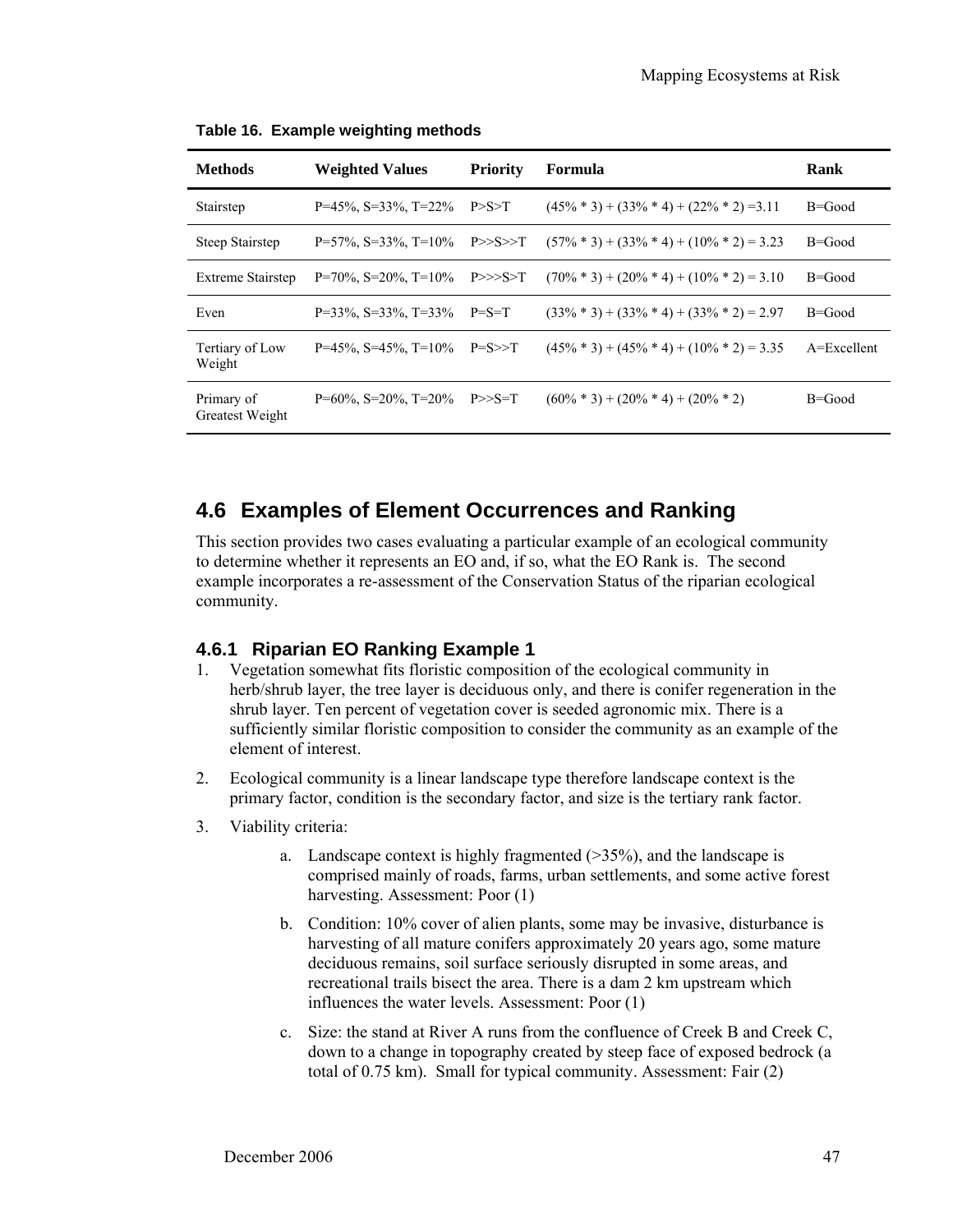#### Mapping Ecosystems at Risk

- 4. Assessment of Element Occurrence: this ecological community is somewhat representative of the element and may become more representative with time. However, the landscape context is highly fragmented and the effects on the long-term viability of the riparian system is in question, particularly in view of the fact that there is a dam upstream and the management of the dam may affect water levels. Also, there are alien plants present at the site and the amount of development in the area suggests this situation will not improve.
- 5. Final Element Occurrence Rank:

$$
(P * x) + (S * y) + (T * z)
$$
  
(0.45 \* 1) + (0.33 \* 1) + (0.22 \* 2) = 1.22

The value 1.22 indicates the final EO rank of D, Poor. This occurrence will not be used in the conservation ranking assessment, however, it will be mapped in the CDC database in the event that there are not sufficient examples of better condition to protect or restore.

## **4.6.2 Riparian EO Ranking Example 2**

- 1. Vegetation fits floristic composition of the ecological community in herb/shrub layer, and tree layer (both conifer and deciduous). There is sufficient similarity to floristic composition to consider the community as an example of the ecological community at risk.
- 2. Ecological community is a linear landscape type therefore landscape context is the primary factor, condition is the secondary factor, and size is the tertiary rank factor.
- 3. Viability assessment:
	- a. Landscape context is somewhat fragmented  $(\leq 25\%)$  by roads and some harvesting. There is active logging within 1 km of the riparian area but it is buffered by greater than 200 m of undisturbed forest. No settlements, farms, or other industrial activity within 10 km radius. Assessment: Good (3).
	- b. Condition: Time since last major flood event seems to be greater than 50 years, minor flooding evidenced by presence of last years deciduous litter snagged in shrubbery and base of tree stems. No invasive alien plants, only two old springboard stumps present, animal trails evident, undisturbed soil surface. Stand age appears to be greater than 60 but less than 120 (cored conifer a: 116 yrs, cored conifer b: 87 yrs, cored conifer c: 65 yrs), multilayered canopy of mixed conifer/deciduous, good vertical and horizontal structure. Assessment Good to Excellent (3.5).
	- c. Size: the stand at River A runs from the confluence of Creek B and Creek C, down to a change in topography created by steep face of exposed bedrock (a total of 0.75 km). Small for typical community. Assessment Fair (2).
- 4. Assessment of Element Occurrence: The floristic composition of this community represents an ecological community at risk. Landscape context indicates little fragmentation. Condition does not appear to be negatively affected by upslope harvesting or invasive alien plants. The natural flooding regime appears to be unimpeded by activity upstream or downstream. There is no sign of anthropogenic disturbance apart from the springboard stumps; disturbance from this activity seems to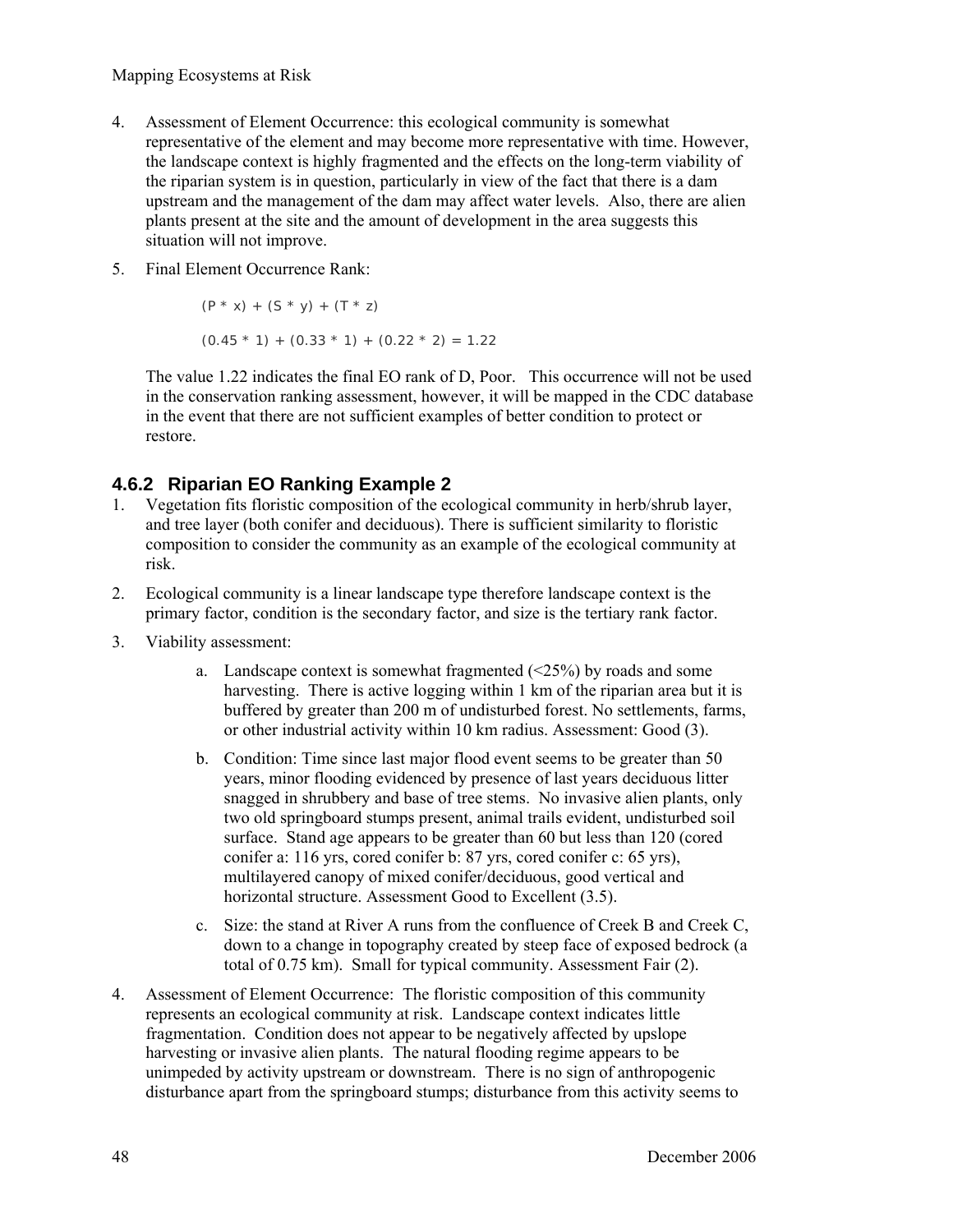have recovered completely. The community is smaller than typical for this community type.

5. Final Element Occurrence Rank:

$$
(P * x) + (S * y) + (T * z)
$$
  
(0.45 \* 3) + (0.33 \* 3.5) + (0.22 \* 2) = 2.94

The value 2.94 indicates the final EO rank of B, Good. This EO will be mapped in the CDC database and will be valuable in re-assessing the existing Element Conservation Status. The area may be highlighted as a site for potential preservation and special management by the appropriate resource managers.

6. Element Conservation Status Assessment:

This is now the  $5<sup>th</sup>$  mapped EO of this community that is ranked as Good. There is one occurrence ranked Excellent, 10 ranked Fair, and 34 ranked Poor. Some 100 km of riparian systems are protected within a Park that lies within the range of this ecological community. While the area has not been inventoried or mapped, it is likely to include at least one good to excellent condition EO. Within the total range of this community type, there has been extensive harvesting of floodplain systems and there are likely few undisturbed examples of this ecological community in unfragmented landscapes. Recommendation on Element Conservation Status: Leave as S2. An additional 10 to 20 Good to Excellent Viability EOs are required to upgrade the Status to S3.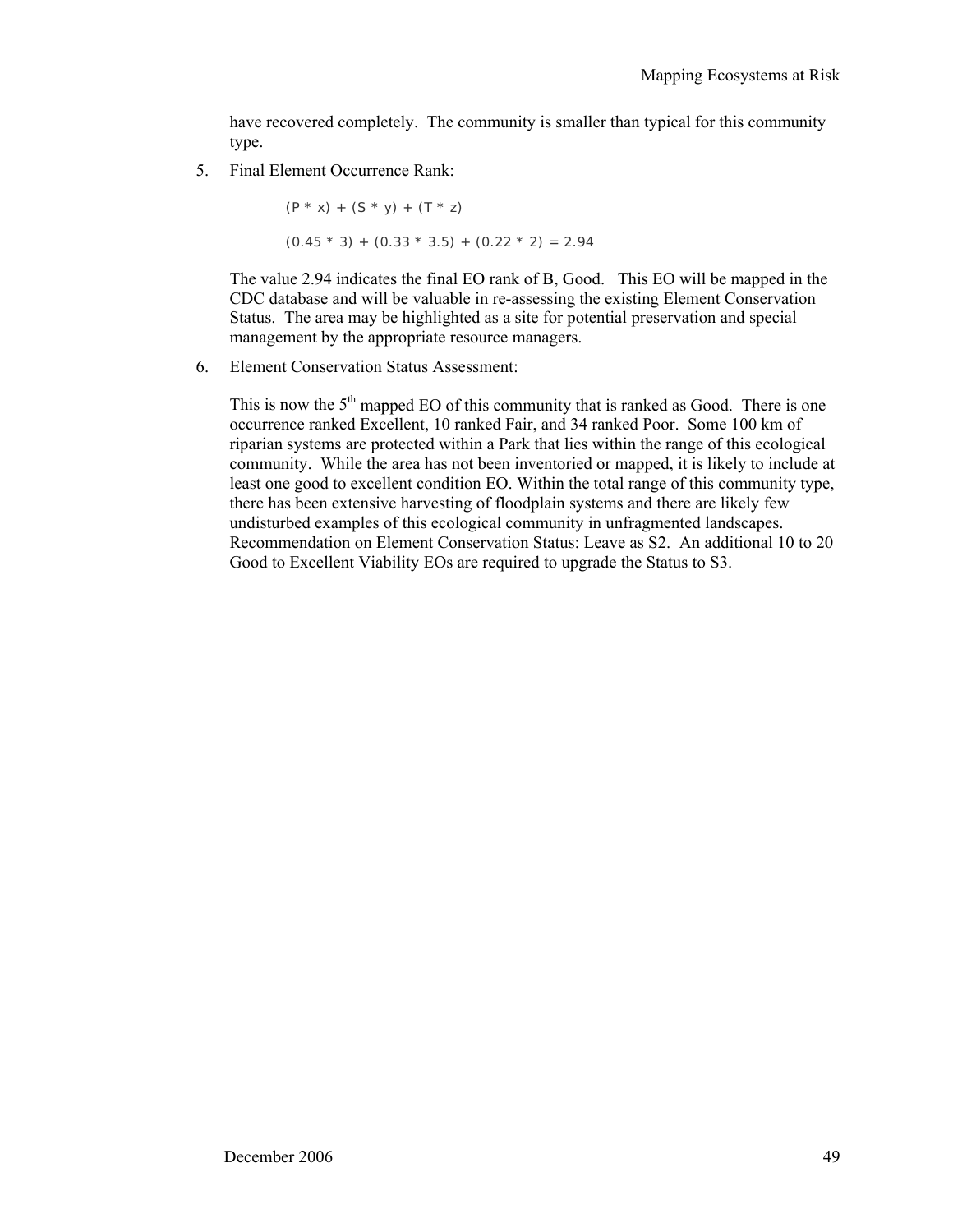# <span id="page-59-0"></span>**5 Mining Ecosystem Maps for Element Occurrences of Ecological Communities at Risk**

In some situations (e.g., establishing Wildlife Habitat Areas for an ecological community at risk), SEI and other ecosystem maps can be used to locate EOs of one or more ecological communities at risk.

It is desirable to determine the thematic accuracy of an ecosystem map used to map EOs. Meidinger (2003) provides a protocol for obtaining statistically valid scores to rate the thematic accuracy of ecosystem maps. Some ecosystem maps may have completed accuracy assessments. Accuracy assessments are completed for a specific set of map attributes, and the accuracy assessment does not apply equally to all map units; some units will have higher accuracy and some will have lower accuracy but these values are not known. In many cases the map accuracy does not reflect the ability of the map to adequately delineate ecological communities at risk. The objectives and methods of the accuracy assessment must be evaluated to determine if it is applicable. If it is not applicable and there is a need for an accuracy assessment, a new assessment must be completed using Meidinger's 2003 protocol.

Not all mapped Sensitive Ecosystems represent EOs of at-risk ecological communities. Further analysis of the map product is needed to identify possible EOs. Adjacent polygons usually need to be clustered into one EO occurrence if separation distance or barriers between observed locations do not meet minimum specifications.

- 1. Identify all map units that have the potential to contain one or more listed ecological communities. For map units that are site series, this process is straightforward and follows the CDC ecological communities at risk list. For communities not documented as site series that may occur in your study area or may be equivalent to one or more map units, contact the CDC for information on definitions. Develop a table to crosswalk map units to listed ecological communities (see Table 17 below for an example).
- 2. Obtain the ecological community description to determine the spatial pattern type of the community, separation distance, and barrier specifications (see Element Occurrence Specifications).
- 3. Determine the structural stages (for forested ecosystems) for each of the map units that are likely to contain the at-risk ecological community, or, if necessary, recruitment / recovery sites<sup>[22](#page-59-0)</sup>. Generally, structural stage 6 (mature) and 7 (old) are most likely to contain the at-risk ecological community. Structural stage 5 (young) may provide recruitment where there is little or no structural stage 6 or 7 remaining. For matrix ecological communities, recruitment areas may need to include younger stages in a mosaic with stages 5, 6 and 7 to plan for sufficiently sized representative occurrences.

 $22$  Younger structural stages generally do not represent the at-risk ecological community, but they may have the potential to develop the community with time.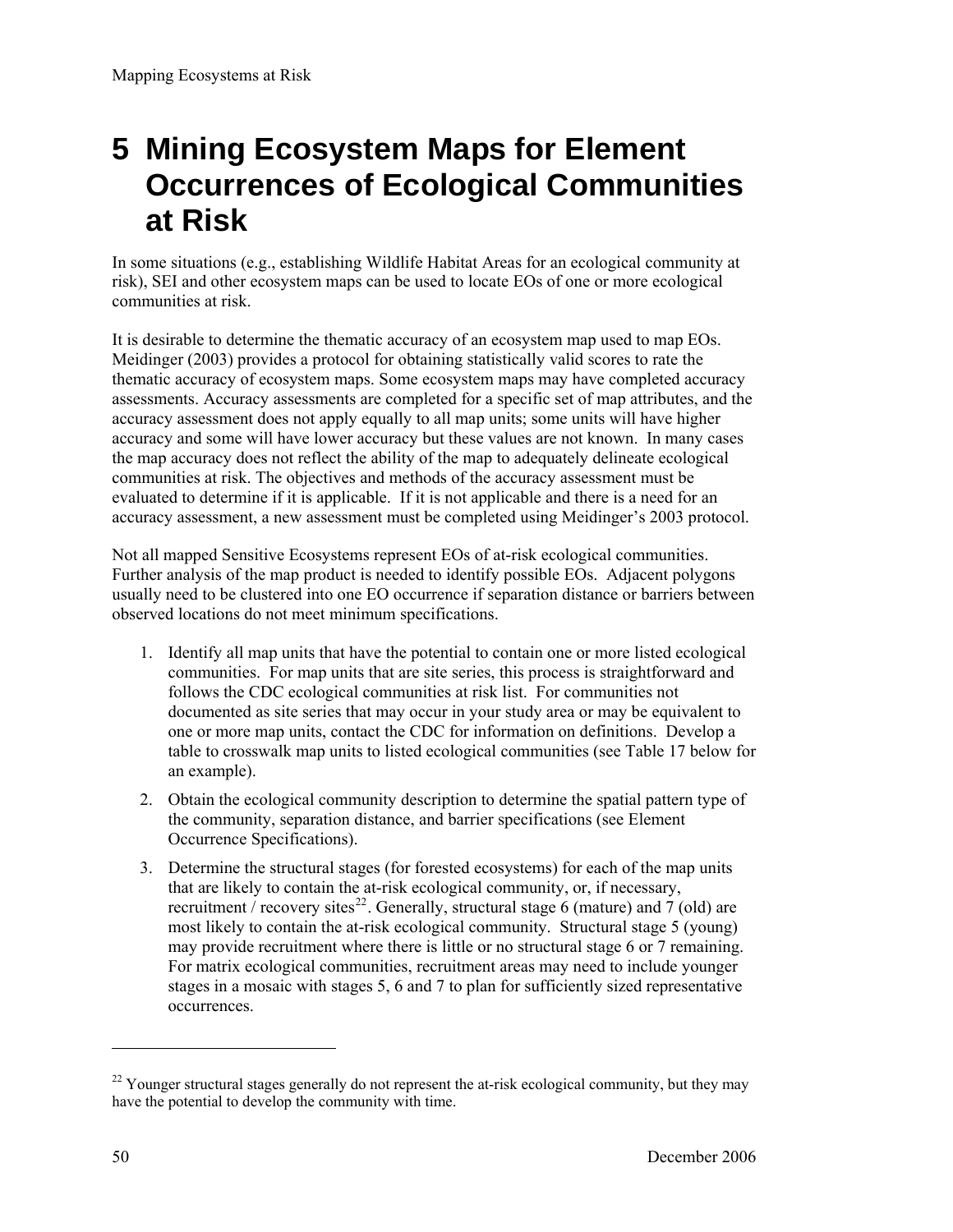- 4. Use the condition rating or define the seral communities (for grasslands and related ecosystems) for each of the map units that are likely to contain the at-risk ecological community.
- 5. Theme map separately for each at-risk ecological community using the Ecosystem-Based Resource Rating Modelling Tool:

#### **For Forested Ecological Communities:**

- a) Theme for one ecological community at a time. Combine all site series or map units included in the ecological community.
- b) Create a ratings table for each ecological community. Structural stage can be converted to a six-class rating system where:
	- i. Structural stage  $7 = class 1$
	- ii. Structural stage  $6 =$  class 2
	- iii. Structural stage  $5 = class 3$
	- iv. Structural stage  $4 =$  class 4
	- v. Structural stage 2 or  $3 =$  class 5
	- vi. Class 6 is used for all map units that do not potentially contain the atrisk ecological community.
	- vii. The ratings table can be modified using other attributes such as viability, condition, or landscape context, where these attributes have been mapped.
- c) Theme the map for the ecological community using a graduated colour scheme for classes. The theme should be based on the highest class value in the polygon. For example, where both structural stage 6 and 4 occur in the polygon, the polygon is themed as class 2, the higher value. Alternatively, the polygons can be themed using dot density to allow all polygon components to show up proportionally to their occurrence.
- d) Buffer polygon with potential ecological community occurrences using the minimum separation distance (500m is a common distance, but some communities may warrant different distances – see Element Occurrence Specifications). Put the buffer behind the colour theme.
- e) Use the theme to select clusters of polygons that belong to a given EO. Where polygons with occurrences of the ecological community are separated by other polygons without the ecological community, include both the polygons with the ecological community and the separating polygons in one EO if polygons with the ecological community are within the buffer distance of each other. If polygons with occurrences are separated by a distance greater than the buffer, they will become separate EOs. Alternatively, the map area could be subdivided into EOs by digitizing a new line around the cluster of polygons in each EO as determined above. If the total area of an EO does not meet minimum size criteria, do not map the area as an EO.
- f) The new shapefile for the EO can be used to generate statistics on the area of map unit by structural stage or seral community or condition or viability class. This information, together with an assessment of the fragmentation of the surrounding landscape and the size of the EO can be used to rank the EO.

#### **For Non-Forested Ecological Communities:**

a) Theme for one ecological community at a time. Combine all site series or map units included in the ecological community.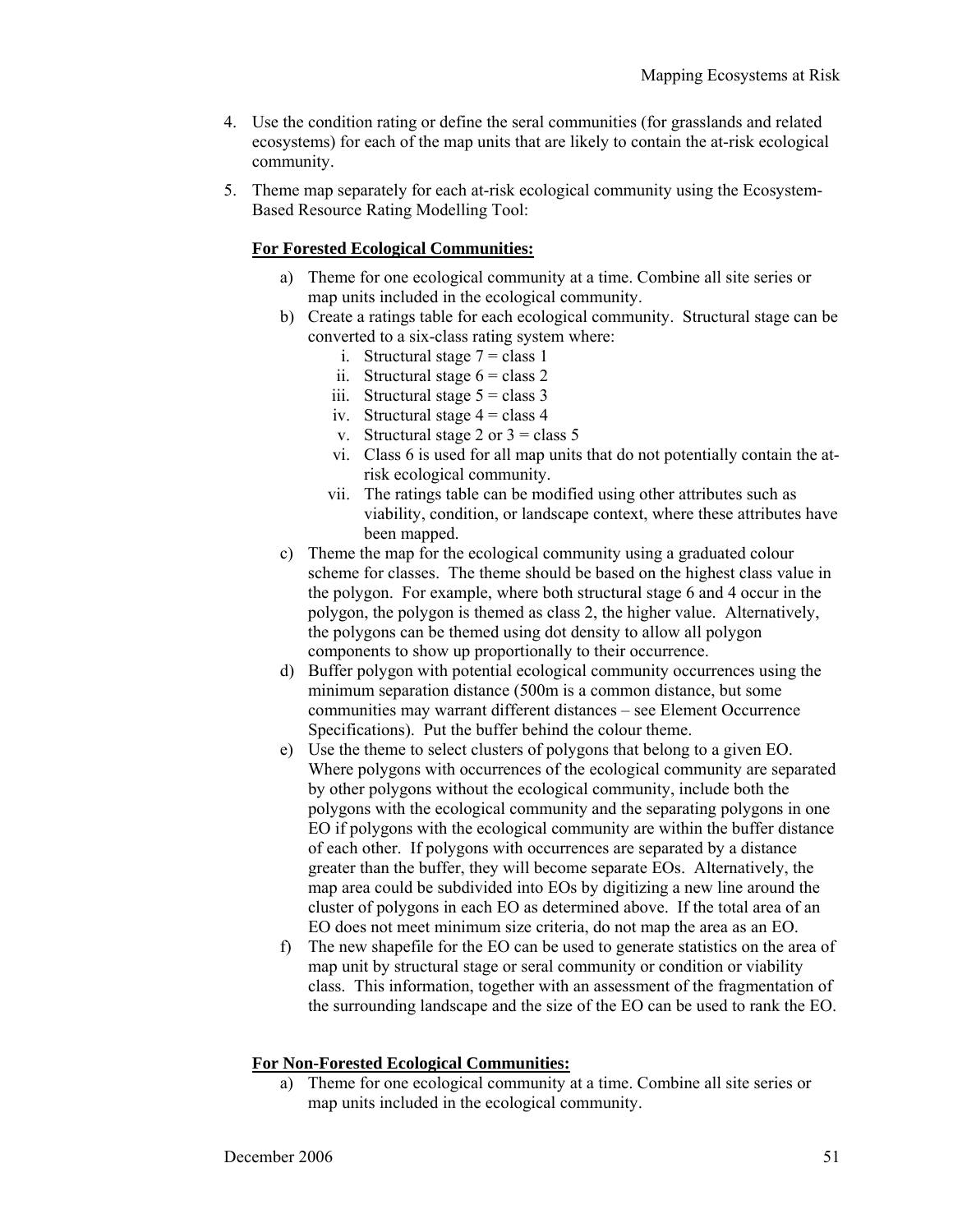- b) Create a ratings table for each ecological community. Seral community (for grasslands and related ecosystems) or condition (where available) can be used as ratings. If neither is available, the ratings table can use two classes, one for potential occurrences, and one for non-potential occurrences.
- c) Theme the map for the ecological community using a graduated colour scheme for classes. The theme should be based on the highest rating in the polygon. For example, where there is more than one structural stage present, structural stages that more closely represent the at-risk ecological community have a higher rating. Alternatively, the polygons can be themed using dot density to allow all polygon components to show up proportionally to their occurrence.
- d) Buffer polygons with potential ecological community occurrences using the minimum separation distance. Put the buffer behind the colour theme.
- e) Use the theme to select clusters of polygons that belong to a given EO. Where polygons with occurrences of the ecological community are separated by other polygons without the ecological community, include both the polygons with the ecological community and the separating polygons in one EO if polygons with the ecological community are within the buffer distance of each other. If polygons with occurrences are separated by a distance greater than the buffer, they will become separate EOs. Alternatively, the map area could be subdivided into EOs by digitizing a line around the cluster of polygons in each EO as determined above. If the total area of an EO does not meet minimum size criteria, do not map the area as an EO.
- f) The new shapefile for the EO can be used to generate statistics on the area of map unit by seral community or condition class. This information, together with an assessment of the surrounding landscape can be used to give an EO rank.
- 6. Field verification. Potential EOs should be evaluated in the field to verify mapping of the EO and ensure that all occurrences of the ecological community within the minimum separation distance have been included. Adjust EO boundaries and ranks where indicated by the field assessment.

Rank each Element Occurrence according to standard criteria (see Section [4.2](#page-48-0)).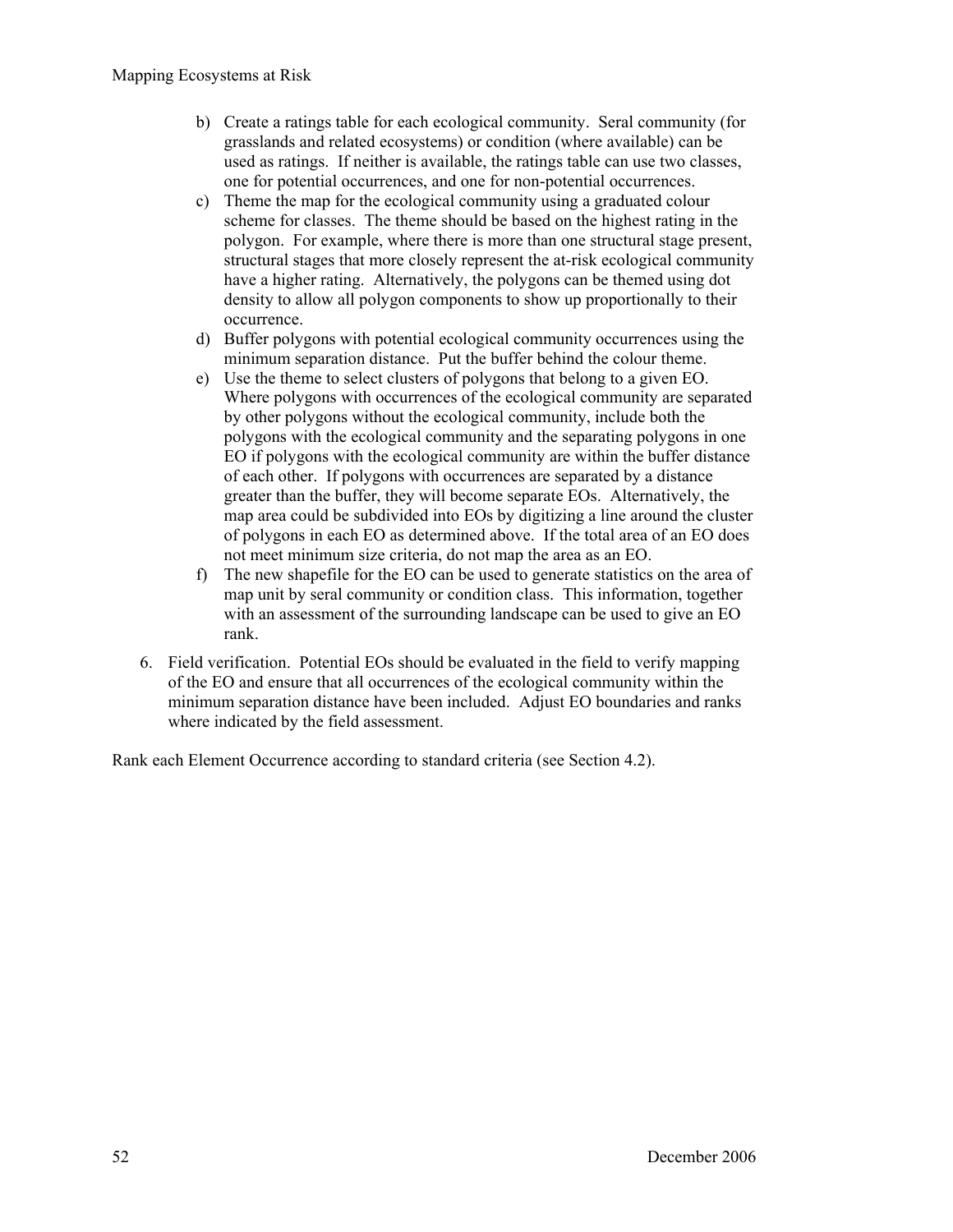| <b>Ecological Community</b>                            | $L$ andscape<br>Type             | <b>BGC</b> | Map<br>Units   | Structural<br><b>Stages</b> | Seral<br>Communities | Minimum<br>Area $^{23}$    | Minimum<br>Condition<br>Rating <sup>24</sup> | Minimum<br>Separation<br>Distance to<br>next $EO^{25}$ |
|--------------------------------------------------------|----------------------------------|------------|----------------|-----------------------------|----------------------|----------------------------|----------------------------------------------|--------------------------------------------------------|
| Big sage / Bluebunch<br>wheatgrass – balsamroot        | large patch                      | IDFxh1     | WΑ             | C                           | $all^{26}$           | $0.4$ ha                   | Fair                                         | km                                                     |
| Trembling aspen – mock-<br>orange                      | linear                           | IDFxh1     | A <sub>O</sub> | $6 - 7$                     | n/a                  | $0.05$ ha or<br>$30m$ long | Fair                                         | 500 <sub>m</sub>                                       |
| Douglas-fir – ponderosa pine /<br>bluebunch wheatgrass | small patch<br>or large<br>patch | IDFxh1     | $PB$ (/02)     | $6 - 7$                     | n/a                  | $0.05 - 4$ ha              | Fair                                         | 500 <sub>m</sub>                                       |
|                                                        |                                  | IDFxh1     | DW $(103)$     | 5-7                         | n/a                  | $0.05 - 4$ ha              | Fair                                         | 500m                                                   |

**Table 17 - Sample crosswalk of site units and ecological communities with minimum EO specifications.** 

December 2006

<span id="page-62-0"></span> $2<sup>23</sup>$  Work with CDC ecologist to define.

<sup>&</sup>lt;sup>24</sup> Optional, use if available.

<sup>&</sup>lt;sup>25</sup> See Section 4.4.1.b for further discussion of separation distances.

<span id="page-62-3"></span><span id="page-62-2"></span><span id="page-62-1"></span><sup>&</sup>lt;sup>26</sup> Viability will depend partly on the seral community and how closely it represents the ecological community.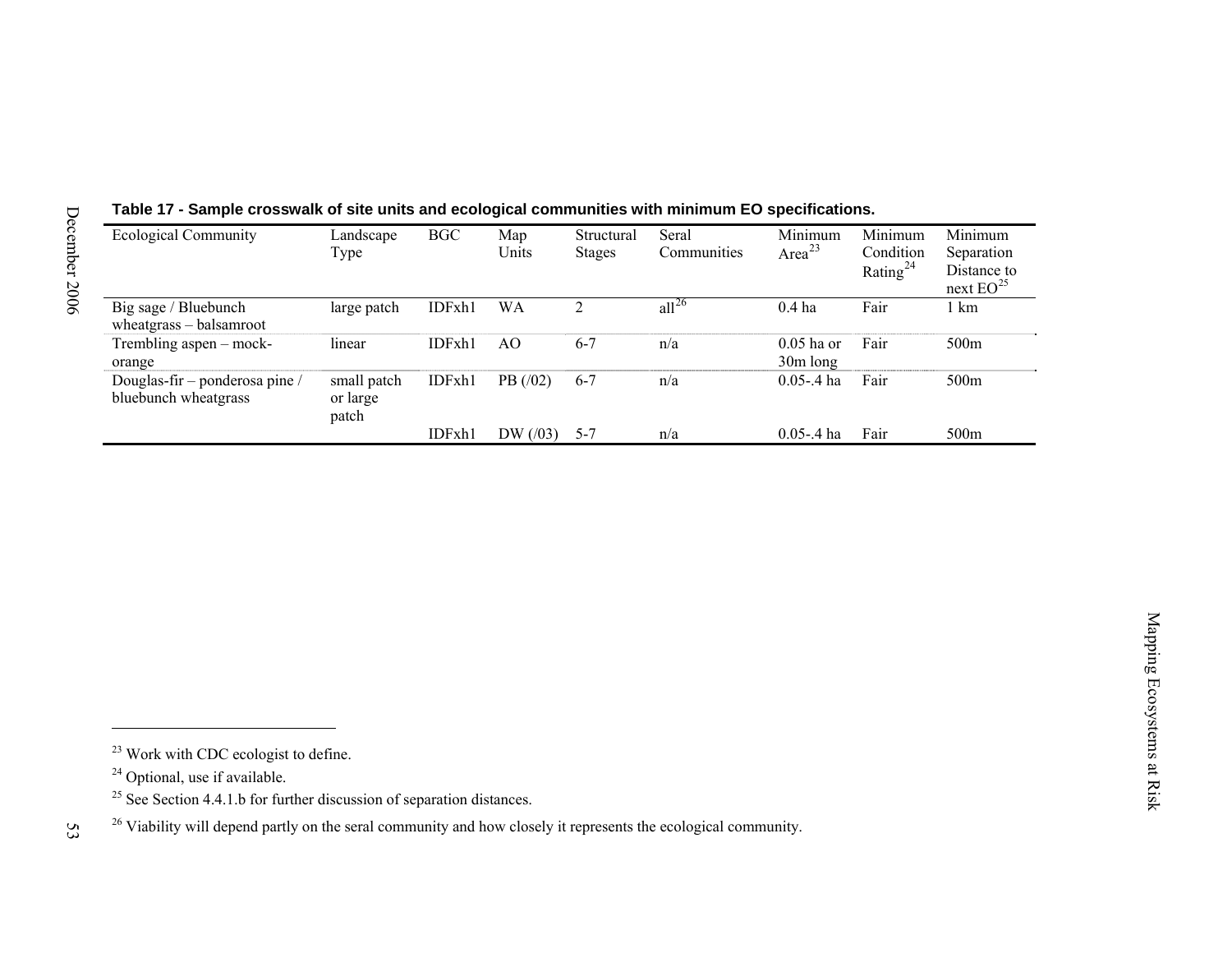# **References**

- Anderson, M., P. Bourgeron, M. T. Bryer, R. Crawford, L. Engelking, D. Faber-Langendoen, M. Gallyoun, K. Goodin, D.H. Grossman, S. Landaal, K. Metzler, K.D. Patterson, M. Pyne, M. Reid, I. Sneddon, and A.S. Weakley. 1998. International classification of ecological communities: terrestrial vegetation of the United States. Volume II. The National Vegetation Classification System: list of types. The Nature Conservancy, Arlington, Virginia, USA.
- Axys Environmental Consulting Ltd. 2003. Evaluation of the Sensitive Ecosystems Inventory of East Vancouver Island and the Gulf Islands, 1993-2002. Unpub. report submitted to the Canadian Wildlife Service.
- BC Ministry of Environment, Lands and Parks. 1998. Jedediah Island Marine Park: Background Report. <http://www.env.gov.bc.ca/bcparks/planning/mgmtplns/jedediah/jedmp/jedediah.html>
- BC Ministry of Environment, Lands and Parks and BC Conservation Foundation. 1999. Jedediah Island Provincial Park Terrestrial Ecosystem Mapping Expanded Legend and Report. Unpub. report prepared for BC Parks.
- BC Ministry of Environment, Lands, and Parks and BC Ministry of Forests. 1998. Field Manual for Describing Terrestrial Ecosystems. Land Management Handbook Number 25. Province of British Columbia, Victoria, B.C.
- BC Ministry of Forests. 1985. Forest Inventory Manual, Glossary of Terms. BC Min. For. Planning and Inventory Branch. Victoria, BC.
- Beese, W. and A. Fujikawa. 2003. Rare and Sensitive Ecosystem Inventory Pilot Project. Weyerhaeuser, Nanaimo Timberlands Services, B.C. Coastal Group.
- Chappell, C., J. Christy and E. Alverson. 2004. Terrestrial Ecological System Element Occurrence Specifications and Element Occurrence Rank Specifications: Appendix 11 *In:* Floberg, J., M. Goering, G. Wilhere, C. MacDonald, C. Chappell, C. Rumsey, Z. Ferdana, A. Holt, P. Skidmore, T. Horsman, E. Alverson, C. Tanner, M. Bryer, P. Iachetti, A. Harcombe, B. McDonald, T. Cook, M. Summers, and D. Rolph. Willamette Valley-Puget Trough-Georgia Basin Ecoregional Assessment, Volume One: Report. Prepared by The Nature Conservancy with support from the Nature Conservancy of Canada, Washington Department of Fish and Wildlife, Washington Department of Natural Resources (Natural Heritage and Nearshore Habitat programs), Oregon State Natural Heritage Information Center and the British Columbia Conservation Data Centre.
- Demarchi, D. 1996. An Introduction to the Ecoregions of British Columbia, Draft. Ministry of Environment, Lands and Parks, Victoria, B.C.
- Dunster, J. and K. Dunster. 1996. Dictionary of Natural Resource Management. UBC Press. Vancouver, B.C.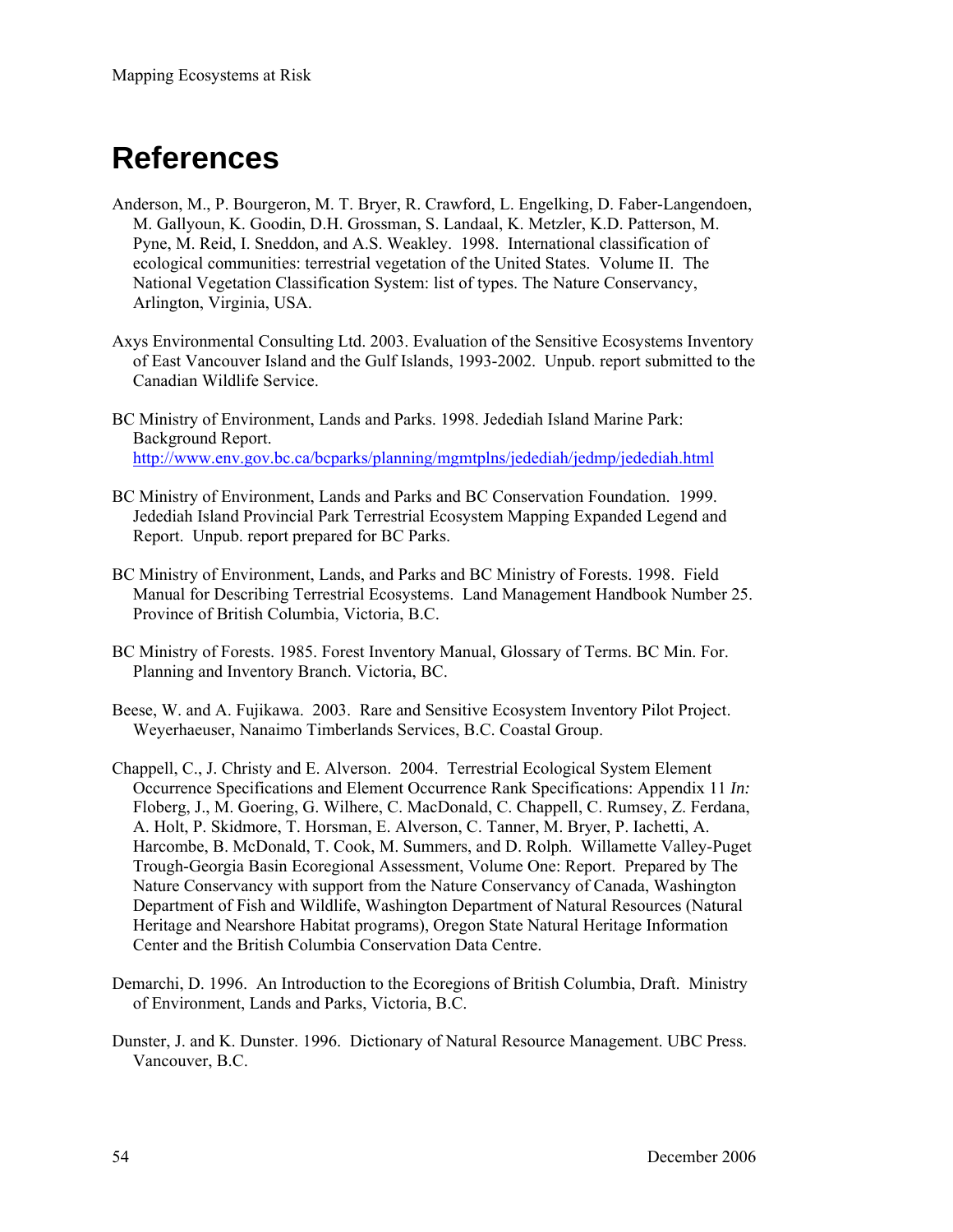- Flahault, C. and C. Schroter. 1910. Rapport sur la nomenclature phytogeographique. Proceedings of the Third International Botanical Congress, Brussels 1:131-164.
- Grossman, D. H., D. Faber-Langendoen, A. S. Weakley, M. Anderson, P. Bourgeron, R. Crawford, K. Goodin, S. Landaal, K. Metzler, K. D. Patterson, M. Pyne, M. Reid, and L. Sneddon. 1998. International classification of ecological communities: terrestrial vegetation of the United States. Volume 1. The National Vegetation Classification System: development, status, and applications. The Nature Conservancy, Arlington, Virginia, USA.
- Grossman, D.H., K.L. Goodin and C.L. Reuss. (eds). 1994. Rare plant communities of the conterminous United States. The Nature Conservancy, Arlington, VA.
- Iverson, K and C. Cadrin. 2003. Sensitive Ecosystems Inventory: Central Okanagan 2000 2001. Volume 1: Methodology, Ecological Descriptions, Results and Conservation Tools. Technical Report Series No. 399, Canadian Wildlife Service, Pacific and Yukon Region, British Columbia.
- Iverson, K., C. Cadrin, D.S. Filatow, C. Erwin. 2004. Sensitive Ecosystems Inventory: Central Okanagan 2000 – 2001. Volume 2: Terrestrial Ecosystem Mapping, Surface Erosion and Slope Stability, and Expanded Legend. Unpub. report prepared for the Regional District of the Central Okanagan.
- Ketcheson, M. V., T. Dool, C. Littlewood. 2002. Development of procedures for mapping special ecosystems in the Arrow Timber Supply Area. Unpub. report prepared for B.C. Ministry of Forests and B.C. Ministry of Sustainable Resource Management.
- Marquis, D. 2002. Personal communication. Terminal Forest Products, Sechelt BC.
- Masters, L.L., L.E. Morse, A.S. Weakley, G.A. Hammerson, and D. Faber-Langendoen. 2003. NatureServe Conservation Status Criteria, August 2003 Draft. NatureServe, Arlington, Virginia, U.S.A.
- Maxwell, R., D. Lloyd, P. Holman, M. Henry, A. Harcombe and C. Cadrin. 1993. Fine filter master list of natural community classification. Unpublished report from the minutes of the Kamloops Regional Protected Area Strategy, March 26, 1993
- McLennan, D. 2000. Mapping of rare ecosystem probability classes for the Central Coast LRMP. Unpublished report prepared for the Ministry of Environment, Lands and Parks.
- McPhee, M., P. Ward, J. Kirkby, L. Wolfe, N. Page, K. Dunster, N.K. Dawe, and I. Nykwist. 2000. Sensitive Ecosystems Inventory: East Vancouver Island and Gulf Islands, 1993 – 1997. Volume 2: Conservation Manual. Technical Report Series No. 345, Canadian Wildlife Service, Pacific and Yukon Region, British Columbia.
- Meidinger, D.V. 2003. Protocol for accuracy assessment of ecosystem maps. Res. Br., B.C. Min. For., Victoria, B.C. Tech. Rep. 011. <http://www.for.gov.bc.ca/hfd/pubs/Docs/Tr/Tr011.htm>
- Mueller-Dombois, D. and H. Ellenberg. 1974. Aims and methods of vegetation ecology. John Wiley & Sons, New York. 47 pp.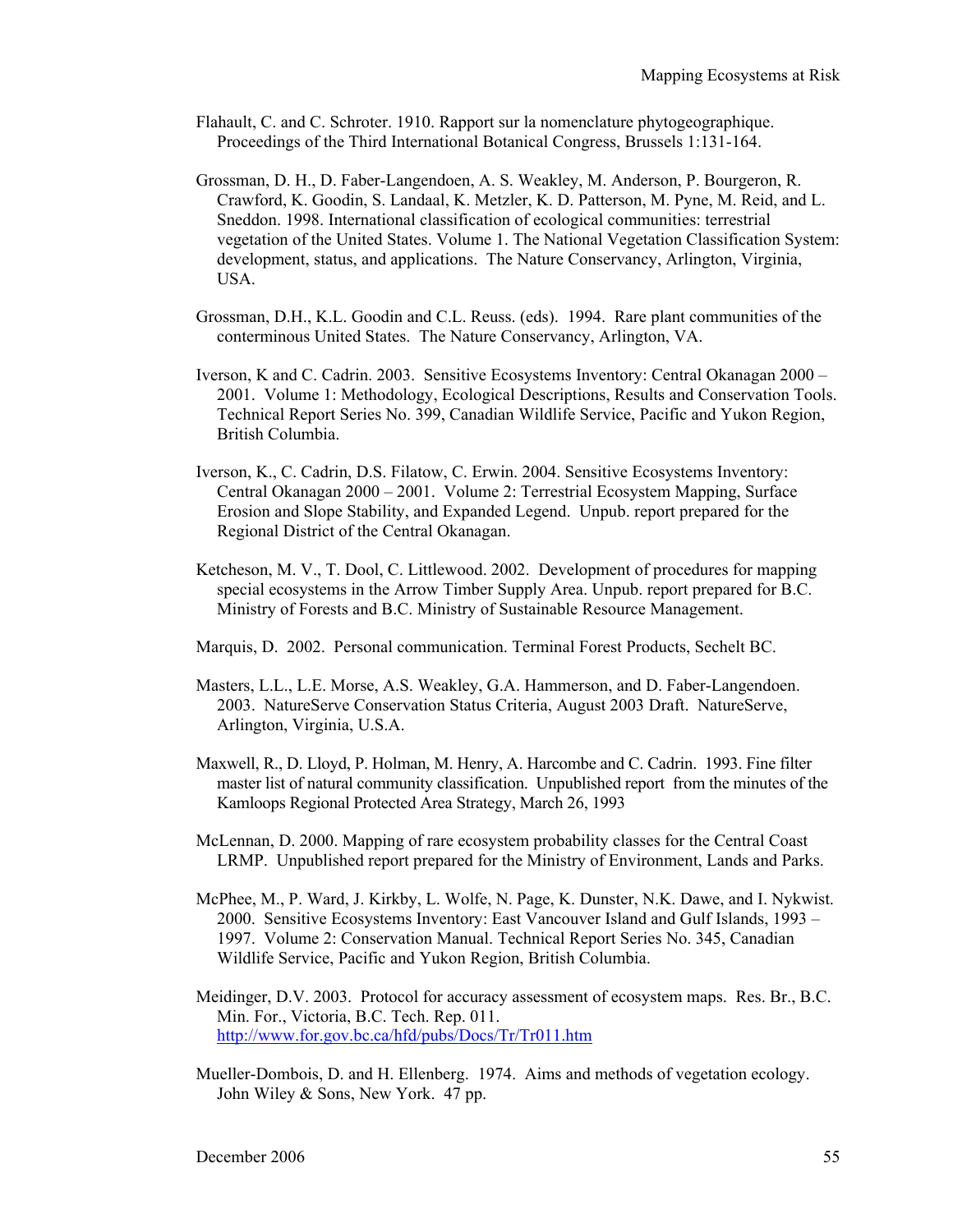Mapping Ecosystems at Risk

- NatureServe. 2002. Draft Element Occurrence Data Standard. Available at <http://whiteoak.natureserve.org/eodraft/index.htm>
- Pojar, J., K. Klinka, and D.V. Meidinger. 1987. Biogeoclimatic Ecosystem Classification in British Columbia. Forest Ecology and Management 22: 119-154.
- Pojar, J., D. Meidinger, and K. Klinka. Concepts. *In*: Meidinger D., and J. Pojar. 1991. Ecosystems of British Columbia. Province of British Columbia, Victoria, B.C.
- Resources Inventory Committee (RIC). 2000a. Standards for Predictive Ecosystem Mapping (PEM) Digital Data Capture. Version 1.0. The Province of British Columbia, Victoria, B.C.
- Resources Inventory Committee (RIC). 2000b. Standard for Terrestrial Ecosystem Mapping (TEM) Digital Data Capture in British Columbia. Version 3.0. The Province of British Columbia, Victoria, B.C.
- Resources Inventory Committee (RIC). 1999. Standards for Predictive Ecosystem Mapping: Inventory Standard. Version 1.0. The Province of British Columbia, Victoria, B.C.
- Resources Inventory Committee (RIC). 1998a. Standards for Broad Terrestrial Ecosystem Classification and Mapping for British Columbia: Classification and Correlation of the Broad Habitat Classes used in 1:250,000 Ecological Mapping. Prepared by Ecosystems Working Group Terrestrial Ecosystems Task Force. Version 2.0.
- Resources Inventory Committee (RIC). 1998b. Standard for Terrestrial Ecosystem Mapping in British Columbia. The Province of British Columbia, Victoria, B.C.
- Resources Inventory Standards Committee (RISC). 2004a. Standards for Predictive Ecosystem Mapping (TEM) Digital Data Capture. Version 1.0 (2000) Errata No. 1.0. The Province of British Columbia, Victoria, B.C.
- Resources Inventory Standards Committee (RISC). 2004b. Standards for Terrestrial Ecosystem Mapping (TEM) Digital Data Capture in British Columbia. Version 3.0 (2000) Errata No. 1.0. The Province of British Columbia, Victoria, B.C.
- Reynolds, D. 2000. Old Growth Areas on Nelson Island. Unpublished report, Minist. Environment, Lands, and Parks, Sechelt B.C.
- United Nations Educational, Scientific and Cultural Organization. 1973. International classification and mapping of vegetation. Series 6. Ecology and Conservation. United Nations Educational, Scientific, and Cultural Organization (UNESCO), Paris, France.
- Vegetation Classification Panel, The Ecological Society of America. 2004. Guidelines for describing communities and alliances of the U.S. National Vegetation Classification. Version 4.0 The Ecological Society of America. [available online: [http://www.esa.org/vegweb/docFiles/NVC\\_Guidelines-v40.pdf\]](http://www.esa.org/vegweb/docFiles/NVC_Guidelines-v40.pdf)
- Ward, P. and N.K. Dawe. 2001. Sensitive Ecosystems Inventory: Presentation at the Union of B.C. Municipalities, Vancouver, British Columbia, 27 September 2001.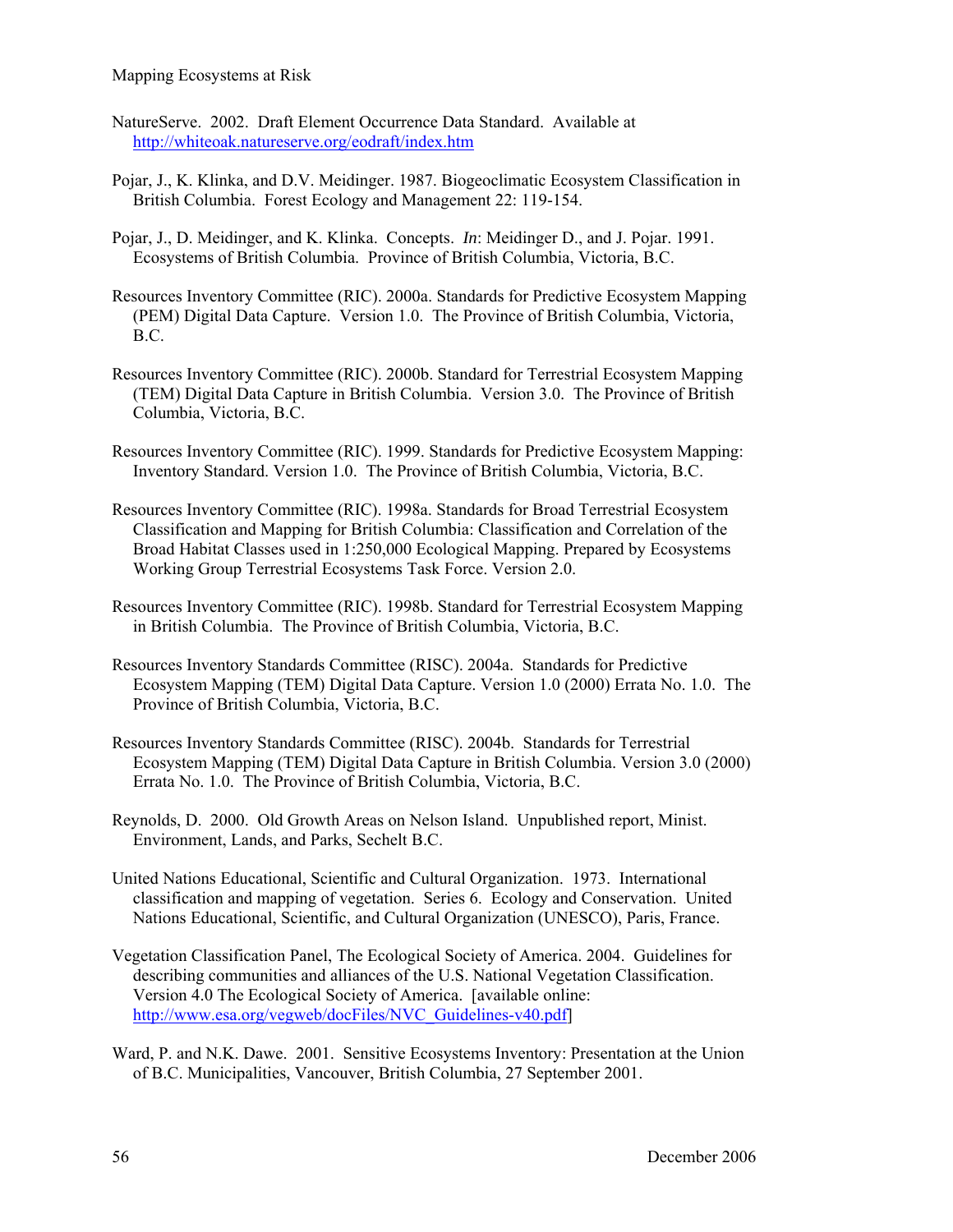Ward, P., G. Radcliffe, J. Kirkby, J. Illingworth, and C. Cadrin. 1998. Sensitive Ecosystems Inventory: East Vancouver Island and Gulf Islands, 1993 – 1997. Volume 1: Methodology, Ecological Descriptions and Results. Technical Report Series No. 320, Canadian Wildlife Service, Pacific and Yukon Region, British Columbia.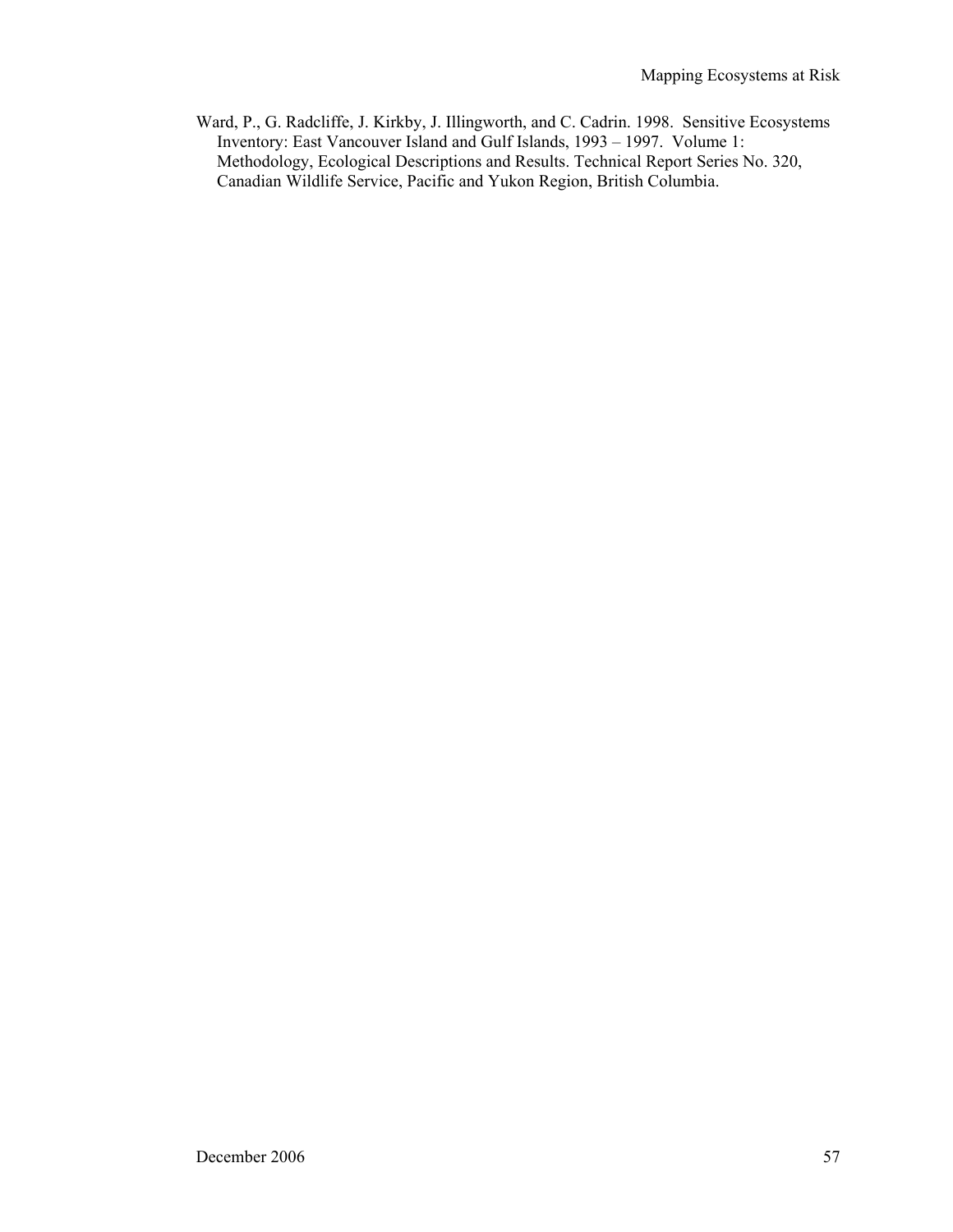# **Appendix A: Glossary**

- Attribute: A characteristic required for describing or specifying some entity (Dunster and Dunster 1996) that is associated with a map unit.
- **Blue List**: List of indigenous species, subspecies, and ecological communities of special concern (formerly vulnerable) in British Columbia.
- **Climax ecosystem**: The final and relatively stable stage in plant succession for a given environment where the species present perpetuate themselves in the absence of disturbance (BC Ministry of Forests 1985)
- **Condition**: An integrated measure of the similarity of ecosystem structure, processes, biotic and abiotic factors to those present prior to European settlement. Successional stage, vegetation composition and structure, stability, ecological processes, disturbance regimes, alteration of the environment via physical or chemical processes, and changes in species composition are all factored into the assessment of condition (see Section [4.4.2.c](#page-52-1)c**}** for detailed definitions).
- **Conservation Status Rank**: reflects the relative imperilment or "conservation status" of plants, animals, and ecological communities on a global, national, and subnational (provincial) level.
- **Decile**: The proportion (in tenths), of a polygon covered by a particular ecosystem unit.
- **Ecological Community**: This term is used by the BC CDC and NatureServe to include terrestrial natural plant communities and plant associations and the full range of ecosystems that occur in British Columbia. These may represent ecosystems as small as a vernal pool, or as large as an entire river basin, an Ecoregion or a Biogeoclimatic Zone. The term also accommodates the addition of marine and aquatic ecosystems.
- **Ecological Integrity:** The quality of a natural, unmanaged or managed ecosystem in which the natural ecological processes are sustained, with genetic, species, and ecosystem diversity assured for the future.
- **Ecosystem** (terrestrial): A volume of earth-space that is composed of non-living parts (climate, geologic materials, groundwater, and soils) and living or biotic parts, which are all constantly in a state of motion, transformation, and development. No size or scale is inferred. For the purposes of ecosystem mapping, an ecosystem is characterized by a 'plant community' (a volume of relatively uniform vegetation) and the 'soil polypedon' (a volume of relatively uniform soil) upon which the plant community occurs (Pojar et al. 1987).
- **Element**: A species or an ecological community. Ecological communities are based primarily on the B.C. Ministry of Forest's vegetation classification, a component of the Biogeoclimatic Ecosystem Classification system.
- **Element Occurrence (EO)**: An area of land or water in which a species or ecological community is present that has practical conservation value for the Element as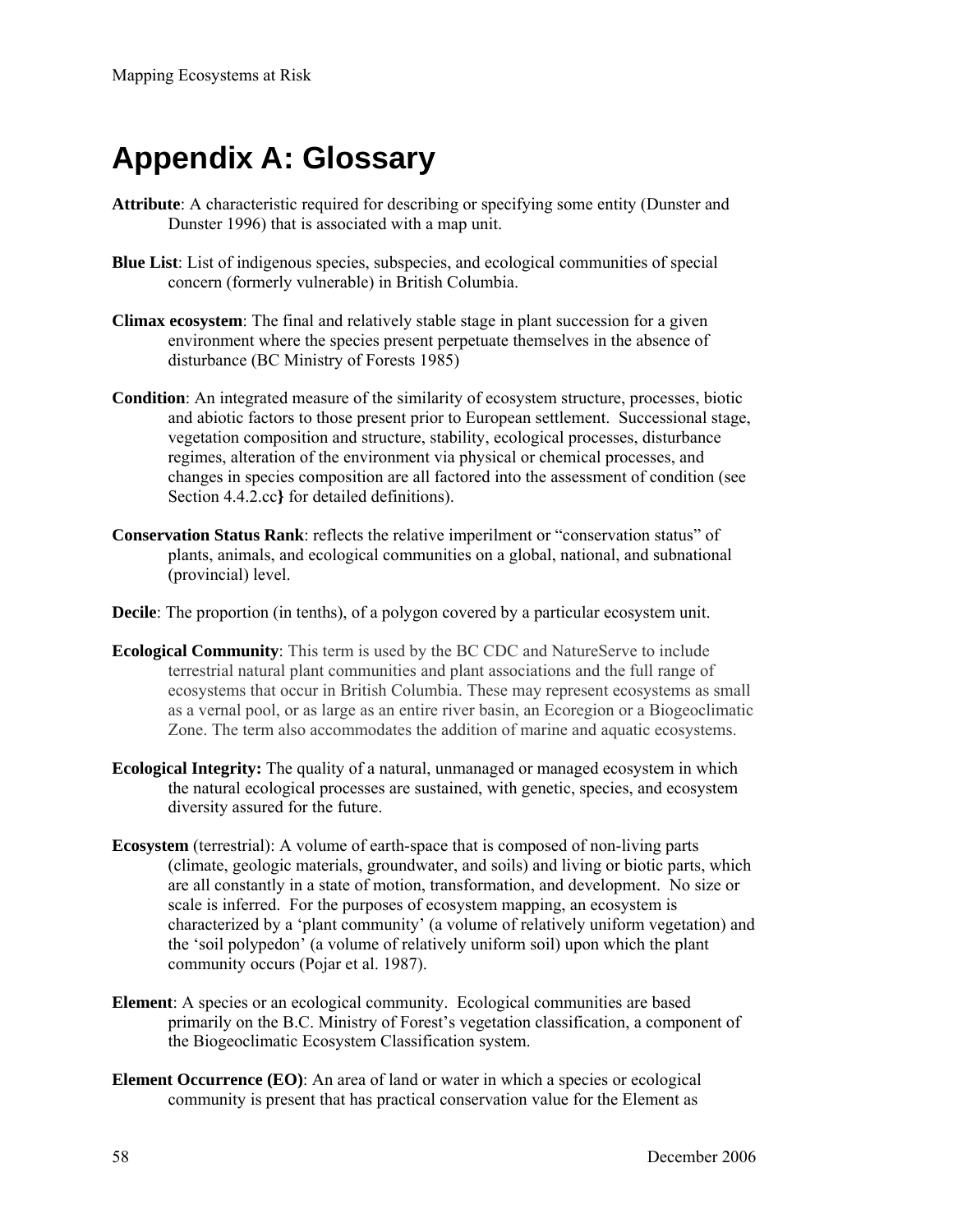evidenced by potential continued presence or regular recurrence at a given location. An EO may represent a stand or patch of an ecological community, or a cluster of stands or patches of an ecological community (NatureServe 2002).

- **Element Occurrence rank (EO rank)**: A comparative evaluation summarizing several factors about the element occurrence including size, landscape context and condition. The EO rank is a measure of the likelihood of persistence of a given element at a given location, provided existing conditions remain stable (viability).
- **Endangered**: Facing imminent extirpation or extinction.
- **Environmental specificity**: Substrate restriction or habitat preference of the biological element, e.g., sand substrate required for sand dune vegetation, open water required for floating aquatic ecological community.
- **Extirpated**: Taxa that no longer exist in the wild in British Columbia, but do occur elsewhere. Ecological communities that no longer exist in British Columbia, but do occur elsewhere.
- **Fragmentation**: The proportion of the surrounding area compromised by interruptions such as roads, human settlements, and other barriers to species and genetic movements.
- **Landscape Context**: Landscape context is the abiotic and biotic features of the geographic area adjacent to and surrounding the area of interest. Landscape patterns (patchiness and fragmentation) and connectivity are attributes used to describe the extent and character of the surrounding landscape (NatureServe 2002).
- **Other Important Ecosystem:** ecosystems not designated at-risk or ecologically sensitive but have significant ecological and biological values that can be identified and mapped.
- **Plant Association**: The basic unit of vegetation classification in the Biogeoclimatic Ecosystem Classification system. Plant associations are differentiated using diagnostic combinations of species and are based on a number of stands of late successional vegetation that have very similar species and structure.
- **Plant Community**: A plant community is a unit of vegetation with a relatively uniform species composition and physical structure. Plant communities also tend to have characteristic environmental features such as soil type, topographic position, climate, and energy, nutrient, and water cycles.
- **Polygon**: Delineations that represent discrete areas on a map, bounded by a line.
- **Red List**: List of indigenous species, subspecies, and ecological communities that are extirpated, endangered or threatened in British Columbia.
- **Sensitive Ecosystem:** A Sensitive Ecosystem is one that is at-risk or ecologically fragile in the provincial landscape.
- **Site Association**: The basic unit of site classification in the Biogeoclimatic Ecosystem Classification system. Site associations are all ecosystems capable of producing the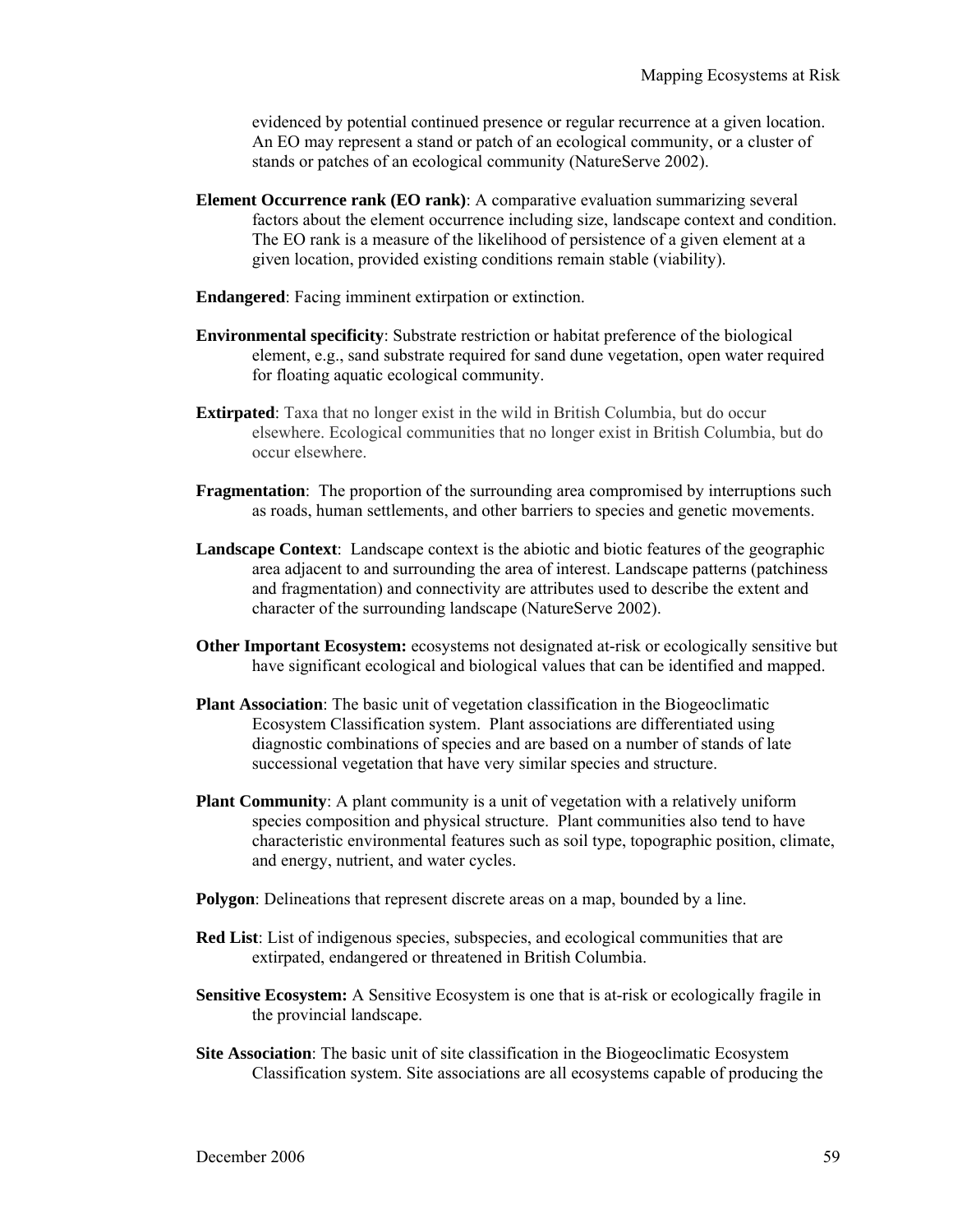same plant association at climax. They are identified by the environmental properties that control vegetation.

- **Site Series**: In the Biogeoclimatic Ecosystem Classification system, site associations are further differentiated as site series within a single subzone or variant. Because a subzone has a relatively uniform climate, site series are usually more uniform in nature than the site association or plant association. Site series are the units mapped in terrestrial ecosystem maps (TEM).
- **Special Concern**: A species, subspecies, or ecological community that is particularly sensitive to human activities or natural events.
- **Thematic Accuracy**: the correctness of polygon labelling. A polygon is correctly labelled when the attributes of the polygon fall within the defined attribute ranges of the map unit and its components. (Meidinger 2003)
- **Threatened**: Likely to become endangered if limiting factors are not reversed.
- **Viability**: The ability of an ecological community or species occurrence to perpetuate itself into the foreseeable future. Viability values are: 4 (Excellent), 3 (Good), 2 (Fair) or 1 (Poor). For ecological communities see also **Ecological Integrity**.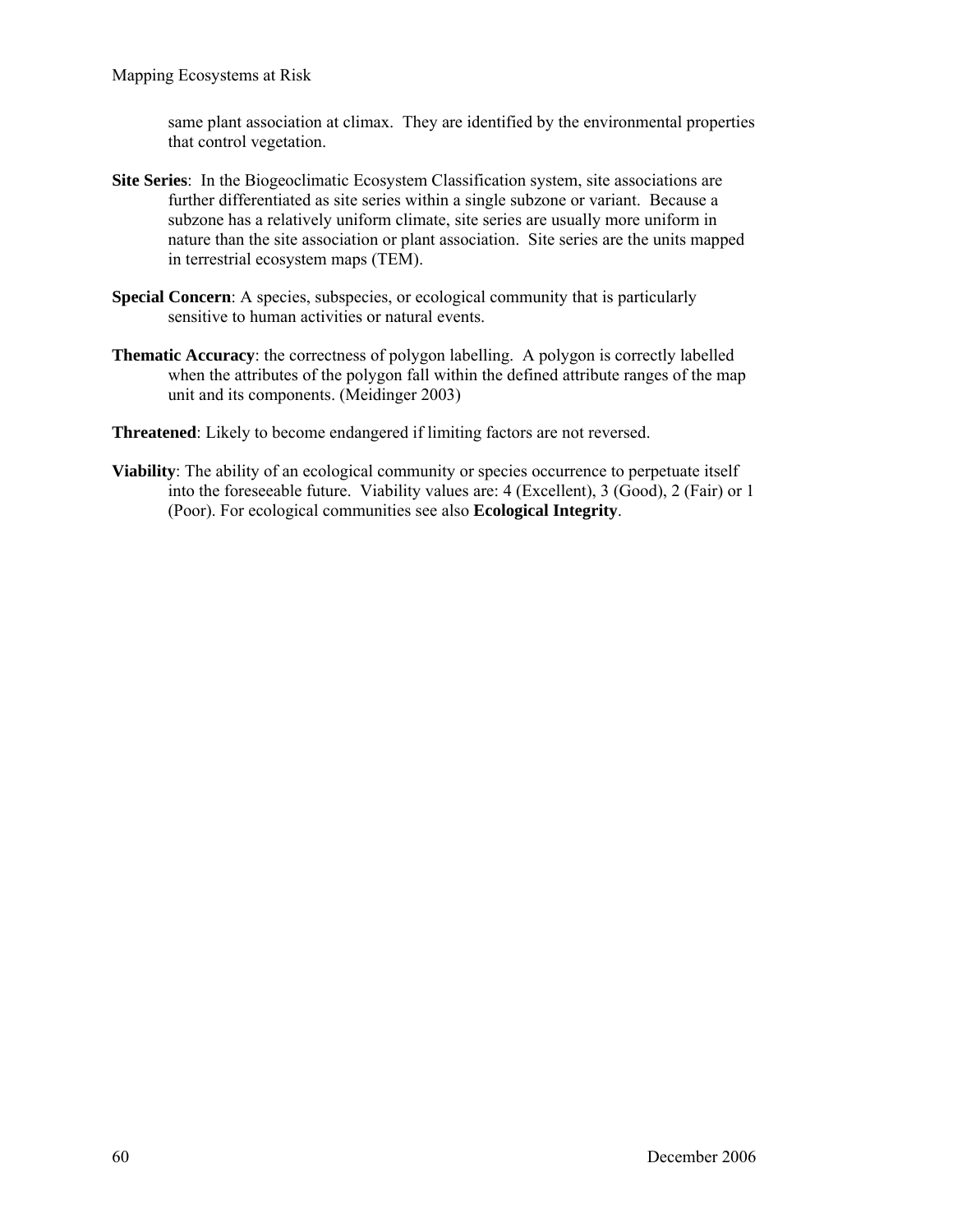# **Appendix B: Conservation Evaluation Form**

| <b>CONSERVATION EVALUATION FORM</b>                                                                                                                                                                                                         |                                  |  |                                  |                                  |  |      |  |  |
|---------------------------------------------------------------------------------------------------------------------------------------------------------------------------------------------------------------------------------------------|----------------------------------|--|----------------------------------|----------------------------------|--|------|--|--|
| <b>PROJECT IDENTIFICATION</b>                                                                                                                                                                                                               |                                  |  | DATE:                            |                                  |  |      |  |  |
| <b>PROJECT ID:</b>                                                                                                                                                                                                                          |                                  |  | PLOT#:                           |                                  |  |      |  |  |
| POLY#:<br><b>SEI CLASS:SUBCLASS:</b>                                                                                                                                                                                                        |                                  |  |                                  |                                  |  |      |  |  |
| <b>ECOLOGICAL COMMUNITY</b>                                                                                                                                                                                                                 |                                  |  |                                  |                                  |  |      |  |  |
| <b>CONSERVATION INFORMATION</b>                                                                                                                                                                                                             |                                  |  |                                  |                                  |  |      |  |  |
| OWNER/JURISDICTION:                                                                                                                                                                                                                         |                                  |  |                                  |                                  |  |      |  |  |
| <b>DISTURBANCE:</b>                                                                                                                                                                                                                         |                                  |  | <b>KNOWN THREATS:</b>            |                                  |  |      |  |  |
|                                                                                                                                                                                                                                             |                                  |  |                                  |                                  |  |      |  |  |
|                                                                                                                                                                                                                                             |                                  |  |                                  |                                  |  |      |  |  |
| <b>ADJACENT LAND USE:</b>                                                                                                                                                                                                                   |                                  |  | <b>OTHER FACTORS:</b>            |                                  |  |      |  |  |
|                                                                                                                                                                                                                                             |                                  |  |                                  |                                  |  |      |  |  |
|                                                                                                                                                                                                                                             |                                  |  |                                  |                                  |  |      |  |  |
| <b>ALIEN SPP.:</b>                                                                                                                                                                                                                          |                                  |  |                                  |                                  |  |      |  |  |
| <b>SUCCESS, STATUS:</b>                                                                                                                                                                                                                     |                                  |  |                                  | <b>EST. SIZE COMM:</b>           |  | (ha) |  |  |
| <b>FRAGMENTATION OF ECOLOGICAL COMMUNITY</b>                                                                                                                                                                                                |                                  |  |                                  |                                  |  |      |  |  |
| $\Box$ < 5% FRAGMENTED $\Box$ 5 - 25 % FRAGMENTED $\Box$ > 25% FRAGMENTED                                                                                                                                                                   |                                  |  |                                  |                                  |  |      |  |  |
| <b>EVALUATION SUMMARY</b>                                                                                                                                                                                                                   |                                  |  |                                  |                                  |  |      |  |  |
| LANDSCAPE CONTEXT:                                                                                                                                                                                                                          |                                  |  |                                  | EXCELLENT □ GOOD □ FAIR □ POOR □ |  |      |  |  |
| ECOLOGICAL INTEGRITY:                                                                                                                                                                                                                       |                                  |  | EXCELLENT □ GOOD □ FAIR □ POOR □ |                                  |  |      |  |  |
| CONDITION:                                                                                                                                                                                                                                  | EXCELLENT □ GOOD □ FAIR □ POOR □ |  |                                  |                                  |  |      |  |  |
| NOTES (AT-RISK SPECIES, WILDLIFE OBSV., ACCURACY INFO, ETC)                                                                                                                                                                                 |                                  |  |                                  |                                  |  |      |  |  |
|                                                                                                                                                                                                                                             |                                  |  |                                  |                                  |  |      |  |  |
| <b>OBSERVER</b>                                                                                                                                                                                                                             | NAME:                            |  |                                  |                                  |  |      |  |  |
| ADDRESS:                                                                                                                                                                                                                                    |                                  |  |                                  |                                  |  |      |  |  |
| EMAIL:                                                                                                                                                                                                                                      |                                  |  |                                  | PHONE/FAX:                       |  |      |  |  |
| <b>SUBMIT DATA</b>                                                                                                                                                                                                                          |                                  |  |                                  |                                  |  |      |  |  |
| <b>B.C. Conservation Data Centre</b><br>P.O. Box 9358, Stn. Prov. Gov't, Victoria, BC. V8W 9M2<br>Include: FS882 or GIF or VENUS file <b>D</b> air photos with<br>polygon marked $\square$ map product(s) $\square$ ground photos $\square$ |                                  |  |                                  |                                  |  |      |  |  |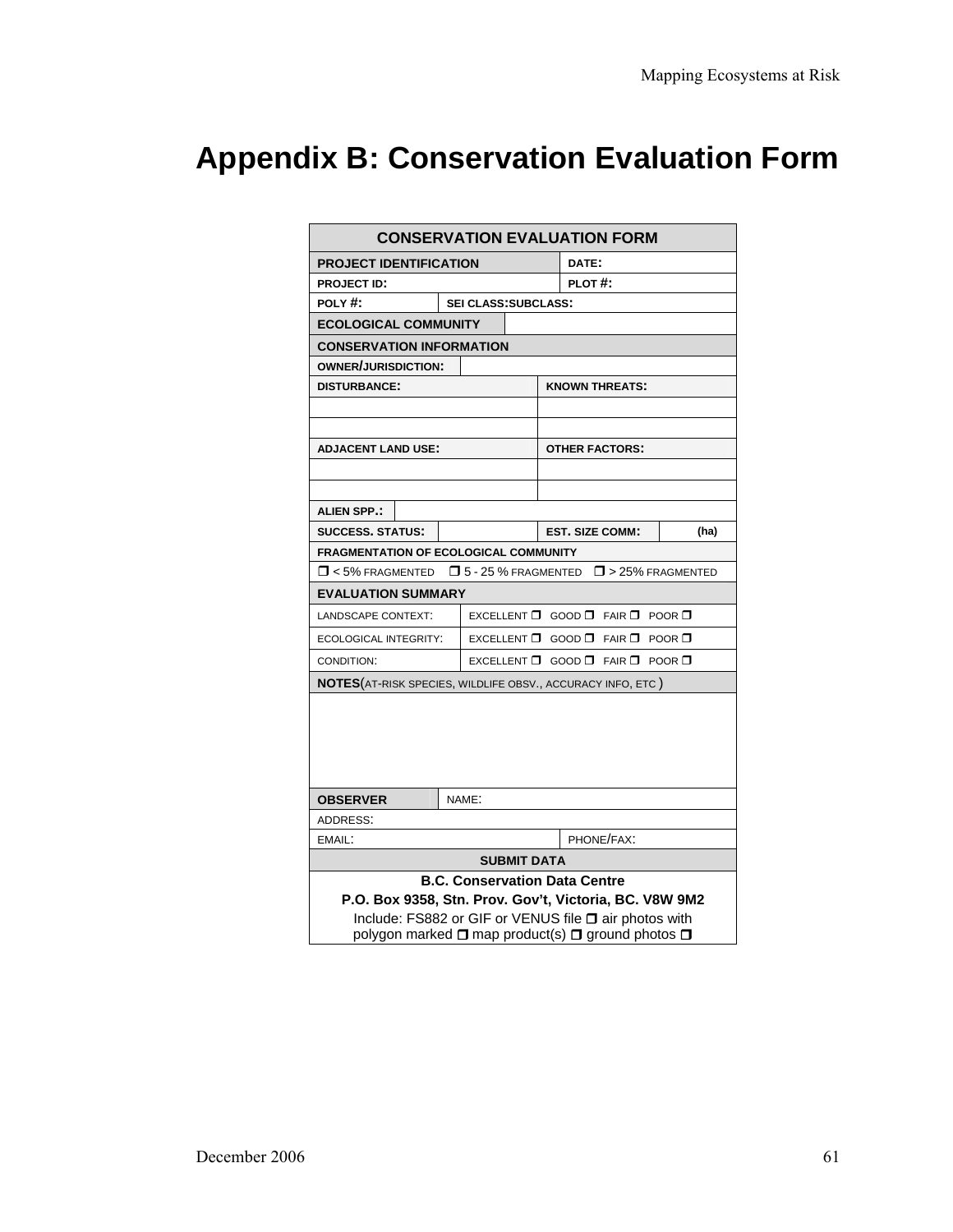| <b>COMPLETING THE CONSERVATION EVALUATION FORM</b>                                                                                                                                                                                                                                                                                                                                               |  |  |  |  |
|--------------------------------------------------------------------------------------------------------------------------------------------------------------------------------------------------------------------------------------------------------------------------------------------------------------------------------------------------------------------------------------------------|--|--|--|--|
| This form is intended for ecologists familiar with the RISC <sup>1</sup> Standards For<br>Describing Terrestrial Ecosystems In The Field (DTEIF <sup>2</sup> ). Submit a<br>ground inspection (GIF) or ecosystem field (FS882) form with copies of air<br>photos and/or maps. This information is necessary to identify and assess<br>the conservation status of at-risk ecological communities. |  |  |  |  |
| <b>PROJECT IDENTIFICATION:</b>                                                                                                                                                                                                                                                                                                                                                                   |  |  |  |  |
| Enter the date and GIF or FS882 plot number. If this form is completed as<br>part of an inventory project provide the project name, related polygon<br>number and sensitive ecosystem category, if applicable.                                                                                                                                                                                   |  |  |  |  |
| <b>ECOLOLOGICAL COMMUNITY</b>                                                                                                                                                                                                                                                                                                                                                                    |  |  |  |  |
| Enter the name of the ecological community as on the CDC tracking list                                                                                                                                                                                                                                                                                                                           |  |  |  |  |
| <b>CONSERVATION INFORMATION</b>                                                                                                                                                                                                                                                                                                                                                                  |  |  |  |  |
| <b>OWNER/JURISDICTION:</b> Enter the land owner or land management<br>jusridiction (i.e. Provincial park, TFL #, regional government)<br>ADJACENT LAND USE: Provide details of land use adjacent to the                                                                                                                                                                                          |  |  |  |  |
| community (i.e. housing, logging, recreation, etc)                                                                                                                                                                                                                                                                                                                                               |  |  |  |  |
| <b>DISTURBANCE:</b> Enter DTEIF site disturbance codes and comments.                                                                                                                                                                                                                                                                                                                             |  |  |  |  |
| <b>KNOWN THREATS:</b> Record any known threats to the ecological community<br>such as fire suppression, invasiveness of alien species, etc.                                                                                                                                                                                                                                                      |  |  |  |  |
| OTHER FACTORS: Record any other information known about the site                                                                                                                                                                                                                                                                                                                                 |  |  |  |  |
| ALIEN SPP.: Note the type and abundance of alien species associated with<br>the ecological community or in the vicinity.                                                                                                                                                                                                                                                                         |  |  |  |  |
| <b>SUCCESS, STATUS: Enter DTEIF succesional status codes</b>                                                                                                                                                                                                                                                                                                                                     |  |  |  |  |
| <b>EST.SIZE COMM:</b> Enter the estimated size of the community in hectares.                                                                                                                                                                                                                                                                                                                     |  |  |  |  |
| FRAGMENTATION: Indicate the degree of fragmentation within the<br>community                                                                                                                                                                                                                                                                                                                      |  |  |  |  |
| <b>EVALUATION SUMMARY:</b>                                                                                                                                                                                                                                                                                                                                                                       |  |  |  |  |
| Complete this section only if familiar with these terms as defined by CDC.<br>Refer to CDC website - element occurrence ranking factors                                                                                                                                                                                                                                                          |  |  |  |  |
| <b>NOTES</b>                                                                                                                                                                                                                                                                                                                                                                                     |  |  |  |  |
| Record any other information or comments.                                                                                                                                                                                                                                                                                                                                                        |  |  |  |  |
| <b>OBSERVER</b>                                                                                                                                                                                                                                                                                                                                                                                  |  |  |  |  |
| Enter your name and contact information. A CDC ecologist may contact<br>you if additional information or clarity is required.                                                                                                                                                                                                                                                                    |  |  |  |  |
| <b>Resource Information Standards Committee</b><br>1.                                                                                                                                                                                                                                                                                                                                            |  |  |  |  |
| Field Manual For Describing Terrestrial Ecosystems, Land<br>$\overline{2}$ .<br>Management Handbook 25. 1998. Prov. Of BC., Victoria, BC.                                                                                                                                                                                                                                                        |  |  |  |  |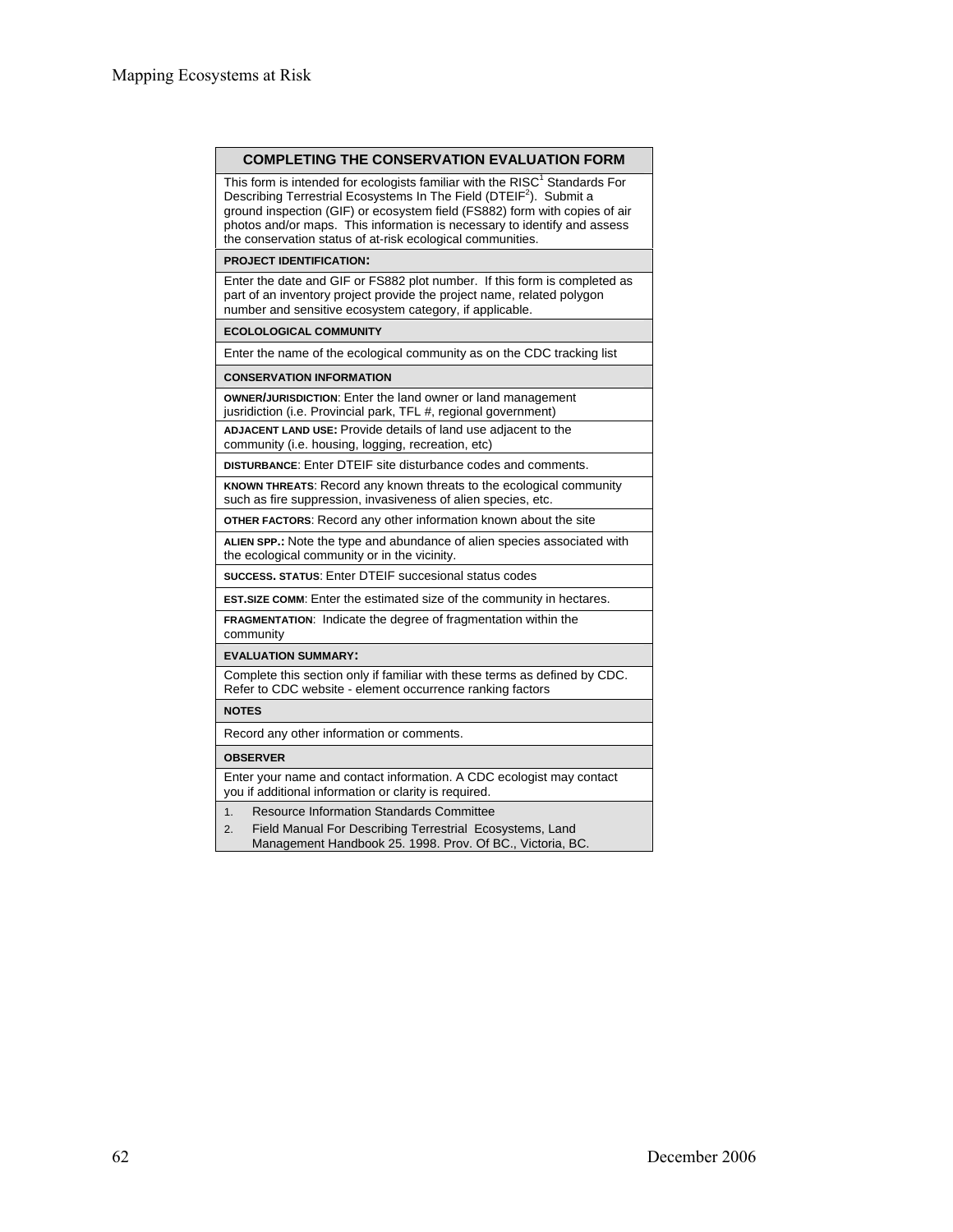## <span id="page-72-0"></span>**Appendix C: United States National Vegetation Classification System**

| Class <sup>27</sup>      | Subclass                                         |
|--------------------------|--------------------------------------------------|
| Forest                   |                                                  |
|                          | <b>Evergreen Forest</b>                          |
|                          | <b>Deciduous Forest</b>                          |
|                          | Mixed Evergreen-Deciduous Forest                 |
| Woodland                 |                                                  |
|                          | Evergreen Woodland                               |
|                          | Deciduous Woodland                               |
|                          | Mixed Evergreen-Deciduous Woodland               |
| Shrubland                |                                                  |
|                          | Evergreen Shrubland                              |
|                          | Deciduous Shrubland                              |
|                          | Mixed Evergreen-Deciduous Shrubland              |
| Dwarf-shrubland          |                                                  |
|                          | Evergreen Shrubland                              |
|                          | Deciduous Shrubland                              |
|                          | Mixed Evergreen-Deciduous Shrubland              |
| Herbaceous               |                                                  |
|                          | Perennial Graminoid Vegetation                   |
|                          | Perennial Forb Vegetation                        |
|                          | Hydromorphic Rooted Vegetation                   |
|                          | Annual Graminoid or Forb Vegetation              |
| Nonvascular              |                                                  |
|                          | <b>Bryophyte Vegetation</b>                      |
|                          | Lichen Vegetation                                |
|                          | Alga Vegetation                                  |
| <b>Sparse Vegetation</b> |                                                  |
|                          | <b>Consolidated Rock Sparse Vegetation</b>       |
|                          | Boulder, Gravel, Cobble, or Talus Sparse         |
|                          | Vegetation                                       |
|                          | <b>Unconsolidated Material Sparse Vegetation</b> |

l

ř.

<sup>&</sup>lt;sup>27</sup> Grossman et al. 1994, Vegetation Classification Panel, The Ecological Society of America. 2004.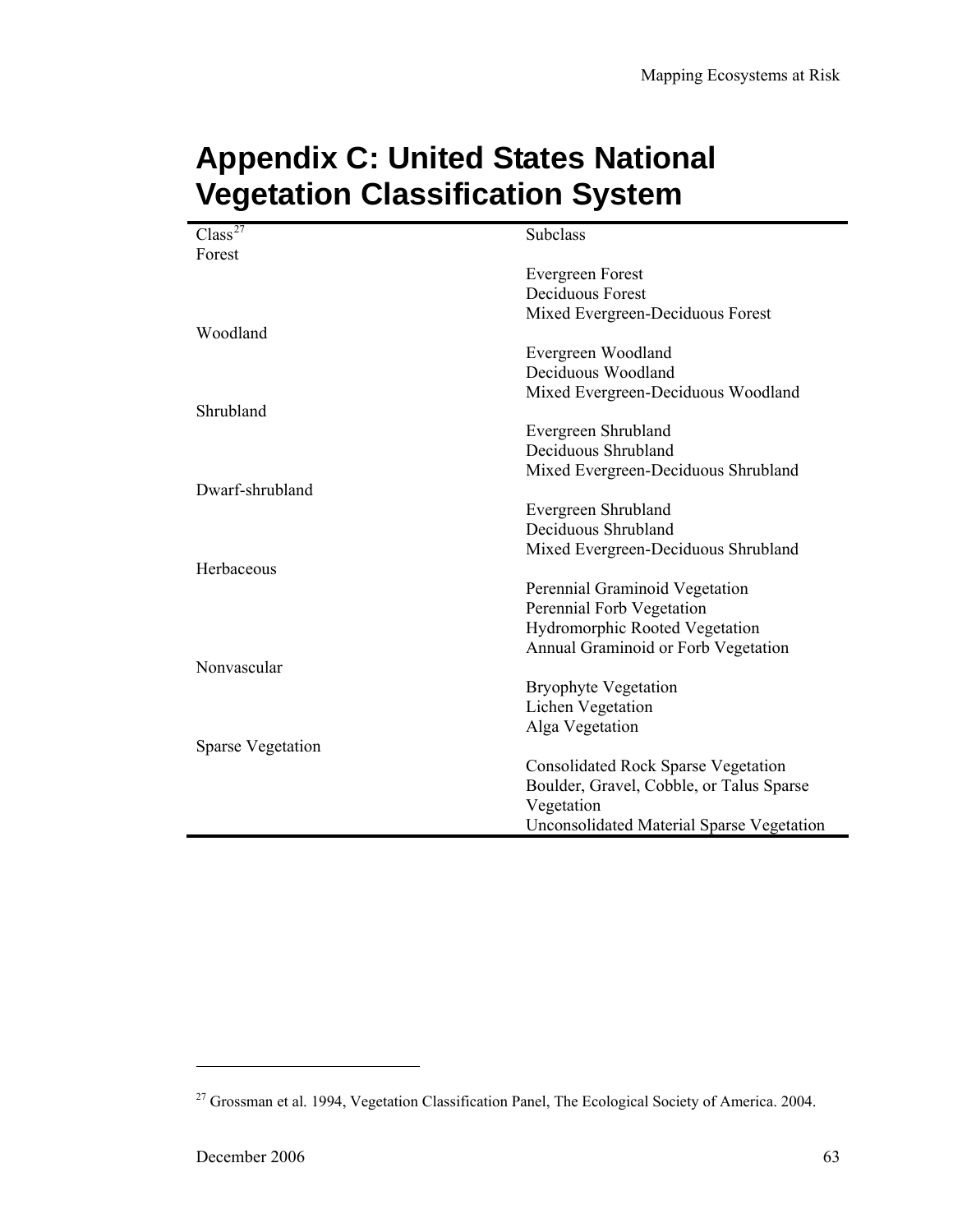**Appendix D: SEI Map Codes, Map Units and Descriptions**<br>Below is a table of approved Sensitive and Other Important Ecosystems map codes and descriptions. Units that are no longer mapped (historical<br>use) are shown in *ital* 

| Class Code | Code<br><b>Subclass</b> | Ecosystem<br>cosystem<br>(NS)<br>Other<br><b>S</b><br>Sensiitive<br>mportant<br>$\overline{O}$<br>(SE<br>Sensitiv | Class:subclass name               | <b>Description</b>                                                                                 | Project               | Coastal / Interior<br>Either |
|------------|-------------------------|-------------------------------------------------------------------------------------------------------------------|-----------------------------------|----------------------------------------------------------------------------------------------------|-----------------------|------------------------------|
| AP         | hb                      | SE                                                                                                                | Alpine:herbaceous                 | Alpine ecosystems dominated by forbs or graminoid vegetation.                                      | South Okanagan        | Either                       |
| AP         | kr                      | <b>SE</b>                                                                                                         | Alpine: krummholz                 | Alpine ecosystems dominated by krummholz trees.                                                    | n/a                   | Either                       |
| AP         | pf                      | <b>SE</b>                                                                                                         | Alpine:parkland forest            | Ecosystems at the transition between alpine and subalpine where trees<br>occur in distinct clumps. | South Okanagan        | Either                       |
| AP         | sh                      | <b>SE</b>                                                                                                         | Alpine:shrub                      | Alpine ecosystems dominated by dwarf shrubs.                                                       | South Okanagan        | Either                       |
| AS         |                         | <b>SE</b>                                                                                                         | Antelope-brush Steppe             | Shrub ecosystems dominated by antelope-brush                                                       | South Okanagan        | Interior                     |
| AS         | as                      | <b>SE</b>                                                                                                         | Antelope-brush Steppe             | Shrub ecosystems dominated by antelope-brush in fair to good<br>condition.                         | South Okanagan        | Interior                     |
| AS         | ds                      | <b>SE</b>                                                                                                         | Antelope-brush Steppe: disturbed  | Shrub ecosystems dominated by antelope-brush in poor condition                                     | South Okanagan        | Interior                     |
| <b>BW</b>  |                         | <b>SE</b>                                                                                                         | <b>Broadleaf Woodland</b>         | Ecosystems dominated by deciduous species at climax                                                | Central Okanagan      | Interior                     |
| <b>BW</b>  | ac                      | <b>SE</b>                                                                                                         | Broadleaf Woodland: aspen copse   | Permanent aspen ecosystems in moist depressions in grasslands                                      | Central Okanagan      | Interior                     |
| <b>BW</b>  | as                      | <b>SE</b>                                                                                                         | Broadleaf Woodland: aspen seepage | Permanent aspen ecosystems on seepage slopes, usually in forested<br>areas                         | Central Okanagan      | Interior                     |
| CВ         |                         | <b>SE</b>                                                                                                         | <b>Coastal Bluff</b>              | Vegetated rocky islets and shorelines. Historical use only, now mapped<br>as HB:cs or HB:vs.       | Vancouver Island      | Coastal                      |
| CВ         | cl                      | <b>SE</b>                                                                                                         | Coastal Bluff:cliff               | Vegetated coastal cliffs and bluffs. Historical use only, now mapped as<br>CL:cc                   | Vancouver Island      | Coastal                      |
| <b>CL</b>  |                         | <b>SE</b>                                                                                                         | Cliff                             | Steep slopes, often with exposed bedrock.                                                          | <b>Sunshine Coast</b> | Coastal                      |
| <b>CL</b>  | CC                      | <b>SE</b>                                                                                                         | Cliff:coastal                     | coastal cliffs                                                                                     | <b>Sunshine Coast</b> | Coastal                      |
| <b>CL</b>  | ic                      | <b>SE</b>                                                                                                         | Cliff:inland                      | inland cliffs                                                                                      | <b>Sunshine Coast</b> | Coastal                      |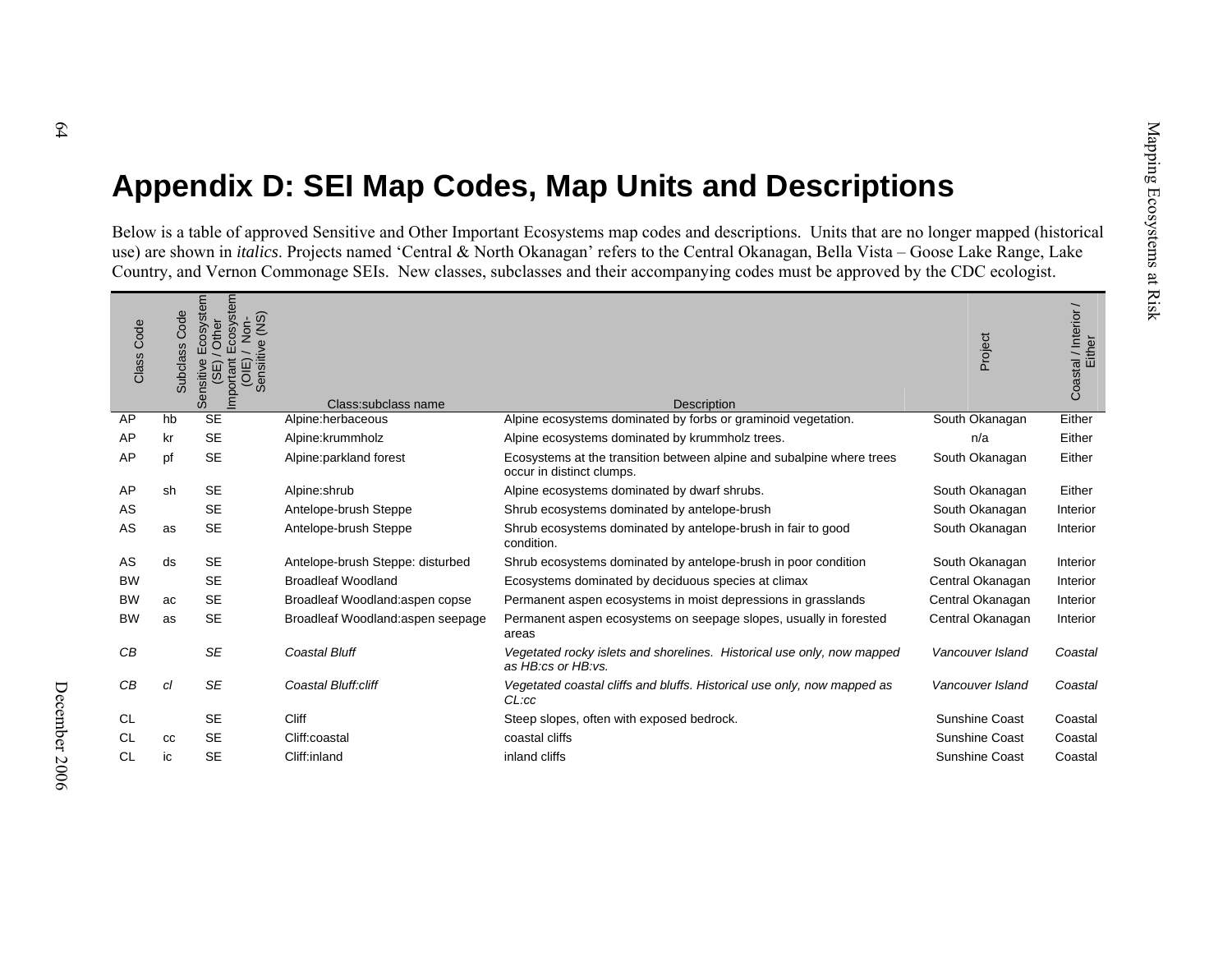| Class Code | Subclass Code | Ecosystem<br>Ecosystem<br>ensiitive (NS)<br>/ Non-<br>'Other<br>mportant<br>Sensitive<br>(0 E)<br>(SE)<br>Ō | Class:subclass name                              | Description                                                                                                                                                               | Project                                                | Coastal / Interior /<br>Either |
|------------|---------------|-------------------------------------------------------------------------------------------------------------|--------------------------------------------------|---------------------------------------------------------------------------------------------------------------------------------------------------------------------------|--------------------------------------------------------|--------------------------------|
| DG         |               | O/E                                                                                                         | <b>Disturbed Grasslands</b>                      | Grasslands with 20-60% noxious weeds or invasive alien plants. This<br>unit was used only in the Central and North Okanagan. Historical use<br>only, now mapped as Gr:dg. | Central Okanagan                                       | <b>Interior</b>                |
| <b>FS</b>  |               | <b>OIE</b>                                                                                                  | Seasonally Flooded Agricultural<br><b>Fields</b> | Annually flooded cultivated fields or hay fields                                                                                                                          | Sunshine Coast/<br>Vancouver Island/<br>South Okanagan | Either                         |
| <b>FW</b>  |               | <b>SE</b>                                                                                                   | Freshwater                                       | Freshwater ecosystems include bodies of water such as lakes and<br>ponds that usually lack floating vegetation                                                            | <b>Islands Trust</b>                                   | Either                         |
| <b>FW</b>  | la            | <b>SE</b>                                                                                                   | Freshwater: lake                                 | Naturally occurring, static body of open water greater than 2 m deep and<br>generally greater than 50 ha, with little to no floating vegetation.                          | <b>Islands Trust</b>                                   | Either                         |
| FW         | Pd            | <b>SE</b>                                                                                                   | Freshwater: pond                                 | Small body of open water, greater than 2 m deep and generally less<br>than 50 ha, with little to no floating vegetation.                                                  | <b>Islands Trust</b>                                   | Either                         |
| GR         |               | <b>SE</b>                                                                                                   | Grasslands                                       | Ecosystems dominated by bunchgrasses and shrubland ecosystems<br>that occur in a grassland matrix                                                                         | Central & North<br>Okanagan / South<br>Okanagan        | Interior                       |
| GR         | dg            | <b>SE</b>                                                                                                   | Grasslands:disturbed                             | Greater than 60% of plant cover is comprised of invasive alien species;<br>overrides all other grassland subclasses where it occurs.                                      | South Okanagan                                         | Interior                       |
| GR         | ge            | <b>SE</b>                                                                                                   | Grasslands: gentle slope                         | Mixed grass/forb grassland ecosystems on slopes <25%. Optional<br>subclass for use where it helps meet project objectives.                                                | South Okanagan                                         | Interior                       |
| <b>GR</b>  | gr            | <b>SE</b>                                                                                                   | Grasslands:grasslands                            | Ecosystems dominated by bunchgrasses; less than 10% tree cover                                                                                                            | Central & North<br>Okanagan/ South<br>Okanagan         | Interior                       |
| <b>GR</b>  | sh            | <b>SE</b>                                                                                                   | Grasslands: shrublands                           | Moist ecosystems dominated by shrubs (usually rose and snowberry);<br>occur in a grassland matrix                                                                         | Central & North<br>Okanagan                            | Interior                       |
| GR         | SS            | <b>SE</b>                                                                                                   | Grasslands: steep slope, shallow<br>soils        | Mixed grass/forb grassland ecosystems on slopes >25%; shallow soils.<br>Optional subclass for use where it helps meet project objectives.                                 | South Okanagan                                         | Interior                       |
| <b>GR</b>  | st            | <b>SE</b>                                                                                                   | Grasslands: steep slope, deep soils              | Mixed grass/forb grassland ecosystems on slopes >25%; deep soils.<br>Optional subclass for use where it helps meet project objectives.                                    | South Okanagan                                         | Interior                       |
| HB         |               | <b>SE</b>                                                                                                   | Herbaceous                                       | Non-forested ecosystems with less than 10% tree cover. Most have<br>shallow soils and bedrock outcrops.                                                                   | Sunshine Coast                                         | Coastal                        |
| <b>HB</b>  | <b>CS</b>     | <b>SE</b>                                                                                                   | Herbaceous:coastal                               | Influenced by proximity to the ocean: > 20% vegetation cover of<br>grasses, herbs, mosses and lichens.                                                                    | <b>Sunshine Coast</b>                                  | Coastal                        |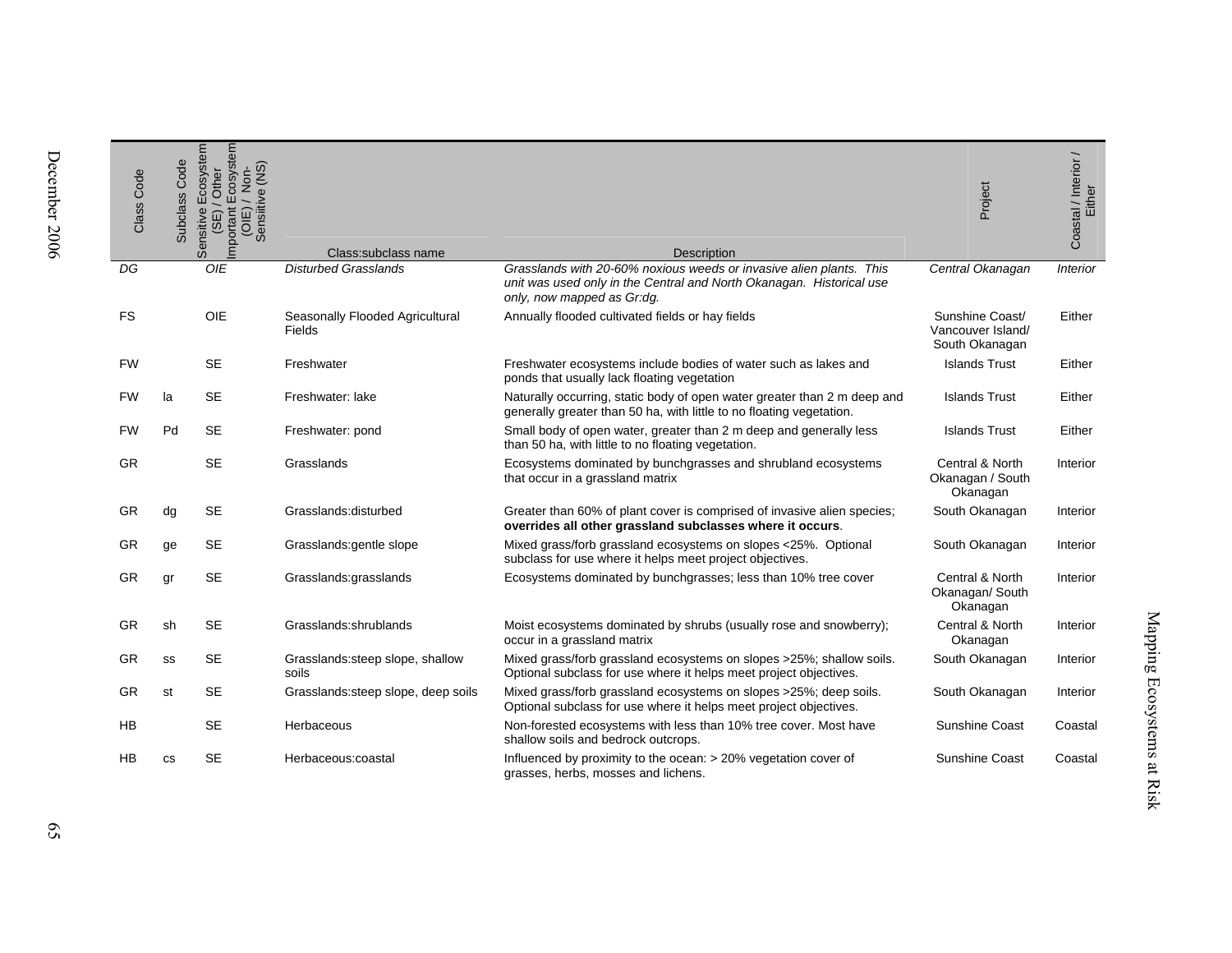| Class Code | Subclass Code  | Ecosystem<br>Ecosyst<br>Sensiitive (NS<br><b>Other</b><br>$\bar{5}$<br>Sensitive<br>冚<br>$\overline{35}$<br>ᄛ | Class:subclass name                  | <b>Description</b>                                                                                                                                                                                                              | Project                                                           | Coastal / Interior /<br>Either |
|------------|----------------|---------------------------------------------------------------------------------------------------------------|--------------------------------------|---------------------------------------------------------------------------------------------------------------------------------------------------------------------------------------------------------------------------------|-------------------------------------------------------------------|--------------------------------|
| HB         | du             | <b>SE</b>                                                                                                     | Herbaceous: dune                     | Ridge, hill or beach area created by windblown sand; variable vegetation<br>cover                                                                                                                                               | Sunshine Coast                                                    | Coastal                        |
| <b>HB</b>  | hb             | <b>SE</b>                                                                                                     | Herbaceous:herbaceous                | Inland sites dominated by herbaceous vegetation; shrubs account for<br>less than 20% of the vegetation: >10% tree cover, generally shallow<br>soils.                                                                            | Sunshine Coast                                                    | Coastal                        |
| ΗB         | sh             | <b>SE</b>                                                                                                     | Herbaceous:shrub                     | Shrubs account for more than 20% of the vegetation, with grasses and<br>herbs.                                                                                                                                                  | Sunshine Coast                                                    | Coastal                        |
| HB         | sp             | <b>SE</b>                                                                                                     | Herbaceous:spit                      | Sand and gravel deposits with low to moderate cover of salt-tolerant<br>grasses and herbs                                                                                                                                       | Sunshine Coast                                                    | Coastal                        |
| HB         | vs             | <b>SE</b>                                                                                                     | Herbaceous: vegetated shoreline      | Low-lying rocky shorelines with less than 20% vegetation                                                                                                                                                                        | Sunshine Coast                                                    | Coastal                        |
| HΤ         |                | <b>SE</b>                                                                                                     | <b>Terrestrial Herbaceous</b>        | Sites with continuous herbaceous dominated vegetation cover.<br>Historical unit, now mapped as HB:hb.                                                                                                                           | Vancouver Island                                                  | Coastal                        |
| НT         | ro             | <b>SE</b>                                                                                                     | Terrestrial Herbaceous: rock outcrop | Sites with rock outcrops. Historical unit, now mapped as Sv:ro                                                                                                                                                                  | Vancouver Island                                                  | Coastal                        |
| HΤ         | sh             | <b>SE</b>                                                                                                     | Terrestrial Herbaceous: shrub        | Sites with more than 20% shrub cover. Historical unit, now mapped as<br>HB:sh                                                                                                                                                   | Vancouver Island                                                  | Coastal                        |
| ΙT         |                | <b>SE</b>                                                                                                     | Intertidal                           | Mudflats, beaches and rocky shorelines that link the marine and<br>terrestrial environments                                                                                                                                     | <b>Islands Trust</b>                                              | Coastal                        |
| МF         |                | <b>OIE</b>                                                                                                    | <b>Mature Forest</b>                 | Large patches of conifer-dominated forest where stand structure<br>includes vertical heterogeneity and the average tree age is generally 80<br>years or more (Sunshine Coast). Forests dominated by mature trees<br>(Okanagan). | Sunshine Coast/<br>Central & North<br>Okanagan/ South<br>Okanagan | Either                         |
| MF         | bd             | <b>OIE</b>                                                                                                    | Mature Forest:broadleaf              | Dominated by broadleaf trees (>75%)                                                                                                                                                                                             | Central & North<br>Okanagan / South<br>Okanagan                   | Interior                       |
| MF         | CO             | <b>OIE</b>                                                                                                    | Mature Forest: coniferous            | Dominated by coniferous trees (>75%)                                                                                                                                                                                            | Central & North<br>Okanagan                                       | Interior                       |
| МF         | m <sub>x</sub> | <b>OIE</b>                                                                                                    | Mature Forest: mixed                 | Dominated by a mixture of coniferous and broadleaf trees (<75%)<br>coniferous and > 25% broadleaf)                                                                                                                              | Central & North<br>Okanagan                                       | Interior                       |
| <b>NS</b>  |                | <b>NS</b>                                                                                                     | Non-Sensitive                        | Used when displaying non-sensitive ecosystems themed from<br><b>TEM/PEM</b>                                                                                                                                                     |                                                                   |                                |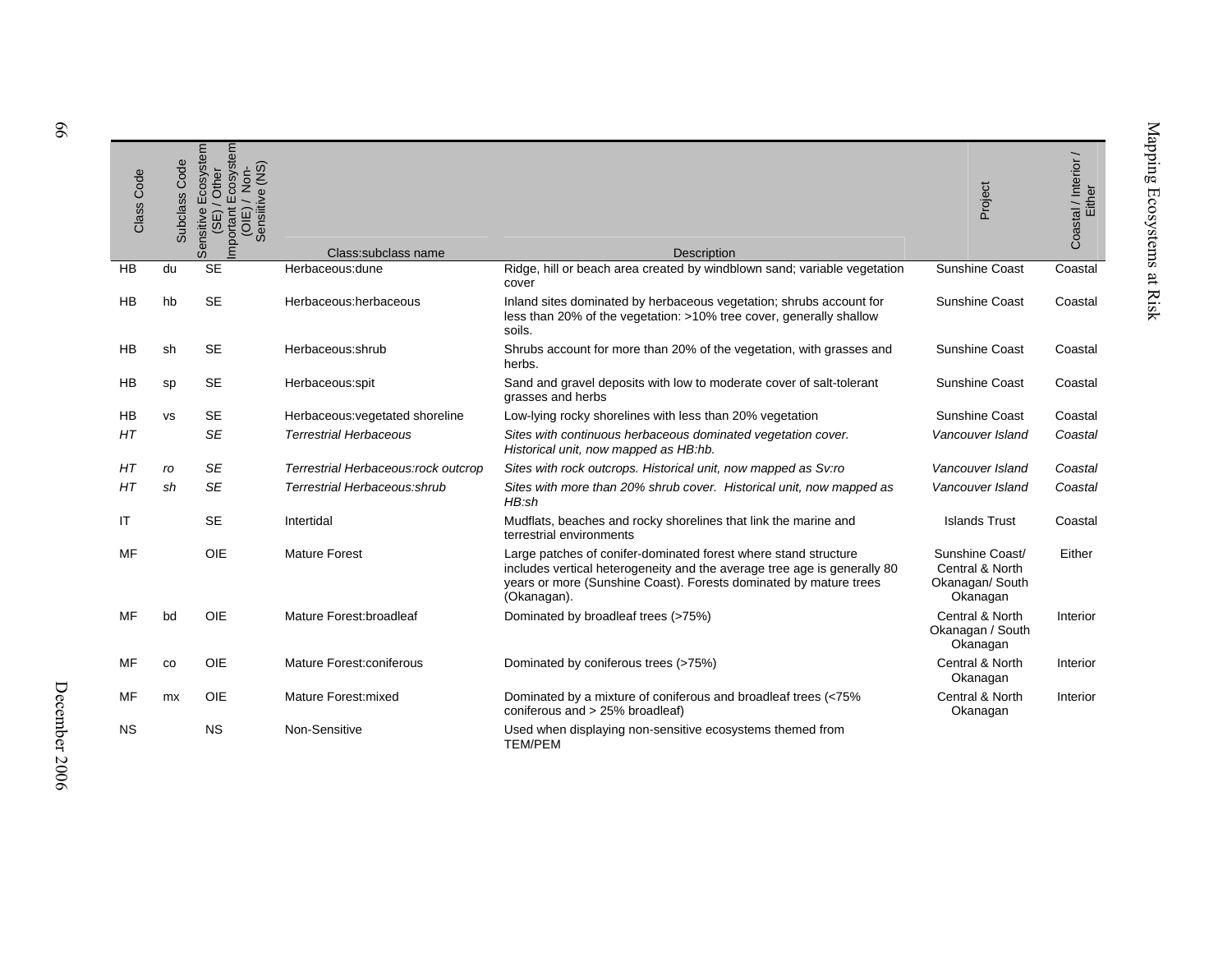| Class Code     | Subclass Code  | Ecosystem<br>Ecosystem<br>Sensiitive (NS)<br>Non-<br>Other<br>Sensitive<br>nportant<br>OIE)<br>ias | Class:subclass name                                | Description                                                                                                                                                                                                                          | Project                                                                                | Coastal / Interior /<br>Either |
|----------------|----------------|----------------------------------------------------------------------------------------------------|----------------------------------------------------|--------------------------------------------------------------------------------------------------------------------------------------------------------------------------------------------------------------------------------------|----------------------------------------------------------------------------------------|--------------------------------|
| OF             |                | SE                                                                                                 | Old forest                                         | Patches of conifer-dominated forest with complex vertical structure,<br>where the average tree age is generally 250 years or more (Sunshine<br>Coast). Historically defined as forests older than 100 years for<br>Vancouver Island. | Sunshine Coast/<br>Vancouver Island                                                    | Coastal                        |
| OF             | bd             | <b>SE</b>                                                                                          | Old forest: broadleaf                              | Forests dominated by large old broadleaf trees.                                                                                                                                                                                      | n/a                                                                                    | Either                         |
| OF             | CO             | <b>SE</b>                                                                                          | Old forest: coniferous                             | Forests dominated by large old coniferous trees (Central Okanagan);<br>coniferous forests that appear to be older than 140 years (South<br>Okanagan). Conifer-dominated (>75%) forests generally >250 years<br>(Sunshine Coast)      | Central & North<br>Okanagan/ South<br>Okanagan/ Sunshine<br>COast/Vancouver<br>Island  | Either                         |
| OF             | m <sub>x</sub> | <b>SE</b>                                                                                          | Old forest: mixed                                  | Forests dominated with a mixture of coniferous and broadleaf trees<br>(<75% coniferous and > 25% broadleaf).                                                                                                                         | Central & North<br>Okanagan/<br>Vancouver Island                                       | Either                         |
| R <sub>1</sub> |                | <b>SE</b>                                                                                          | Riparian                                           | Ecosystems associated with and influenced by water. Includes areas<br>along creeks, streams, gullies, canyons and larger floodplains. Includes<br>fringes along ponds, lakeshores, and some sites with significant<br>seepage.       | Sunshine Coast/<br>Central & North<br>Okanagan/ South<br>Okanagan/<br>Vancouver Island | Either                         |
| R <sub>1</sub> | ff             | <b>SE</b>                                                                                          | Riparian:fringe                                    | Fringe ecosystems associated with streams, pond or lake shorelines or<br>sites with significant seepage but no floodplain.                                                                                                           | Sunshine Coast/<br>Central & North<br>Okanagan/ South<br>Okanagan                      | Either                         |
| R <sub>l</sub> | fh             | <b>SE</b>                                                                                          | Riparian:high bench                                | High bench floodplain terraces (only periodically and briefly inundated by<br>high waters but lengthy subsurface flow in the rooting zone.                                                                                           | Sunshine Coast                                                                         | Coastal                        |
| R <sub>l</sub> | fl             | <b>SE</b>                                                                                          | Riparian: low bench                                | Low bench floodplain terraces (flooded at least every other year)                                                                                                                                                                    | <b>Sunshine Coast</b>                                                                  | Coastal                        |
| R <sub>l</sub> | fm             | <b>SE</b>                                                                                          | Riparian: medium bench                             | Medium bench floodplain terraces (flooded every 1-5 years for short<br>periods).                                                                                                                                                     | Sunshine Coast                                                                         | Coastal                        |
| <b>RI</b>      | fp             | <b>SE</b>                                                                                          | Riparian: bench or<br>Riparian:forested floodplain | Benches along creeks and rivers (high, medium, or low benches in the<br>Central Okanagan); forested floodplain (South Okanagan)                                                                                                      | Central & North<br>Okanagan/ South<br>Okanagan                                         | Interior                       |
| RI             | g              | SE                                                                                                 | Riparain: gully                                    | Gullies. Historical unit, now mapped as RIgu                                                                                                                                                                                         | Vancovuer Island                                                                       | Coastal                        |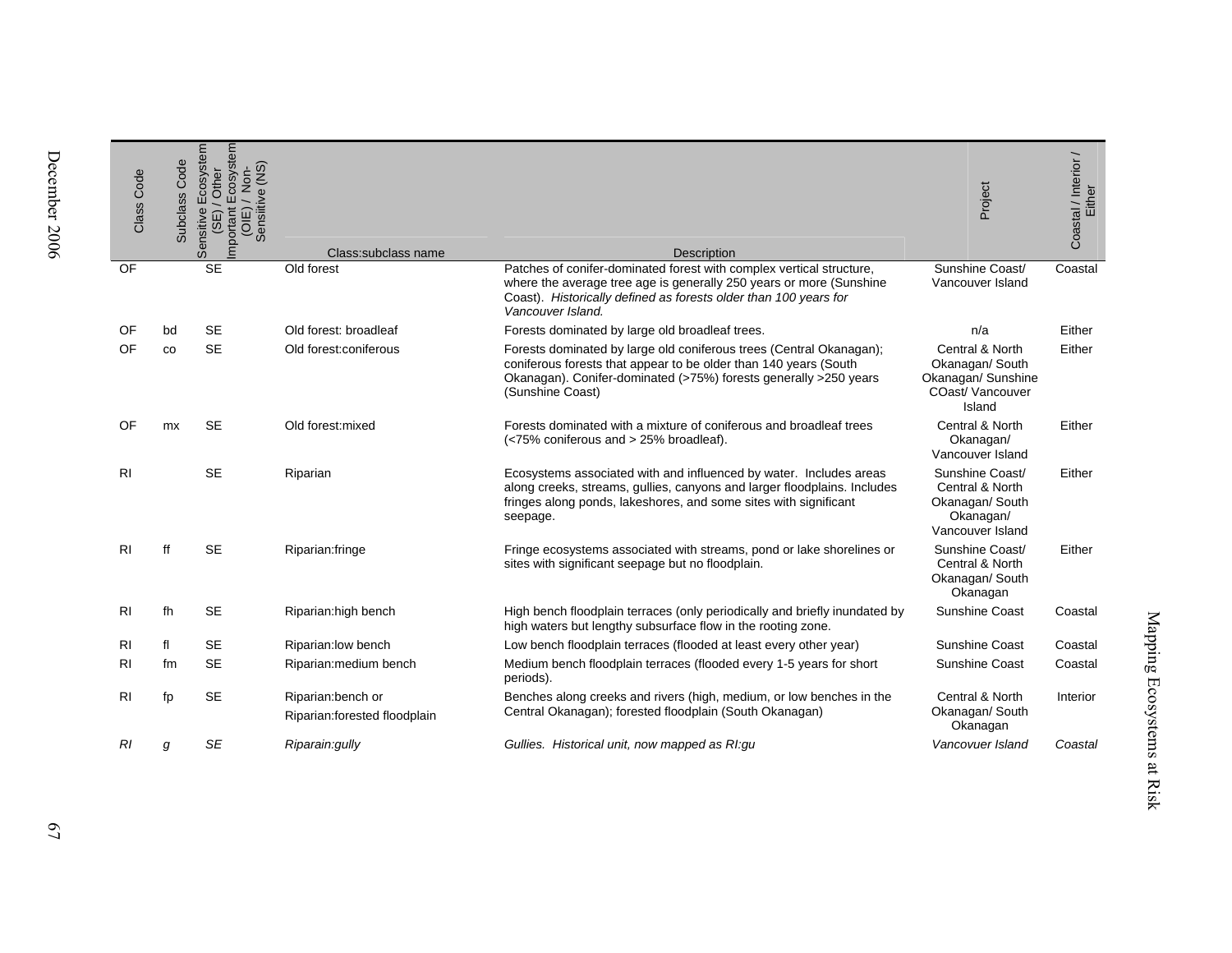| Class Code     | Subclass Code | Ecosystem<br>Sensiitive (NS)<br>/ Other<br>Sensitive<br>(3S) | Class:subclass name                              | Description                                                                                                                                                              | Project                                                             | Coastal / Interior /<br>Either |
|----------------|---------------|--------------------------------------------------------------|--------------------------------------------------|--------------------------------------------------------------------------------------------------------------------------------------------------------------------------|---------------------------------------------------------------------|--------------------------------|
| R <sub>l</sub> | gu            | <b>SE</b>                                                    | Riparian:gully                                   | Watercourse is in a steep V-shaped gully (Sunshine Coast); gullies with<br>intermittent or permanent creeks (Central Okanagan/ South Okanagan)                           | Sunshine Coast/<br>Central & North<br>Okanagan/ South<br>Okanagan   | Either                         |
| R <sub>l</sub> | ri            | <b>SE</b>                                                    | Riparian: river                                  | Large river watercourses including gravel bars                                                                                                                           | Central & North<br>Okanagan/ South<br>Okanagan                      | Either                         |
| <b>RI</b>      | sh            | <b>SE</b>                                                    | Riparian:shrub floodplain                        | Shrub dominated floodplain or lakeshore.                                                                                                                                 | South Okanagan                                                      | Interior                       |
| SG             | CO            | OIE                                                          | <b>Older Second Growth Forest:</b><br>coniferous | Conifer forests 60-100 years old with <15% deciduous. Historical unit,<br>now mapped as MF:co.                                                                           | Vancovuer Island                                                    | Coastal                        |
| SG             | mx            | OIE                                                          | Older Second Growth Forest: mixed                | Older forests 60-100 years old with >15% deciduous. Historical unit,<br>now mapped as MF:mx.                                                                             | Vancovuer Island                                                    | Coastal                        |
| SS             |               |                                                              | Sagebrush steppe                                 | Optional class where sagebrush dominated ecosystems are separated<br>from grasslands                                                                                     | South Okanagan                                                      | Interior                       |
| SS             | ds            | <b>SE</b>                                                    | Sagebrush steppe: disturbed                      | Shrub steppe ecosystems where greater than 60% of plant cover is<br>comprised of invasive alien species; overrides all other shrub steppe<br>subclasses where it occurs. | South Okanagan                                                      | Interior                       |
| SS             | SS            | SE                                                           | Sagbrush steppe:sagebrush steppe                 | Typical sagebrush steppe ecosystems. Optional subclass for use where<br>it helps meet project objectives.                                                                | South Okanagan                                                      | Interior                       |
| SS             | SS            | <b>SE</b>                                                    | Sagebrush steppe                                 | Shrub steppe ecosystems on slopes <25% in fair to good condition.<br>Variable soil depth.                                                                                | South Okanagan                                                      | Interior                       |
| SS             | st            | <b>SE</b>                                                    | Grasslands: steep slope, deep soils              | Shrub steppe ecosystems on slopes >25%; deep soils. Optional<br>subclass for use where it helps meet project objectives.                                                 | South Okanagan                                                      | Interior                       |
| S٧             |               | <b>SE</b>                                                    | <b>Sparsely Vegetated</b>                        | Areas with 5-10% cover of vascular vegetation                                                                                                                            | Central & North<br>Okanagan/ South<br>Okanagan/<br>Vancouver Island | Interior                       |
| SV             | cl            | <b>SE</b>                                                    | Sparsely Vegetated:cliff                         | Steep rock slopes, often near vertical, with exposed bedrock; may have<br><5% vegetation cover                                                                           | Central & North<br>Okanagan/ South<br>Okanagan/<br>Vancouver Island | Interior                       |
| sv             | ar            | <b>SE</b>                                                    | Sparsely Vegetated: shallow soil                 | Sparse grassland vegetation on very shallow soils (<20cm deep)                                                                                                           | Naramata                                                            | Interior                       |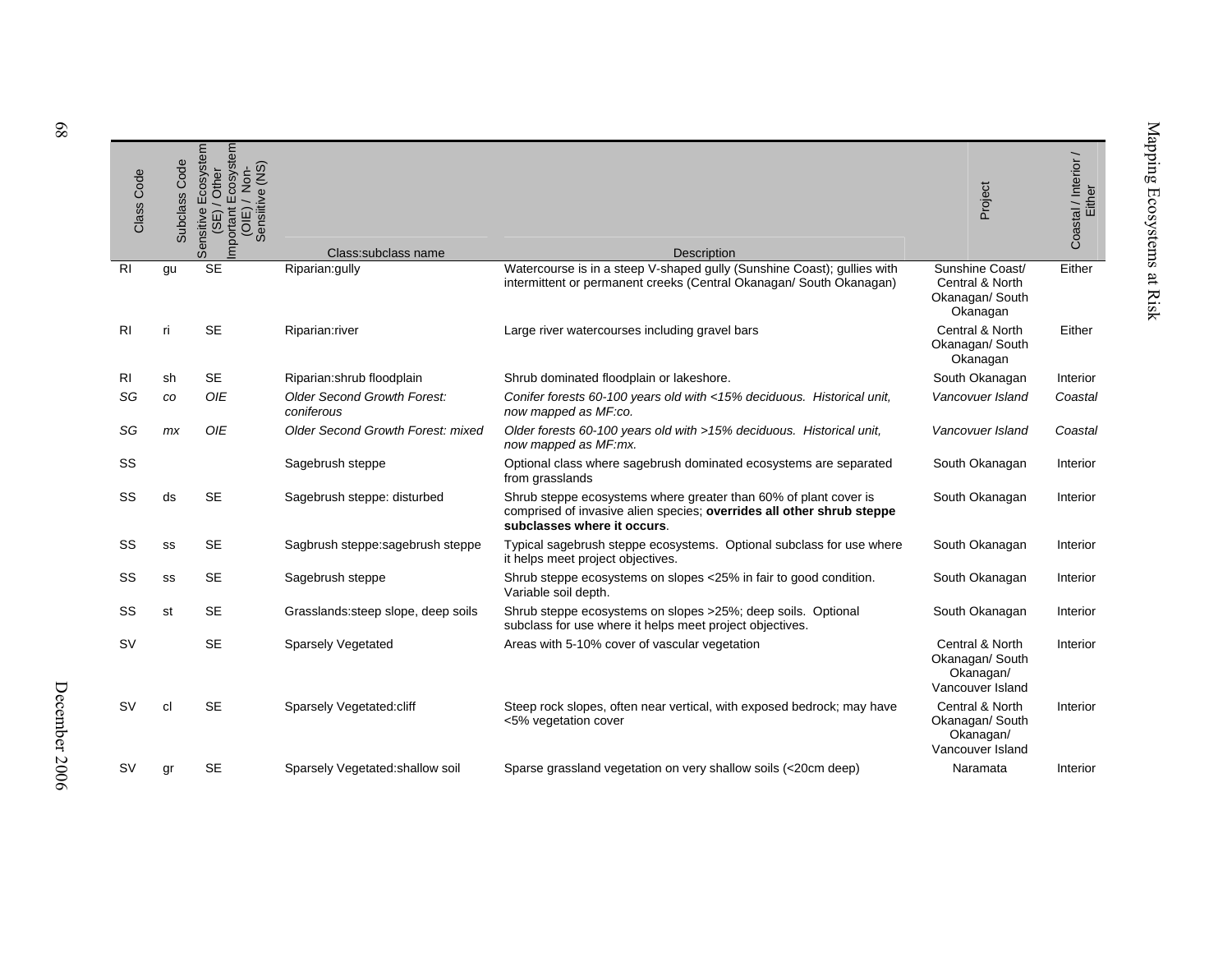| Class Code | Subclass Code | mportant Ecosystem<br>Ecosystem<br>Sensiitive (NS)<br><b>Other</b><br>/ Non<br>Sensitive<br>(O E)<br>(3E) | Class:subclass name                      | <b>Description</b>                                                                                                                                                                                                                                                                                            | Project                                                                                | Coastal / Interior /<br>Either |
|------------|---------------|-----------------------------------------------------------------------------------------------------------|------------------------------------------|---------------------------------------------------------------------------------------------------------------------------------------------------------------------------------------------------------------------------------------------------------------------------------------------------------------|----------------------------------------------------------------------------------------|--------------------------------|
| SV         | ro            | <b>SE</b>                                                                                                 | Sparsely Vegetated:rock outcrop          | Rock outcrops not dominated by shrubs (was HB:ro)                                                                                                                                                                                                                                                             | Central & North<br>Okanagan                                                            | Interior                       |
| sv         | sd            | SE                                                                                                        | Sparsely Vegetated:coastal sand<br>dunes | Sand dunes. Historical unit, now mapped as HB:du.                                                                                                                                                                                                                                                             | Vancouver Island                                                                       | Coastal                        |
| <b>SV</b>  | sh            | <b>SE</b>                                                                                                 | Sparsely Vegetated:shrub                 | Shrub dominated rock outcrop areas                                                                                                                                                                                                                                                                            | Central & North<br>Okanagan/ South<br>Okanagan                                         | Interior                       |
| sv         | sp            | <b>SE</b>                                                                                                 | Sparsely Vegetated: sand spits           | Coastal gravels and sand spits. Historical unit, now mapped as HB:sp.                                                                                                                                                                                                                                         | Vancouver Island                                                                       | Coastal                        |
| SV         | ta            | <b>SE</b>                                                                                                 | Sparsely Vegetated:talus                 | Areas dominated by rubbly blocks of rock (talus)                                                                                                                                                                                                                                                              | Central & North<br>Okanagan/ South<br>Okanagan                                         | Interior                       |
| <b>WD</b>  |               | <b>SE</b>                                                                                                 | Woodland                                 | Dry, open stands generally with between 10 and 25% tree cover<br>(Sunshine Coast). Open stands of Douglas-fir or ponderosa pine, often<br>on shallow soils, 10-20% canopy cover in unaltered state (Central &<br>North Okanagan). Historically defined as less than 50% canopy cover<br>for Vancouver Island. | Sunshine Coast/<br>Central & North<br>Okanagan/ South<br>Okanagan/<br>Vancouver Island | Either                         |
| WD         | bd            | SE                                                                                                        | Woodland:broadleaf                       | Broadleaft (Garry oak and trembling aspen) dominated woodland<br>stands. Historical unit, now mapped as BW                                                                                                                                                                                                    | Vancouver Island                                                                       | Coastal                        |
| WD         | CO            | <b>SE</b>                                                                                                 | Woodland:coniferous                      | Conifer dominated woodland stands including open stands on shallow<br>soils, steep warm aspects or high elevations where climate restricts tree<br>productivity.                                                                                                                                              | Sunshine Coast/<br>Central & North<br>Okanagan/ South<br>Okanagan                      | Either                         |
| <b>WD</b>  | mx            | <b>SE</b>                                                                                                 | Woodland:mixed                           | Mixed conifer and broadleaf stands. Greater than 25% coniferous and<br>>25% broadleaf trees.                                                                                                                                                                                                                  | Sunshine Coast                                                                         | Coastal                        |
| <b>WN</b>  |               | <b>SE</b>                                                                                                 | Wetland                                  | Areas characterized by daily, seasonal or year-round water at or above<br>the surface.                                                                                                                                                                                                                        | Sunshine Coast/<br>Central & North<br>Okanagan/ South<br>Okanagan/<br>Vancouver Island | Either                         |
| WN         | bq            | <b>SE</b>                                                                                                 | Wetland:bog                              | Bog. Nutrient-poor peat wetlands on organic (sphagnum) soils; water<br>source from precipitation.                                                                                                                                                                                                             | Sunshine Coast /<br>Vancouver Island                                                   | Either                         |
| <b>WN</b>  | fn            | <b>SE</b>                                                                                                 | Wetland:fen                              | Fen. Groundwater-fed peat (sedge) wetlands; primary water source is<br>groundwater or runoff.                                                                                                                                                                                                                 | Sunshine Coast/<br>South Okanagan/<br>Vancouver Island                                 | Either                         |

Mapping Ecosystems at Risk Mapping Ecosystems at Risk

December 2006 December 2006 69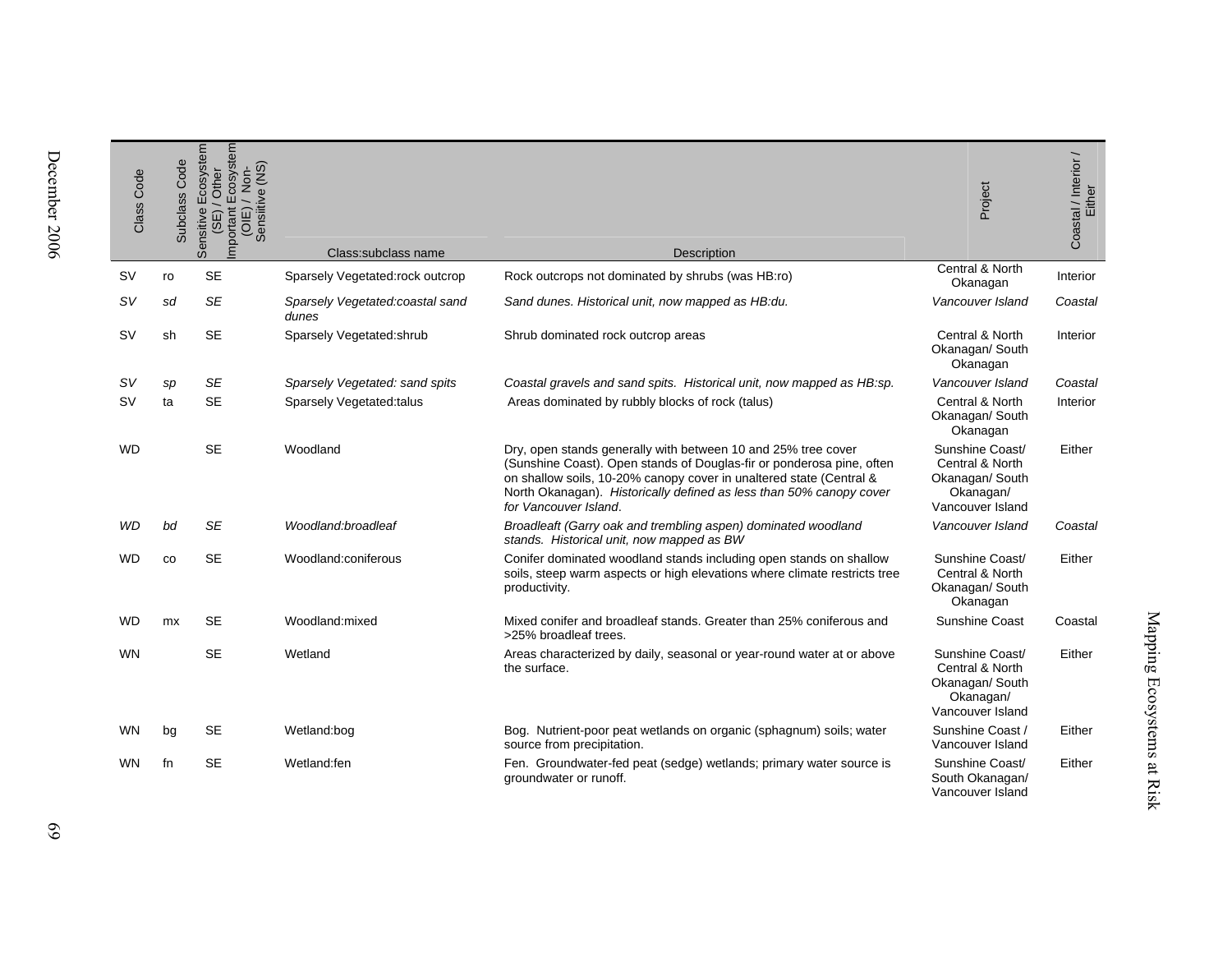| Class Code | Code<br><b>Subclass</b> | cosystem<br>cosystem<br>(NS)<br>Other<br>ensitive<br>Sensi<br>ΨŚ<br>orta<br>$\Omega$ | Class: subclass name  | <b>Description</b>                                                                                                                         | Project                                                                                | Coastal / Interior /<br>Either |
|------------|-------------------------|--------------------------------------------------------------------------------------|-----------------------|--------------------------------------------------------------------------------------------------------------------------------------------|----------------------------------------------------------------------------------------|--------------------------------|
| <b>WN</b>  | ms                      | <b>SE</b>                                                                            | Wetland:marsh         | Marsh. Graminoid or forb-dominated freshwater, estuarine or saline<br>nutrient-rich wetlands that are permanently or seasonally inundated. | Sunshine Coast/<br>Central & North<br>Okanagan/ South<br>Okanagan/<br>Vancouver Island | Either                         |
| <b>WN</b>  | SC                      | <b>SE</b>                                                                            | Wetland: shrub carr   | Shrub carr. Shrub-dominated ecosystems with moist soils on frost-<br>prone depressions.                                                    | n/a                                                                                    | Interior                       |
| WN         | sp                      | <b>SE</b>                                                                            | Wetland:swamp         | Swamp. Shrub or tree-dominated wetlands with temporary shallow<br>flooding and significant above or below ground water flow                | Sunshine Coast/<br>Central & North<br>Okanagan/ South<br>Okanagan/<br>Vancouver Island | Either                         |
| <b>WN</b>  | SW                      | <b>SE</b>                                                                            | Wetland:shallow water | Shallow water. Permanently flooded, less than 2m deep mid-summer<br>and less than 10% cover of emergent vegetation.                        | Sunshine Coast/<br>Central & North<br>Okanagan/ South<br>Okanagan/<br>Vancouver Island | Either                         |
| <b>WN</b>  | wm                      | <b>SE</b>                                                                            | Wetland: wet meadow   | Wet meadow. Briefly inundated, graminoid-dominated meadows.                                                                                | Sunshine Coast/<br>Central & North<br>Okanagan/ South<br>Okanagan/<br>Vancouver Island | Either                         |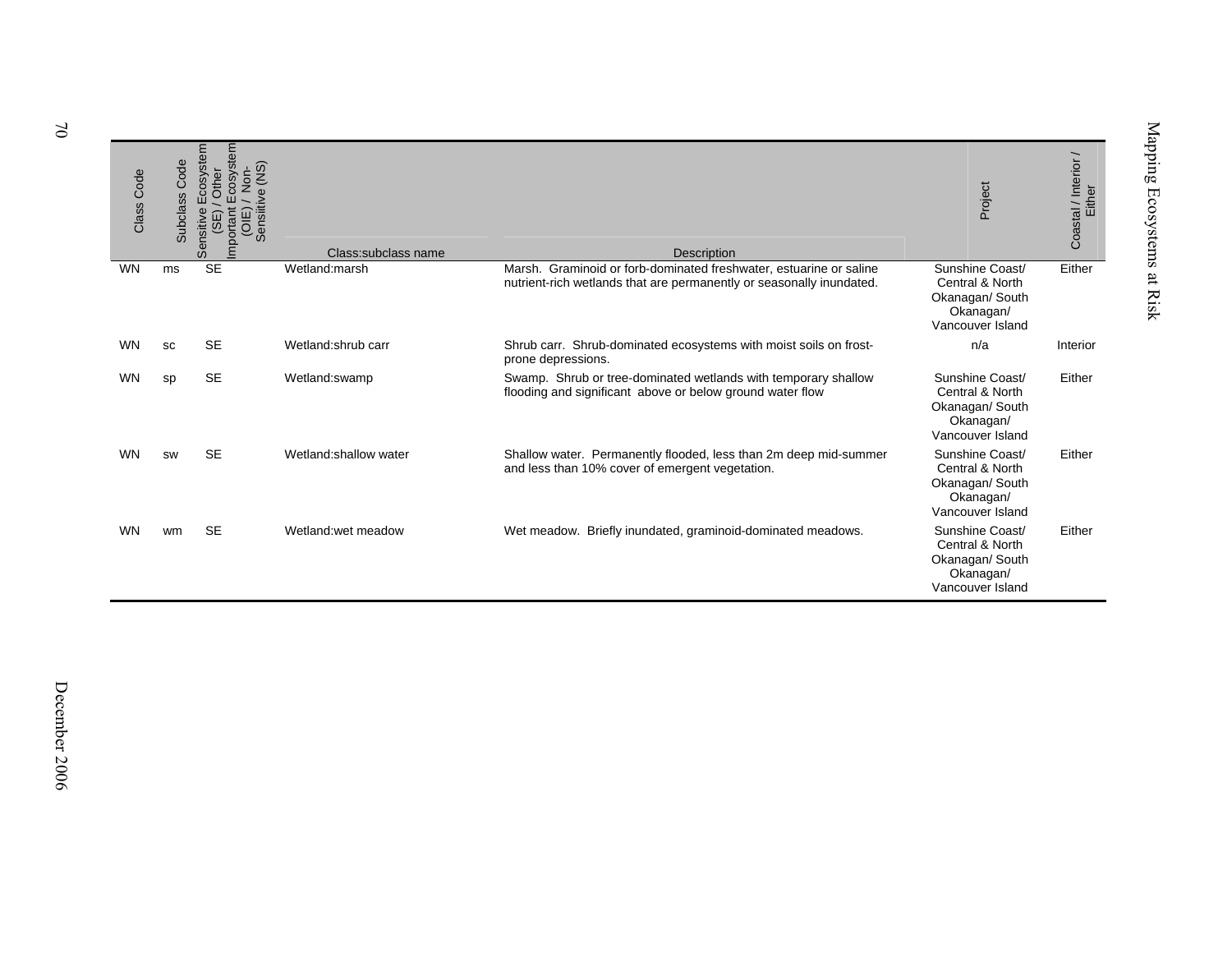$1 - 1 - 1 - 1$ 

## **Appendix E: Data Dictionary**

The data dictionary indicates the order, name, and type and length of fields to include in the SEI non-spatial databases. Include all fields in the order indicated regardless of whether they are populated with values.

 $\mathbf{I}$ 

| <b>FIELD NAME</b> | <b>DESCRIPTION</b>                                                                                                                                                                                                                                            | Form Name (Name in<br>English)             | <b>HISDET</b> | <b>TYPE</b>  | CASE   | Required |
|-------------------|---------------------------------------------------------------------------------------------------------------------------------------------------------------------------------------------------------------------------------------------------------------|--------------------------------------------|---------------|--------------|--------|----------|
| <b>BAPID</b>      | A unique identifier assigned by Resource<br>Information Branch, MSRM to each mapping<br>project, for tracking/management of all files in that<br>project.                                                                                                     | <b>Business Area Project ID</b>            | 5             | C            |        | Ÿ        |
| Proj_name         | The common name of the project - usually a well-<br>known local place or feature.                                                                                                                                                                             | Project name                               | 10<br>0       | C            | М      | Y        |
| Geog_loc          | The geographic location of the mapping project.<br>This is a gazetted name taken from published<br>map; for example, a town, lake, or watershed.                                                                                                              | Geographic location                        | 25<br>4       | C            | M      | Y        |
| Map_scale         | The source scale on which the ecosystem<br>polygons were captured. Ex. 20000 not 1:20000                                                                                                                                                                      | Map scale                                  | 8             | C            | м      | Y        |
| Compl_date        | The date on which the project was completed,<br>Format: yyyy-mm-dd                                                                                                                                                                                            | <b>Project Completion Date</b>             | 10            | D            |        | Y        |
| Surv_date         | Date(s) of field inventory(s)                                                                                                                                                                                                                                 | Date surveyed                              | 25<br>4       | C            | M      | Y        |
| ESIL              | The sampling intensity characterized according to<br>percentage of polygons that have been field<br>inspected or density of inspections by area.<br>Coding must follow Table 6-3 in the Standard for<br>Terrestrial Ecosystem Mapping in British<br>Columbia. | Ecosystem Survey<br><b>Intensity Level</b> | 1             | C            |        | Y        |
| Accuracy          | A number from 1-6 based level of accuracy<br>assessment used. See Protocol for quality<br>assurance and accuracy assessment of ecosystem<br>maps (Meidinger 2003).                                                                                            | <b>Accuracy Assessment</b>                 | $\mathbf{1}$  | $\mathsf{C}$ |        | Y        |
| Mapsh_nbr         | The mapsheet number that the ecosystem<br>mapping personnel worked on. Leading zero<br>required for mapsheets not starting with 1, left<br>justified with no decimal separator.                                                                               | Mapsheet number                            | 9             | C            | $\cup$ | Y        |
| Org_name          | The public or private-sector organization<br>responsible for the mapping project.                                                                                                                                                                             | Consultant/ Organization                   | 80            | $\mathsf{C}$ | м      | Y        |
| Proj_Sup          | The registered professional responsible for project<br>signoff.                                                                                                                                                                                               | <b>Project Supervisor</b>                  | 80            | C            | М      | Y        |
| Eco_map           | The person who originally captured the Sensitive<br>Ecosystem Mapping data or the person who<br>developed the ratings tables (logic) to theme SE<br>from other ecosystem data.                                                                                | Ecosystem mapping<br>personnel or modeller | 80            | C            | M      | Y        |

**Table 18 – Sensitive Ecosystems mapping project meta-data.**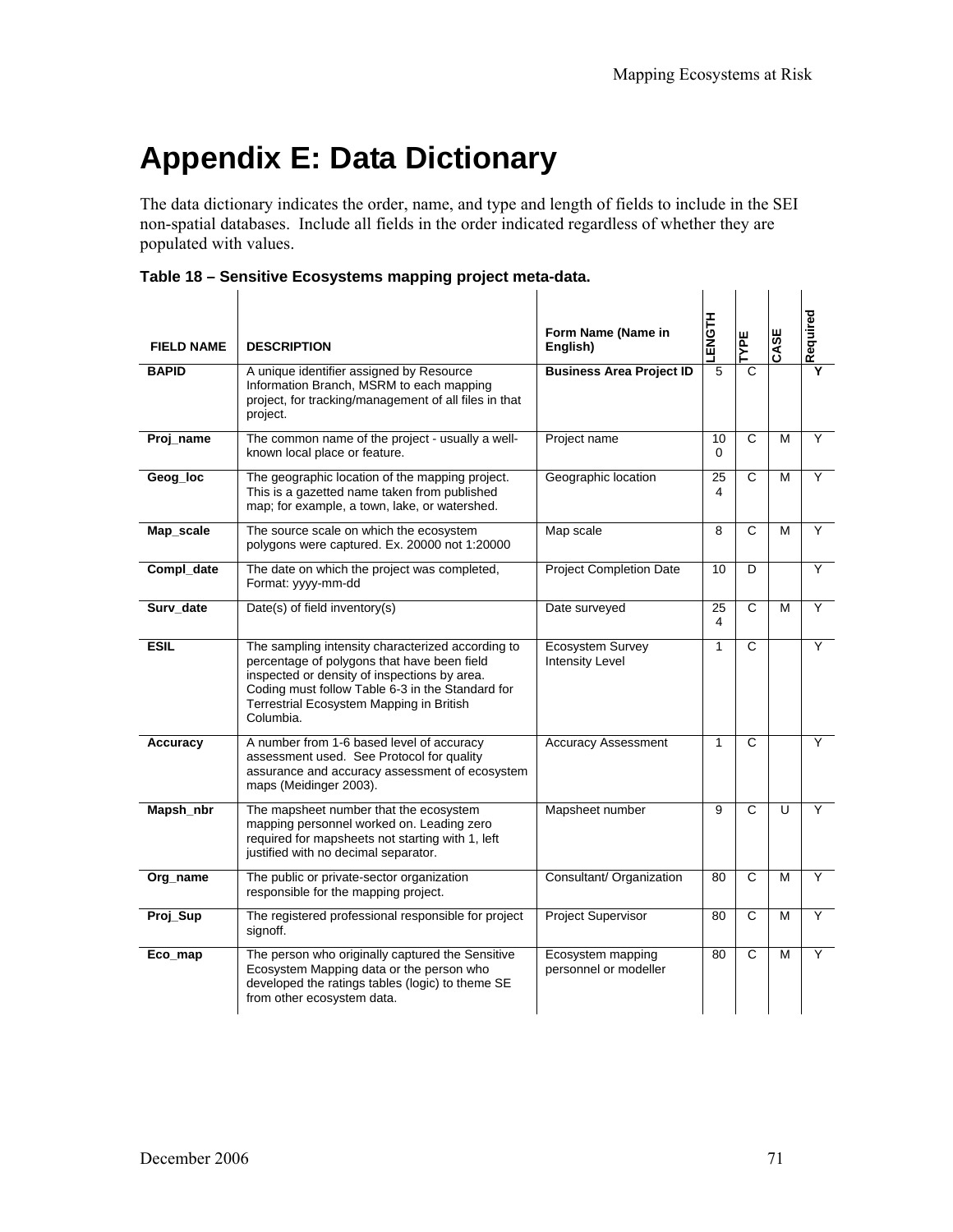|                   |                                                                                                                                                                                                                                                                                                                                                                                                                       | Form Name (Name in                       | <b>HISH</b>  |                |      | Required |
|-------------------|-----------------------------------------------------------------------------------------------------------------------------------------------------------------------------------------------------------------------------------------------------------------------------------------------------------------------------------------------------------------------------------------------------------------------|------------------------------------------|--------------|----------------|------|----------|
| <b>FIELD NAME</b> | <b>DESCRIPTION</b>                                                                                                                                                                                                                                                                                                                                                                                                    | English)                                 |              | <b>LAPE</b>    | CASE |          |
| Dig_cap           | The individual or organization responsible for<br>digital data capture. This is a required field if the<br>SE data is mapped traditionally from stereo<br>imagery.<br>If modelled from TEM or other mapping see the<br>project meta-data for that project to determine who<br>captured the spatial data.                                                                                                              | Digital data capture                     | 12<br>5      | $\overline{C}$ | M    | $N^*$    |
| GIS_Sup           | The public or private-sector individual responsible<br>for sign off on the spatial digital data. This is a<br>required field if the SE data is mapped traditionally<br>from stereo imagery.<br>If modelled from TEM or other mapping see the<br>project meta-data for that project to determine who<br>captured the spatial data.                                                                                     | <b>GIS Supervisor</b>                    | 80           | C              | М    | N*       |
| Rec_Name          | The person(s) who entered the project and<br>polygon attribute data into a database.                                                                                                                                                                                                                                                                                                                                  | <b>Recorder Name</b>                     | 25<br>4      | C              | М    | Y        |
| <b>Client</b>     | The client (public or private organization) for whom<br>the project was completed.                                                                                                                                                                                                                                                                                                                                    | <b>Project Client</b>                    | 80           | $\mathsf{C}$   | м    | Y        |
| Trim_nbr          | The version of TRIM mapsheets used for<br>Ecosystem mapping.<br>1 for TRIM version 1:<br>2 for TRIM version 2:<br>3 for a composite of TRIM version 1 and 2;<br>4 for quad system under TRIM version 1;<br>5 for quad system under TRIM version 2; or<br>6 for a quad composite of TRIM version 1 and 2.<br>See "Map Number Recording Conventions" Table<br>in TEM Technical Standard for quad system<br>description. | <b>TRIM</b> version                      | $\mathbf{1}$ | C              | м    | Y        |
| Pho_type          | Indicate whether air photo is digital or analog and<br>in color or black & white. Enter:<br>1 - colour; 2 - black and white; 3 - digital colour; 4 -<br>digital black and white; 5 - orthophoto; 6 - landsat<br>7 - other                                                                                                                                                                                             | Image type                               | 1            | $\overline{c}$ |      | Y        |
| Pho sc            | Scale of air photos/images used for polygon<br>delineation and pre-typing. For example, 20000<br>represents 1:20000.                                                                                                                                                                                                                                                                                                  | Image scale                              | 8            | C              |      | Y        |
| Pho_yr            | Year of air photo(s) or images (yyyy) used for<br>polygon delineation and pre-typing. In the case<br>where several vintages of air photos/images were<br>used, the year applicable to the majority.                                                                                                                                                                                                                   | Image Year                               | 4            | C              |      | Y        |
| Pack_nbr          | Version of manuals used for ecosystem mapping.<br>As codes have changed the version of manuals<br>used must be indicated to accompany validation<br>routines.                                                                                                                                                                                                                                                         | Version of package used                  | 1            | C              |      | Y.       |
| Ter_map           | The licensed professional who has done the terrain<br>mapping (polygon delineation and pre-<br>typing/typing). Where there is more than one<br>mapping personnel on a project, this is the name<br>of the project leader.                                                                                                                                                                                             | <b>Terrain Mapping</b><br>personnel      | 80           | C              | M    | $N^*$    |
| <b>TSIL</b>       | The extent to which the terrain mapping for the<br>current project has been checked on the ground.<br>See Table: Terrain Survey Intensity Level.                                                                                                                                                                                                                                                                      | <b>Terrain Survey Intensity</b><br>Level | 1            | C              |      | $N^*$    |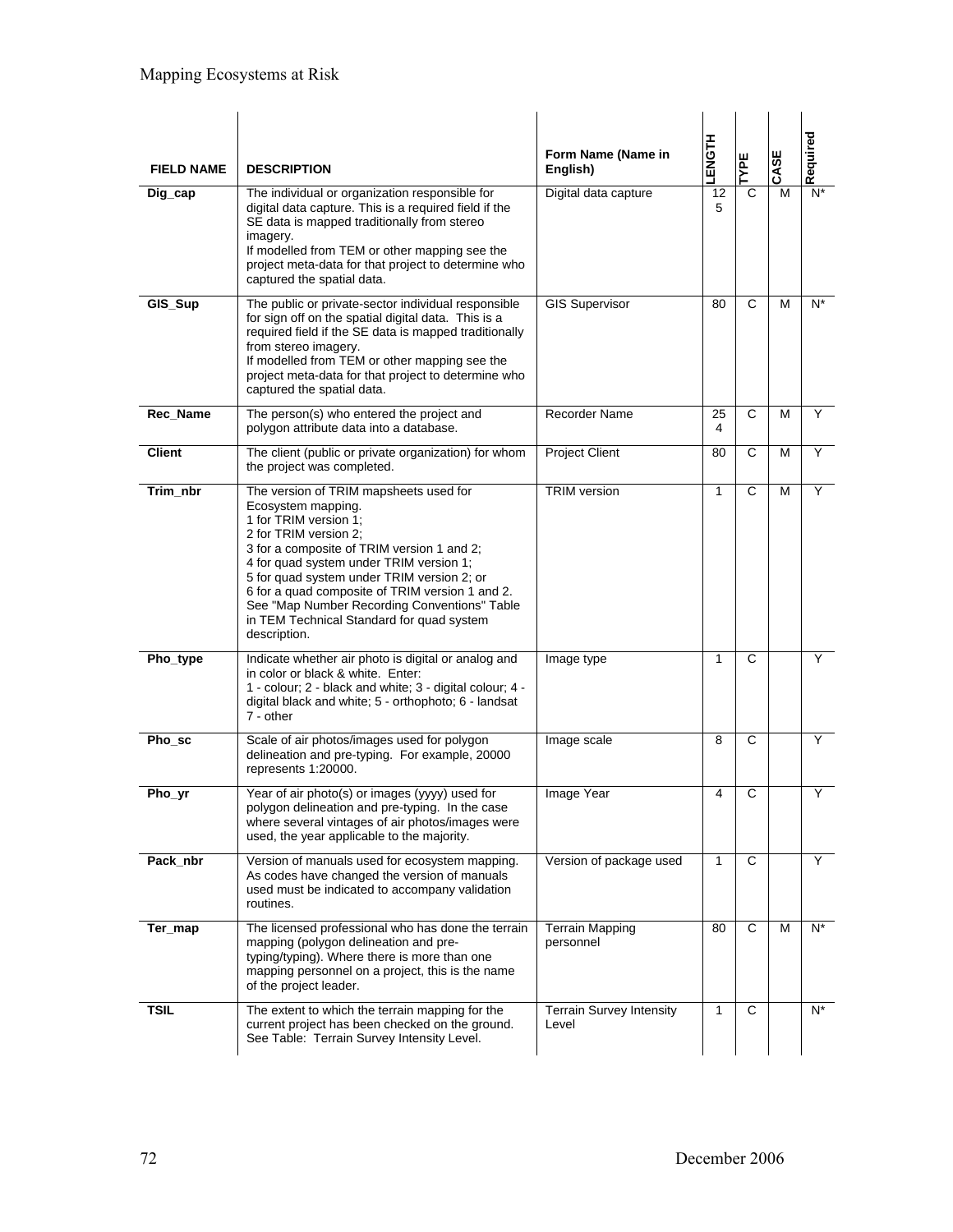| <b>FIELD NAME</b> | <b>DESCRIPTION</b>                                                                                                                                                                                                               | Form Name (Name in<br>English)    | ENGTI   |   | S | Required |
|-------------------|----------------------------------------------------------------------------------------------------------------------------------------------------------------------------------------------------------------------------------|-----------------------------------|---------|---|---|----------|
| Stbcls Tp         | The classification system used to classify slope<br>stability for the current project. Indicate only one of<br>the following with an (R) Recon, (D) Detailed, or<br>(E) Es.                                                      | Stability. Classification<br>Type |         | C |   | N        |
| Proj_com          | This field may be used to record any pertinent<br>information regarding the project. Use referenced<br>classifications which are well defined and<br>understood in the science, or provide thorough<br>definitions for the user. | <b>Project comments</b>           | 25<br>4 | C | м | N        |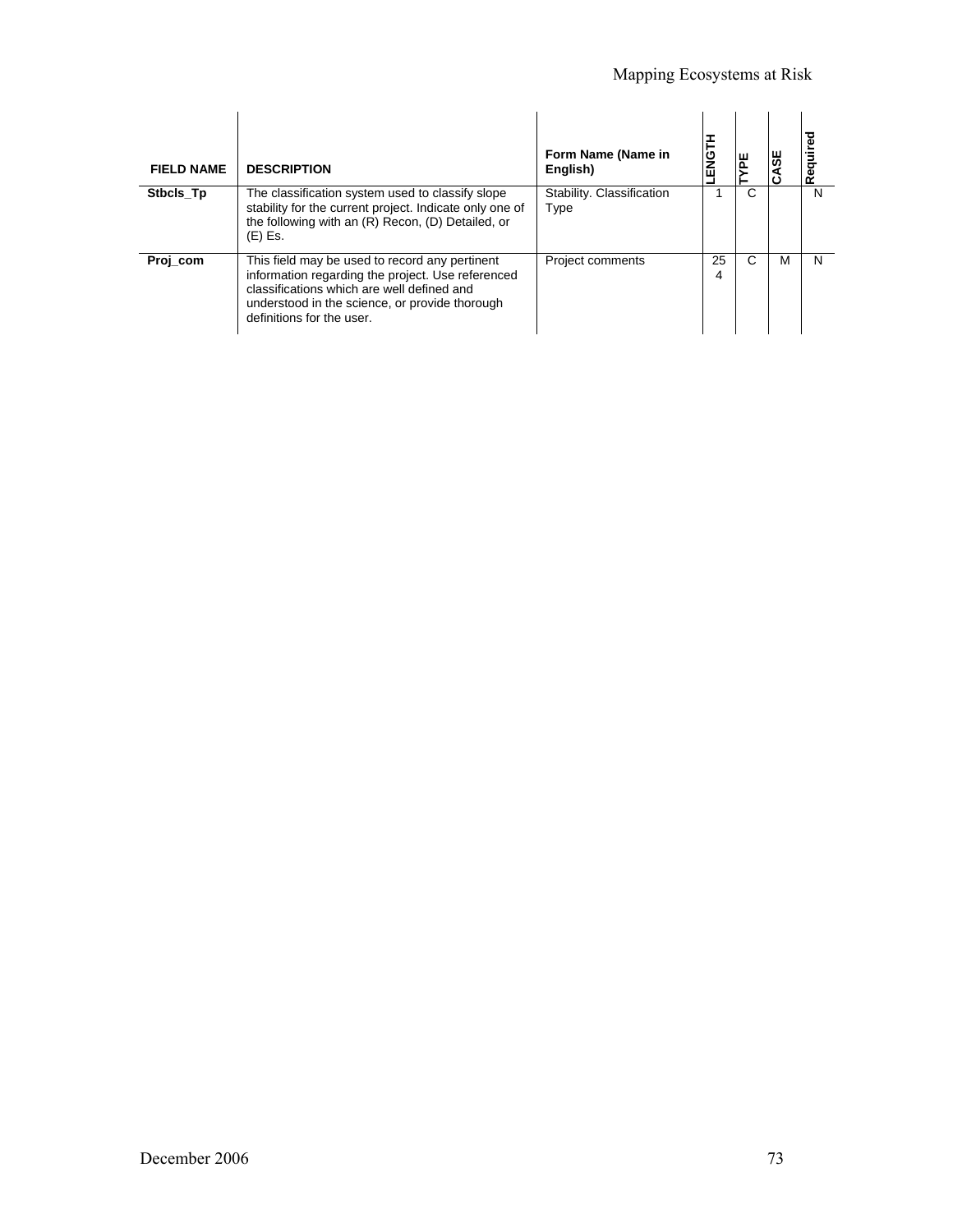|                   | attributed for occiding                                                                                                                                                                                                                                                                                                         |                                           |                |                |      |          |
|-------------------|---------------------------------------------------------------------------------------------------------------------------------------------------------------------------------------------------------------------------------------------------------------------------------------------------------------------------------|-------------------------------------------|----------------|----------------|------|----------|
| <b>FIELD NAME</b> | <b>DESCRIPTION</b>                                                                                                                                                                                                                                                                                                              | Form Name (Name in<br>English)            | <b>LENGTH</b>  | TYPE           | CASE | Required |
| Proj_Name         |                                                                                                                                                                                                                                                                                                                                 | Project Name                              |                |                |      | Y        |
| ECP_tag           | Unique polygon identifier to relate spatial to<br>nonspatial files; this number appears on the map                                                                                                                                                                                                                              | Ecosystem Polygon<br>Identification (tag) | 10             | C              | U    | Y        |
| Mapsh_Nbr         | The Mapsheet Number of the map with the largest<br>area of the polygon falling within it.                                                                                                                                                                                                                                       | Mapsheet Number                           | 9              | C              | U    | Y        |
| Source            | Source of the data used to determine ecological<br>polygon units. Record the most thorough<br>inspection type here. Record any additional source<br>information in the Poly_com field.<br>See Section 6.3.3 in the Standard for Terrestrial<br>Ecosystem Mapping in British Columbia,<br>(Resources Inventory Committee 1998b). | Data source                               | $\mathbf{1}$   | C              | U    | Y        |
| Eco_Sec           | A component of the hierarchical Ecoregion<br>Classification System of British Columbia which<br>describes areas of major physiographical and<br>minor macroclimatic or oceanographic variation.<br>(Demarchi 1996).                                                                                                             | Ecosection                                | 3              | $\overline{C}$ | U    | Y        |
| <b>BGC_Zone</b>   | A first-rank unit in the hierarchical BGC system of<br>the MoF. Coding must follow the Field Manual for<br>Describing Terrestrial Ecosystems (BC Ministry of<br>Environment, Lands, and Parks and BC Ministry of<br>Forests 1998).                                                                                              | <b>BGC Zone</b>                           | 4              | C              | U    | Y        |
| <b>BGC_Subzon</b> | A second-rank unit in the BGC system occurring<br>within particular zones. Coding must follow the<br>Field Manual for Describing Terrestrial Ecosystems<br>(BC Ministry of Environment, Lands, and Parks<br>and BC Ministry of Forests 1998).                                                                                   | <b>BGC Subzone</b>                        | 3              | $\overline{C}$ | L    | Y        |
| <b>BGC_Vrt</b>    | A third-rank unit (BEC variant) in the BGC unit<br>within particular zones. Coding must follow the<br><b>Field Manual for Describing Terrestrial</b><br>Ecosystems, (BC Ministry of Environment, Lands,<br>and Parks and BC Ministry of Forests 1998).                                                                          | <b>BGC Variant</b>                        | $\mathbf{1}$   | C              |      | N        |
| <b>BGC_Phase</b>  | A fourth-rank unit (BGC phase) in the BGC system<br>occurring within specific variants, subzones, and<br>zones. Coding must follow the Field Manual for<br>Describing Terrestrial Ecosystems (BC Ministry of<br>Environment, Lands, and Parks and BC Ministry of<br>Forests 1998).                                              | <b>BGC Phase</b>                          | $\mathbf{1}$   | $\overline{c}$ | L    | N        |
| Poly_Loc          | General description of polygon location. Where<br>possible use a gazetted name from published<br>maps; may be a town watershed, lake, etc.                                                                                                                                                                                      | Geographic Location                       | 50             | C              | м    | N        |
| Flight_lin        | the official flight line I.e. BCC94041                                                                                                                                                                                                                                                                                          | Flightline number                         | 16             |                |      |          |
| Air_ph            | Air photo number - do not include full flight line<br>identifier with the photo number                                                                                                                                                                                                                                          | Air Photo number                          | 3              | С              | м    | N        |
| Photo_poly        | Original polygon number on the air photo                                                                                                                                                                                                                                                                                        | Air Photo Polygon number                  | 2              | С              |      | N        |
| Sdec_1            | The proportion of the polygon covered by<br>Component 1, in deciles                                                                                                                                                                                                                                                             | Ecosystem Decile 1                        | $\overline{2}$ | N              |      | Υ        |
| SECI_1            | Sensitive Ecosystem Class - component 1                                                                                                                                                                                                                                                                                         | Sensitive Ecosystem<br>Class, component 1 | $\overline{2}$ | $\overline{C}$ | U    | Ÿ        |

**Table 19 – Polygon attributes for Sensitive Ecosystems mapping.**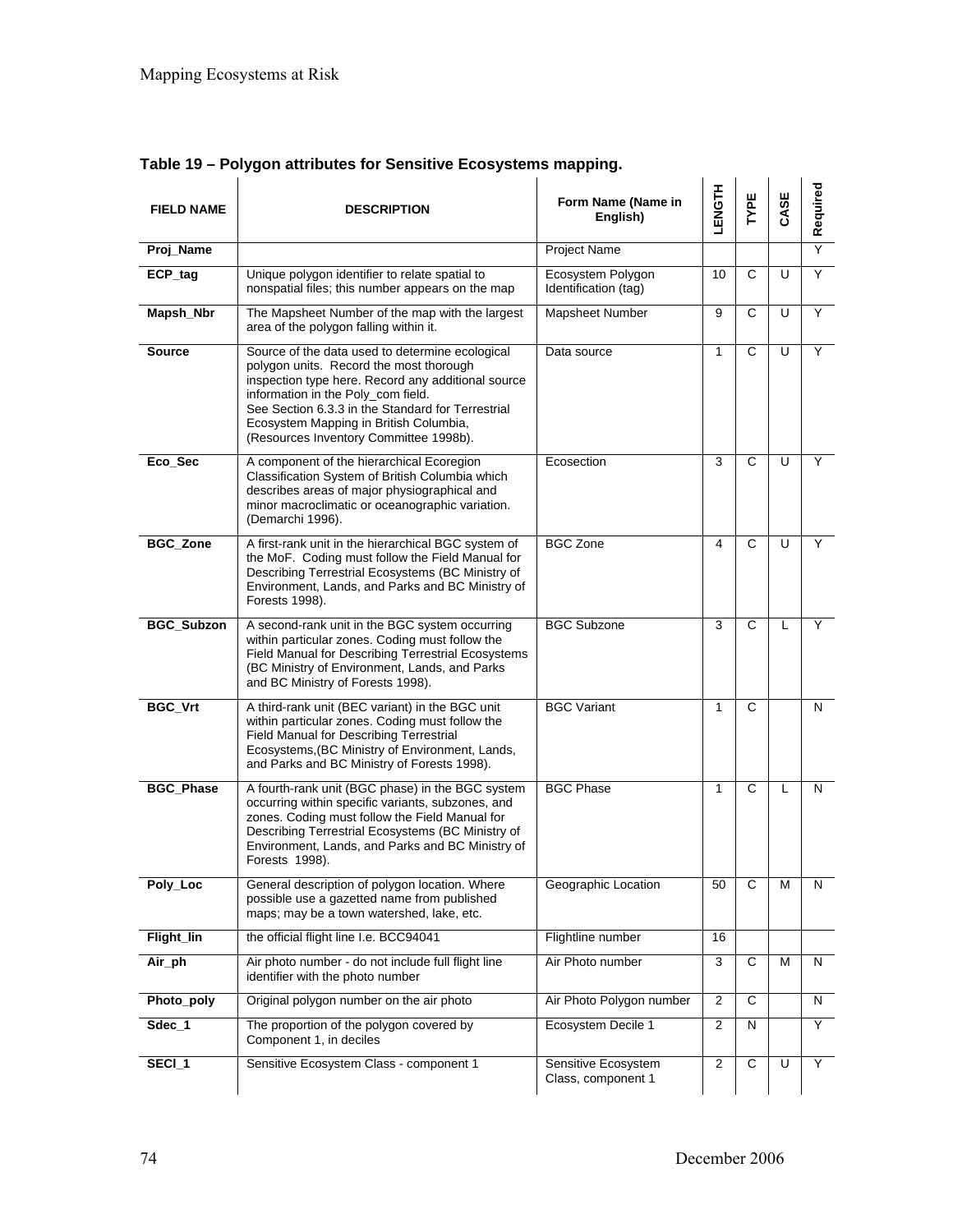| <b>FIELD NAME</b> | <b>DESCRIPTION</b>                                                                                                                                                                                                                                                                                                                                                           | Form Name (Name in<br>English)                    | <b>HISHI</b>   | TYPE           | CASE | Required |
|-------------------|------------------------------------------------------------------------------------------------------------------------------------------------------------------------------------------------------------------------------------------------------------------------------------------------------------------------------------------------------------------------------|---------------------------------------------------|----------------|----------------|------|----------|
| SEsubcl_1         | Sensitive Ecosystem Subclass - component 1                                                                                                                                                                                                                                                                                                                                   | Sensitive Ecosystem<br>Subclass, component 1      | $\overline{2}$ | C              | L    | Y        |
| SiteMC_S1         | Categorizes sites based on their ability to produce<br>the same mature or climax plant communities<br>within a particular BGC Subzone or Variant                                                                                                                                                                                                                             | Site Series Map Code,<br>Component 1              | $\overline{2}$ | C              | U    | Y        |
| Strct_S1          | The structure of the vegetation cover at a point in<br>time. The structure of an ecological community<br>changes over time, progressing from a pioneer<br>stage to a climax stage                                                                                                                                                                                            | Structural Stage,<br>Component 1                  | $\mathbf{1}$   | $\overline{C}$ | М    | Y        |
| Strct_M1          | Structural Stage Modifiers differentiate forest<br>stands based on relative development of overstory,<br>intermediate and suppressed crown classes.<br>Codes must follow those listed in the Structural<br>stage modifiers table.                                                                                                                                            | Structural Stage Modifier,<br>Component 1         | 1              | C              | L    | N        |
| Stand_A1          | Differentiates forest stands based on coniferous,<br>broadleaf and mixed stand composition. Coding<br>must follow the Table: Stand composition modifiers<br>and codes.                                                                                                                                                                                                       | <b>Stand Composition</b><br>Modifier, Component 1 | 1              | C              | U    | N        |
| Seral_1           | A distinct plant community in the successional<br>plant community development from a pioneer<br>stage to a climax stage. Seral Community Types<br>may occur over several Site Series.                                                                                                                                                                                        | Seral Community Type,<br>Component 1              | $\overline{2}$ | C              | L    | N*       |
| Realm 1           | The broadest level of distinction within the<br>ecosystem component and it delineates major<br>biotic types that reflect gross differences in water<br>abundance, quality, and source. Coding must<br>follow the Field Manual for Describing Terrestrial<br>Ecosystems (BC Ministry of Environment, Lands,<br>and Parks and BC Ministry of Forests 1998).                    | Realm, Component 1                                | 1              | C              | U    | N*       |
| Class 1           | A refined division of the Realm reflecting<br>ecosystems that have broadly similar vegetation<br>physiognomy, hydrology, and water quality.<br>Coding must follow the Field Manual for Describing<br>Terrestrial Ecosystems (BC Ministry of<br>Environment, Lands, and Parks and BC Ministry of<br>Forests 1998).                                                            | Class, Component 1                                | 1              | C              | L    | $N^*$    |
| Distcls 1         | Site disturbance class is recorded for each<br>component and is the history of a particular site, or<br>ecological unit based on the processes leading to<br>the current successional stage. Coding must follow<br>the Field Manual for Describing Terrestrial<br>Ecosystems (BC Ministry of Environment, Lands,<br>and Parks and BC Ministry of Forests 1998).              | Site Disturbance Class,<br>component 1            | 1              | C              | U    | N        |
| Distscls_1        | This is recorded for each component and is the<br>modifier for Site Disturbance class of a particular<br>site, or ecological unit based on the processes<br>leading to the current successional stage. Coding<br>must follow the Field Manual for Describing<br>Terrestrial Ecosystems (BC Ministry of<br>Environment, Lands, and Parks and BC Ministry of<br>Forests 1998). | Site Disturbance<br>Subclass, Component 1         | 1              | C              | L    | N        |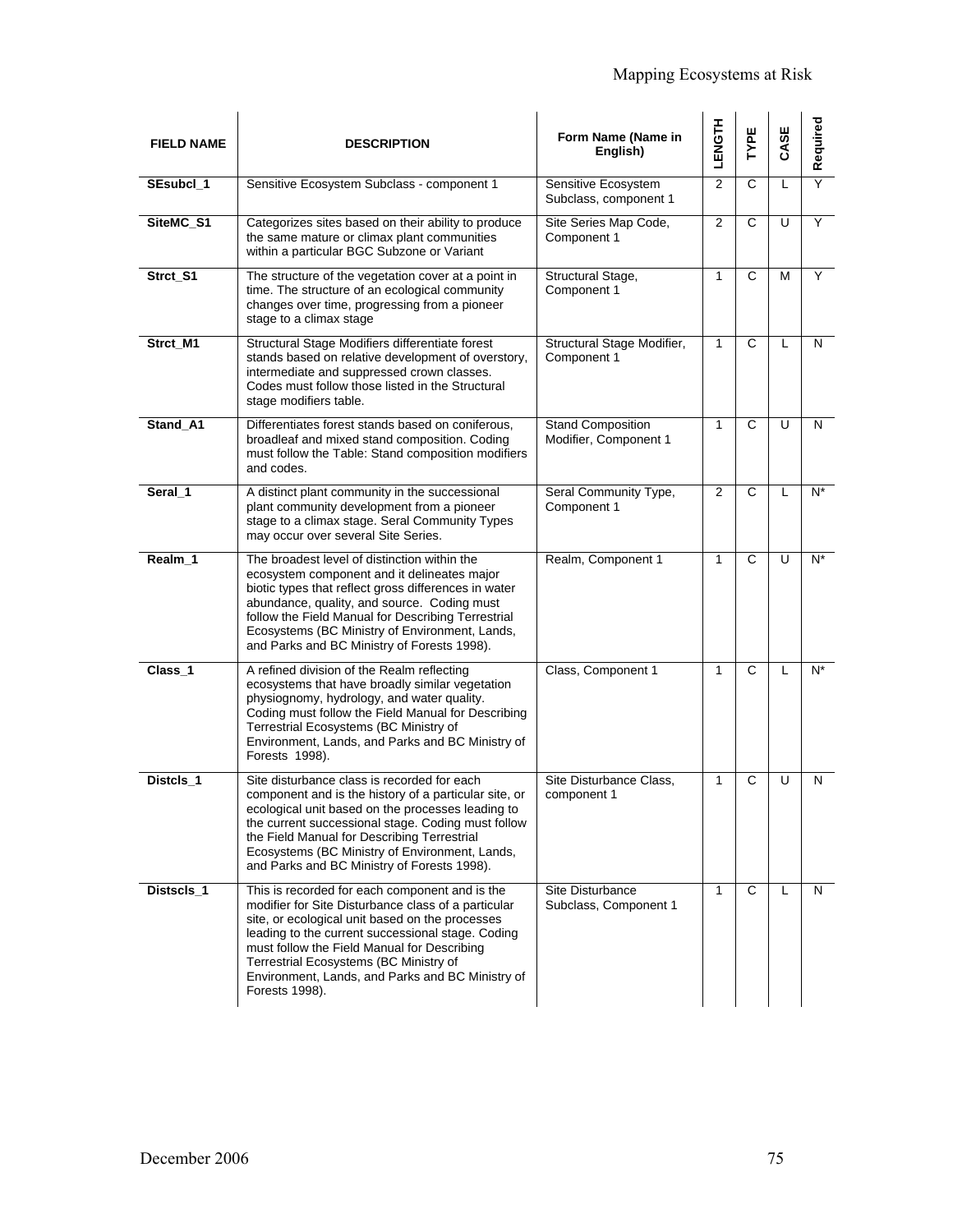| <b>FIELD NAME</b> | <b>DESCRIPTION</b>                                                                                                                                                                                                                                                                                                                                                           | Form Name (Name in<br>English)                    | TYPE           | CASE           | Required |       |
|-------------------|------------------------------------------------------------------------------------------------------------------------------------------------------------------------------------------------------------------------------------------------------------------------------------------------------------------------------------------------------------------------------|---------------------------------------------------|----------------|----------------|----------|-------|
| Dissscls_1        | This is recorded for each component and is the<br>modifier for Site Disturbance class of a particular<br>site, or ecological unit based on the processes<br>leading to the current successional stage. Coding<br>must follow the Field Manual for Describing<br>Terrestrial Ecosystems (BC Ministry of<br>Environment, Lands, and Parks and BC Ministry of<br>Forests 1998). | Site Disturbance Sub-<br>subclass, Component 1    | $\overline{2}$ | C              | L        | N     |
| Cond 1            | A representation of the condition of the ecosystem<br>unit - considers size, species diversity, disturbance<br>and landscape fragmentation.                                                                                                                                                                                                                                  | Condition, Component 1                            | $\mathbf{1}$   | C              | U        | N     |
| Viab_1            | A numeric representation of how viable the<br>ecosystem unit is - considers condition, size and<br>defensibility parameters                                                                                                                                                                                                                                                  | Viability, Component 1                            | 1              | C              |          | N     |
| Drain_1a          | A letter representing the dominant soil drainage<br>class for the first ecosystem component                                                                                                                                                                                                                                                                                  | 1st Soil drainage class,<br>Component 1           | $\mathbf{1}$   | C              | U        | N     |
| Drain_sep1        | A symbol used to indicate the proportion of the two<br>drainage classes found in the component, or to<br>indicate the presence or absence of intermediate<br>drainage classes. See Terrain Standard Drainage<br>Separator Codes Table.                                                                                                                                       | Drainage class separator,<br>component 1          | 1              | C              |          | N     |
| Drain_1b          | A letter representing the secondary soil drainage<br>class for the first ecosystem component                                                                                                                                                                                                                                                                                 | 2nd Soil drainage class,<br>Component 1           | 1              | C              | U        | N     |
| Tree_C1           | The percent of ground area covered by the<br>vertically projected crowns of the tree cover.                                                                                                                                                                                                                                                                                  | Tree Crown Closure,<br>Component 1                |                |                |          |       |
| Shrub_C1          | The percent of ground area covered by the<br>vertically projected crowns of the shrub cover.<br>Shrub crown closure is usually estimated for<br>shrub- or herb-dominated components, not for<br>forest-dominated components. Shrub crown<br>closure is useful for determining wildlife uses.                                                                                 | Shrub Crown Closure,<br>Component 1               |                |                |          |       |
| Sdec 2            | Ecosystem Decile, Component 2                                                                                                                                                                                                                                                                                                                                                | Ecosystem Decile 2                                | $\mathbf{1}$   | N              |          | Y     |
| SECI <sub>2</sub> | Sensitive Ecosystem Class - Component 2                                                                                                                                                                                                                                                                                                                                      | Sensitive Ecosystem<br>Class, component 2         | $\overline{2}$ | $\overline{c}$ | U        | N     |
| SEsubcl 2         | Sensitive Ecosystem Subclass - Component 2                                                                                                                                                                                                                                                                                                                                   | Sensitive Ecosystem<br>Subclass, component 2      | 2              | $\overline{C}$ | L        | N     |
| SiteMC_S2         | Site Series Map Code, Component 2                                                                                                                                                                                                                                                                                                                                            | Site Series Map Code,<br>Component 2              | 2              | С              | U        | N     |
| Strct_S2          | Structural Stage, Component 2                                                                                                                                                                                                                                                                                                                                                | Structural Stage,<br>Component 2                  | 2              | C              | м        | N     |
| Strct_M2          | Structural Stage Modifiers differentiate forest<br>stands based on relative development of overstory,<br>intermediate and suppressed crown classes.<br>Codes must follow those listed in the Structural<br>stage modifiers table.                                                                                                                                            | Structural Stage Modifier,<br>Component 2         | 1              | C              | L        | N     |
| Stand_A2          | Differentiates forest stands based on coniferous,<br>broadleaf and mixed stand composition. Coding<br>must follow the Table: Stand composition modifiers<br>and codes.                                                                                                                                                                                                       | <b>Stand Composition</b><br>Modifier, Component 2 | $\mathbf{1}$   | $\overline{c}$ | U        | N     |
| Seral_2           | Seral Community Type, Component 2                                                                                                                                                                                                                                                                                                                                            | Seral Community Type,<br>Component 2              | 2              | C              | L        | N*    |
| Realm_2           | Realm, Component 2                                                                                                                                                                                                                                                                                                                                                           | Realm, Component 2                                | 1              | C              | U        | $N^*$ |
| Class_2           | Class, Component 2                                                                                                                                                                                                                                                                                                                                                           | Class, Component 2                                | 1              | C              | L        | N     |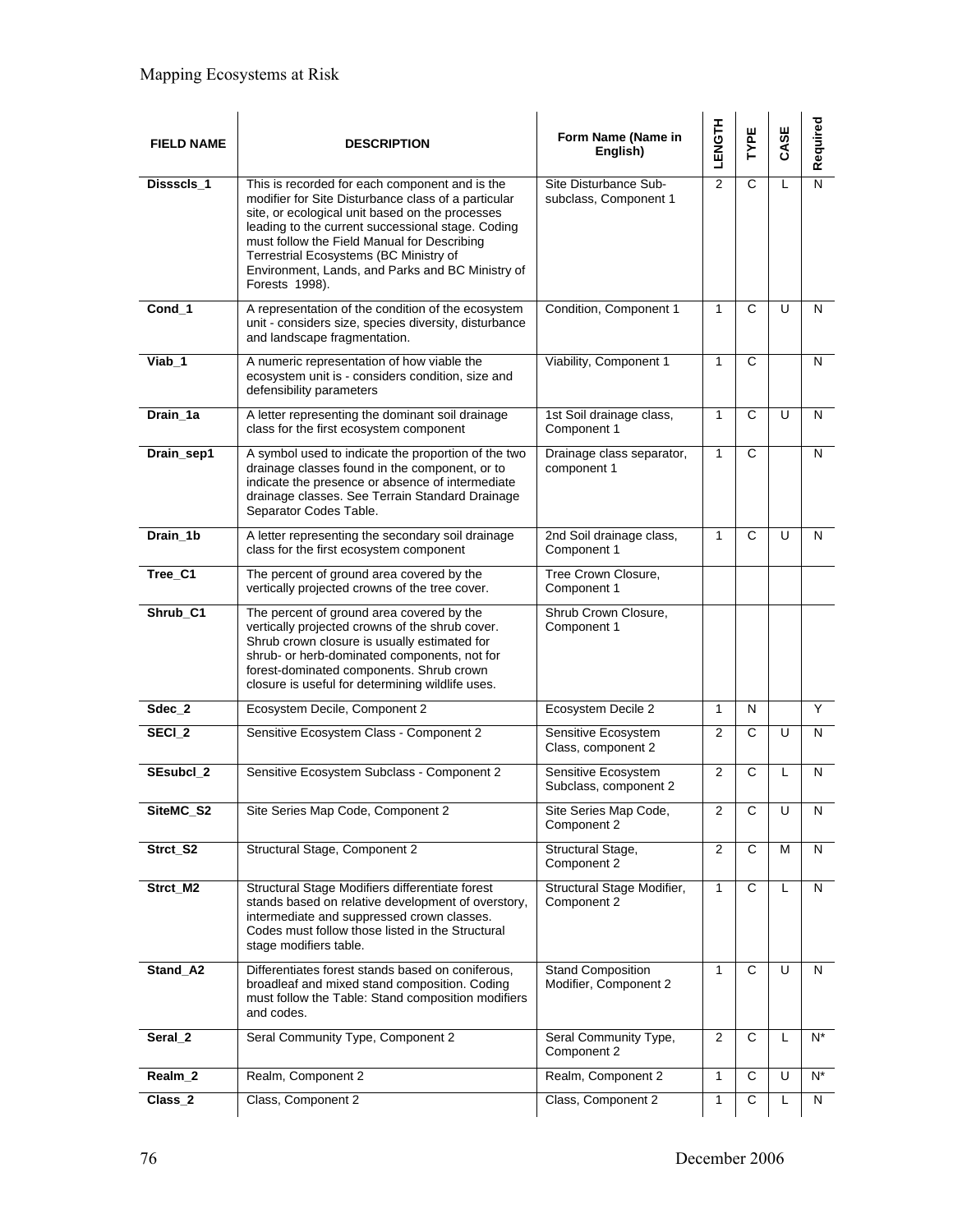| <b>FIELD NAME</b>    | <b>DESCRIPTION</b>                                                                                                                                                                                                                                                                           | Form Name (Name in<br>English)                    | <b>LENGTH</b> | TYPE           | CASE | Required                |
|----------------------|----------------------------------------------------------------------------------------------------------------------------------------------------------------------------------------------------------------------------------------------------------------------------------------------|---------------------------------------------------|---------------|----------------|------|-------------------------|
| Distcls <sub>2</sub> | Site Disturbance Class, Component 2                                                                                                                                                                                                                                                          | Site Disturbance Class,<br>component 2            | 1             | $\overline{C}$ | Ū    | $\overline{\mathsf{N}}$ |
| Distscls_2           | Site Disturbance Subclass, Component 2                                                                                                                                                                                                                                                       | Site Disturbance<br>Subclass, Component 2         | $\mathbf{1}$  | C              | L    | N                       |
| Dissscls_2           | Site Disturbance Sub-subclass, Component 2                                                                                                                                                                                                                                                   | Site Disturbance Sub-<br>subclass, Component 2    | 2             | $\overline{c}$ | L    | N                       |
| Cond <sub>2</sub>    | A representation of the condition of the ecosystem<br>unit - considers size, species diversity, disturbance<br>and landscape fragmentation.                                                                                                                                                  | Condition, Component 2                            | $\mathbf{1}$  | N              | U    | N                       |
| Viab_2               | A numeric representation of how viable the<br>ecosystem unit is - considers condition and<br>defensibility parameters                                                                                                                                                                        | Viability, Component 2                            | $\mathbf{1}$  | C              |      | N                       |
| Drain_2a             | A letter representing the dominant soil drainage<br>class for the second ecosystem component                                                                                                                                                                                                 | 1st Soil drainage class,<br>Component 2           | 1             | C              | U    | N                       |
| Drain_sep2           | A symbol used to indicate the proportion of the two<br>drainage classes found in the component, or to<br>indicate the presence or absence of intermediate<br>drainage classes. See Terrain Standard Drainage<br>Separator Codes Table.                                                       | Drainage class separator,<br>component 2          | C             |                | N    |                         |
| Drain_2b             | A letter representing the secondary soil drainage<br>class for the second ecosystem component                                                                                                                                                                                                | 2nd Soil drainage class,<br>Component 2           | $\mathbf{1}$  | C              | U    | N                       |
| Tree_C2              | The percent of ground area covered by the<br>vertically projected crowns of the tree cover.                                                                                                                                                                                                  | Tree Crown Closure,<br>Component 2                |               |                |      |                         |
| Shrub_C2             | The percent of ground area covered by the<br>vertically projected crowns of the shrub cover.<br>Shrub crown closure is usually estimated for<br>shrub- or herb-dominated components, not for<br>forest-dominated components. Shrub crown<br>closure is useful for determining wildlife uses. | Shrub Crown Closure,<br>Component 2               |               |                |      |                         |
| Sdec_3               | Ecosystem Decile, Component 3                                                                                                                                                                                                                                                                | Ecosystem Decile 3                                | $\mathbf{1}$  | N              |      | Y                       |
| SECI <sub>3</sub>    | Sensitive ecosystem class - component 3                                                                                                                                                                                                                                                      | Sensitive Ecosystem<br>Class, component 3         | 2             | C              | U    | N                       |
| SEsubcl 3            | SEI Subclass Component 3                                                                                                                                                                                                                                                                     | Sensitive Ecosystem<br>Subclass, component 3      | 2             | C              | L    | N                       |
| SiteMC_S3            | Site Series Map Code, Component 3                                                                                                                                                                                                                                                            | Site Series Map Code,<br>Component 3              | 2             | C              |      | N                       |
| Strct_S3             | Structural Stage, Component 3                                                                                                                                                                                                                                                                | Structural Stage,<br>Component 3                  | 2             | $\overline{c}$ | М    | N                       |
| Strct M3             | Structural Stage Modifiers differentiate forest<br>stands based on relative development of overstory,<br>intermediate and suppressed crown classes.<br>Codes must follow those listed in the Structural<br>stage modifiers table.                                                            | Structural Stage Modifier,<br>Component 3         | $\mathbf{1}$  | C              | L    | N.                      |
| Stand_A3             | Differentiates forest stands based on coniferous,<br>broadleaf and mixed stand composition. Coding<br>must follow the Table: Stand composition modifiers<br>and codes.                                                                                                                       | <b>Stand Composition</b><br>Modifier, Component 3 | $\mathbf{1}$  | $\mathsf{C}$   | U    | N                       |
| Seral_3              | Seral Community Type, Component 3                                                                                                                                                                                                                                                            | Seral Community Type,<br>Component 3              | 2             | C              | L    | $N^*$                   |
| Realm_3              | Realm, Component 3                                                                                                                                                                                                                                                                           | Realm, Component 3                                | 1             | C              | U    | $N^*$                   |
| Class_3              | Class, Component 3                                                                                                                                                                                                                                                                           | Class, Component 3                                | 1             | С              |      | $N^*$                   |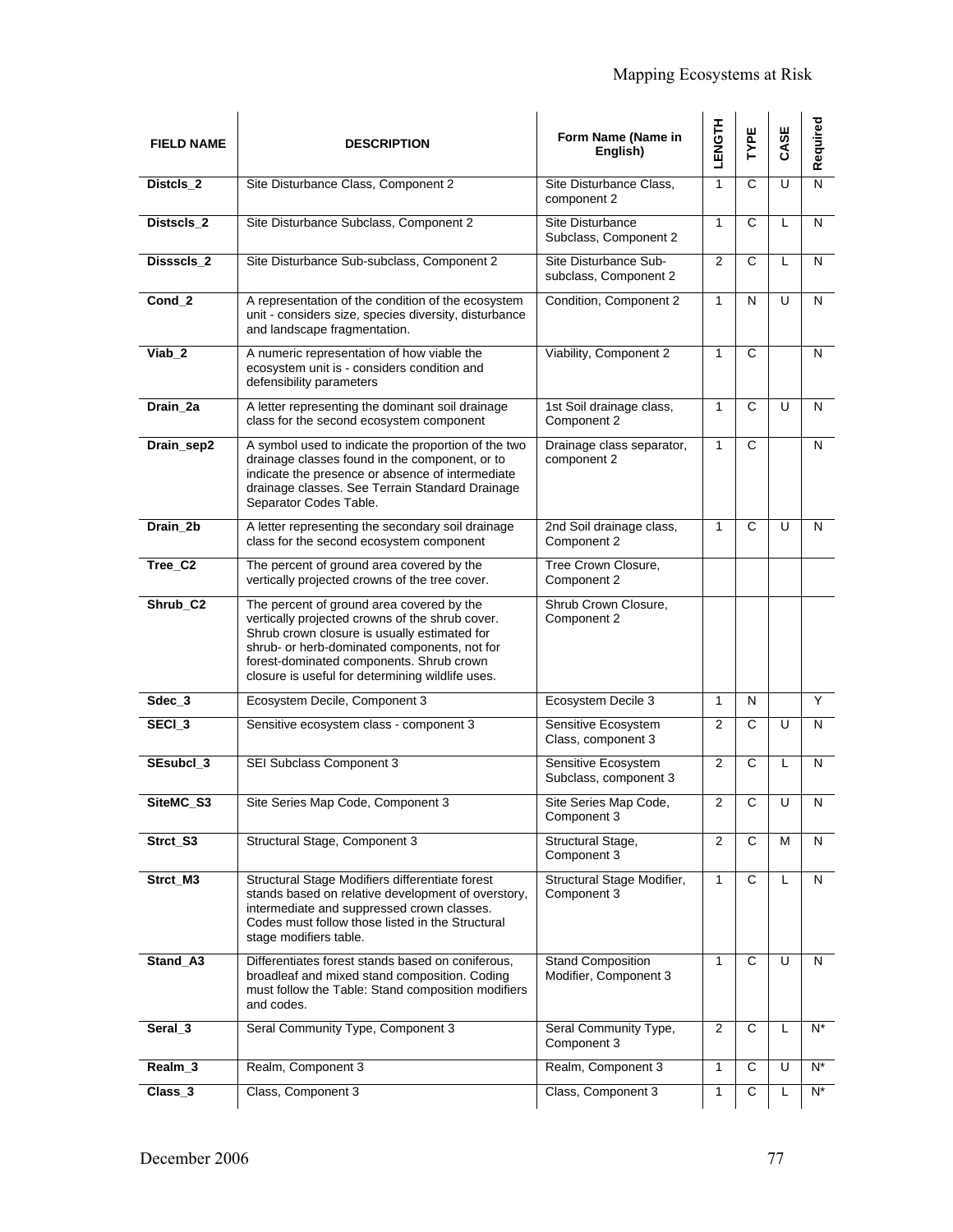| <b>FIELD NAME</b> | <b>DESCRIPTION</b>                                                                                                                                                                                                                                                                                                                                                                                                                                                                                  | Form Name (Name in<br>English)                 | <b>LENGTH</b>  | TYPE           | CASE | Required |
|-------------------|-----------------------------------------------------------------------------------------------------------------------------------------------------------------------------------------------------------------------------------------------------------------------------------------------------------------------------------------------------------------------------------------------------------------------------------------------------------------------------------------------------|------------------------------------------------|----------------|----------------|------|----------|
| Distcls 3         | Site Disturbance Class, Component 3                                                                                                                                                                                                                                                                                                                                                                                                                                                                 | Site Disturbance Class,<br>component 3         | 1              | $\overline{C}$ | U    | N        |
| Distscls_3        | Site Disturbance Subclass, Component 3                                                                                                                                                                                                                                                                                                                                                                                                                                                              | Site Disturbance<br>Subclass, Component 3      | 1              | $\mathsf{C}$   | L    | N        |
| Dissscls_3        | Site Disturbance Sub-subclass, Component 3                                                                                                                                                                                                                                                                                                                                                                                                                                                          | Site Disturbance Sub-<br>subclass, Component 3 | $\overline{2}$ | $\overline{c}$ | L    | N        |
| Cond 3            | A representation of the condition of the ecosystem<br>unit - considers size, species diversity, disturbance<br>and landscape fragmentation.                                                                                                                                                                                                                                                                                                                                                         | Condition, Component 3                         | 1              | N              | U    | N        |
| Viab <sub>3</sub> | A numeric representation of how viable the<br>ecosystem unit is - considers condition, size and<br>defensibility parameters                                                                                                                                                                                                                                                                                                                                                                         | Viability, Component 3                         | 1              | C              |      | N        |
| Drain_3a          | A letter representing the dominant soil drainage<br>class for the third ecosystem component                                                                                                                                                                                                                                                                                                                                                                                                         | 1st Soil drainage class,<br>Component 3        | $\mathbf{1}$   | C              | U    | N        |
| Drain_sep3        | A symbol used to indicate the proportion of the two<br>drainage classes found in the component, or to<br>indicate the presence or absence of intermediate<br>drainage classes. See Terrain Standard Drainage<br>Separator Codes Table.                                                                                                                                                                                                                                                              | Drainage class separator,<br>component 3       | 1              | C              |      | N        |
| Drain_3b          | A letter representing the secondary soil drainage<br>class for the third ecosystem component                                                                                                                                                                                                                                                                                                                                                                                                        | 2nd Soil drainage class,<br>Component 3        | 1              | C              | U    | N        |
| $Tree_C3$         | The percent of ground area covered by the<br>vertically projected crowns of the tree cover.                                                                                                                                                                                                                                                                                                                                                                                                         | Tree Crown Closure,<br>Component 3             |                |                |      |          |
| Shrub_C3          | The percent of ground area covered by the<br>vertically projected crowns of the shrub cover.<br>Shrub crown closure is usually estimated for<br>shrub- or herb-dominated components, not for<br>forest-dominated components. Shrub crown<br>closure is useful for determining wildlife uses.                                                                                                                                                                                                        | Shrub Crown Closure,<br>Component 3            |                |                |      |          |
| <b>Microsite</b>  | Ecosystem representing less than 10% of polygon                                                                                                                                                                                                                                                                                                                                                                                                                                                     | Microsite                                      | $\overline{2}$ | $\overline{C}$ | U    | N        |
| Frag              | Landscape context of polygon; degree of<br>fragmentation of surrounding landscape                                                                                                                                                                                                                                                                                                                                                                                                                   | Fragmentation                                  | 2              | C              | U    | N        |
| Plot_no           | Field plot number                                                                                                                                                                                                                                                                                                                                                                                                                                                                                   | <b>Plot Number</b>                             | 10             | C              | М    | N        |
| poly_com          | This field holds any pertinent information regarding<br>the polygon. Use referenced classifications which<br>are well defined and understood in the science, or<br>provide thorough definitions for the user. Use this<br>field to record addition information regarding<br>disturbance or condition. Record information about<br>ecosystem units representing less than 10% of the<br>polygon using SE class, subclass, site series map<br>code, and structural stage. For example, MF:co<br>HK/6. | Polygon Comments                               | 25             | С              | м    | N        |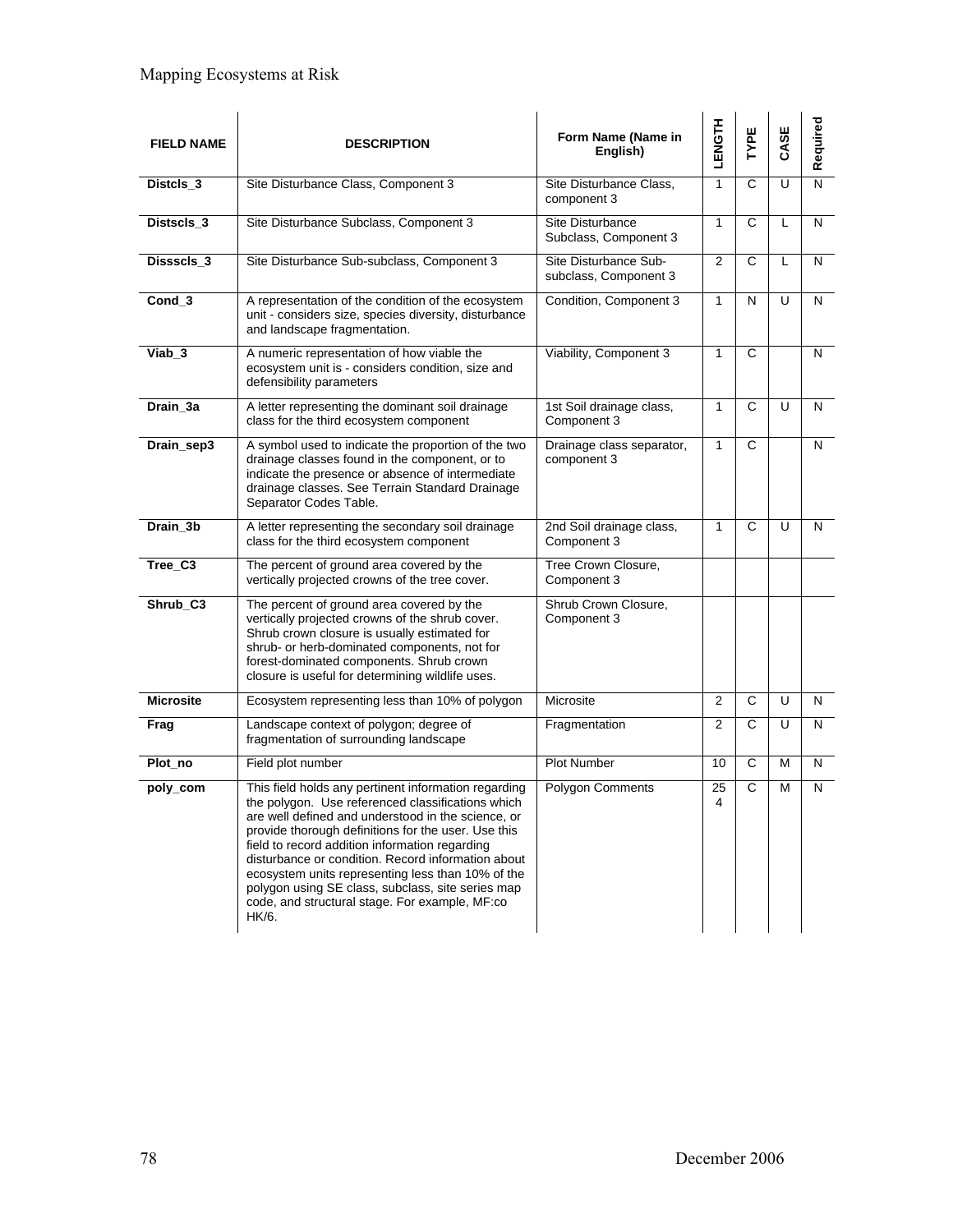## <span id="page-88-0"></span>**Appendix F: Example Vegetation Tables for SEI Reports**

**Table 20 - Example riparian vegetation table for the Central Okanagan SEI[28](#page-88-0) (from Iverson and Cadrin 2003).** 

|                                    | Bench | Gully | Fringe |                                      |
|------------------------------------|-------|-------|--------|--------------------------------------|
| <b>Trees</b>                       |       |       |        |                                      |
| black cottonwood                   | $**$  |       | $***$  | Populus balsamifera ssp. trichocarpa |
| Douglas-fir                        | **    | **    | **     | Pseudotsuga menziesii                |
| paper birch                        | $**$  | $**$  | $***$  | Betula papyrifera                    |
| western redcedar                   | $**$  | $***$ |        | Thuja plicata                        |
| trembling aspen                    | $***$ | $***$ | **     | Populus tremuloides                  |
| <b>Shrubs</b>                      |       |       |        |                                      |
| common snowberry                   | $**$  | $***$ | $***$  | Symphoricarpos albus                 |
| red-osier dogwood                  | **    | $***$ | $***$  | Cornus stolonifera                   |
| thimbleberry                       | *     | $***$ |        | Rubus parviflorus                    |
| Douglas maple                      | **    | $***$ | **     | Acer glabrum                         |
| water birch                        | $**$  | $***$ | $***$  | Betula occidentalis                  |
| Nootka rose                        | $**$  | $***$ | $***$  | Rosa nutkana                         |
| mock orange                        | $**$  | **    |        | Philadelphus lewisii                 |
| black gooseberry                   | **    |       |        | Ribes lacustre                       |
| <b>Grasses</b>                     |       |       |        |                                      |
| blue wildrye                       | *     | *     | $***$  | Elymus glaucus                       |
| <b>Forbs</b>                       |       |       |        |                                      |
| Star-flowered false Solomon's seal | $**$  | **    | $**$   | Maianthemum racemosum                |
| Horsetail                          | **    | *     |        | Equisetum spp.                       |

#### **Table 21 - Example wetland vegetation table for the Central Okanagan SEI[29](#page-88-0) (from Iverson and Cadrin 2003).**

|                          | Marsh | Swamp  | <b>Shallow</b><br>Water |                     |
|--------------------------|-------|--------|-------------------------|---------------------|
|                          |       |        |                         |                     |
| <b>Shrubs</b>            |       |        |                         |                     |
| plane-leaved willow      |       | **     |                         | Salix planifolia    |
| red-osier dogwood        |       | **     |                         | Cornus stolonifera  |
| Grasses, Sedges & Rushes |       |        |                         |                     |
| sedges                   | **    | $\ast$ |                         | Carex spp.          |
| rushes                   | **    |        |                         | Schoenoplectus spp. |
| <b>Forbs</b>             |       |        |                         |                     |
| cattail                  | **    |        |                         | Typhus latifolia    |
| duckweed                 | **    |        | **                      | Lemna minor         |
| water smartweed          | *     |        | **                      | Polygonum amphibium |
| pondweeds                |       |        | *                       | Potamogeton spp.    |

l

<sup>&</sup>lt;sup>28</sup> This table broadly shows what vegetation occurred in these ecosystems. Abundance of different species is indicated by: \* uncommon species, \*\* common species, \*\*\* abundant species.

 $29$  As above.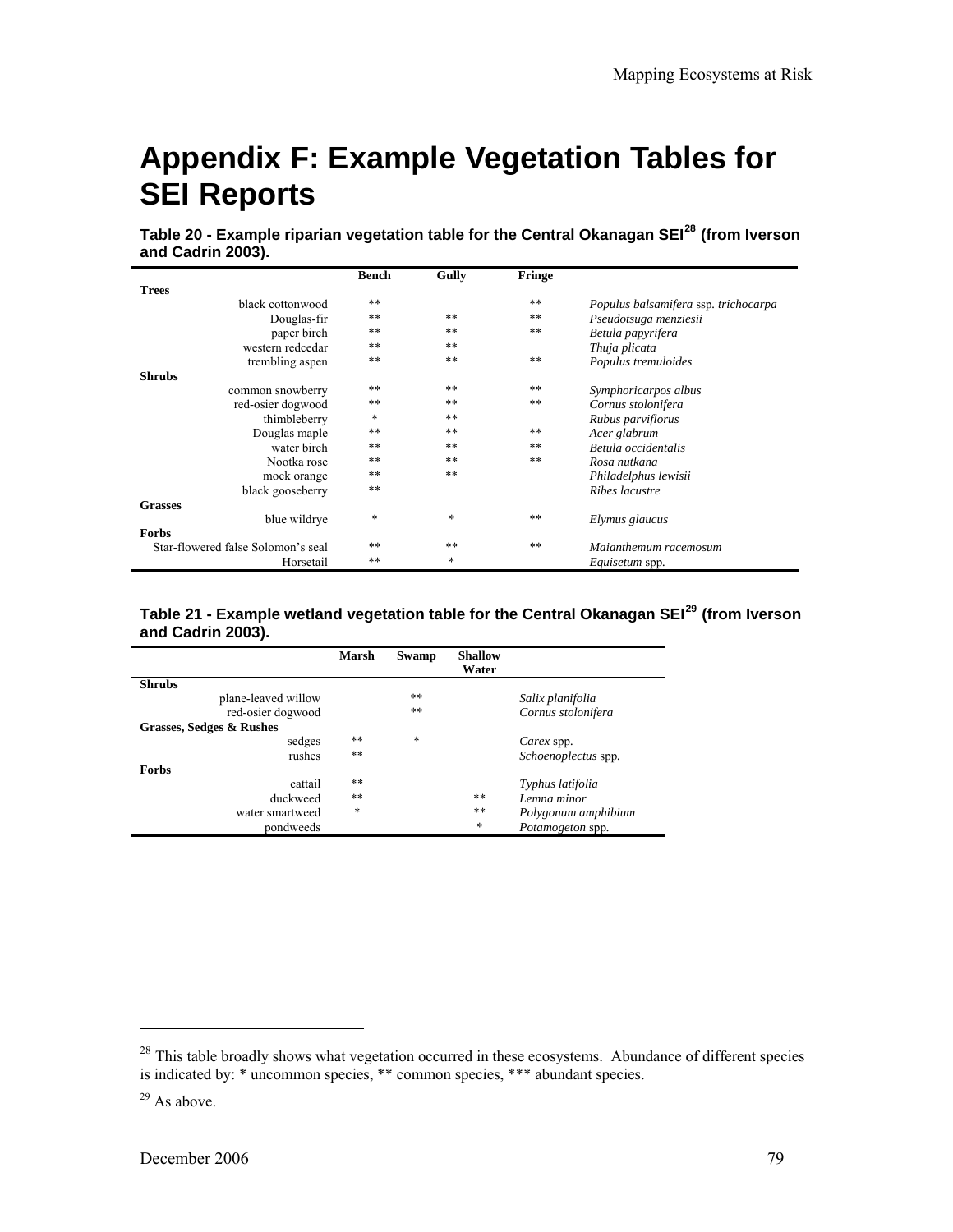# 80 **Appendix G: Example SEI Ratings Table**

Below is an example of a portion of the ratings table used by the ERM tool to create a thematic SEI map from a TEM map.

### **Table 22. Portion of the table used to convert TEM units to SEI units for the Central Okanagan SEI.**

| ECO_SEC    | BGC_ZONE   | BGC_SUBZON | BGC_VRT | BGC_PHASE | SITEMC_S | SITE_MA | SITE_MB | STRCT_S        | STRCT_M | STAND_A | <b>SERAL</b> | <b>HECTARES</b> | SEI_CLS        | SEI_SCLS | SEI_FINAL |
|------------|------------|------------|---------|-----------|----------|---------|---------|----------------|---------|---------|--------------|-----------------|----------------|----------|-----------|
| <b>NOB</b> | IDF        | xh         | 1       |           | AM       |         |         | 3              |         |         |              |                 | <b>BW</b>      | as       | BW:as     |
| <b>NOB</b> | IDF        | xh         |         |           | AM       |         |         |                |         | В       |              | 7.022604        | <b>BW</b>      | as       | BW:as     |
| <b>NOB</b> | IDF        | xh         |         |           | AM       |         |         | 5              |         | B       |              | 8.520037        | <b>BW</b>      | as       | BW:as     |
| <b>NOB</b> | IDF        | xh         |         |           | AM       |         |         | 6              |         | В       |              | 3.117051        | BW             | as       | BW:as     |
| <b>NOB</b> | IDF        | xh         |         |           | AM       |         |         |                |         |         |              |                 | OF             | bd       | OF:bd     |
| <b>NOB</b> | IDF        | xh         |         |           | AM       | g       |         | 6              |         | M       |              | 4.267627        | <b>BW</b>      | as       | BW:as     |
| <b>NOB</b> | IDF        | xh         |         |           | AM       | g       |         | 7              |         |         |              |                 | OF             | bd       | OF:bd     |
| <b>NOB</b> | IDF        | xh         |         |           | AM       | k       |         | 3              |         | В       |              | 3.777579        | BW             | as       | BW:as     |
| <b>NOB</b> | IDF        | xh         |         |           | AM       | k       |         | 4              |         |         |              |                 | <b>BW</b>      | as       | BW:as     |
| <b>NOB</b> | IDF        | xh         |         |           | AM       | k       |         | 5              |         | В       |              | 3.375035        | <b>BW</b>      | as       | BW:as     |
| <b>NOB</b> | IDF        | xh         |         |           | AM       | k       |         | 6              |         |         |              |                 | <b>BW</b>      | as       | BW:as     |
| <b>NOB</b> | IDF        | xh         |         |           | AM       | k       |         | $\overline{7}$ |         |         |              |                 | OF             | bd       | OF:bd     |
| <b>NOB</b> | IDF        | xh         |         |           | AO       |         |         | 3              |         |         |              | 0.486224        | R <sub>1</sub> | ff       | RI:ff     |
| <b>NOB</b> | IDF        | xh         |         |           | AO       |         |         |                |         |         |              |                 | R <sub>l</sub> | ff       | RI:ff     |
| <b>NOB</b> | IDF        | xh         |         |           | AO       |         |         | 5              |         | В       |              | 0.65855         | R <sub>l</sub> | ff       | RI:ff     |
| <b>NOB</b> | IDF        | xh         |         |           | AO       |         |         |                |         |         |              |                 | R <sub>l</sub> | ff       | RI:ff     |
| <b>NOB</b> | IDF        | xh         |         |           | AO       |         |         |                |         |         |              |                 | R <sub>l</sub> | ff       | RI:ff     |
| <b>NOB</b> | IDF        | xh         |         |           | AO       | a       |         | 3              |         |         |              |                 | <b>RI</b>      | fp       | RI:fp     |
| <b>NOB</b> | IDF        | xh         |         |           | AO       | a       |         |                |         |         |              |                 | <b>RI</b>      | fp       | RI:fp     |
| <b>NOB</b> | IDF        | xh         |         |           | AO       | a       |         | 5              |         | В       |              | 0.974525        | <b>RI</b>      | fp       | RI:fp     |
| <b>NOB</b> | IDF        | xh         |         |           | AO       | a       |         | 6              |         | В       |              | 0.362808        | <b>RI</b>      | fp       | RI:fp     |
| <b>NOB</b> | IDF        | xh         |         |           | AO       | a       |         | 7              |         |         |              |                 | R <sub>l</sub> | fp       | RI:fp     |
| <b>NOB</b> | IDF        | xh         |         |           | AO       | g       |         | 3              |         |         |              |                 | <b>RI</b>      | gu       | RI:gu     |
| <b>NOB</b> | <b>IDF</b> | xh         |         |           | AO       | g       |         | 4              |         |         |              |                 | R <sub>1</sub> | gu       | RI:gu     |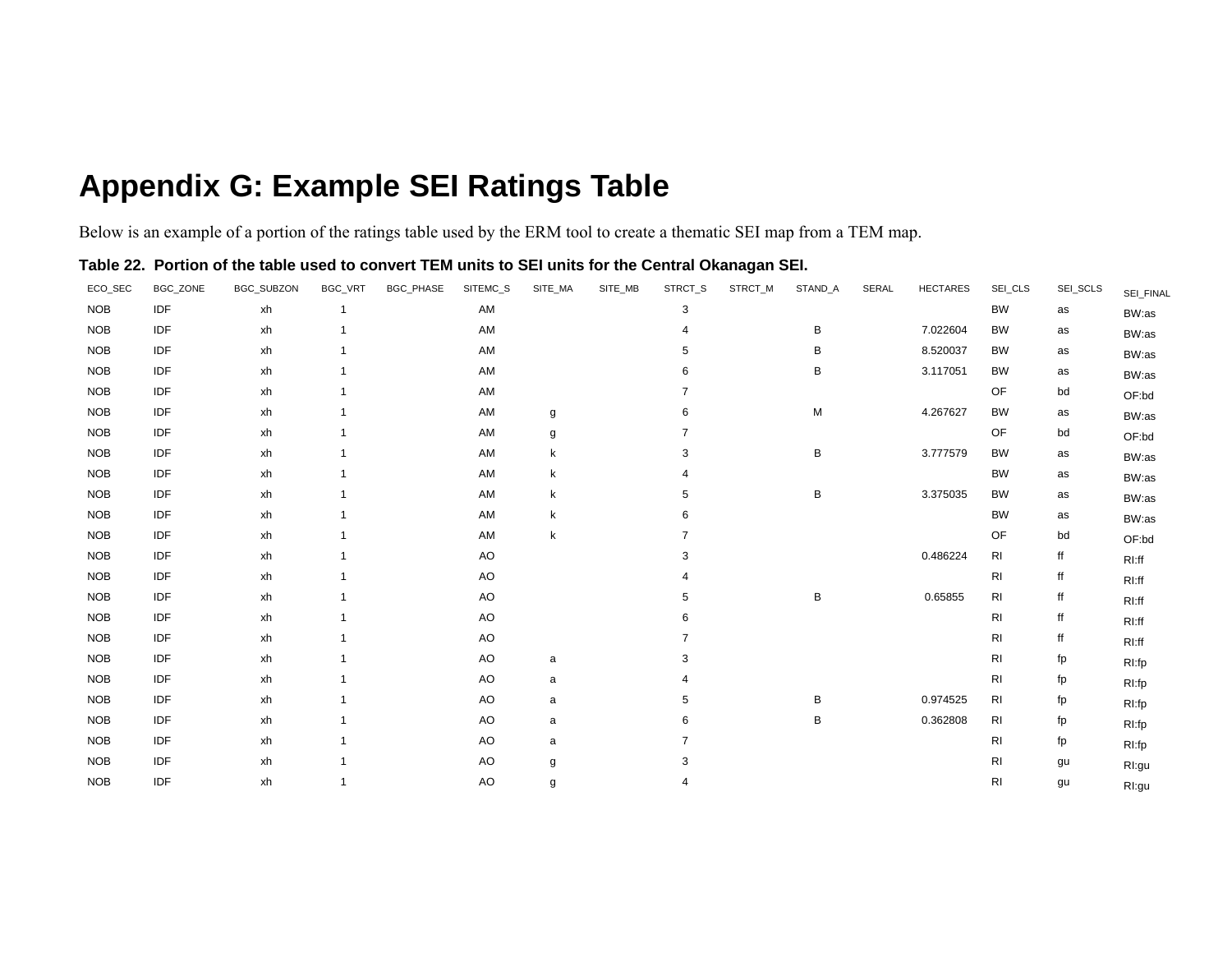## <span id="page-90-0"></span>**Appendix H: Example Element Occurrence Specifications**

Below are two generalized sample element occurrence specifications: one for south coast matrix circumesic forests and one for matrix grasslands.

## **Matrix South Coast Circumesic Forests Example Element Occurrence Specification[30](#page-90-0)**

**SPECS GROUP** 

n/a

#### **MINIMUM SIZE**

2 ha

#### **EO SEPARATION**

#### **SEPARATION BARRIERS**

Barriers that would separate patches of these communities include large non-forested patches, a major highway, urban development, and an open body of water.

#### **SEPARATION DISTANCE – DIFFERENT NATURAL/SEMI-NATURAL COMMUNITIES**

2 km

#### **SEPARATION DISTANCE – CULTURAL VEGETATION**

0.5 km

#### **ALTERNATE SEPARATION PROCEDURE**

#### **SEPARATION JUSTIFICATION**

The separation distance for cultural vegetation is based on the suggested minimum value since little is known about limitations on forest vegetation seed dispersal. The separation distance for intervening natural or semi-natural communities seems to be a pragmatically useful distance.

#### **FEATURE LABELS**

**GSPECS AUTHORSHIP** 

**GSPECS DATE** 

**GSPECS NOTES** 

l

<sup>&</sup>lt;sup>30</sup> Adapted from Chappell et al. 2004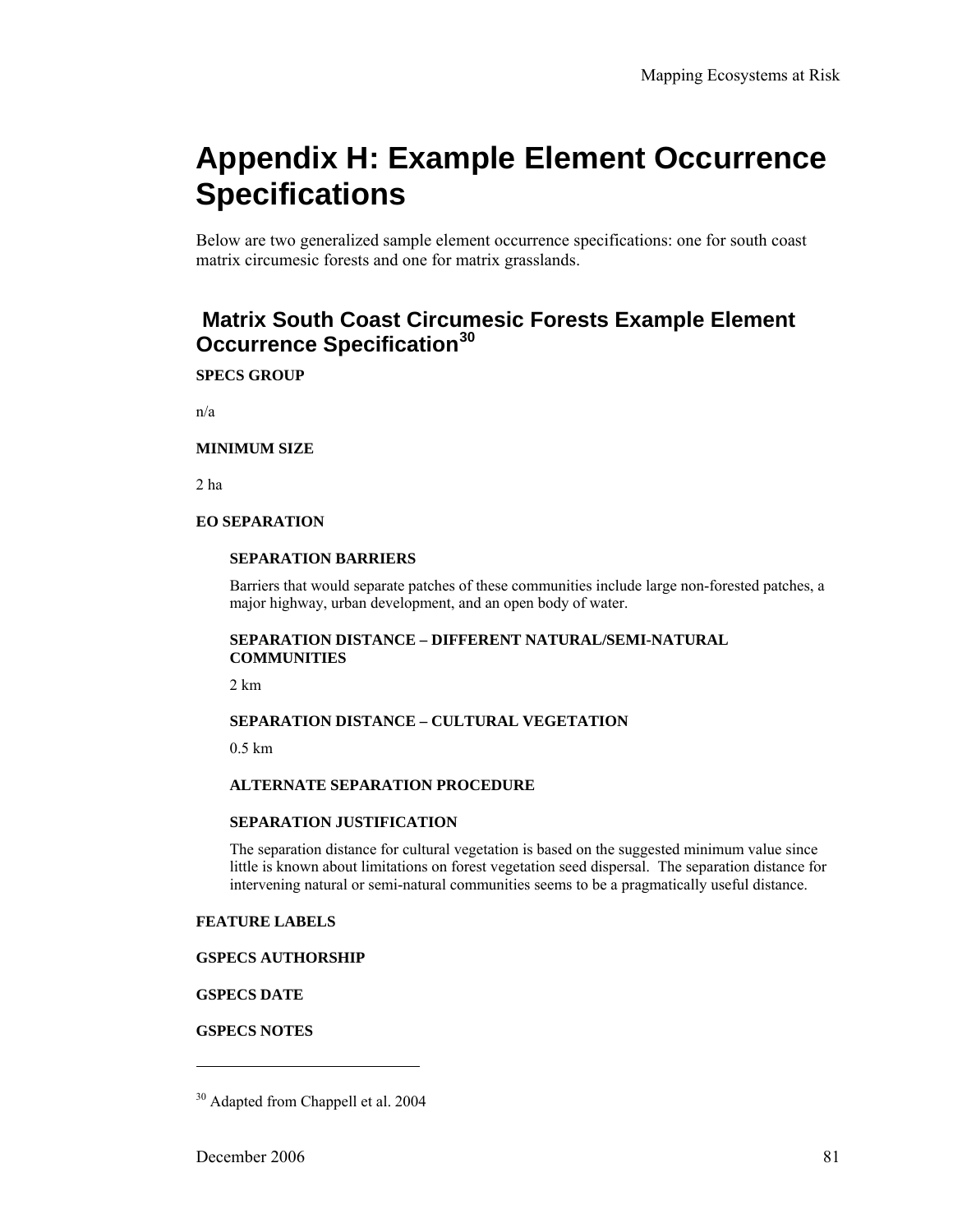#### **RANKSPECS GROUP**

#### **RANK PROCEDURE**

Size has priority over landscape context over condition. These are matrix communities and are less affected by condition than size and landscape context. However, depending on the nature of the landscape, size may be naturally variable in these communities.

#### **1st EO RANK FACTOR - Size**

#### **A SPECS**

Very large (> 400 ha); size criteria may be lowered in very complex landscapes.

#### **B SPECS**

Large (40-399 ha).

#### **C SPECS**

Moderate (4-39 ha).

#### **D SPECS**

Small (<4 ha)

#### **RANK SPECS JUSTIFICATION**

"A" rating threshold: Stands this size could support natural disturbance processes such as windthrow and fire.

"C" / "D" threshold: Stands smaller than 4ha are highly susceptible to edge effects.

#### **2nd EO RANK FACTOR - Landscape Context**

#### **A SPECS**

Highly connected – area around EO is largely intact natural vegetation, with species interactions and ecological processes occurring across communities (>5000ha).

#### **B SPECS**

Moderately connected – area around the EO is moderately intact vegetation, with species interactions and natural processes occurring across many communities; landscape partially disturbed natural or semi-natural communities, some of it not high condition due to overgrazing or recent logging (>5000ha).

#### **C SPECS**

Moderately fragmented – area around the EO is a combination of cultural or alien and natural vegetation, with barriers between species interactions and natural processes across natural communities; EO is surrounded by a mix of intensive agriculture, rural development, and adjacent cut blocks.

#### **D SPECS**

Highly fragmented – area around the EO is entirely, or almost entirely, surrounded by agricultural or urban land use; EO is at best buffered on one side by natural communities.

#### **RANK SPECS JUSTIFICATION**

"A" rating threshold: Landscapes could sustain natural disturbance regimes.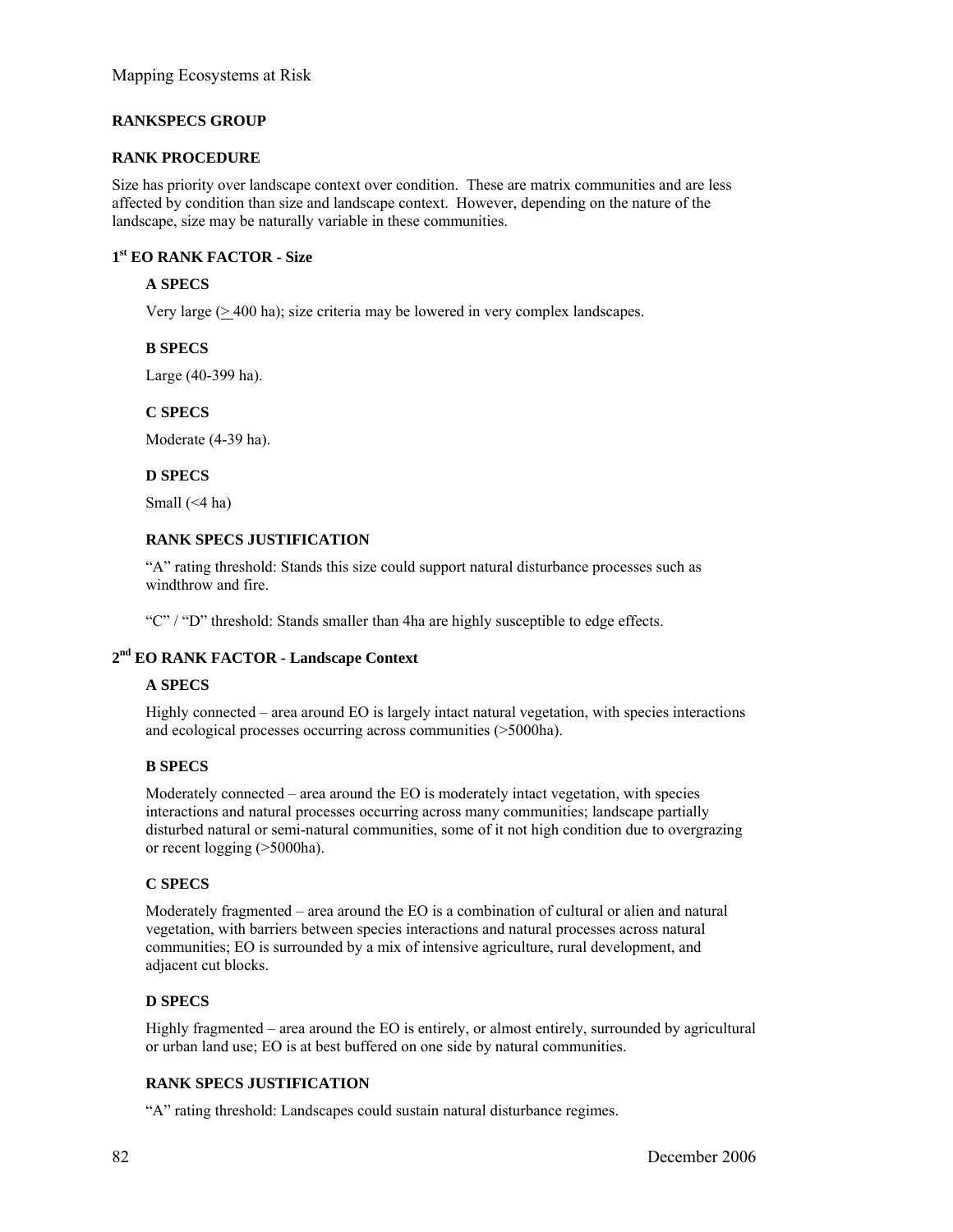"C" / "D" threshold: Processes such as natural disturbances are essentially irretrievable.

#### **3rd EO RANK FACTOR - Condition**

#### **A SPECS**

- a. Overstory structure intact (unlogged old growth) and dominated by large, old, trees with multilayered structure; either  $>140$  years or  $>250$  years depending on the biogeoclimatic subzone.
- b. Vegetation is composed of native species.
- c. Minimal understory disturbance.

#### **B SPECS**

- a. Overstory structure intact, perhaps with some selective logging. Stand age is >80 years.
- b. If thinning has occurred, there is little evidence of disruption of understory vegetation.
- c. Vegetation is predominantly native species with no invasive alien species.

#### **C SPECS**

- a. Logged with only small diameter trees remaining and disturbance to understory vegetation. Stand age may range from 40-80 years old.
- b. Vegetation is mostly native species with some alien species and < 5% invasive alien species.

#### **D SPECS**

- a. Logged, perhaps clearcut, less than 40 years old.
- b. Ground disturbed and vegetation is disrupted.
- c. Vegetation has invasive alien species.

#### **RANK SPECS JUSTIFICATION**

"A" ranking threshold: Most forests begin to take on old growth characteristics earlier than 140 (>80) or 250 (>120) years.

"C"/ "D" threshold: Native understory vegetation is severely altered and species composition and structure recovery would take more than 100 years.

#### **GRANKSPECS AUTHORSHIP**

#### **GRANKSPECS DATE**

#### **GRANKSPECS NOTES**

### **Matrix Grassland Element Occurrence Specification SPECS GROUP**

#### **MINIMUM SIZE**

2 ha

#### **EO SEPARATION**

#### **SEPARATION BARRIERS**

Barriers that would separate patches of this community include large forest patches, a major highway, urban development, and an open body of water.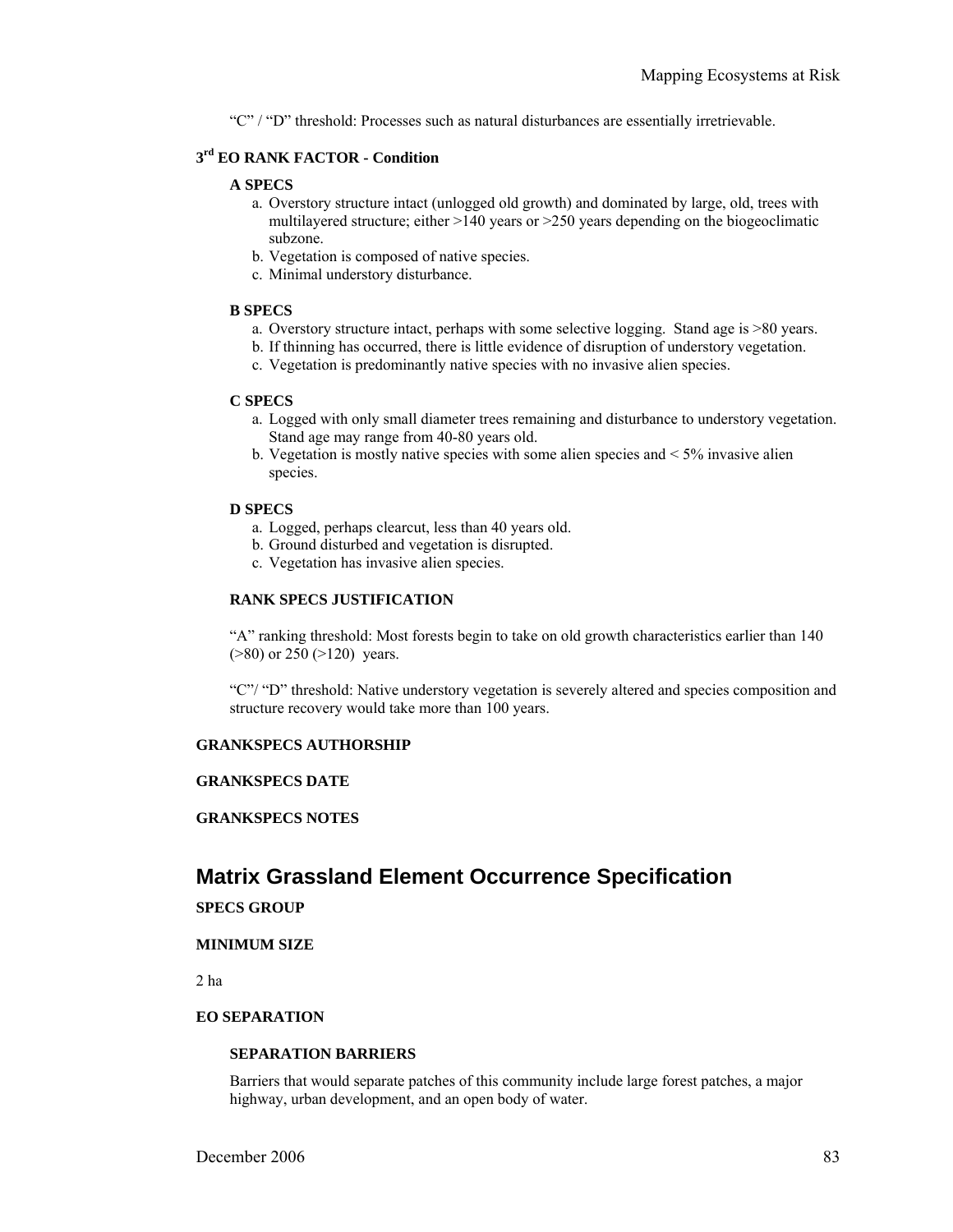#### **SEPARATION DISTANCE – DIFFERENT NATURAL/SEMI-NATURAL COMMUNITIES**

2 km

#### **SEPARATION DISTANCE – CULTURAL VEGETATION**

0.5 km

#### **ALTERNATE SEPARATION PROCEDURE**

#### **SEPARATION JUSTIFICATION**

The separation distance for cultural vegetation is based on the suggested minimum value, since little is known about limitations on grassland seed dispersal. The separation distance for intervening natural or semi-natural communities seems to be a pragmatically useful distance.

#### **FEATURE LABELS**

#### **GSPECS AUTHORSHIP**

#### **GSPECS DATE**

#### **GSPECS NOTES**

#### **RANKSPECS GROUP**

#### **RANK PROCEDURE**

Size has priority over condition and condition is equivalent to landscape context. Although this is usually a matrix community where landscape condition has priority over condition, increased priority for grassland condition is relevant in highly disturbed landscapes as it is a significant determinant of long-term persistence of the EO. Similarly, landscape context has an influence over the possibility of invasion of alien plants and the long-term persistence of the EO. In extreme situations, condition and landscape may both have priority over size.

#### **1st EO RANK FACTOR - Condition**

#### **A SPECS**

- a. Ecological community composition is climax.
- b. Vegetation is composed primarily of native species (<5% non-invasive alien species).
- c. Microbiotic crust is intact and well-developed.
- d. There is no evidence of grazing by domestic livestock.
- e. There is evidence that natural fire regimes have not been significantly altered. There is no tree encroachment.

#### **B SPECS**

- a. Ecological community composition is late seral.
- b. Vegetation is predominantly native species with up to 20% invasive alien species.
- c. Microbiotic crust covers greater than 80% of the soil surface between vascular plants.
- d. There is low to moderate evidence of grazing by domestic livestock.
- e. There is minimal evidence that natural fire regimes have been altered. There may be a few trees encroaching.

#### **C SPECS**

- a. Ecological community composition is early or mid-seral.
- b. Vegetation is mostly native species with up to 60% invasive alien species.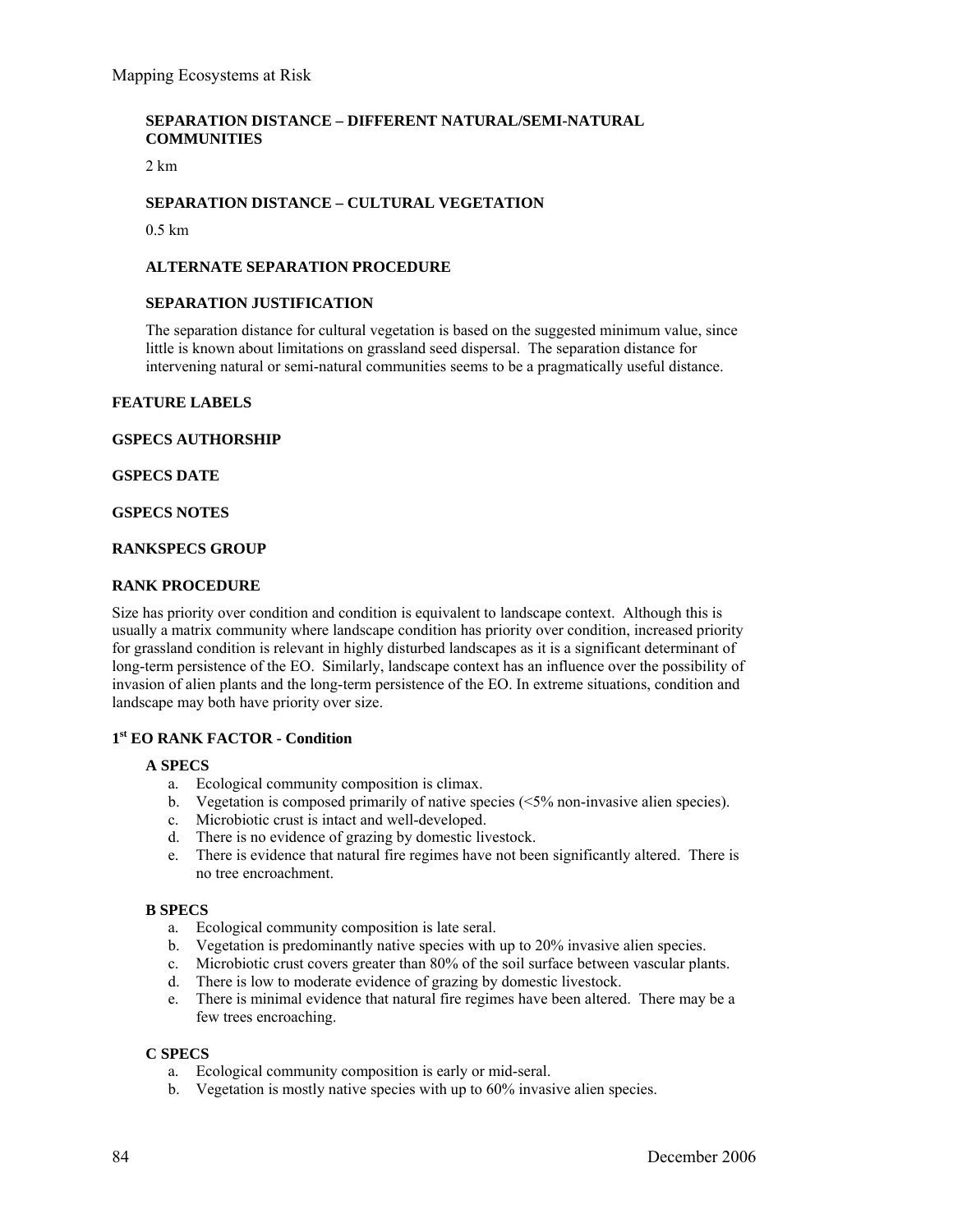- c. Microbiotic crust is present in patches but is not continuous and may be dominated by earlier seral scale and crust lichens.
- d. There is moderate to high evidence of grazing by domestic livestock.
- e. There is some evidence that natural fire regimes have been altered. There are trees encroaching on the site but grassland vegetation dominates.

#### **D SPECS**

- a. Ecological community composition is early-seral.
- b. Vegetation is more than 60% invasive alien species.
- c. Microbiotic crust is largely absent.
- d. There is high evidence of over-grazing by domestic livestock.
- e. There is evidence that natural fire regimes have been substantially altered. Encroaching trees may dominate the site.

#### **RANK SPECS JUSTIFICATION**

"A" ranking threshold: the EO is not likely to be overtaken by alien plants or encroaching trees.

"C"/ "D" threshold: Native vegetation composition is severely altered and unlikely to replace alien species. Recovery is unlikely without invasive alien plant control.

#### **2nd EO RANK FACTOR - Landscape Context**

#### **A SPECS**

Highly connected – area around EO is largely intact natural vegetation, with species interactions and ecological processes occurring across communities (>1000ha).

#### **B SPECS**

Moderately connected – area around the EO has moderately intact vegetation, with species interactions and natural processes occurring across many communities; landscape partially disturbed natural or semi-natural communities, some of it not high condition due to overgrazing or recent logging (>1000ha).

#### **C SPECS**

Moderately fragmented – area around the EO is a combination of cultural or alien and natural vegetation, with barriers between species interactions and natural processes across natural communities; EO is surrounded by a mix of intensive agriculture, rural development, and adjacent timber harvesting areas.

#### **D SPECS**

Highly fragmented – area around the EO is entirely, or almost entirely, surrounded by agricultural or urban land use; EO is at best buffered on one side by natural communities.

#### **RANK SPECS JUSTIFICATION**

"A" rating threshold: Landscapes could sustain natural disturbance regimes.

"C" / "D" threshold: Processes such as natural disturbances are essentially irretrievable. The EO has a high probability of being overtaken by invasive alien plants.

#### **3rd EO RANK FACTOR - Size**

#### **A SPECS**

Very large  $(≥200 \text{ ha}; >50 \text{ ha in IDF})$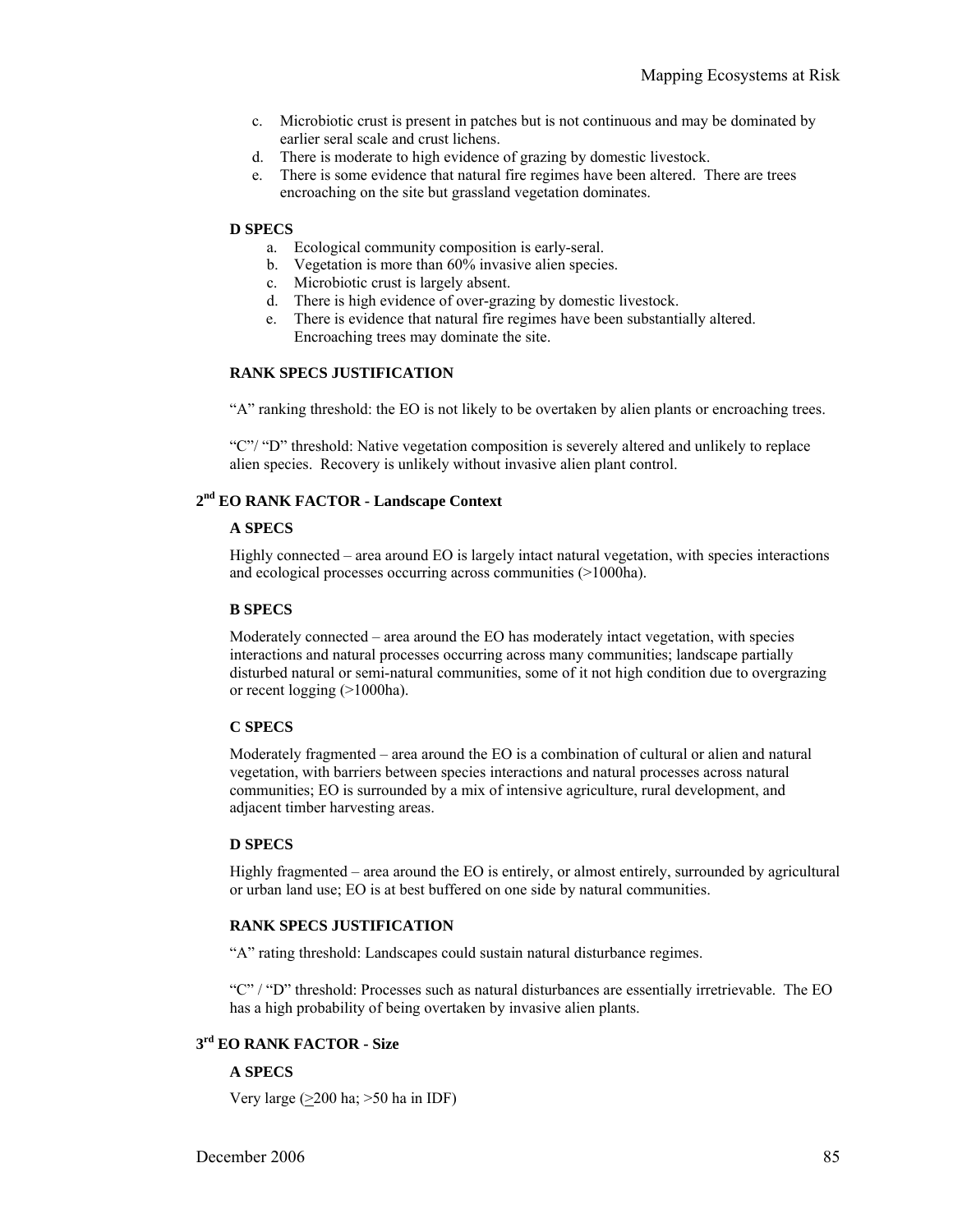### **B SPECS**

Large (50-199 ha; 30-49 ha in IDF)

#### **C SPECS**

Moderate (10-49 ha; 5-29 ha in IDF)

### **D SPECS**

Small (<10ha; <5ha in IDF)

#### **RANK SPECS JUSTIFICATION**

"A" rating threshold: Occurrences these sizes are likely to support the full local complement of species and can support natural disturbance processes such as fire.

"C" / "D" threshold: Occurrences these sizes are highly susceptible to edge effects including invasion of alien plants and tree encroachment. Communities this size may not be able to support natural disturbance processes such as fire unless the surrounding vegetation is unaltered natural vegetation.

#### **GRANKSPECS AUTHORSHIP**

#### **GRANKSPECS DATE**

**GRANKSPECS NOTES**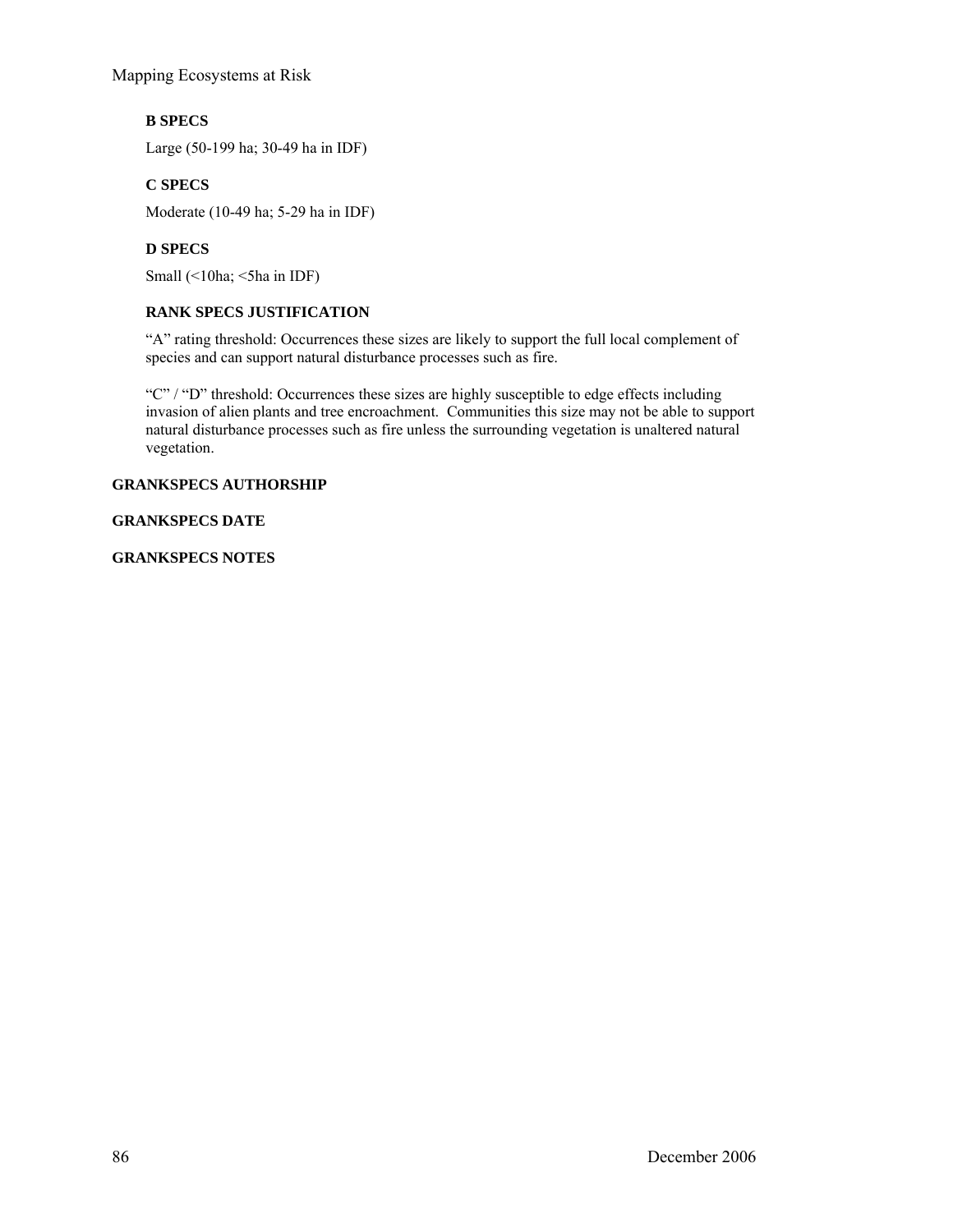## **Appendix I: Example Separation Distance Specifications**

Below are examples of separation distances for matrix, large patch, small patch, and linear communities (Natureserve 2002).

## **Example Separation Distances for Matrix Communities**

**Matrix circumesic forests**: minimum size 2 ha. (1) substantial barriers to natural processes or species movement, including cultural vegetation (including clearcuts or tree plantations) greater than 0.5 km wide, major highways, urban development, large bodies of water; (2) a different natural community wider than 1 km if the communities do not frequently occur in a mosaic or 2 km if the communities frequently occur together in a mosaic; (3) a major break or change in the ecological land unit (e.g., topography, soils, geology).

Justification: Many of these communities occur naturally in a mosaic; minor breaks or small barriers are probably a common part of the natural distribution and variability. If the breaks are larger, barriers may exist for some species.

## **Example Separation Distances for Large Patch Communities**

**Dry Douglas-fir and Douglas-fir – Arbutus woodlands**, minimum size 0.4 ha (can be small patch). (1) substantial barriers to natural processes or species movement, including cultural vegetation (includes clearcuts/tree plantations) greater than .5 km wide, major highways, urban development, large bodies of water; (2) a different natural community wider than 1 km; (3) a major break or change in the ecological land unit (e.g., topography, soils, geology).

Justification: These communities are somewhat specific in the environment within which they occur, but can be intergraded with other forest communities, so separation distances are intermediate.

## **Example Separation Distances for Small Patch Communities**

**Herbaceous balds & bluffs** minimum size 0.05 ha. (1) substantial barriers to natural processes or species movement, including cultural vegetation greater than 0.5 km wide, major highways, urban development, large bodies of water; (2) a different natural community wider than 1 km; (3) a major break or change in the ecological land unit (e.g., topography, soils, geology).

Justification: Occurrences further away than 1 km are unlikely to have much interaction. Small patches associated with specific environments.

**Intertidal Marshes**: minimum size 0.05 ha. Substantial barriers to natural processes or species movement, including cultural vegetation greater than 0.25 km wide, roadways, artificial structures, urban development.